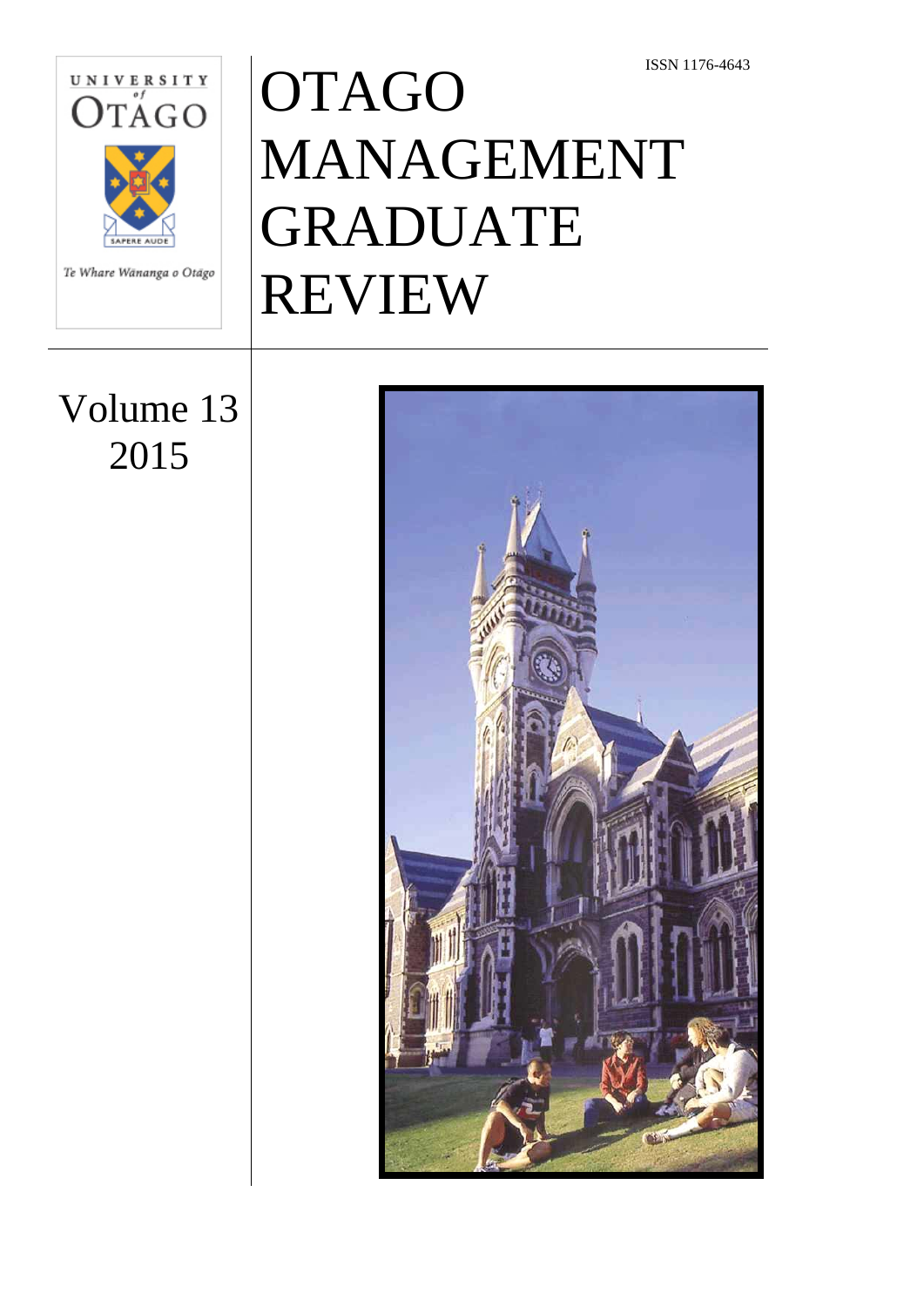## **OTAGO MANAGEMENT GRADUATE REVIEW**

#### ISSN 1176-4643 http://www.business.otago.ac.nz/mgmt/research/omgr.html

Published annually by the Department of Management, University of Otago

| <b>Business address:</b> | Department of Management<br>University of Otago<br>PO Box 56<br>Dunedin<br>New Zealand |
|--------------------------|----------------------------------------------------------------------------------------|
| Editor:                  | Prof Alan Geare                                                                        |

**Editorial Board (2015):** Dr Bronwyn Boon Prof André Everett Dr Conor O'Kane Dr Jing (Annie) Zhang

© Copyright of the papers is retained by the authors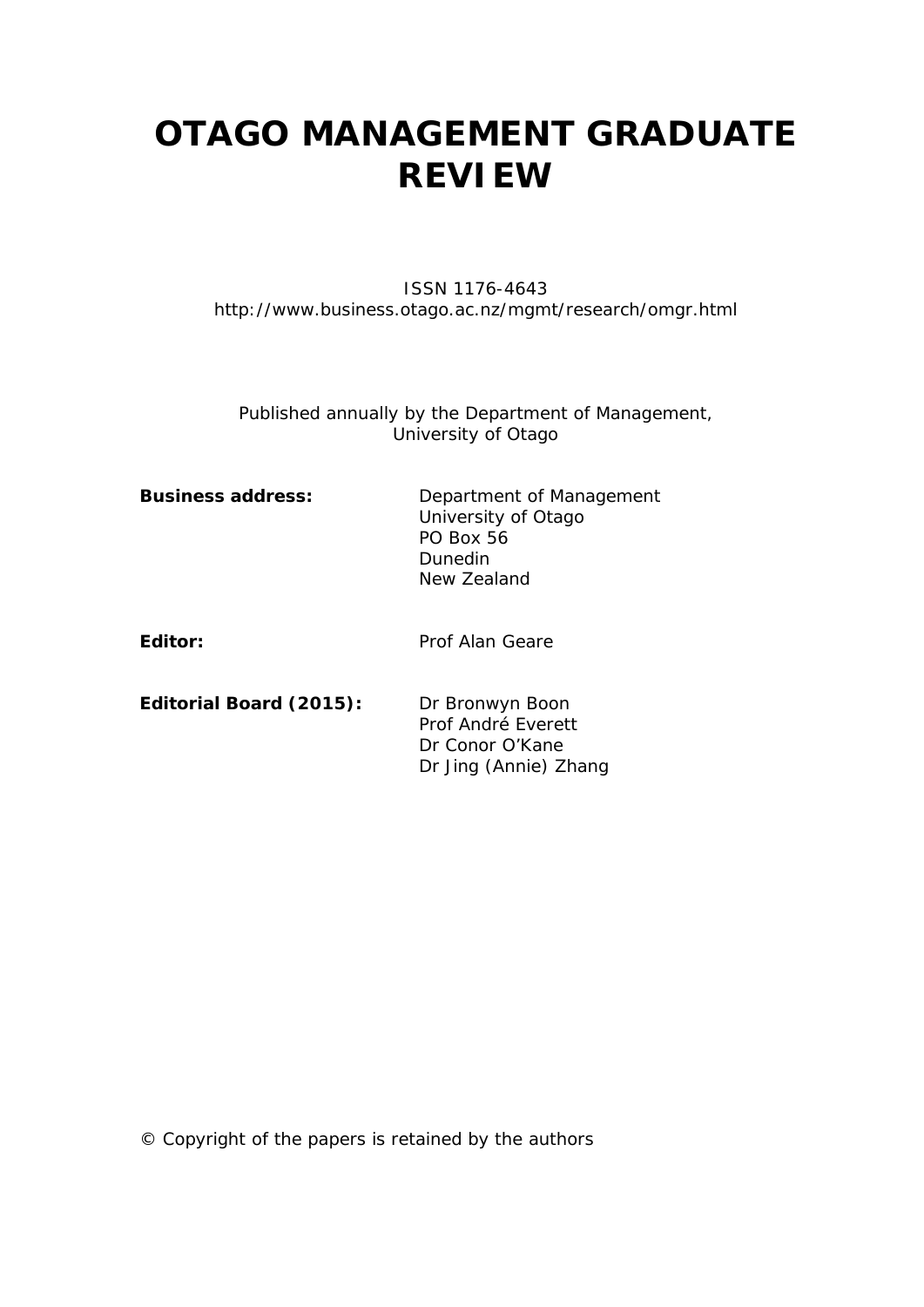**OTAGO MANAGEMENT GRADUATE REVIEW Volume 13 2015**

#### **CONTENTS**

| Editorial<br>Alan Geare                                                                                                                       |    |
|-----------------------------------------------------------------------------------------------------------------------------------------------|----|
| A Market Level Analysis of Innovation<br>Joel Clarke                                                                                          | 1  |
| Organizational Ambidexterity, Strategic Purity and Corporate Venture<br>Units<br>Lennart Hinrichs                                             | 11 |
| Social Enterprises, Hybridity, Stakeholders, and Social Capital<br>Lennart Hinrichs                                                           | 21 |
| Comparison between Western and Middle Eastern Cultures: Research<br>on Why American Expatriates Struggle in the Middle East<br>Ebba Ourfali   | 33 |
| What Factors Must a Social Enterprise Consider in Order to Obtain a<br>Sustainable Competitive Advantage Through Innovation?<br>Josephine Tan | 43 |
| Zespri in North-East Asia: Analysis of New Zealand Kiwifruit in China,<br>Japan & Korea<br>Max Westropp                                       | 53 |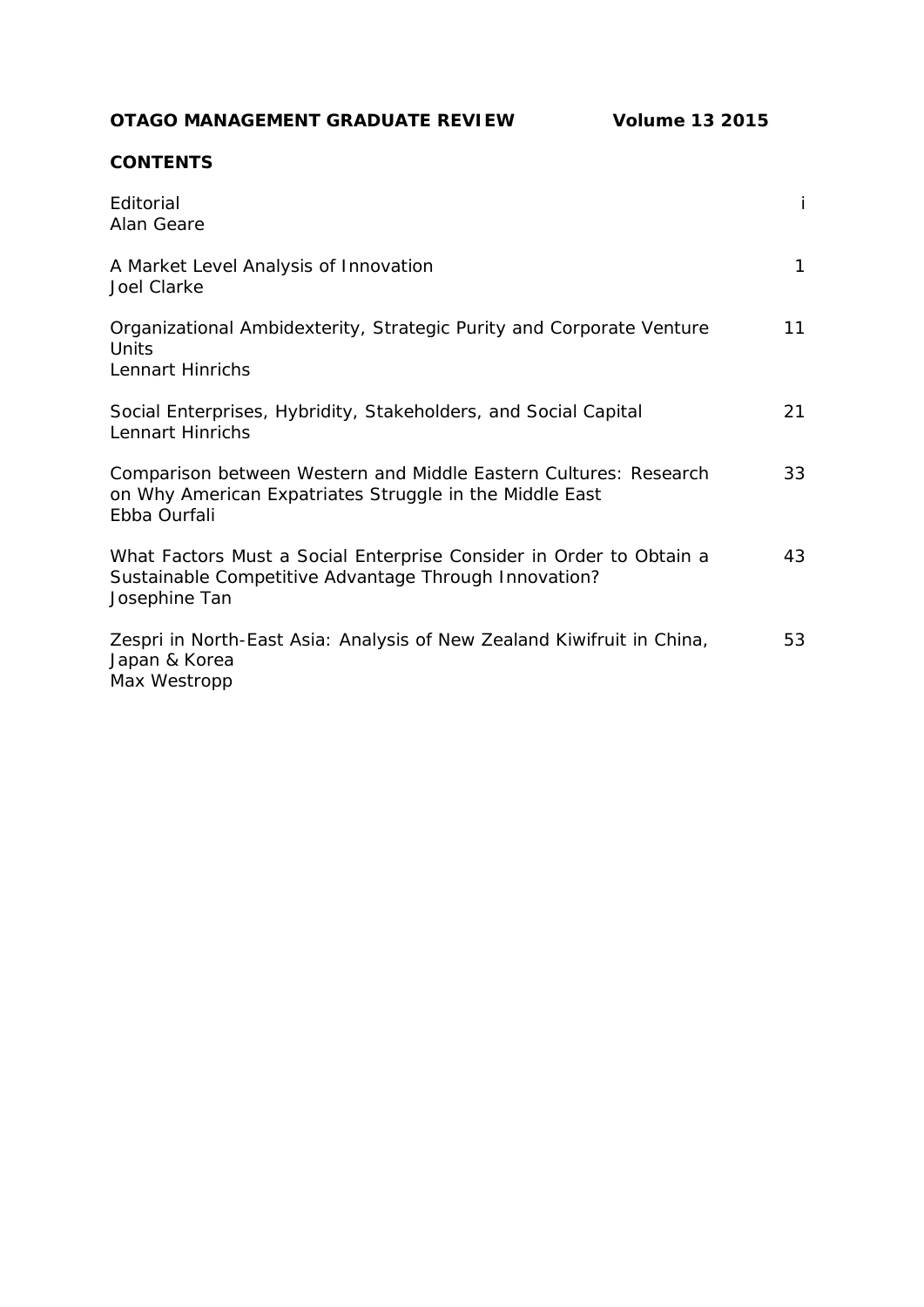## **EDITORIAL**

This journal is once again proud to publish some of the best pieces of work by graduate management students at the University of Otago.

The articles in this volume were written by students taking 400 level papers for BCom(Hons), Postgraduate Diploma, MBus (papers plus thesis), MCom (papers plus thesis) or international students crediting to a Master's degree at their home Universities.

Full time honours students took combinations of four 20 point papers, plus a 20,000 word research paper worth 40 points; MBus and MCom students took 20 point papers totalling 120 points, plus a thesis.

All students at this level are free to submit papers for this Review, subject to the supervising staff member having graded the paper at A or A+.

The editorial board each year comprises staff whose students have work represented in the Review.

Alan Geare Editor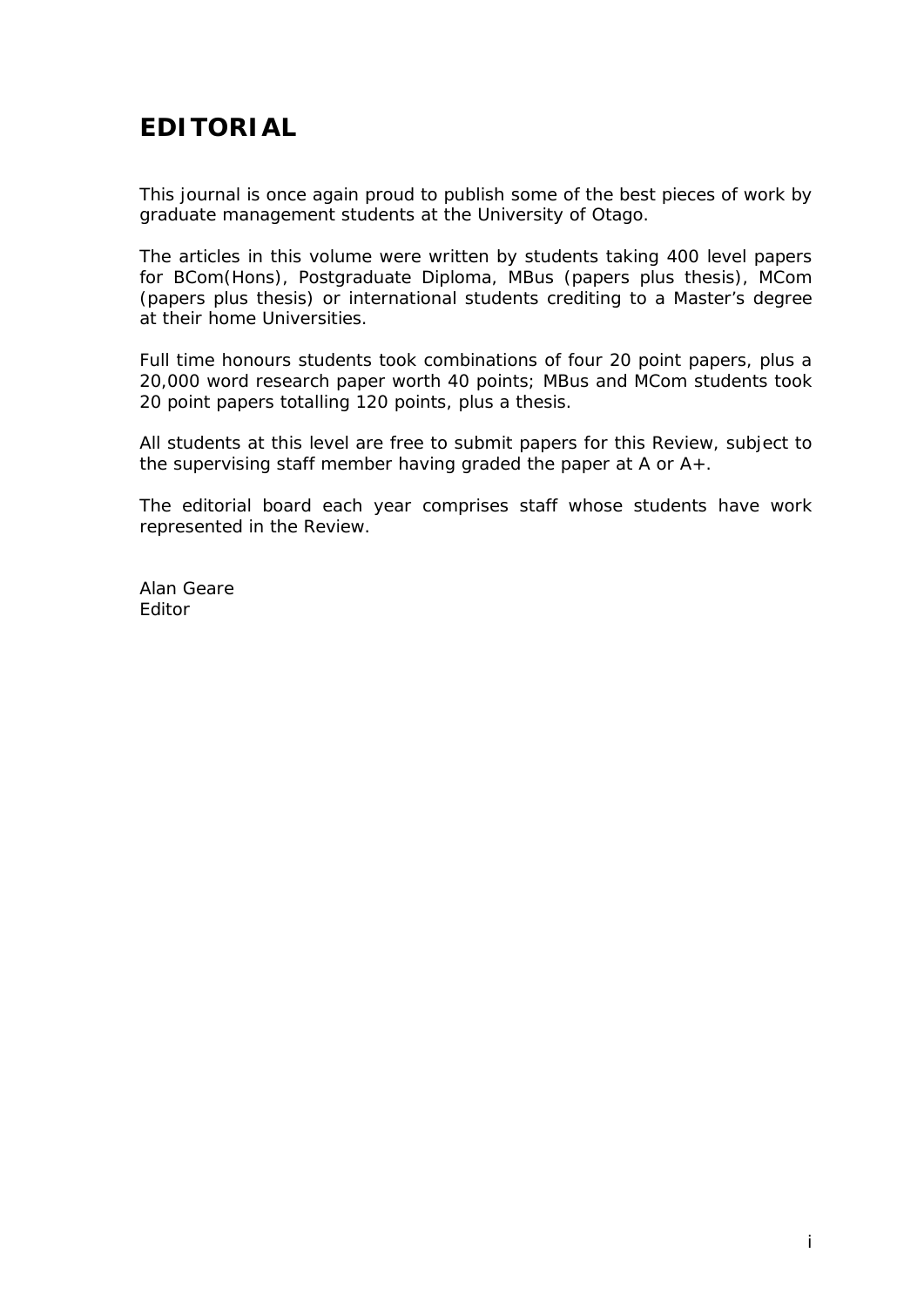## **A Market Level Analysis of Innovation**

#### **Joel Clarke**

#### **Introduction**

Strategic management literature and entrepreneurial theory alike, pay particular tribute to the necessity of developing a competitive advantage. This competitive advantage refers to the value proposition of an organisation and the way in which it seeks to create and capture value. However, ever changing market conditions mean that competitive advantage can only be sustained if organisational strategy can be crafted to reflect the changing conditions (Mintzberg, 1987). Accordingly, the necessity to craft strategy points to the need to innovate, as only innovation can reflect the changing conditions of the market.

The province of this article is to demonstrate the effects of innovation on the wider market. The article begins by defining the innovation context, which then leads to the investigation of innovative diffusion. The diffusion is tracked from market inception through to the stage of market renewal. Innovative patterns are then analysed and evaluated to determine their relevance to the broader market. The article primarily addresses the concept of innovation at a macro<sup>[1](#page-4-0)</sup> level, however, in doing so synthesises micro<sup>[2](#page-4-1)</sup> level exemplars to contribute to a greater comprehension.

#### **Defining Innovation**

-

Perhaps the most widely accepted definition of innovation within an organisational context is held to be the act which endows resources with a new capacity to create wealth. In order to create such wealth these designs must be simple, as innovative behaviour can only be sustained by entrepreneurship (Drucker, 1985). As mentioned above, generally innovation is undertaken as a means of extending ones competitive advantage.

The viewpoint that innovative behaviour can only be sustained by entrepreneurial nous is somewhat validated throughout the literature. The dominant view across business strategy literature is that both innovation and entrepreneurship are sub processes within the one cycle (Berkhout et al., 2010).This cycle details that entrepreneur's use knowledge that has been acquired through scientific exploration to innovatively create new products or services to match the changing market conditions [see Figure 1]. Therefore, it would seem that innovation is part of an interdependent three-part process, which seeks to react to market conditions with a means of achieving a sustainable competitive advantage (Ormiston et al., 2011).

<span id="page-4-0"></span>Macro refers to macroeconomics, which studies the behaviour of the general economy.

<span id="page-4-1"></span> $2$  Micro refers to microeconomics, which is the study of the individual behaviour of the firm.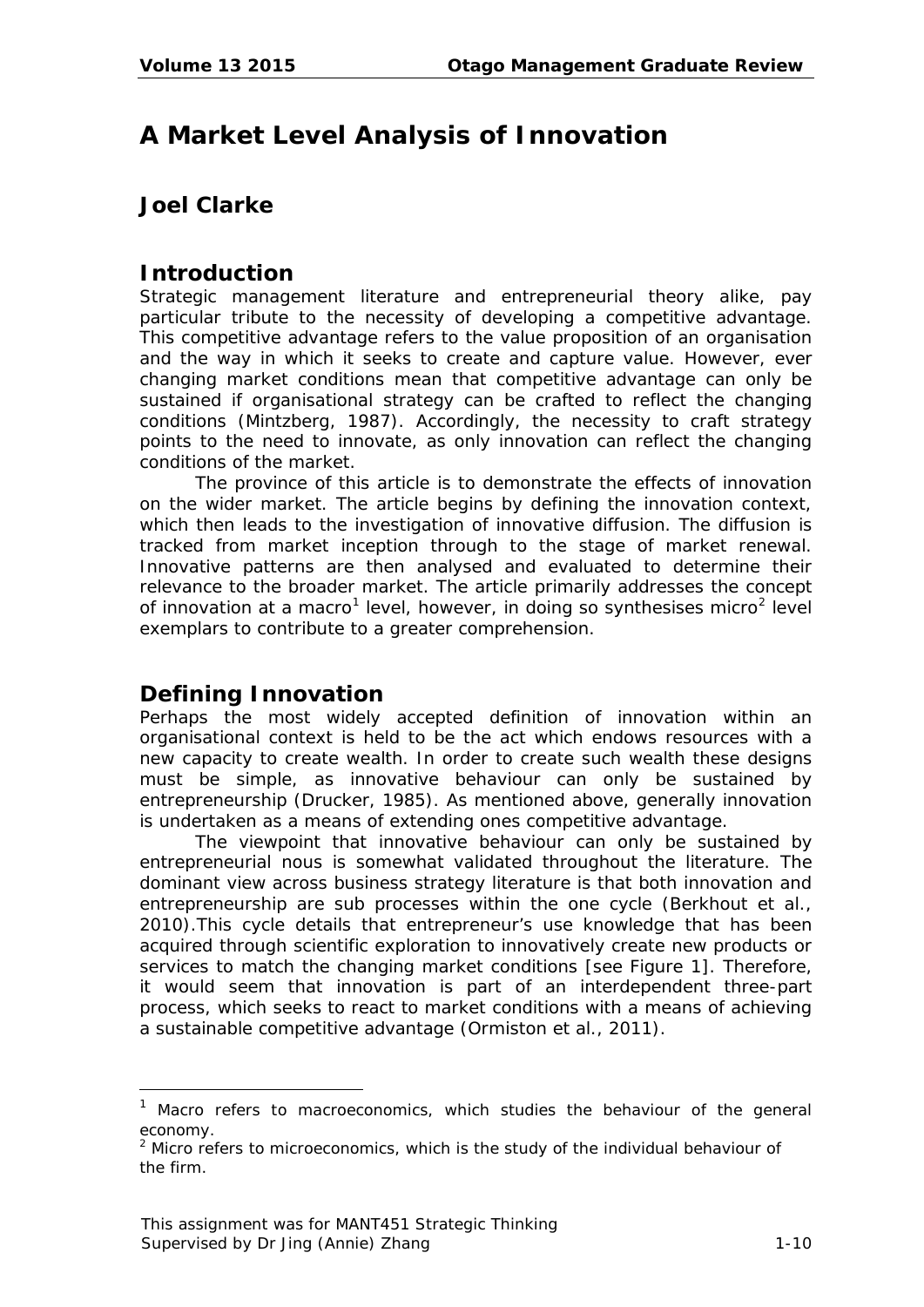The knowledge, from which the innovation is founded upon, is acquired in two ways: technology push or market pull (Von Hippel, 1976).Von Hippel proceeds to theorise that technology push innovation is based off technologies or techniques that have been developed by an organisation and which are then imposed on the market. It is generally seen as proactive with a view to change the markets preferences. Von Hippel then contrasts this to market pull innovation, which is a reactive style of innovation, whereby technology and techniques for development are instigated by those that use the products, rather than those who create them.



**Figure 1: Innovation Framework Model (Berkhout et al., 2010)**

Furthermore, when discussing innovation it is integral that the extent to which innovation takes place. Innovation alone can be incremental or radical, varying on the extent to which the innovation influences the development of strategy and the risk inherent within the particular course of action. This is largely suggestive of the fact that radical innovation is alteration to the business model, whilst incremental innovation can be something as simple as adaption of products or processes (Garcia et al., 2002). Supporting literature suggests that such typologies of innovation will yield different results. Product and process innovation satisfy market demands by either increasing functionality or decreasing the cost. Whilst business model innovation is undertaken with a view to shifting strategic focus often resulting in the creation of a new market (Johnson et al., 2011).

In summary, innovation is a process which encompasses the acquisition and manipulation of knowledge in order to endow resources, in an incremental or radical manner.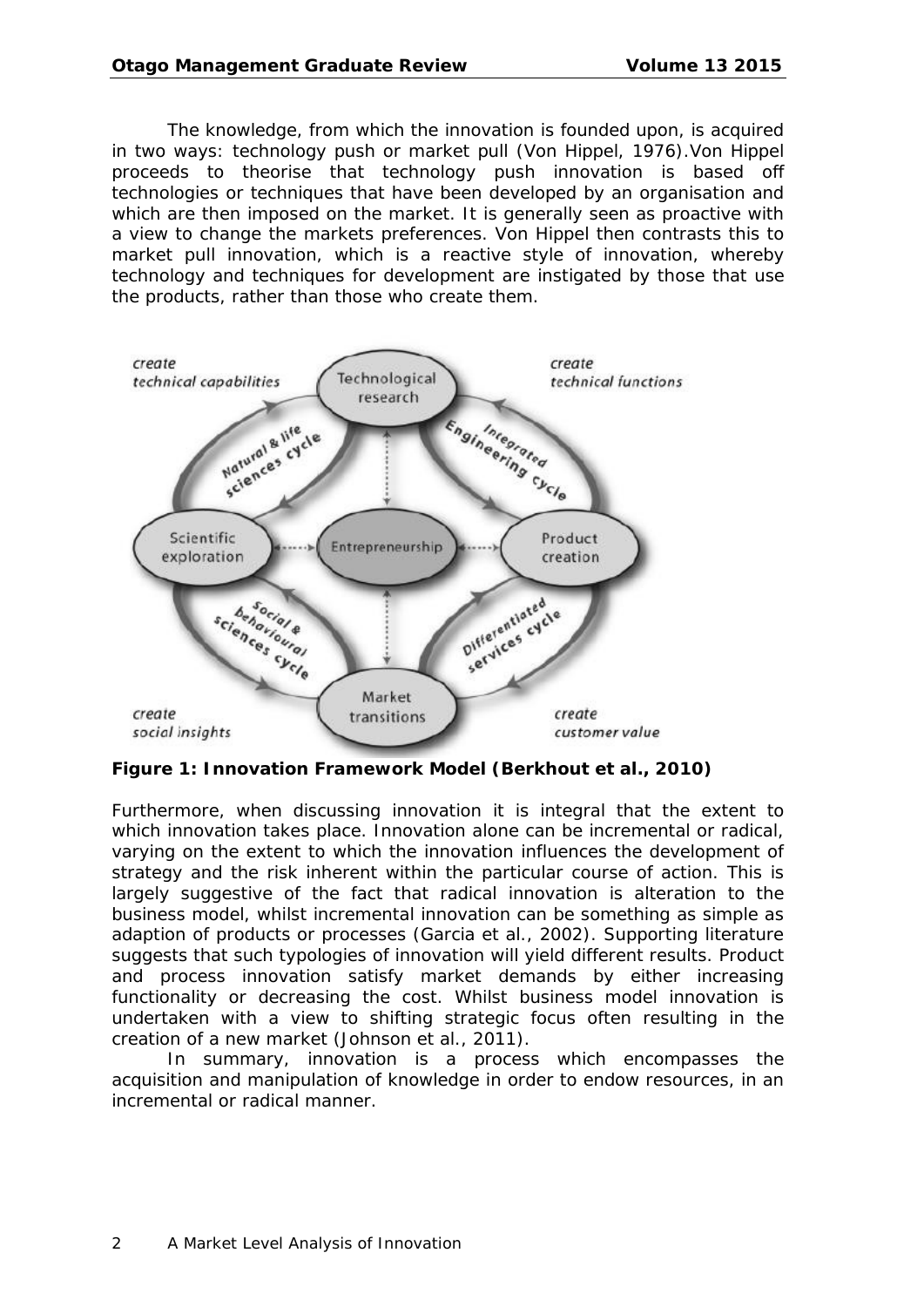#### **The Emergence of New Markets**

Punctuated equilibrium theory acknowledges the role of organisational change in process of knowledge accumulation. This theory details that organisations evolve incrementally over lengthy periods of stability or equilibrium; however, there are relatively short bursts over its existence where it will undertake fundamental change (Tushman et al., 1985). It is here that the constant evolution of the organisation will result in the accumulation of a wider scope of knowledge (Berkhout et al., 2010). As noted, knowledge is the cornerstone of the innovation process, whereby its accumulation enables entrepreneurs to identify opportunities for innovative solutions.

Inherently, emergent markets or categories are fraught with risk and financial instability. Typically, before emergence, such categories will possess a number of qualities. These qualities range from a lack of clarity in terms of demand, a deficiency of formal governance, unreliable infrastructure and lastly unfamiliar technology (Thompson et al., 2010). The emergence of categories stems from a greater comprehension of such variables. Thompson finds that this knowledge is used by pioneers to define niche market boundaries and establish methods of growth to mitigate the effects of uncertainty and risk.

As noted, micro level innovation leads to the creation of new markets at macro level. The term used to describe this course of action is blue ocean strategy. Here the new market is seen as an unknown market space, with competition yet to exist and the rules of the game yet to be defined (Kim et al., 1997). Kim et al. find that the attraction of blue ocean strategy is that there is significant potential for growth, as the focus of the pioneers is on exploiting a category without competitors. The findings further point to blue ocean requiring value innovation. This is where organisations look to pursue a low-cost and differentiation strategy concurrently to create value for the customer and encourage consumption. Kim states; pursuing concurrent value propositions (low-cost and differentiation) is essential to the growth of the category as it is imperative to establish a customer base. This is perhaps indicative of why newly formed organisations are willing to sustain an initial loss at the time of start-up.

The best example of blue ocean strategy is demonstrated in the case of Nintendo with the development of the Wii. Instead of focusing on product innovation with the development of greater technological capabilities, Nintendo sought to innovate their business model to attract an additional target demographic through tailoring video games to suit the elderly. As such, this required the development of games such as Wii Sports and an entirely different marketing strategy (Hollensen, 2013).

New categories do not emerge from simple identification of a blue ocean and entry. A blue ocean industry will only completely emerge if the pioneer is able to first develop it and distinguish it (Lindič et al., 2012). Lindič et.al find the potential for growth doesn't hinge on the industry but rather the growth of the pioneers, as the growth of the pioneers should largely mirror the initial growth of the market. To a large extent, this is where Nintendo failed. The category did not develop any clear boundaries, which led to it being cannibalised from the very market that it emerged from (Hollensen, 2013). As Hollensen notes this is because it did not reinvest in the continual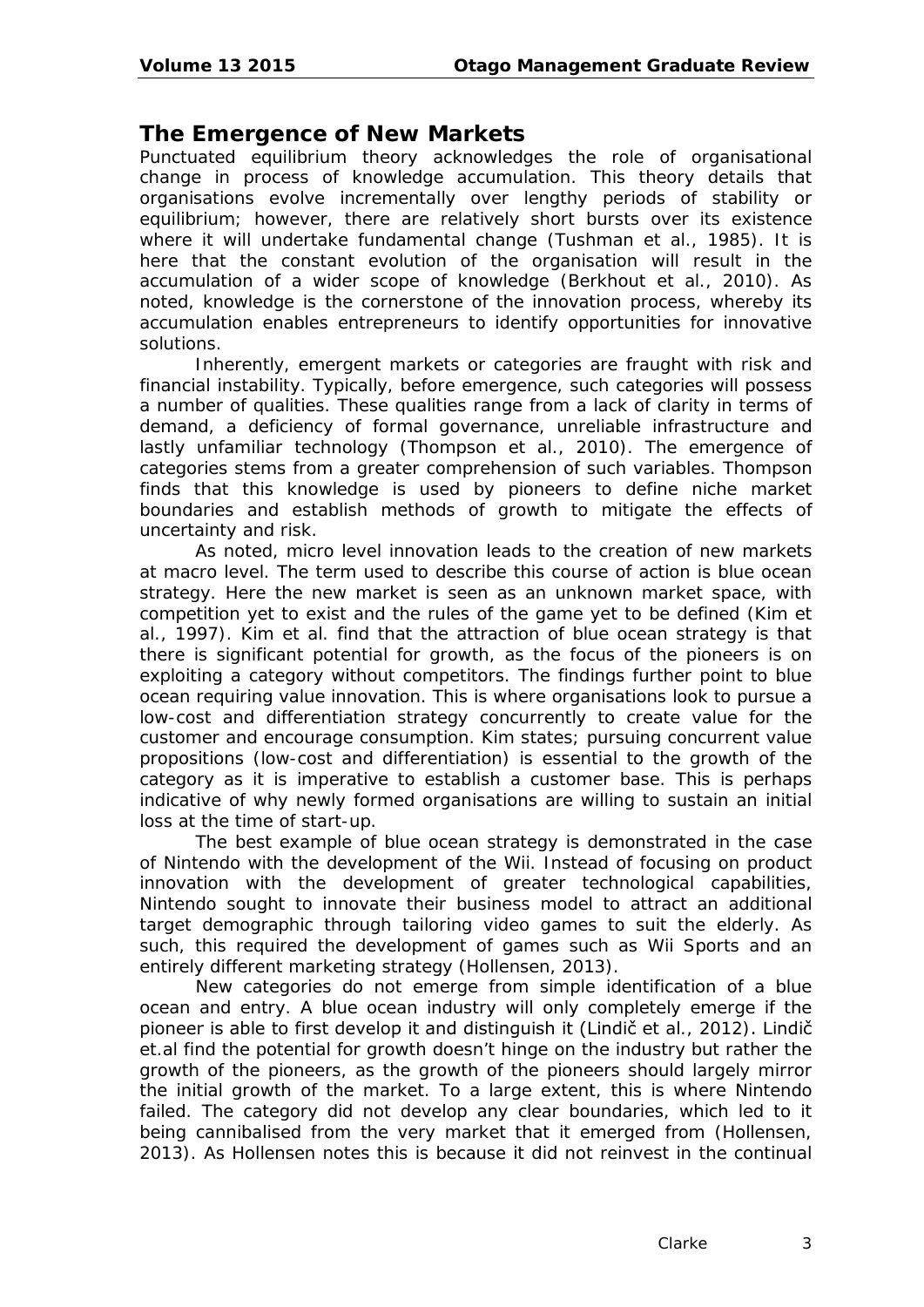development of the market, thereby not establishing it a distinct category, largely resulting in the ocean once again becoming red.<sup>[3](#page-7-0)</sup>

Conclusively, it seems that accumulated organisational knowledge is the catalyst for market emergence and its subsequent growth. This is attributable to the fact that a new category or blue ocean cannot be established without innovative solutions to either a problem or opportunity. But, as detailed previously, in order for innovation to take place, knowledge must first be acquired, processed and then manipulated by innovators and entrepreneurs alike.

#### **The Growth of the Market**

In accordance to the findings above, once a blue ocean is uncovered, pioneers must work on growing the market. As evidenced in the case of Nintendo growing the market is an essential component to achieving distinctiveness and avoiding cannibalisation from the foundational market. This is largely verified by extant literature, which points to the attention of the organisation being focused upon the development of corporate strategy rather than competitive strategy (Tushman et al., 1986). Tushman details; this focus facilitates the development of a distinct market identity, which is evidenced with the emergence of a dominant design. These identities are usually epitomised by the labelling of the category through a key word(s) that describe homogenous qualities, for example "PC" or "smartphone". In the context of entrepreneurship theory, the corresponding notion is addressed in the form of market legitimacy. Legitimacy is a term used to describe the universal acceptance of the category by interested parties such as investors, consumers and the media (Navis et al., 2010). Navis suggests that pioneering organisations work to develop the niche rather than employ competitive tactics to undermine competition. Yet upon achieving legitimation, the attention of the organisation moves toward business model innovation (Christensen, 1997).With Christensen advising that such an approach is required to compete, as new entrants flood the distinctive market category in search of growth.

From a purely innovative lens, the theory of innovative diffusion largely mirrors the entrepreneurial drive for legitimacy. Diffusion is considered to be the rate and volume at which innovations spread amongst their users (Rogers, 2003). Given the cost of research and development, innovation is a largely expensive process; therefore, the pace at which a product/service is diffused can be essential to its commercial attractiveness (Johnson et.al, 1999). Organisations are able to affect innovation from the supply side through the degree of improvement, the compatibility with forces that govern the market, the complexity of strategy and lastly through social capital. On the supply side, diffusion is affected by market awareness, network effects and customer innovativeness (Rogers, 2003).

Rogers details that diffusion is underpinned by the rate of adoption, as the product category will ultimately become diffused over five separate adoption categories. The first set of adopters is called the innovators who tend to be open to the risk of adoption, and compose 2.5% of all adopters.

j.

<span id="page-7-0"></span> $3$  A red ocean is a market that has become saturated with competitors (Kim et al., 2005)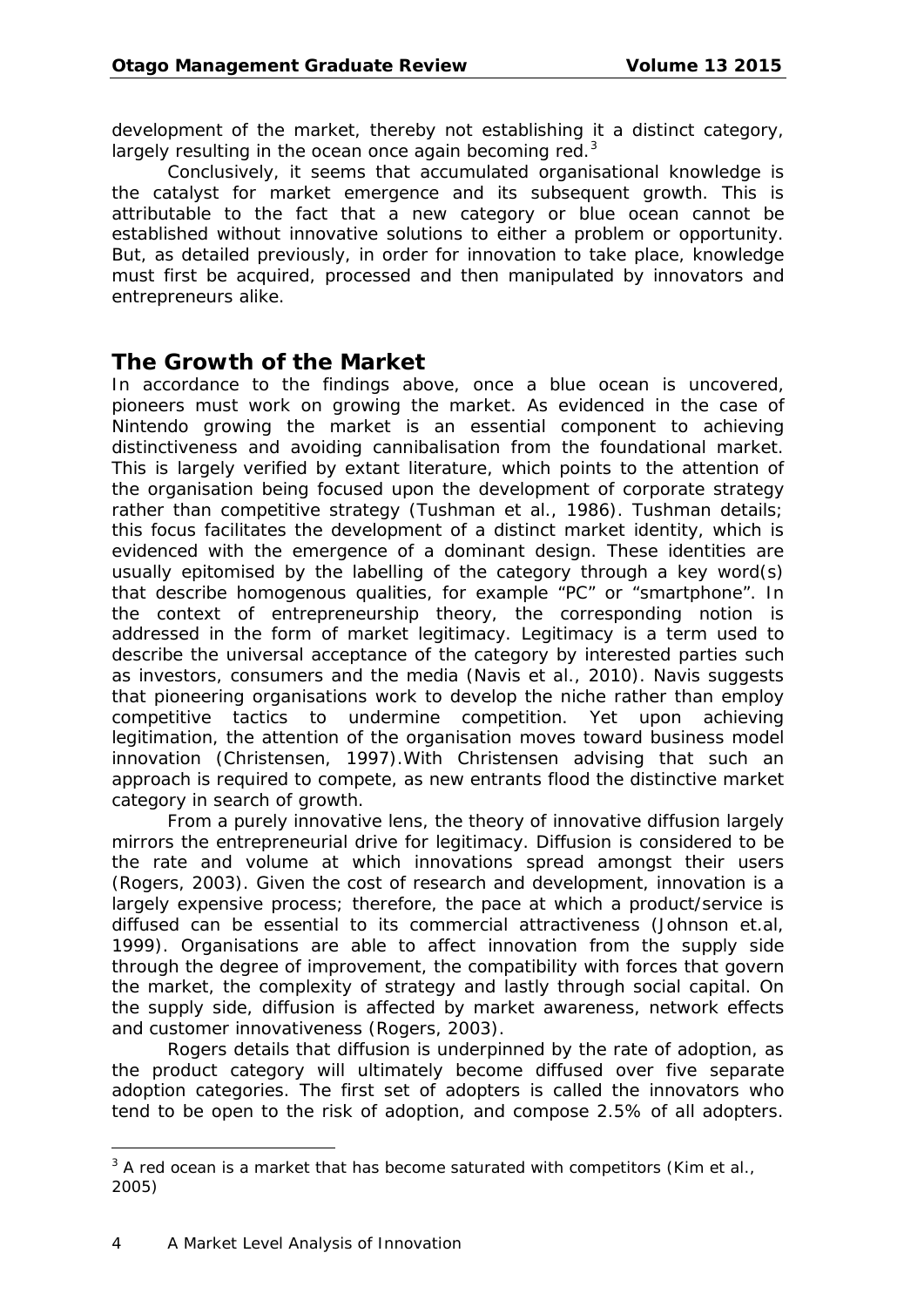This is then followed by the early adopters; they make up 13.5% of all adopters. The ensuing set of adopters is labelled the early majority who compose 34% of the total market. The late majority trails the early majority and also compose 34% of the market. The final category is that of the laggards (16%), who tend to have a low social status and also lack of financial liquidity. What is important to note is that every innovation passes through this process; it is the volume of adopters that determine if a distinct category is to emerge.

In this sense the early adopters' category is perhaps the most important category in terms of legitimacy as they determine acceptance of the dominant design and the size of the market (Gibbons, 2004). This is because they are seen as the opinion leaders due to their high social status. As such, it is this group who are able to determine if an innovation is able to become their own distinct market category and achieve legitimacy or whether the innovation will simply remain an extension of an existing market. Take for example the case of the Apple iPhone. Smartphone technology was largely pioneered by the likes of Blackberry and Palm One, however, these innovations were largely rejected by the early adopters. This was attributed to their lack of functionality, as consumers were seeking phones that did not have the complexities of PC's. The iPhone essentially delivered this, and would become the dominant design within the market (Burrows et.al, 2007). This led to widespread adoption and legitimation of the smart phone market.

Christensen posits that the S-Curve is perhaps best suited to describe aggregate demand within the market, thus making it a perfect demonstrator of the role of innovation within the market context. This is because it plots product performance against the time or engineering effort, illustrating a specific innovations performance in the context of the market [see Figure 2] (Christensen, 1992). This is unlike the stages of adoption model which depicts the proportionate size of adoption categories, therefore, only being useful for micro-level analysis. The shape of the curve indicates a rate of slow adoption of innovations early on, until it hits such a point that it rapidly accelerates in dispersion. It proceeds to round off in a plateau which symbolizes the limit to demand (Johnson et al., 1999). The point at which the curve sharply rises is called the tipping point. This is the point at which the technological innovation becomes legitimate (Foster, 1986). At the point of legitimacy the volume of adoption greatly increases, which also indicates that from this point onwards the threat of new entrants increases. As the market plateaus the curve passes the tripping point at which the industry declines. This presents a strategic choice for firms; market exit, technological innovation to extend the curve, or employ blue ocean strategy to develop a new distinct category in its own right (Aldrich et al., 1994).

However, the S-Curve does not consider such innovations in light of the market the innovation emerged from. Therefore, the curve does not fully consider the implications of market innovation. It is suggested that a multicurve model is perhaps the best way to alleviate such complexity bias [see Figure 3] (Christensen, 1992).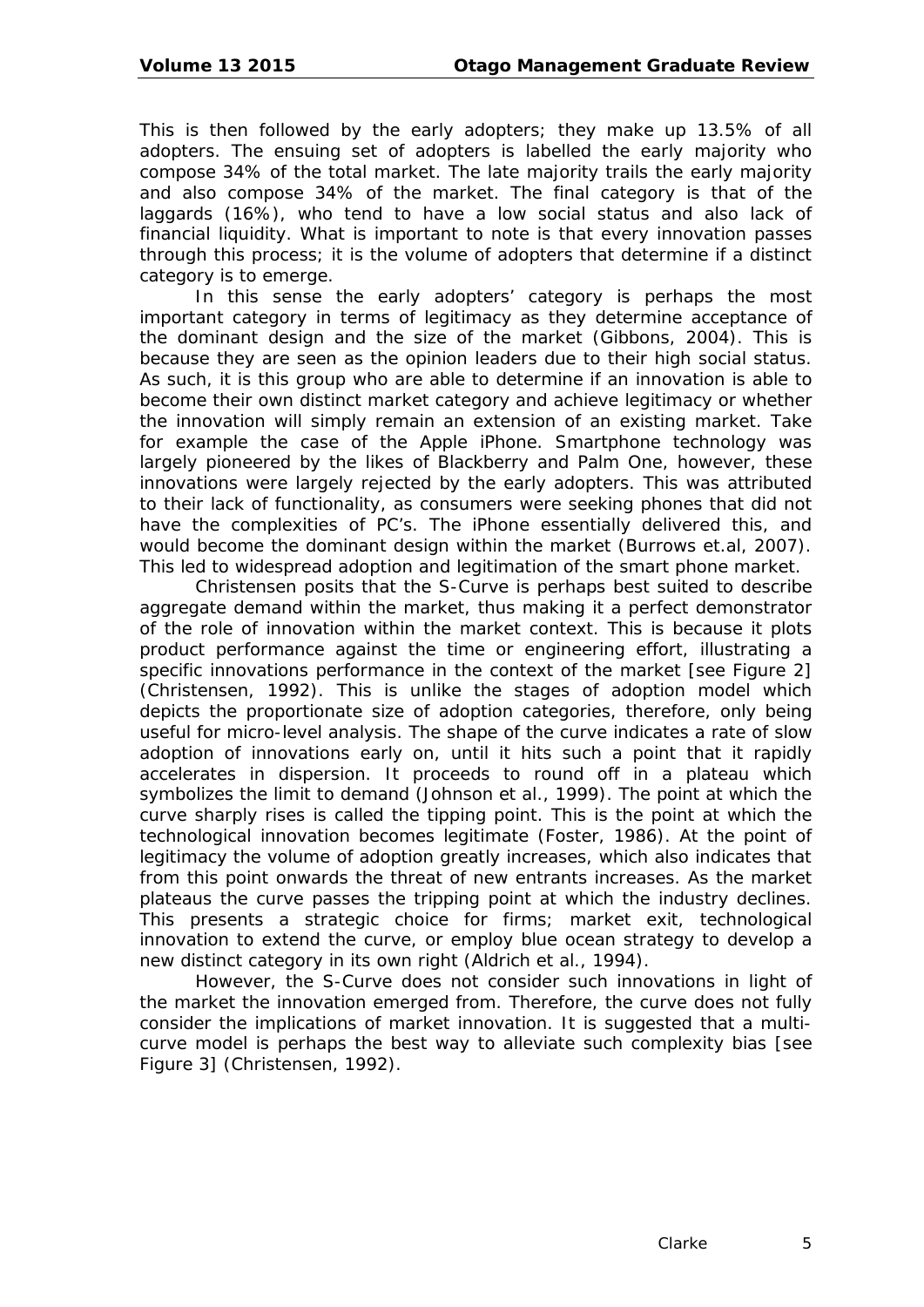





**Figure 3: S-Curve for Technology Renewal (Christensen, 1992)**

By tracking market growth it would seem that innovation is exhibited in two forms; market development innovation and competitive innovation. In achieving legitimacy, pioneers must produce a dominant design worthy of the early adopters' endorsement by undertaking market development innovation. The focus must then shift to competitive innovation to establish dominance in what is likely to become a saturated market, as new entrants flood in seeking to exploit the remaining 84% (early majority, late majority, laggards) and capture the largest market share.

#### **The Saturation of the Market**

As markets become red oceans, the focus of the organisation changes to employing competitive tactics. This ultimately leads to a dramatic transformation of the market, as firms can no longer sustainably focus on the delivery of value innovation. Organisations must pick an appropriate innovation strategy in order to maintain or acquire market leadership (Navis et al., 2010). By acquiring market leadership, organisations inherit what is labelled first movers advantage. This is expressed in three forms; technological leadership, pre-emption of scarce assets and the imposition of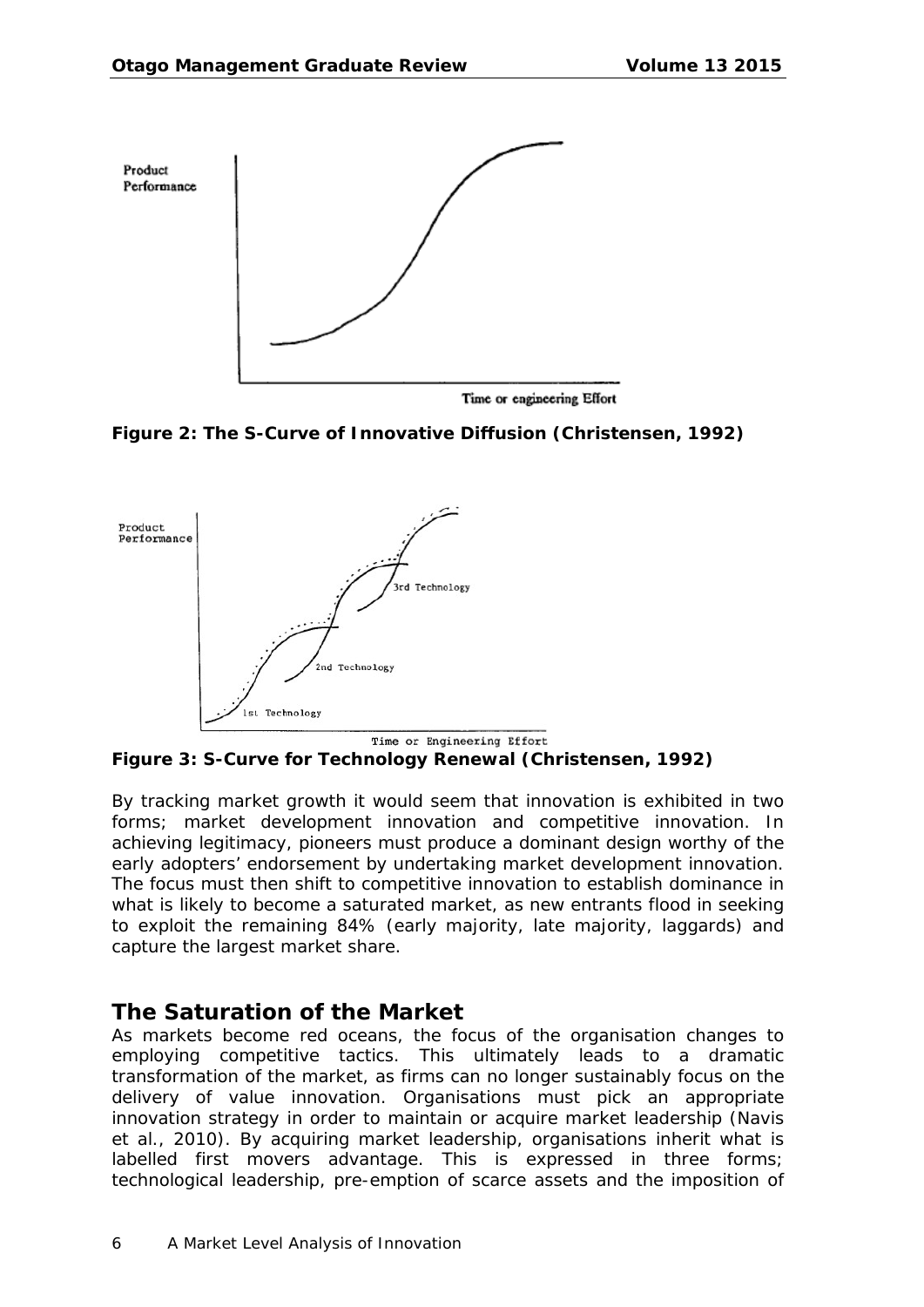buyer switching costs (Lieberman et al., 1988). A market leader is often able to exercise its technological leadership through slowing the pace of innovations in the market through techniques such as strategic disclosure (Pacheco-de-Almeida et. al 2012). Lieberman suggests leaders are often able to pre-empt scarce assets and exert full control over them, this is particularly the case with things that require governmental contracts such as mining. The imposition of switching costs is a further benefit that can be derived from leadership also, as organisations can impose financial and non-financial costs upon users to switch providers. The manipulation of these benefits allows organisations to exercise a degree of control over the market resulting in a greater market share.

With the legitimation of the market, incumbents/pioneers automatically inherit market leadership. However, the arrival of disruptors and imitators signals a necessity to employ competitive tactics to protect the benefits enjoyed from first movers' advantage (Ansari et al., 2012). To do so, it is widely accepted that continual innovation is the best means of protection, as the more often an incumbent introduces a product innovation to the market the greater its market share grows (Banbury et al., 1995). Many strategists point to the need to go further than this and innovate and adapt the business model altogether (Teece, 2010). This is largely due to the fact that changes in the structure of the market with new entrants means that the knowledge base is going to vastly grow, and so to the scale of innovations (Mina, 2009). This is perhaps why many strategists call for the employment of dynamic capabilities or meta-capabilities, as the agility these provide can assist the organisation with a fluid reaction to a change in market forces (Doz et al., 2010) (Teece, 2012).

Apple is perhaps the best demonstration of this, as the organisation is able to retain market leadership and remain ahead of the game due to two reasons: Firstly, Apple consistently undertake product innovations as means of retaining market leadership. This is of particular note in the MP3 and Smartphone industries, whereby, the company has developed new generations of the iPod and iPhone (Burrows et.al, 2007); The second reason is that they are also able to innovate their business model to react to changing market forces. One need not look any further than the recent development of Apple Music for this, as Apple were able to react to the threat imposed by Spotify's and Youtube's music streaming services to create their own streaming platform, even if it did cannibalise their traditional iTunes/Apple Store product.

Moreover, for new entrants seeking to achieve market leadership, the option of innovative disruption can be undertaken. Disruptors will typically have three basic features: They will possess an advantage over market leaders in either cost leadership or differentiation; they will possess a degree of proximity to the leaders (they must be targeting a major portion of the existing markets niche); and they must have a way of impeding market leader retaliation (Porter, 1985). Further, the only way in which an organisation can protect themselves from such retaliation is once again through business model innovation (Christensen, 1997) (Markides et al., 2012).

A common place market disruptor emerged in the form of Ryan Air. Ryan Air were able to challenge conventional airlines cost-leadership models by undertaking business model innovation which saw the basis of their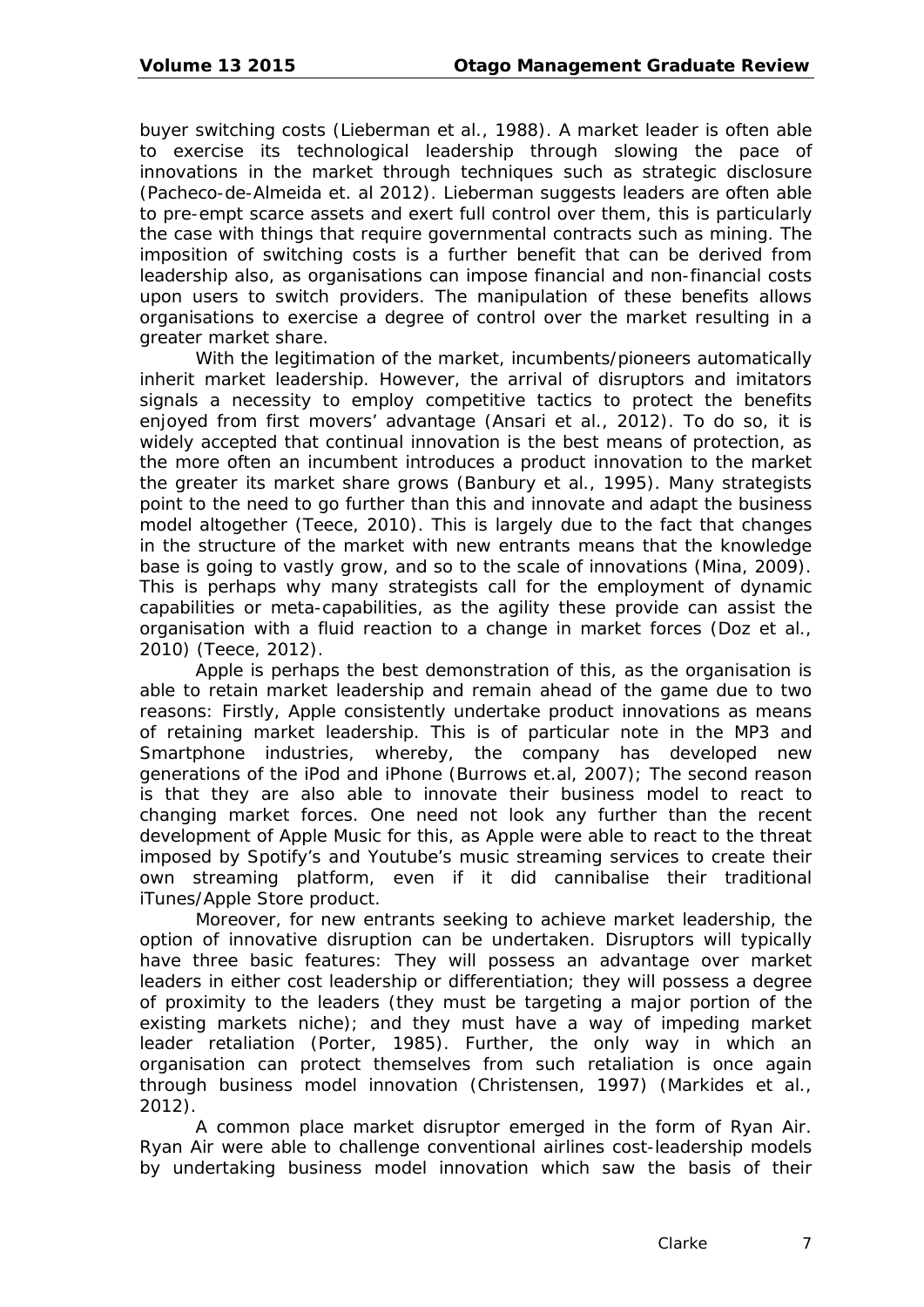service flying to main cities' secondary airports at a reduced price. Accordingly, market leaders were powerless to respond given that it would be unsustainable in the long term to try and match Ryan Air's prices (O'Kane, 2014).

The final method of market entry new entrants have is to imitate. Notably, imitators do not enter the market to achieve market leadership, but rather market parity (Lieberman et al., 2006). Those who imitate tend to develop a greater understanding of their respective resources/capabilities and the way that they interact to create value (Posen et al., 2013). This often leads back to a reorientation towards the developing innovative capabilities, as the imitator is able to exploit the knowledge that they developed through imitation and accordingly innovatively develop their own unique niche (Jenkins, 2013). As a result of this imitation is largely seen as a transitional strategy, and can remain a short term solution in fast moving industries (Pacheco-de-Almeida, 2010).

A glaring example of an imitator is Samsung. Throughout the 1990's Samsung were seen as the poor man's option, they were present in many electronics markets but masters of none, simply due to the fact that they imitated. However, with the rise of the smartphone market, Samsung believed they had developed the capabilities to be able to compete. This led to the development of the Samsung Galaxy and other derivatives, which have ultimately come to dominate the Asian smartphone markets.

With the above in mind, it would seem that no matter what the strategy for competing, innovative behaviour based on knowledge accumulation is central to attaining market leadership.

#### **Conclusion**

A synthesis of the findings point to the fact that market development is dependent on the presence of competition. Competition is necessary for product and process innovation within the market, resulting in increased efficiencies. Further, competition is necessary to encourage the exploration of alternative markets through blue ocean strategy. In accordance to punctuated equilibrium theory, change is a necessary process of an organisation at micro level, which ultimately redefines the boundaries of the market at macro level through the development of wider knowledge bases (Mina, 2008). An investigation into innovation strategies to combat market saturation somewhat validate this, as each strategy emphasizes the requirement to innovate ones business model in order to maintain market leadership (Banbury et al., 1995). This largely points to the interconnectedness of competitive innovation and blue ocean strategy as they are essentially one of the same thing. This article provides a solid foundation for greater exploration of the relationship between micro-level innovation and macro-level market development in accordance to capitalist theorem. It further implores readers to focus the course of the literature on the styles of business model innovations available to incumbents/pioneers and test whether such defences would ultimately lead to the development of core rigidities within the firm.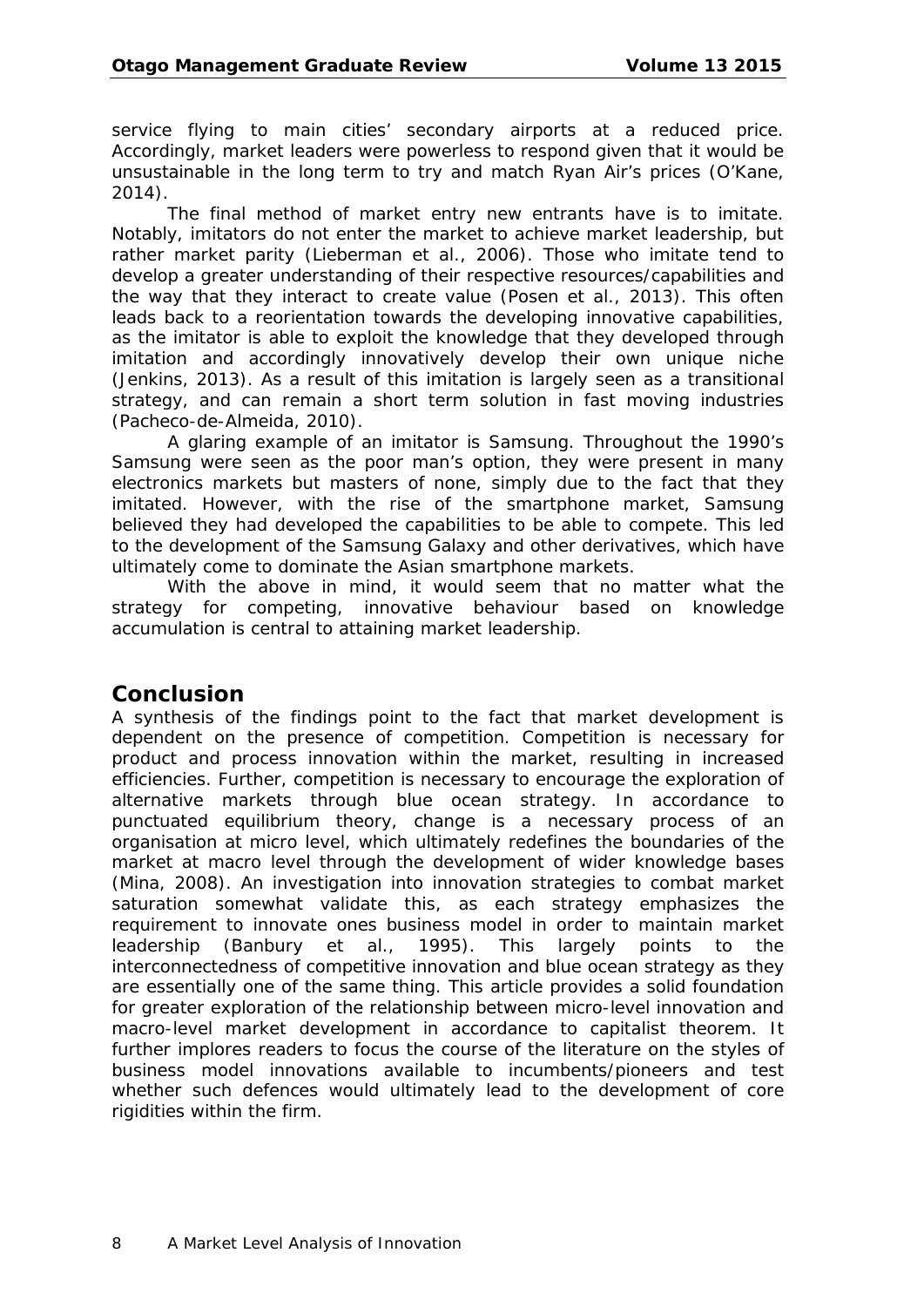#### **References**

- Aldrich, H., & Fiol, M. (1994). Fools Rush In? The Institutional Context of Industry Creation. *Academy of Management, 4*(19), 645-670.
- Ansari, S., & Krop, P. (2012). Incumbent Performance in the face of Radical Innovation: Towards a Framework for Incumbent Challenger Dynamics. *Research Policy, 41*(8), 1357-1374.
- Banbury, C., & Mitchell, W. (1995). The Effect of Introducing Important Incremental Innovations on Market Share and Business Survival. *Strategic Management Journal, 16*(1), 161-182.
- Berkhout, G., Hartmann, D., & Trott, P. (2010). Connecting technological capabilities with market needs using a cyclic innovation model. *R&D Management, 40*(5), 474-490.
- Burrows, P., Crockett, C., Edwards, C., Wildstrom, S., Hesseldahl, A. (2007). Turning Cellphones on Their Ear. *Bloomberg Business Week,* 22 January, 2007.
- Christensen, C. (1992). Exploring the limits of the technology S-Curve. Part 1: Component Technologies. *Production and Operations Management, 1*(4), 334-357.
- Christensen, C. (1997). The Innovator's Dilemma. Boston: Harvard Business Press.
- Doz, Y., Kosonen, M. (2010). Embedding Strategic Agility: A Leadership Agenda For Accelerating Business Model Renewal. *Long Range Planning, 43*(1), 370-382.
- Drucker, P. (1985). *Innovation and entrepreneurship: Practice and principles.*  New York: Harper & Row.
- Foster, R. (1986), *Innovation: The Attacker's Advantage.* New York: Summit Books.
- Garcia, R., & Calantone, R. (2002). A critical look at technological innovation typology and innovativeness terminology: A literature review. *Journal of Product Innovation Management, 19*(2), 110-132.
- Gibbons, D. (2004). Network Structure and innovation Ambiguity effects on Diffusion in Dynamic Organisational Fields. *The Academy of Management Journal, 47*(6), 938-951.
- Jenkins, M. (2013). Innovate or Imitate? The Role of Collective Beliefs in Competences in Competing Firms. *Long Range Planning, 47*(4), 173- 185.
- Johnson, G., & Scholes, K. (1999). *Exploring Strategy* (5th ed.). London: Prentice Hall Europe.
- Kim, W., & Mauborgne, R. (2005). *Blue ocean strategy: How to create uncontested market space and make the competition irrelevant.*  Boston, Mass.: Harvard Business School Press.
- Lieberman, M., & Asaba, S. (2006). Why Do Firms Imitate Each Other? *Academy of Management Review, 31*(2), 366-385.
- Lieberman, M., & Montgomery, D. (1988). First Movers Advantage. *Strategic Management Journal, 9*(1), 1131-1153.
- Lindič, J., Bavdaž, M., & Kovačič, H. (2012). Higher growth through the Blue Ocean Strategy: Implications for economic policy. *Research Policy, 41*(5), 928-938.
- Markides, C., & Sosa, L. (2013). Pioneering and First Movers Advantages: The Importance of Business Models. *Long Range Planning, 46*(4-5), 325-334.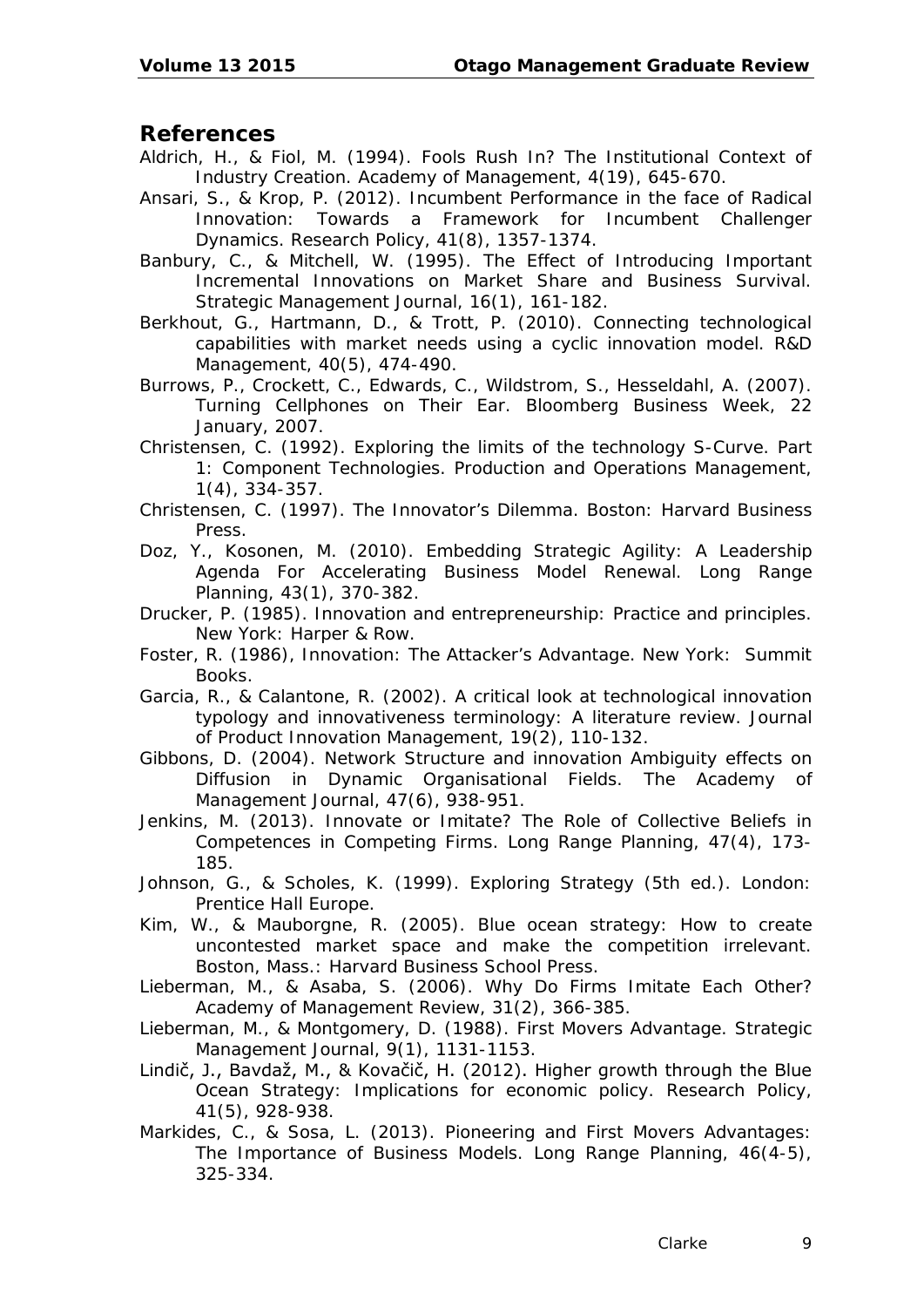- Mina, A. (2009). The emergence of new knowledge, market evolution, and the dynamics of micro innovation systems. *Economics of Innovation and New Technology, 18*(5), 447-466.
- Mintzberg, H. (1987). *Crafting strategy.* Boston, Mass: Harvard Business Review Reprint Service.
- Navis, C., & Glynn, M. (2010). How New Market Categories Emerge: Temporal Dynamics of Legitimacy, Identity, and Entrepreneurship in Satellite Radio, 1990–2005. *Administrative Science Quarterly, 55*(3), 439-471.
- O'Kane, C. (2014). *MANT 338 Strategic Innovation*. Dunedin, Otago. University of Otago, 12, May, 2015.
- Ormiston, J., & Seymour, R. (2011). Understanding Value Creation in Social Entrepreneurship: The Importance of Aligning Mission, Strategy and Impact Measurement. *Journal of Social Entrepreneurship, 2*(2), 125- 150.
- Pacheco-de-Almeida. (2010). Erosion, Time Compression and Self Displacement of Leaders in Hyper Competitive Environments. *Strategic Management Journal, 31*(13), 1498-1526.
- Pacheco-de-Almeida, G., & Zemsky, P. (2012). Some LIke it Free: Innovators Strategic Use of Disclosure to Slow Competition Down. *Strategic Management Journal, 33*(7), 773-793.
- Porter, M. (1985). *Competitive Advantage: Creating and Sustaining Superior Performance*. New York: Simon & Schuster.
- Posen, H., Lee, J., & Yi, S. (2013). The Power of Imperfect Imitation. *Strategic Management Journal, 34*(2), 149-164.
- Rogers, E. (2003). *Diffusion of Innovations* (5th ed., p. 282). New York: Free Press of Glencoe.
- Teece, D.J. (2010). Business Models, Strategy and Innovation. Long Range Planning, 43(1), 172-194. Teece, D. J. (2012). Dynamic Capabilities: Routines versus Entrepreneurial Action. *Journal of Management Studies, 49*, 1395–1401
- Thompson, J., & Macmillan, I. (2010). Business Models: Creating New Markets and Societal Wealth. *Long Range Planning, 43*(2-3), 291-307.
- Tushman, M., & Anderson, P. (1986). Technological Discontinuities and Organizational Environments. *Administrative Science Quarterly, 31*(3), 439-465.
- Tushman, M., & Romanelli, E. (1985). Organizational Evolution: A Metamorphosis Model of Convergence and Reorientation. *Research in Organizational Behaviour, 7*(1), 170-186.
- Von Hippel, E. (1976). The dominant role of users in the scientific instrument innovation process. *Research Policy, 5*(3), 212-239.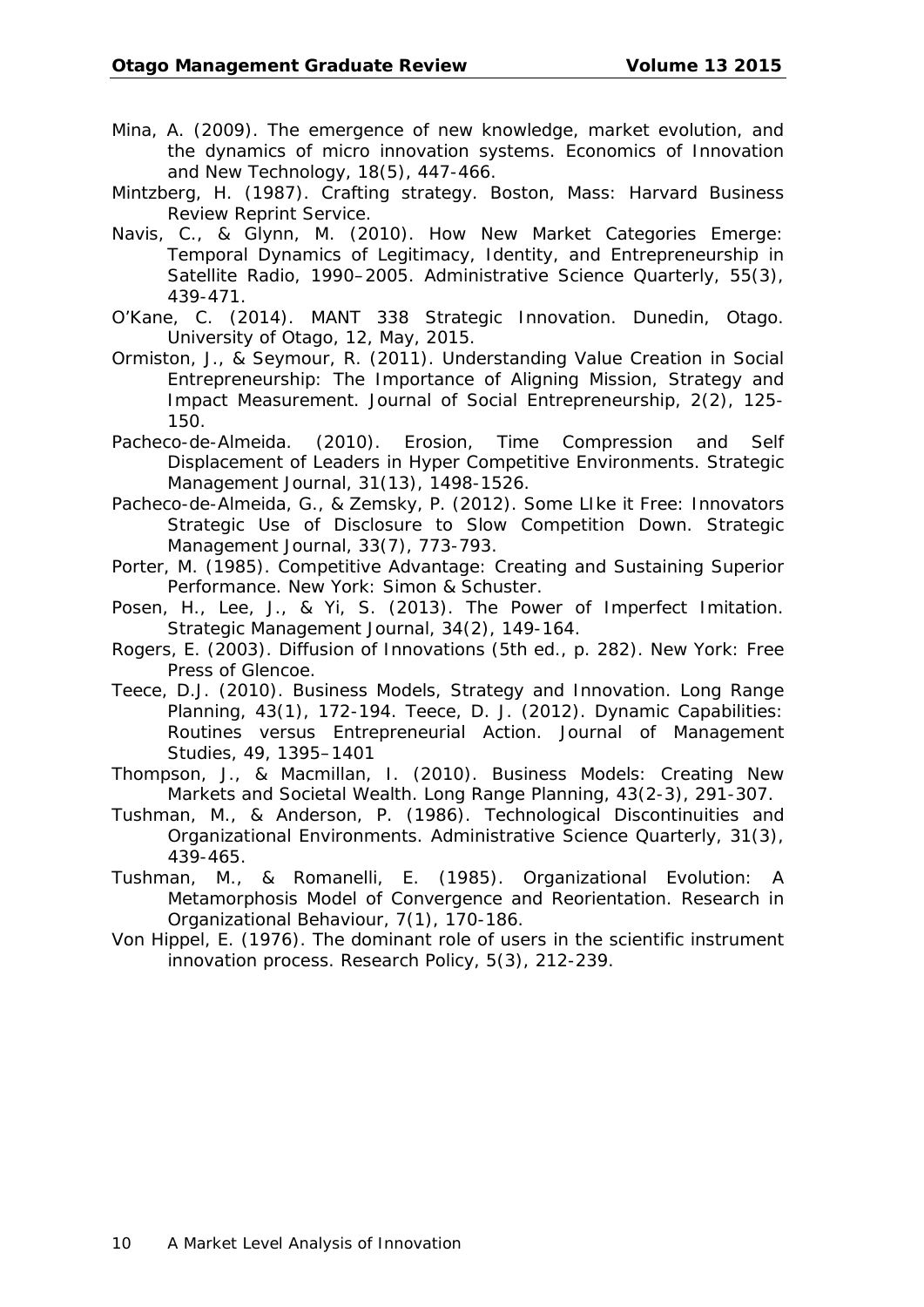## **Organizational Ambidexterity, Strategic Purity and Corporate Venture Units**

### **Lennart Hinrichs**

#### **Abstract**

This essay reviews existing literature of organizational ambidexterity. The two major research streams, structural or architectural ambidexterity and contextual ambidexterity, are portrayed and antecedents described. It is then put into context with the concept of competitive strategy and the idea of Porter's generic strategies, with exploitation being connected to costleadership and exploration being connected to product differentiation. It is argued that a potential instrument to combine ambidexterity and strategic purity can be venture units that provide a structural ambidexterity for the whole organization, allowing the core business to maintain strategic purity. To be successful the venture unit itself needs to be contextually and relationally ambidextrous and keep close ties with the core organization. This idea allows to combine the two concepts of organizational ambidexterity and competitive strategy, therefore provides a potential explanation for the ambiguous findings regarding the influence of the two concepts on performance.

#### **Introduction**

On August, 10 2015, Google's CEO Larry Page announced a new holding company, named Alphabet. According to Page, by doing this, Google intends to facilitate more independent venture and transparency (Economist, 2015). This move can obviously be interpreted as the institutionalization of a matured Google to address shareholders' concerns about a lack of transparency of the costs of the research. With Google being an innovation powerhouse and the new parent company being divided into existing businesses (e.g. search engine) and new ventures (e.g. autonomous cars), it is also true, though, that this structure will allow innovation outside the bureaucracy of Google's existing business and thus might be the manifestation of (structural) organizational ambidexterity. This research stream argues that a company needs to pursue the distinct activities of exploitation and exploration (March, 1991) to achieve a superior performance (He & Wong, 2004) and secure a long-term competitive advantage (Tushman et al., 2010). In the literature, two distinct ways of organizational ambidexterity are described, one being contextual (Gibson & Birkinshaw, 2004; He & Wong, 2004) and the other being structural (Tushman & O'Reilly, 1996). Google apparently moves from a more contextual ambidexterity towards a more structural approach.

The discussion about organizational ambidexterity has only developed in recent decades and is still quite fragmented and ambiguous about the effectiveness of the concept and its antecedents (Junni et al., 2013; O'Reilly & Tushman, 2013; Raisch & Birkinshaw, 2008). This essay will, in the light of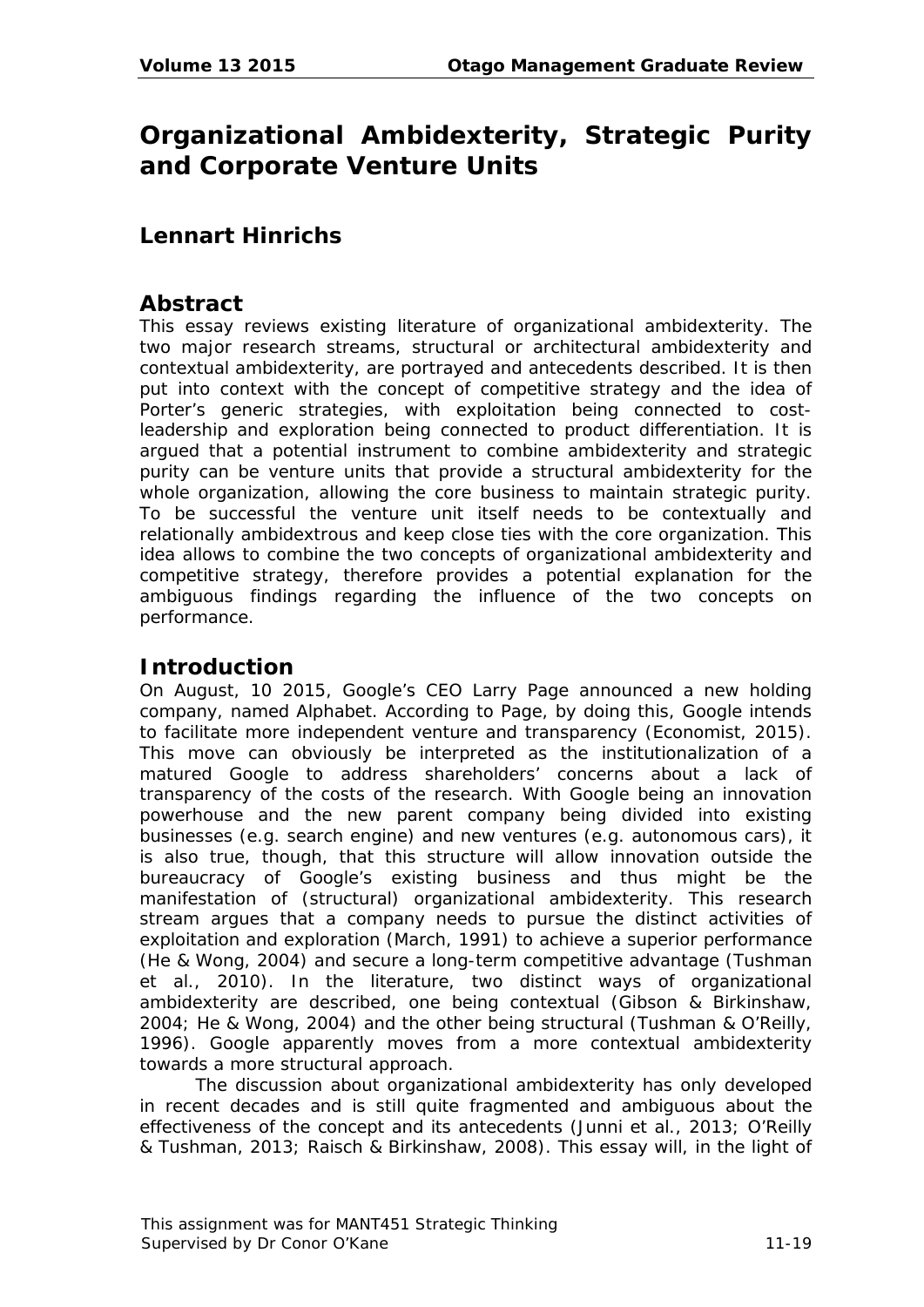the recent restructuring of Google, address the latter linking it to competitive strategy to answer the following question:

*How can venture units provide means to maintain strategic purity and stay competitive in the long term based on the ambidexterity premise?*

Research has addressed organizational ambidexterity through numerous theoretical lenses, such as organizational learning, organizational design and strategic management, this essay takes the perspective of the former with particular focus on technological innovation. Of course, important implications of other research streams will also be addressed. Organizational ambidexterity is, furthermore, put into context with competitive strategy, to show possible ways of connecting the concepts to achieve superior short- and long-term performance.

This essay will address the distinction and relevance of exploitation and exploration, before providing about an overview about the literature about organizational ambidexterity.

The concept will then be evaluated in the context of competitive strategy providing venture units as possible solution to maintain strategic purity.

#### **Theory**

Although not coining the term ambidexterity in the context of organizational learning, March (1991) was the first to distinguish between exploration and exploitation. This distinction will be provided in the first section of this chapter. A general overview about organizational ambidexterity and the distinction of contextual (Gibson & Birkinshaw, 2004) and structural (Tushman & O'Reilly, 1996) will be given afterwards, before going into more detail regarding the antecedents of organizational ambidexterity and relevance for corporate venture units.

#### **Organizational Ambidexterity**

Differentiating between the "exploration of new possibilities and the exploitation of old certainties" (p.71), March (1991) laid the foundation for the concept of organizational ambidexterity. He argues that they are in a constant competition for scarce resources, be it explicitly in the form of investment or implicitly in the form of organisational decisions. Cao et al. (2009) highlight this problem for cash-constraint companies, coming to the conclusion like March that a careful balance of the two is required for a system to be successful and survive in the long-term. March elaborates on the differences, stating that they "vary not only with respect their expected values, but also with respect to their variability, their timing, and their distribution within and beyond the organization" (p.71).

A sole focus on exploration, in terms of inventing a new technology, as opposed to exploitation, in refinement of an existing technology (p.72), holds the danger of sacrificing today's business for an uncertain future. March describes exploration as "systematically less certain, more remote in time, and organizationally more distant from the locus of action and adaption" (p.73), making exploitation the more natural choice in the distribution of resources. With the opposite extreme, focusing on exploitation entirely, a firm risks its long-term survival. Small exploitation successes generate path dependencies that can prevent optimal outcomes, a concept also known as success or competency traps (Wang et al., 2015).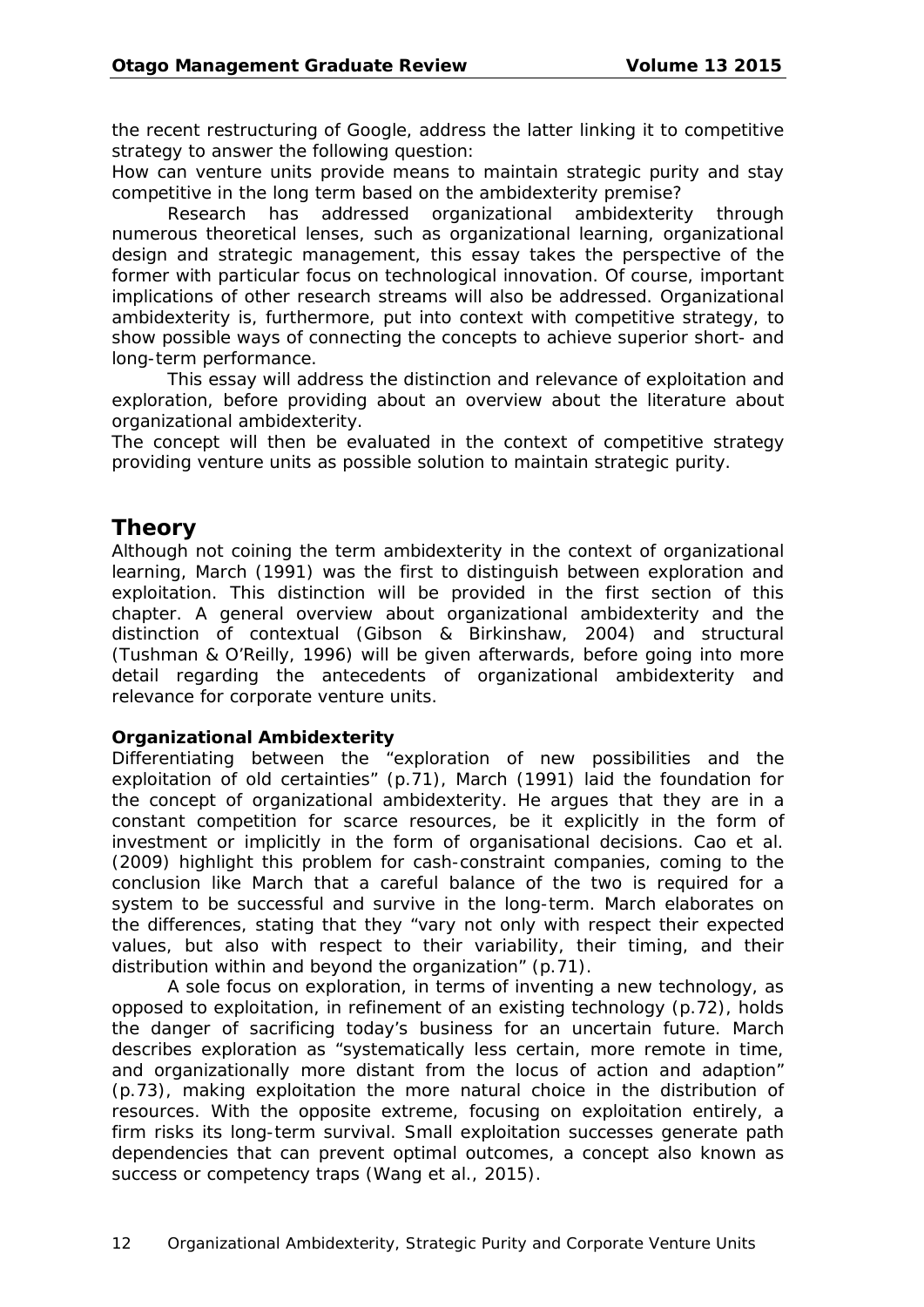Danneels (2002) explores the idea of exploitation and exploration in the context of product innovation, stating that "product innovation drives organizational renewal by exploiting and exploring firm competences" (pp.1095f). He describes exploration as the development of new competences whilst exploitation is based on existing resources (p.1104). He relates the degree of novelty to the dimensions technology and customers. A pure exploitation within this framework is a competence existing in the firm for both dimensions and a pure exploration a competence new to the firm in both dimensions. Otherwise, a company is either leveraging their customer or their technological competence (p.1105).

Lavie et al. (2010) define exploitation and exploration as a continuum (p.114f) and observe that organisations might move between the two in cycles. It has also been argued that there are synergetic effects between exploitation and exploration (He & Wong, 2004, p.482). Despite definitions that see exploitation as the mere reuse of ideas, implying all learning is achieved by exploration, it is reasonable to stick to the original definition by March (Lavie et al., 2010).

The idea of simultaneously pursuing exploitation and exploration led Tushman and O'Reilly (1996) to introduce their so-called ambidexterity premise that highlights the importance ambidexterity in achieving superior firm performance (p.24). They define the nature of exploitation as a (shortterm) increase in alignment and fit of strategy, structure, and culture in an evolutionary way. They argue that managers must in the long run destroy this very alignment in order to maintain their competitive advantage or achieve a new one, potentially cannibalising existing business. An ambidextrous organisation is, therefore, required to have contradictory structures, processes, and cultures under the same roof, creating high tensions and putting a lot of pressure on the managers.

Tushman and O'Reilly suggest an architectural (structural) approach, separating the units that are exploiting from the one that are exploring. The structural ambidexterity can be achieved through either spatial separation or parallel structures, though (Raisch & Birkinshaw, 2008, p.391). Spatial separation means that units should be physically and culturally different without sharing management or incentive systems. The combining factor is the senior management team and the corporate culture (O'Reilly & Tushman, 2011). Parallel structures exist within a unit, providing different structures depending on the task (Gibson & Birkinshaw, 2004). This means that actors focus either on exploration or on exploitation (Andriopoulos & Lewis, 2009).

Gibson and Birkinshaw (2004) argue that the context is more important than then structure of the company in order to achieve superior financial performance from organizational ambidexterity. Exploration and exploitation should not be separated structurally and put in different business units. They define it as "the behavioural capacity to simultaneously demonstrate alignment and adaptability across an entire business unit" (p.209). The context provides guidance for individual behaviour. It consists of systems, processes, and beliefs. The idea is that there should be a balance of hard (discipline and stretch) and soft (support and trust) elements in order to provide a supportive context rather than a fixed structure. A shared vision is an example for providing a context. So with the contextual approach, ambidexterity is, generally, achieved by behavioural and social means (Andiopoulos & Lewis, 2009).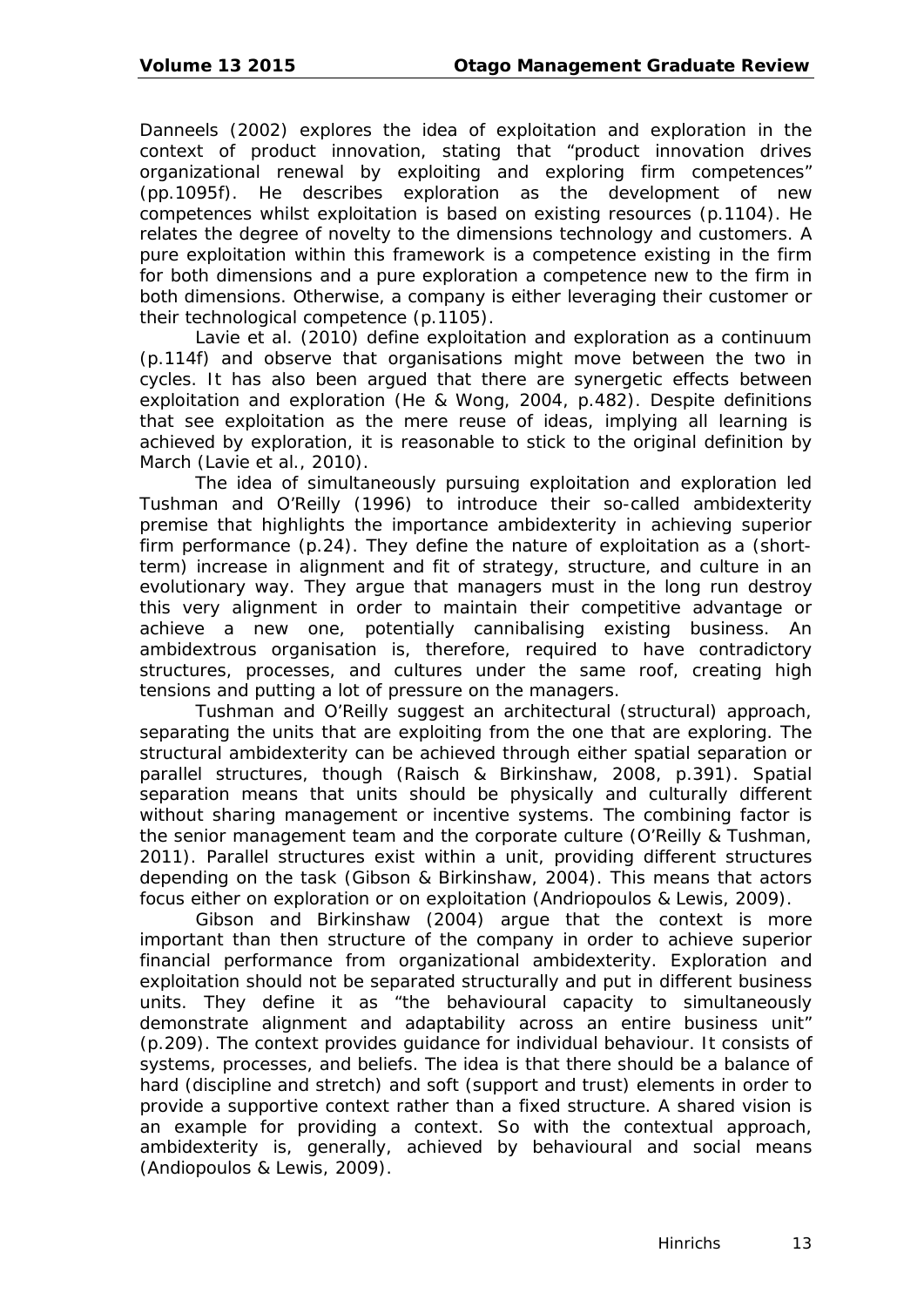Thirdly, leadership was introduced as a means to achieve ambidexterity. The senior management or top management team is considered an important factor in providing the environment for organizational ambidexterity by providing social networks and interactions (Cao et al., 2010). The link between individual top management ambidexterity and organizational ambidexterity is magnified by contextual ambidexterity in the organization (Carmeli & Helevi, 2009). Thus, the concepts are of contextual and leadership-based ambidexterity are closely connected. In terms of organizational adaption and the balance between continuity and change, the top management is regarded as a promoter of discontinuous change, whilst the middle management is viewed a supporting incremental change and facilitating adaption by providing emotional balancing. (Raisch & Birkinshaw, 2008, p.380). Andriopoulos and Lewis (2009) find paradoxes of innovation such as strategic intent (profit vs. breakthroughs), customer orientation (tight vs. loose), and personal drivers (discipline vs. passion) that they suggest should be resolved with integration and differentiation tactics. This means that both extremes should either be embraced put into a context (integration) or be split into different units and, thus, structurally separated (differentiation). They also argue in a later study (2010) that paradoxical management approaches are required to overcome the innovation paradoxes, but that those differ from company to company. Overcoming cognitive contradictions is also present in Smith and Tushman's (2005) research in which they suggest building coordination mechanisms to do this.

The idea of organizational ambidexterity contradicted several papers suggesting the simultaneous pursuit of exploitation and exploration is impossible (e.g. Hannan & Freeman, 1977; McGill, Slocum, & Lei, 1992; Miller & Friesen, 1986; according to Raisch & Birkinshaw, 2008, p.378), leading to the idea that firms should focus on one or the other (Burns & Stalker, 1961; Denison, Hooijberg, & Quinn, 1995; Ghemawat & Ricart i Costa, 1993 according to Raisch & Birkinshaw, 2008, p.378). Furthermore, some research suggests that knowledge should be sourced outside the company or that companies should switch between the exploitation and exploration, highlighting the aforementioned cyclical nature of the concept (according to Raisch & Birkinshaw, 2009, p.390).

There are several moderators to the concept of organizational ambidexterity such as the dynamism of the environment and then competitiveness of the environment (Jansen et al., 2006). Since dynamic environments make existing products obsolete (Jansen et al., 2005b), such situation lead to higher financial returns from exploration and decreasing returns for exploitation (Jansen et al., 2006, p.1664).

Despite the ambiguous empirical findings on the impact of organizational ambidexterity, the concept provides valuable insights into how a company can achieve exploration and exploitation at the same time. The concept does not give an indication how the innovation achieved by this can be embedded into the corporate strategy, though.

#### **Organizational Ambidexterity and Competitive Strategy**

The Jansen et al. findings lead us to the idea how ambidexterity can influence a firm's strategy. The original postulate of Porter's (1980) generic strategies says, that companies should either focus on cost leadership or product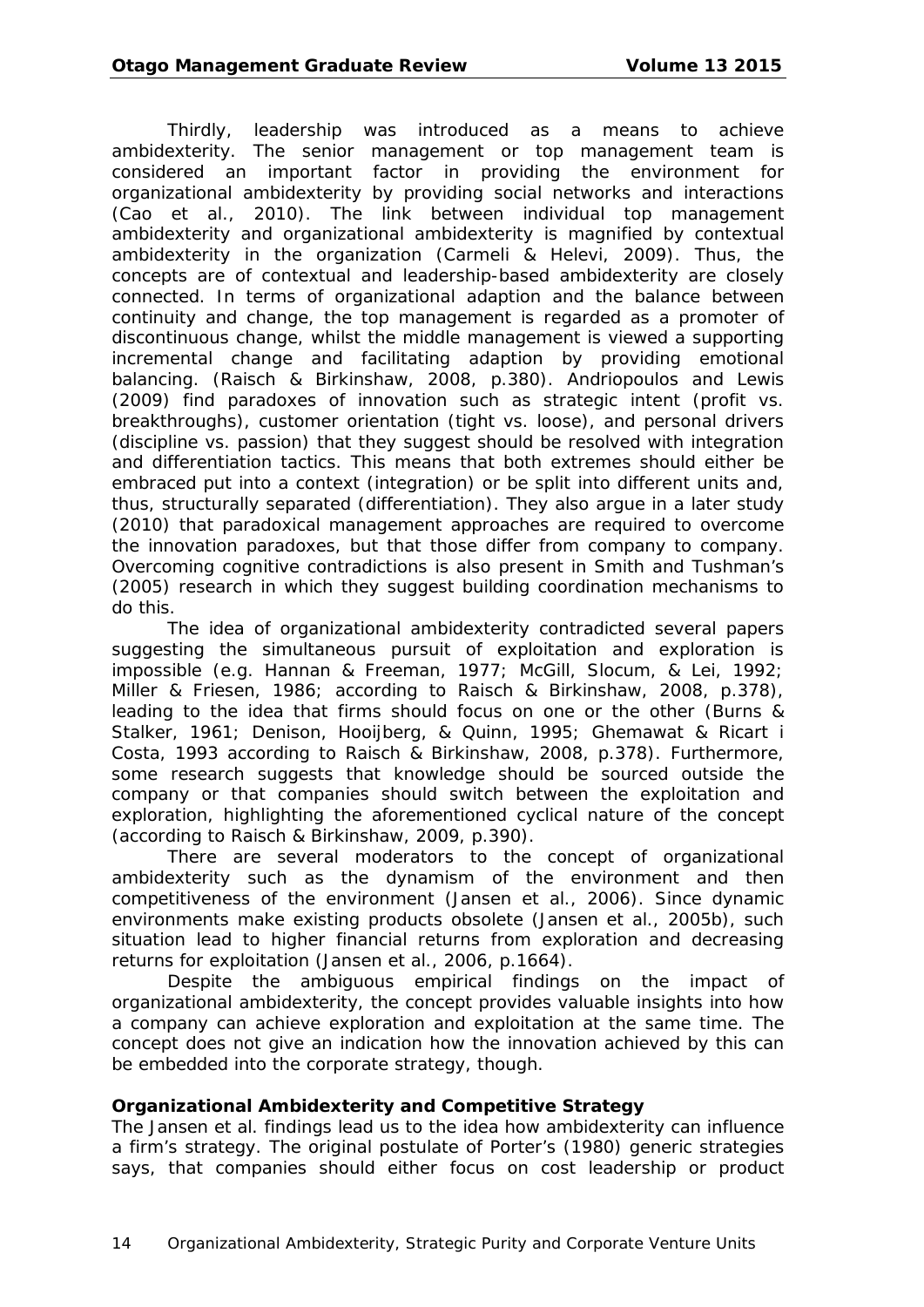differentiation. In terms of innovation, this means that they should either focus on exploitation (improving processes, achieving more efficiency) or exploration (superior and unique product) (Thornhill & White, 2007). He and Wong's (2004) study finds that indeed exploration is connected to product innovation while exploitation is connected to process innovation. Numerous studies have found weaknesses in Porter's line of argumentation, though, pointing to the fact that a hybrid strategy does not necessarily translate into a 'stuck-in-the-middle' situation (Pertusa-Ortega et al., 2009). He and Wong (2004) on the other hand argue that companies might indeed end up worse trying to implement organizational ambidexterity if it is not properly managed, although, concluding that appropriately managed it generate superior results. Other research also found that strategic purity translates into better performance (Thornhill & White, 2007). Santos-Vijande et al. (2012) argue that organizational learning allows companies to pursue both a cost leadership and a differentiation strategy, with organizational ambidexterity as a possible way to prevent the 'stuck-in-the-middle' problem.

Applying the March (1991) idea that it is absolutely necessary to pursue both exploitation and exploration to stay competitive in the long term, it is, therefore, important for all companies, even those who follow a pure cost-leadership strategy, to find ways to achieve exploration without harming the exploitation of current resources. Corporate venture units might provide such an opportunity.

#### **Venture Units and Ambidexterity**

Corporate venture units, such as the Google 'moonshots' ventures, are a common vehicle to achieve exploration. Mudambi and Swift's (2014) argument of cyclical spending peaks that occur when an organisation switches from exploitation to exploration, also known as temporal separation (Hill & Birkinshaw, 2014, p.1902) can be put into this context. Although, organizational ambidexterity suggests the simultaneous pursuit of both exploration and exploitation, setting up new venture units to pursue explorative innovation creates initial costs that might become visible in the form of increase research and development spending. This does not necessarily translate into the transition from exploitation to exploration that Mudambi and Swift assume, though. Ambidexterity could still be present, especially as argued before within the newly founded venture.

According to Hill and Birkinshaw (2014) the success rate of the venture units is little, since they behave too exploratory, being too far from the core business or not fit to being integrated into the operations. The argument is that because they are no independent venture capitalists they are required to exploit their parent company's resources, creating the very tension within the venture unit that makes organizational ambidexterity so difficult. Hill and Birkinshaw suggest that this can only be achieved by "nurturing a supportive relational context" (p.1901) which derives from the idea of contextual ambidexterity. In doing so a venture unit can overcome the social and cognitive obstacles that are associated with exploration and innovation and achieve the necessary optimal distinctiveness (p.1904). They use the survival of an entity as indicator for the success, coming to the conclusion that the relational context is most important. It refers to ties with other parties that are long-term and subjectively judged. They argue that the relational context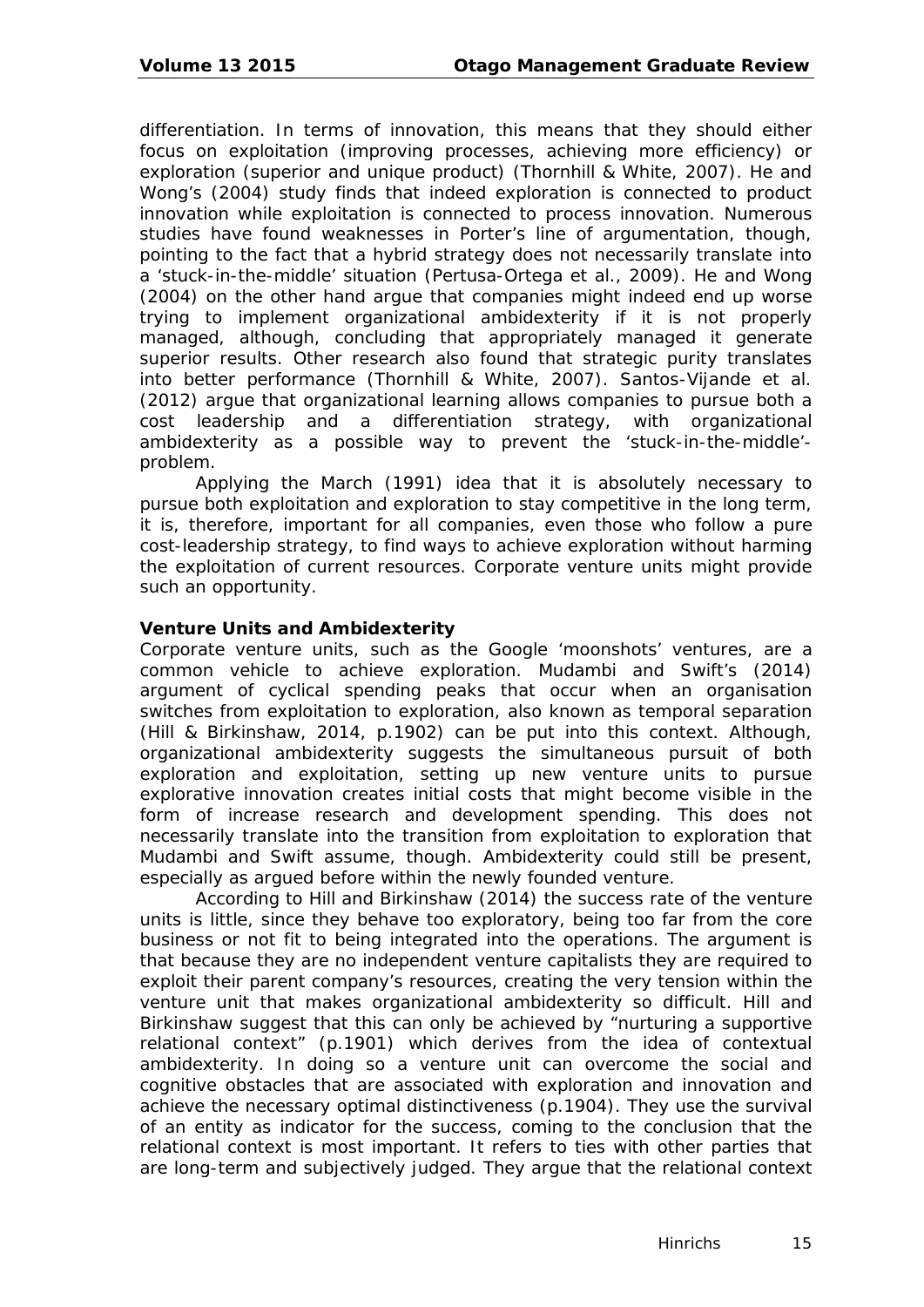in which the unit is embedded provides resources and enables the unit to develop capabilities. Especially, interaction of the managers of the unit with senior executives, other business units, and members of the venture capital community increases the probability of a venture unit's survival (Hill & Birkinshaw, 2014, p.1921). Besides the social or relational aspect of organizational ambidexterity, Hill and Birkinshaw (2014) highlight the importance of integration innovations created in the venture units into the existing product portfolio in order to achieve legitimacy.

#### **Discussion**

For companies that focus on cost-leadership strategy those venture units might provide a good alternative, allowing them to keep strategic purity in their core-business, focusing solely on process-optimisation (exploitation). Organizational ambidexterity should – following the ambidexterity research – clearly be present within venture units. Although, the outcomes of exploration are commonly perceived as something completely new, they rarely are. To use Google as an example again and one of their more prominent moonshots, the autonomous or self-driving car, which is to some degree indeed a radical innovation, one can quickly see how it is based on Google's existing capabilities such as their satellite navigation (Google Maps) and their experience with augmented reality.

The findings of Hill and Birkinshaw's (2014) study state that the survival rate of corporate venture units is connected to relational context of the unit and indeed its managers, concluding that this constitutes a successful ambidextrous unit. Their findings are limited with regards to the actual innovative output, though, and the relational ties a unit has to their parent company do not necessarily give insights into the intra-unit ambidexterity. Despite the idea of separating the core-business from the venture unit to allow strategic purity, it must still be considered important for the venture unit to connect to the core-business and maintain close ties, increasing the legitimacy, though.

Combining research on intra-unit and this research of inter-unit / unitparent ambidexterity could provide a valuable research area. Ambidexterity research has highlighted the importance of the top management team and so have Hill and Birkinshaw for their study of corporate venture units. This is providing insights into the contextual and leadership dimension of the ambidexterity in the context of venture units. But venture units by nature are structurally separated from the rest of the organization. Emphasising the importance of exploiting existing resources and using existing knowledge within that organization, no research has yet specifically addressed how the exchange of ideas can be secured with consideration of strategic purity. While the contextual approach provides the idea of social connectedness as means to exchange and foster ambidexterity, venture units are more remote and, thus, more likely to fail at providing this. At the same time, it is important to test empirically how venture units work as a vehicle for organizational ambidexterity in companies that follow a pure strategy.

Putting all those ideas together, it can be argued that corporate venture units can provide a vehicle with which companies that follow a pure cost leadership strategy can achieve exploration without harming their core business. This should exploit the current resources. This structural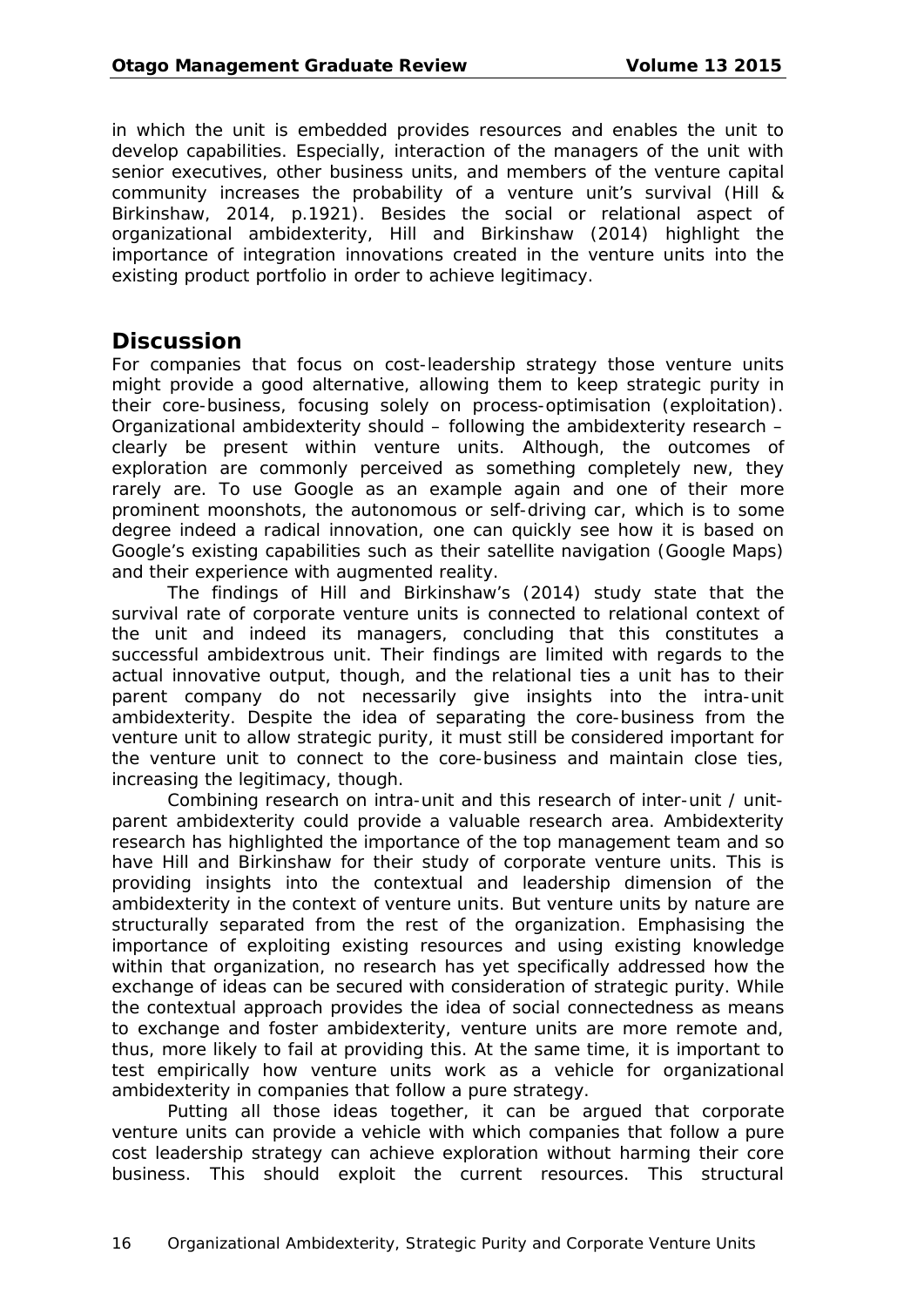ambidexterity should be supported by a contextual and relational environment that allows the venture unit to access the firm's resources and facilitates the integration of innovations into the existing business. This whole approach does still require managers to provide a supportive environment. It although means that the venture unit itself will be ambidextrous. Applying this idea to other contexts as technological innovations might prove difficult, though, because the disadvantages of separating exploration from the core business might overweigh the advantages of strategic purity.

#### **Conclusion**

Despite ambiguous findings by several studies regarding the impact of strategic purity on the financial performance of companies, the concept still has strong advocates. This essay attempted to connect this theorem to organizational ambidexterity, that highlights the importance of pursuing exploration and exploitation at the same time, contradicting the strategic purity idea. It is suggested that this problem can be overcome by introducing venture units that are independent enough to allow the company to follow a pure strategy but enable the organization to stay competitive in the long term. Although, this means advocating structural or architectural ambidexterity, it is important to note that a venture unit can only be successful if contextual ambidexterity in the form of a close relational context is achieved.

Coming back to the initial example of Google, it can be argued that the new structure of the company creates freedom for exploration in completely new ventures that are relatively unrelated to the core business and allows the latter to advance by exploitation. Of course, such a structure complicates knowledge transfer from existing to new ventures, potentially leading to redundancies. Talking of intra-unit ambidexterity, one cannot yet determine whether Google will not – despite the new structure – still foster simultaneous exploitation and exploration within the business units, due to the specific nature of its business model.

#### **References**

- Andriopoulos, C., & Lewis, M. (2009). Exploitation-exploration tensions and organizational ambidexterity: Managing paradoxes of innovation. *Organization Science, 20*(4), 696-717. doi:10.1287/orsc.1080.0406
- Andriopoulos, C., & Lewis, M. (2010). Managing innovation paradoxes: Ambidexterity lessons from leading product design companies. *Long Range Planning, 43*(1), 104-122. doi:10.1016/j.lrp.2009.08.003
- Cao, Q., Simsek, Z., & Zhang, H. (2010). Modelling the joint impact of the CEO and the TMT on organizational ambidexterity. *Journal of Management Studies, 47*(7), 1272-1296. doi:10.1111/j.1467- 6486.2009.00877.x
- Cao, Q., Gedajlovic, E., & Zhang, H. (2009). Unpacking organizational ambidexterity: Dimensions, contingencies, and synergistic effects. *Organization Science, 20*(4), 781-796. doi:10.1287/orsc.1090.0426
- Carmeli, A., & Halevi, M. (2009). How top management team behavioral integration and behavioral complexity enable organizational ambidexterity: The moderating role of contextual ambidexterity. *The*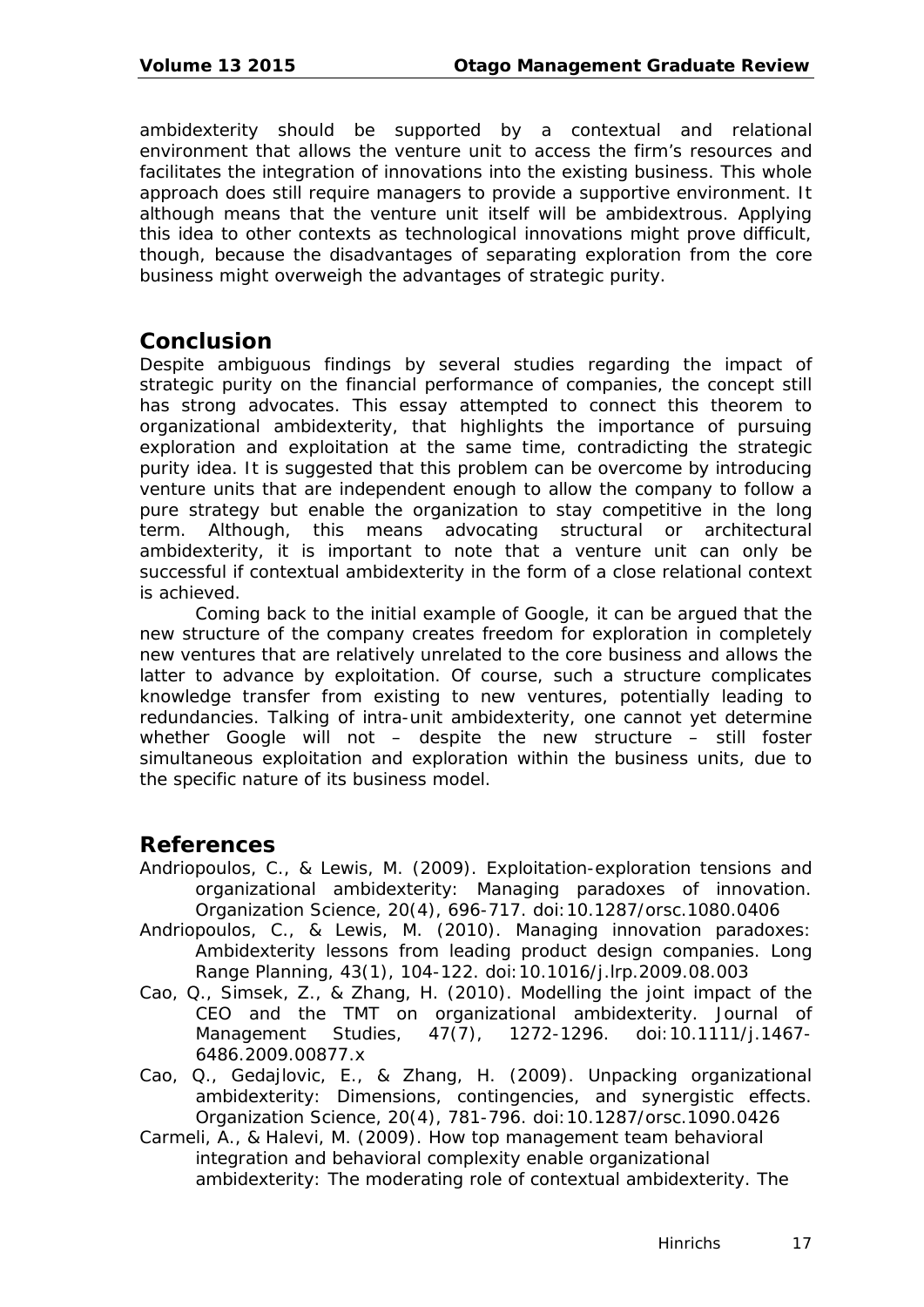*Leadership Quarterly, 20*(2), 207-218. doi:10.1016/j.leaqua.2009.01.011

- Danneels, E. (2002). The dynamics of product innovation and firm competences. *Strategic Management Journal, 23*(12), 1095-1121. doi:10.1002/smj.275
- Economist (2015). Spelling it out. *The Economist*, August 15th-21st 2015.
- Gibson, C., & Birkinshaw, J. (2004). The antecedents, consequences, and mediating role of organizational ambidexterity. *Academy of Management Journal, 47*(2), 209-226. doi:10.2307/20159573
- He, Z. & Wong, P. (2004). Exploration vs. exploitation: An empirical test of the ambidexterity hypothesis. *Organization Science, 15*(4), 481-494. doi: 10.1287/orsc.1040.0078
- Hill, S., & Birkinshaw, J. (2014). Ambidexterity and survival in corporate venture units. *Journal of Management, 40*(7), 1899-1931. doi:10.1177/0149206312445925
- Jansen, J., van den Bosch, F. & Volberda, H. (2006). Exploratory innovation, exploitative innovation, and ambidexterity: Effects of organizational antecedents and environmental moderators. *Management Science, 52*(11), 1661-1674. doi:10.1287/mnsc.1060.0576
- Jansen, J., van den Bosch, F. & Volberga, H. (2005). Exploratory innovation, exploitative innovation, and ambidexterity: The impact of environmental and organizational antecedents. *Schmalenbach Business Review: ZFBF, 57*(4), 351-363.
- Junni, P., Sarala, R., Taras, V., & Tarba, S. (2013). Organizational ambidexterity and performance: A meta-analysis. *Academy of Management Perspectives, 27*(4), 299-312. doi:10.5465/amp.2012.0015
- Lavie, D., Stettner, U., & Tushman, M. (2010). Exploration and exploitation within and across organizations. *The Academy of Management Annals, 4*(1), 109-155. doi:10.1080/19416521003691287
- March, J. (1991). Exploration and exploitation in organizational learning. *Organization Science, 2*(1), 71-87. doi:10.1287/orsc.2.1.71
- Mudambi, R., & Swift, T. (2014). Knowing when to leap: Transitioning between exploitative and explorative R&D. *Strategic Management Journal, 35*(1), 126-145. doi:10.1002/smj.2097
- O'Reilly, C., & Tushman, M. (2011). Organizational ambidexterity in action: How managers explore and exploit. *California Management Review, 53*(4), 5-22. doi:10.1525/cmr.2011.53.4.5
- O'Reilly, C., & Tushman, M. (2013). Organizational ambidexterity: Past, present, and future. *Academy of Management Perspectives, 27*(4), 324-338. doi:10.5465/amp.2013.0025
- Pertusa-Ortega, E., Molina-Azorín, J. & Claver-Córtes, E. (2009). Competitive strategies and firm performance: A comparative analysis of pure, hybrid and 'stuck-in-the-middle' strategies in Spanish firms. *British Journal of Management, 20*, 508-523. doi: 10.1111/j.1467- 8551.2008.00597.x
- Porter, M. (1980). *Competitive strategy.* New York: Free Press.
- Raisch, S., & Birkinshaw, J. (2008). Organizational ambidexterity: Antecedents, outcomes, and moderators. J*ournal of Management, 34*(3), 375-409. doi:10.1177/0149206308316058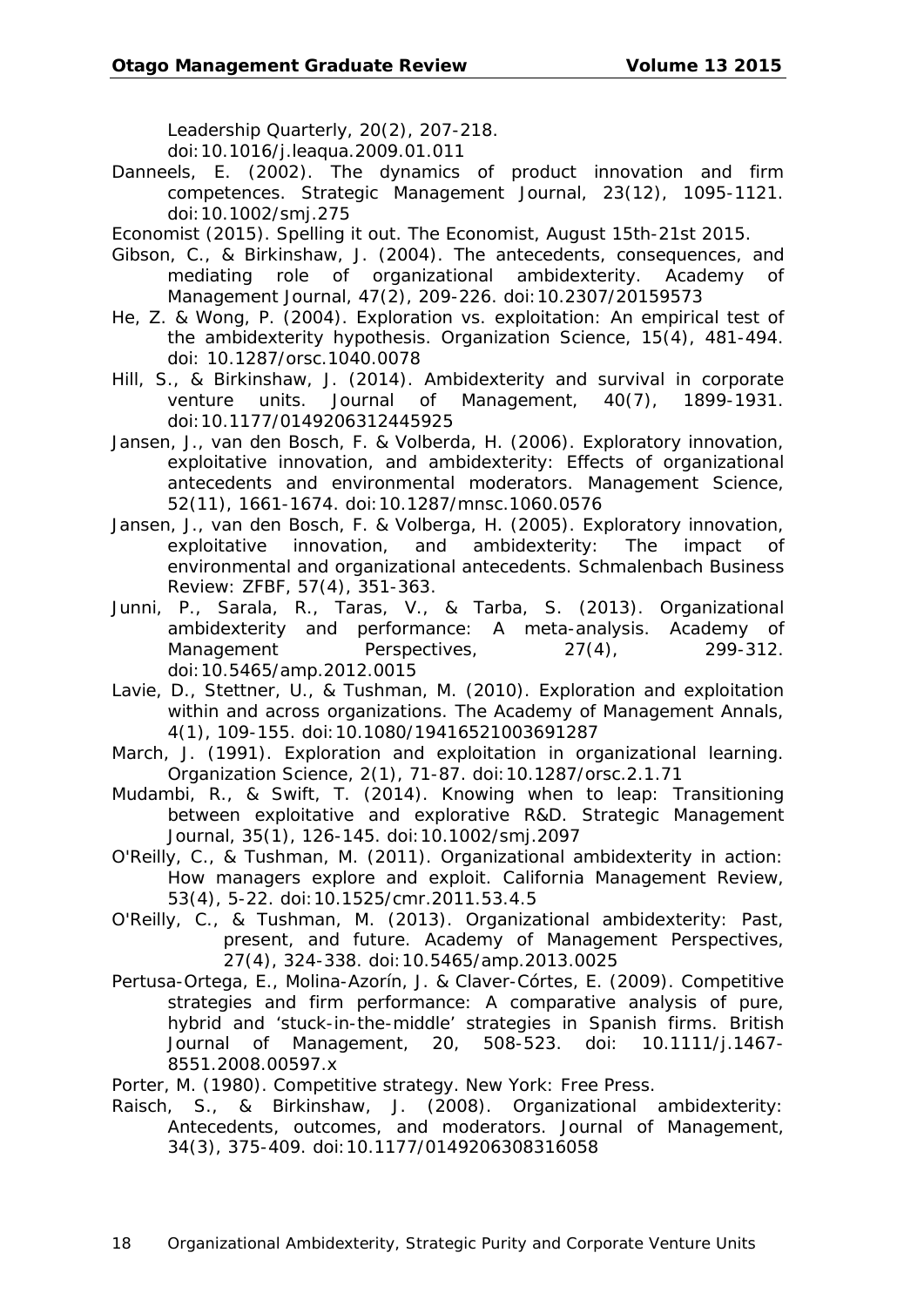- Raisch, S., Birkinshaw, J., Probst, G., & Tushman, M. (2009). Organizational ambidexterity: Balancing exploitation and exploration for sustained performance. *Organization Science, 20*(4), 685-695. doi:10.1287/orsc.1090.0428
- Santos-Vijande, M., López-Sánchez, J. & Trespalacios, J. (2012). How organizational learning affects a firm's flexibility, competitive strategy, and performance. *Journal of Business Research, 65*, 1079-1089. doi: 10.1016/j.jbusres.2011.09.002
- Smith, W., & Tushman, M. (2005). Managing strategic contradictions: A top management model for managing innovation streams. *Organization Science, 16*(5), 522-536. doi:10.1287/orsc.1050.0134
- Thornhill, S. & White, R. (2007). Strategic purity: A multi-industry evaluation of pure vs. hybrid business strategies. *Strategic Management Journal, 28*, 553-561. doi:10.1002/smj.606
- Tushman, M., & O'Reilly, C. (1996). The ambidextrous organizations: Managing evolutionary and revolutionary change. *California Management Review, 38*(4), 8-30. doi:10.2307/41165852
- Tushman, M., Smith, W., Wood, R., Westerman, G., & O'Reilly, C. (2010). Organizational designs and innovation streams. *Industrial and Corporate Change, 19*(5),1331-1366. doi:10.1093/icc/dtq040
- Wang, C., Senaratne, C. & Rafiq, M. (2015). Success traps, dynamic capabilities and firm performance. *British Journal of Management, 26*, 26-44. doi: 10.1111/1467-8551.12066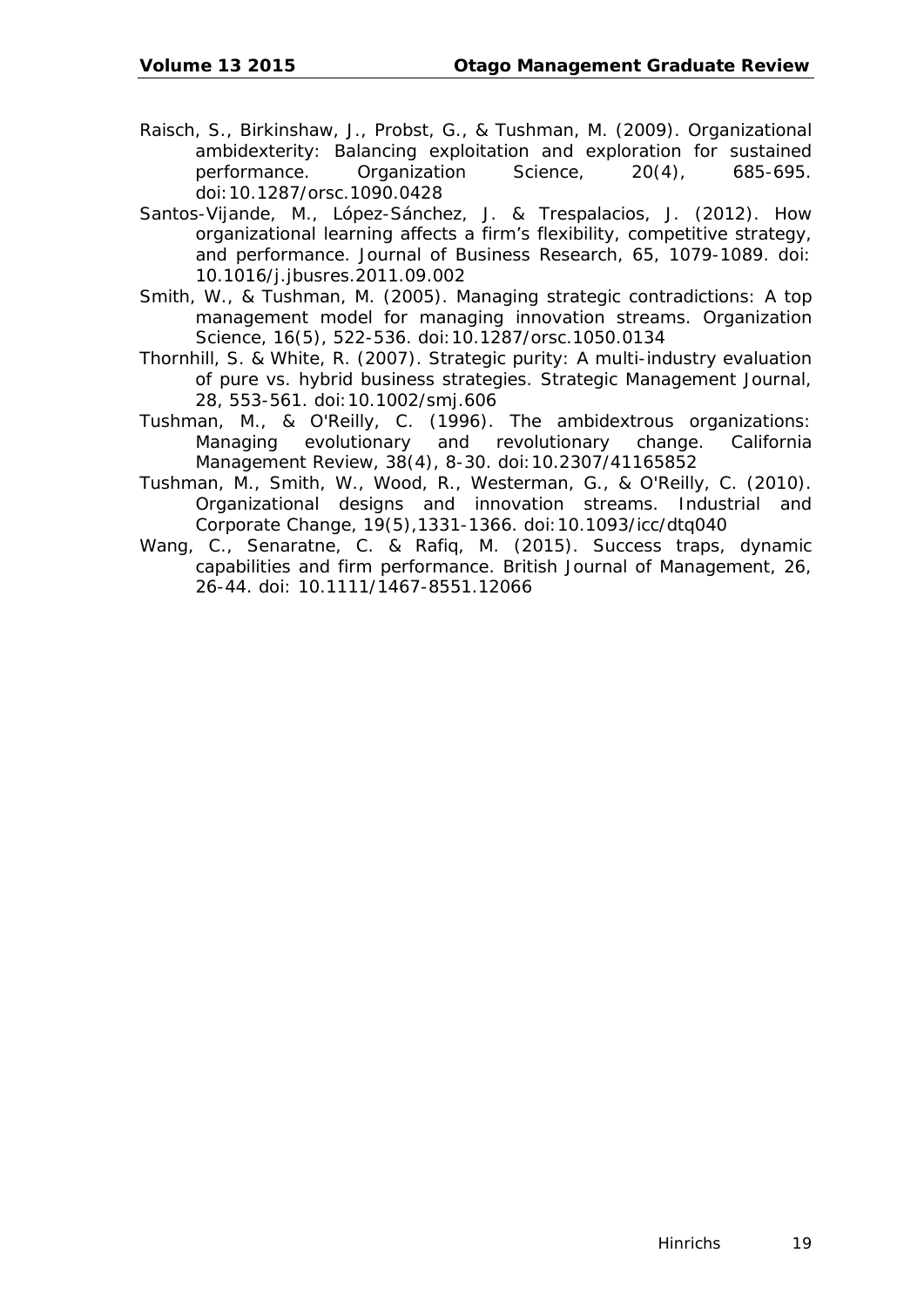## **Social Enterprises, Hybridity, Stakeholders, and Social Capital**

#### **Lennart Hinrichs**

#### **Introduction**

Research on social entrepreneurship is relatively young. Many researchers consider social enterprises hybrid organisations (e.g. Battilana & Lee, 2014), leading to a legitimacy problem and tensions in the pursuit of its dual mission. Stakeholder theory, which moved the focus from a pure profit orientation to a broader consideration of interests and demands by multiple individuals and organisations, provides the necessary foundations to introduce social capital in order to answer the question:

*How can a social enterprise achieve legitimacy and overcome stakeholder tensions arising from its hybridity to reach its conflicting goals?*

To answer this question, this essay begins with an introduction into social entrepreneurship and its definition as a hybrid organisation. An analytical framework in the form of stakeholder theory is provided to evaluate in-depth the effects of social capital in the context of social enterprises. The ideas developed in this section are then discussed and put into context by applying them to the "SMS for Life" program.

#### **Theory**

In this section, the current literature about social enterprises is examined to provide a precise definition of social enterprises including challenges that such a definition might pose for both, practitioners and researchers alike. Stakeholders are introduced to enable an analysis of the concept social capital in social enterprises.

#### **Definition of Social Entrepreneurship**

There are plenty of definitions of social entrepreneurship. Some highlight the value creation and impact on the society side while others focus on the entrepreneurial side. The definition is commonly tautological, stating that social entrepreneurship is entrepreneurship with a social mission of some kind. Dees (1998b) talks about entrepreneurs with a social mission, whereas the mission is explicit and central. In is defining article (1998a), combining several researchers from different backgrounds, he concludes that:

"Social entrepreneurs play the role of change agents in the social sector, by:

- Adopting a mission to create and sustain social value (not just private value),
- Recognizing and relentlessly pursuing new opportunities to serve that mission,
- Engaging in a process of continuous innovation, adaptation, and learning,

This assignment was for MANT451 Strategic Thinking Supervised by Dr Bronwyn Boon 21-31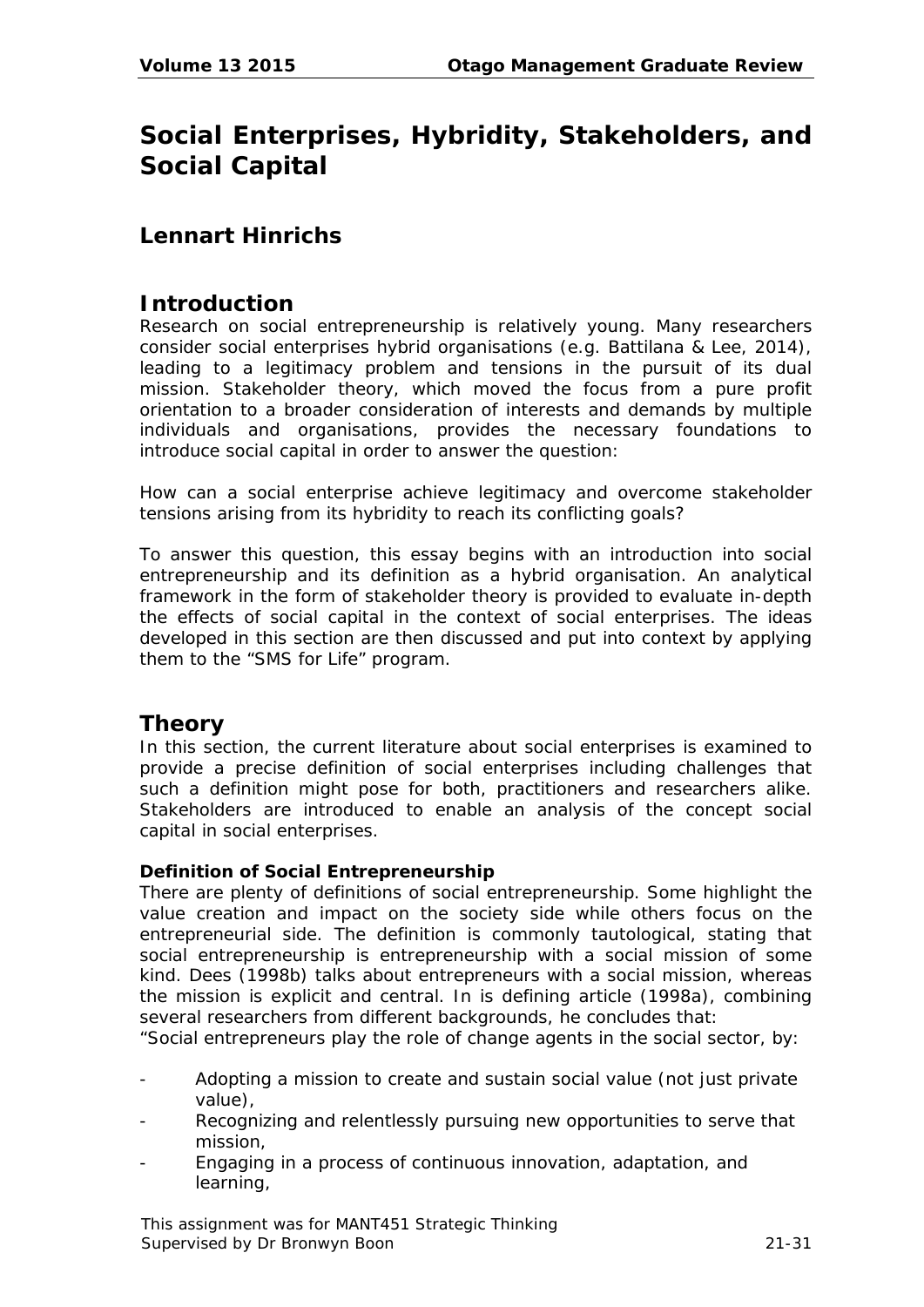- Acting boldly without being limited by resources currently in hand, and
- Exhibiting a heightened sense of accountability to the constituencies served and for the outcomes created." (Dees, 1998a, p.4)

Other authors (Mair & Martí, 2006; Austin, Stevenson & Wei-Skillern, 2006; Peredo & McLean, 2006; Seelos & Mair, 2005) also base their definitions on entrepreneurship and the idea of some sort of social value. This of course always leads to a tautological definition. Some include social change (Mair & Martí, 2006) into their definition whilst other authors only include social value creation (Peredo & McLean, 2006; Austin et al., 2006; Seelos & Mair, 2005) without being specific about the meaning of it. Whilst the entrepreneurship side is well defined in most of the papers, particularly in Dees (1998a) and Peredo and McLean (2006), the definition of the social aspect remains unclear. This led to Santos' (2012) efforts to redefine social entrepreneurship as the "pursuit of sustainable solutions to neglected problems with positive externalities" (p. 335). Relying on the economic concept of externalities, this definition provides a good alternative of the aforementioned tautological definitions presented in earlier stages of the social entrepreneurship research. Nevertheless, this definition is quite broad and a combined definition of Peredo and McLean's (2006) elements on entrepreneurship and Santos' (2012) economic definition of social value seems reasonable to fully understand the concept of social entrepreneurship as it defines in more detail what social value consists of. Considering this, it is suggested that a definition of social entrepreneurship could be:

Social entrepreneurship is about pursuing sustainable solutions that either exclusively or in some prominent way aim to create positive externalities (social side) and pursue that goal through a combination of recognizing and exploiting opportunities to create this value, employing innovation, tolerating risk, and declining to accept limitations in available resources (entrepreneurial side).

Analysing those definitions, one can conclude that we are talking about a twofold concept of social value or charity and entrepreneurship or business. This is recognized by a number of researchers (Battilana & Lee, 2014; Doherty, Haugh & Lyon, 2014; Pache & Santos, 2013; Moizer & Tracey, 2010; Battilana & Dorado, 2010; Kraatz & Block, 2008) by identifying social enterprises as hybrid organisations that neither fit in the charity logic nor in the business logic. Santos (2012) argues that social enterprises or indeed enterprises in general always face the decision whether they should create value or whether they should capture it. According to him this decision should be made early on in the development to prevent unnecessary confusion about the mission and identity of an organisation. Value capture in this concept refers to the ability to internalise, i.e. achieve financial goals, value created through an enterprise's operations. Value creation on the other hand describes the economic concept of adding to the welfare or wealth of society.

Generally, this leads to several trade-offs between economic goals, i.e. value capture, and social goals or impact on society, i.e. value creation. This starts with the incorporation of the enterprise as either charity (not-forprofit) or for-profit business. Implications of this decision are clearly visible in tax exemptions for charities but also the means of funding available (e.g. sale of equity for for-profits) (Battilana & Lee, 2014). Such trade-offs can lead to issues related to legitimacy among the stakeholders and their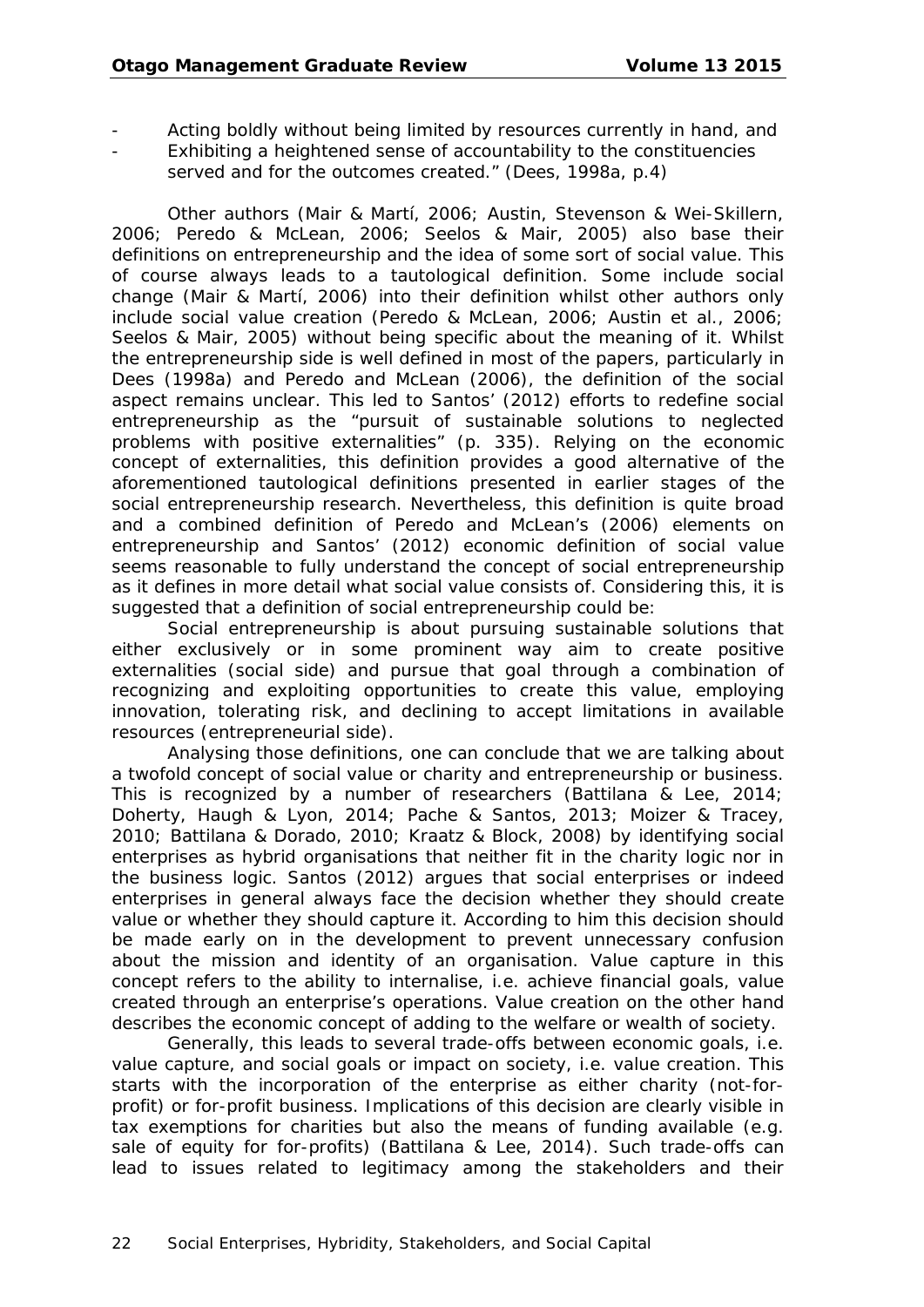competing goals. It is, therefore, as Dees (1998b) argues, important to balance between commercial and philanthropic activities and engage all of the relevant stakeholders in order to survive.

Pache & Santos (2013) found in a study that opposite to prior research hybrid organisations such as social enterprises do not actually compromise or decouple elements of the social and economic logic in order to be successful but rather couple intact elements of both logics. They describe that companies or entrepreneurs coming from the commercial side tend to enact a predominantly social welfare logic in order to gain legitimacy. The opposite is true for charities moving towards the commercial side, relying on their a priori legitimacy. Looking at those findings it becomes obvious that legitimacy of the enterprise and its key individuals play an important role in becoming successful. Pache & Santos (2013) highlight the importance of a strong identity in order to combine the two logics and keep or gain legitimacy from the stakeholders. This idea will be further evaluated and critiqued in the following sections by introducing stakeholder theory to provide the subject of analysis, the individuals and organisations that need to be convinced in order to achieve legitimacy, and social capital afterwards in order to evaluate the network of stakeholders, the ties with them, and the cognitions they are embedded in.

#### **Stakeholder Theory**

The stakeholder theory was most prominently introduced by Freeman (1984) in his landmark work "Strategic management: A stakeholder approach". Opposite to the previously dominant stockholder or shareholder view it puts an emphasis on the management of multiple stakeholders with the shareholder only being one among many (Freeman, 1984). Stakeholder theory then "views the corporation as an organizational entity through which numerous and diverse participants accomplish multiple, and not entirely congruent, purposes" (Donaldson & Preston, 1995, p.70).

Donaldson and Preston (1995) criticise the lack of precision of stakeholder research and identify three research directions. First, there is the descriptive stream of research that focuses on analysing the constellation of cooperative and competitive interests and their respective intrinsic value. Second, the instrumental direction that examines the effects of stakeholder management by looking for and analysing the potential connections with various performance goals, most prominently financial goals in for-profit enterprises. In the context of social enterprises the goals are more likely to be associated with the social impact or value created. Last, the normative stakeholder research that identifies the individuals or groups with legitimate interests into an enterprise, be it its processes, impact, or any other aspects of its activities. All have in common that stakeholder theory is always managerial. This means that besides explaining it also always produces recommendations of some sort for the attitudes, structures, and practices that should be applied, which Donaldson and Preston (1995) link to John R. Commons' famous 'going concern' idea.

Although, Donaldson and Preston (1995) provide a good framework to structure stakeholder theory, the concept 'stakeholder' is still quite illdefined. An early definition from the Stanford Research Institute (SRI) definition states that stakeholders are "those groups without whose support the organization would cease to exist" (SRI, 1963; quoted in Freeman, 1984,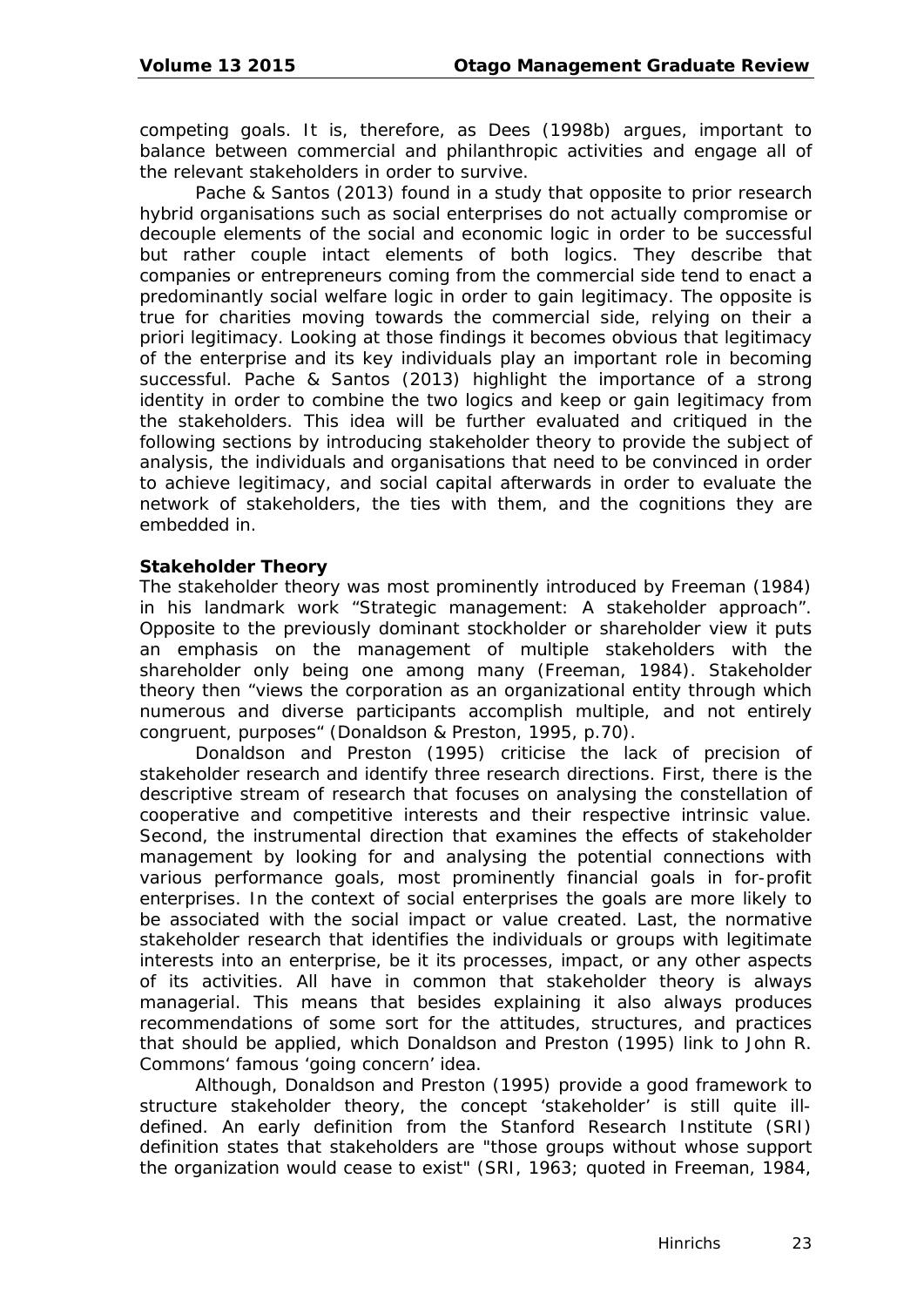p.31). Freeman himself applies a broader definition by including "any group or individual who can affect or is affected by the achievement of the organization's objectives" (1984, p.46). Generally, one has to conclude that the definition of stakeholder highly depends on the enterprise. Particularly in social enterprises, the relevant stakeholder will be more closely related to the impact an enterprise has on society rather than to its financial returns.

Mitchell, Agle and Wood (1997) provide a framework that helps defining and prioritising stakeholders. It is based on three dimensions.

First, stakeholders can be determined by looking into the power they exert over the enterprise. This dimension is closely related to the definition of stakeholders by the SRI (1963). Three types of power are identified in Mitchell et al.'s paper. Coercive power describes the ability to use physical resources of force to achieve the respective goals. An example of such force would be the government by imposing regulation (and enforce it by its law enforcement agencies). Utilitarian power on the other hand describes the power exercised through financial or material resources. A typical stakeholder possessing utilitarian power would be the shareholder. Lastly, the normative power consists of symbolic resources that some stakeholder can apply. This kind of power is available to most stakeholders regardless of their participation in the processes of the enterprise. An NGO for example can exercise a lot of power over a company by creating attention through for example demonstrations in front of a site of the company.

The second dimension to analyse stakeholders is legitimacy. This idea closely correlates with the normative stakeholder research stream. Suchman defines such legitimacy "as a generalized perception or assumption that the actions of an entity are desirable, proper, or appropriate within some socially constructed system of norms, values, beliefs, and definitions" (1995, p.574). This dimension takes into account the societal level and the impact of an enterprise in that regard.

Third, the urgency of a stakeholder claim defines how important it is to address or consider it. The urgency is determined by two criteria. The time sensitivity of a claim is particularly important in deciding when to address or consider the claim. The importance or criticalness of the claim to the stakeholder, on the other hand, determines how much attention should be paid to this claim in general.

Typical stakeholders of a company, deriving from the classical value chain, are the suppliers, employees and customers, also called economic stakeholders (Johnson, Scholes & Whittington, 2011). Obviously, the shareholders or more generally spoken capital providers hold a large stake in every enterprise. Not necessarily directly connected to the company but commonly identified as stakeholders are the government, other political groups (e.g. NGOs), communities, and trade associations (Freeman, 1984).

Due to the nature of social entrepreneurship (chapter 2.1), stakeholders vary drastically compared to for-profit businesses. Whilst the power dimension is the most commonly used method to determine a stakeholder in for-profit companies (Johnson et al., 2011), social enterprises will be more likely to consider the legitimacy and the urgency of the claim into closer consideration. This leads to the fact that shareholders, which is one of the strongest and most powerful group among the stakeholders of a for-profit enterprise due to the utilitarian power they possess, are secondary for social enterprises. With the mission being defined as creating some sort of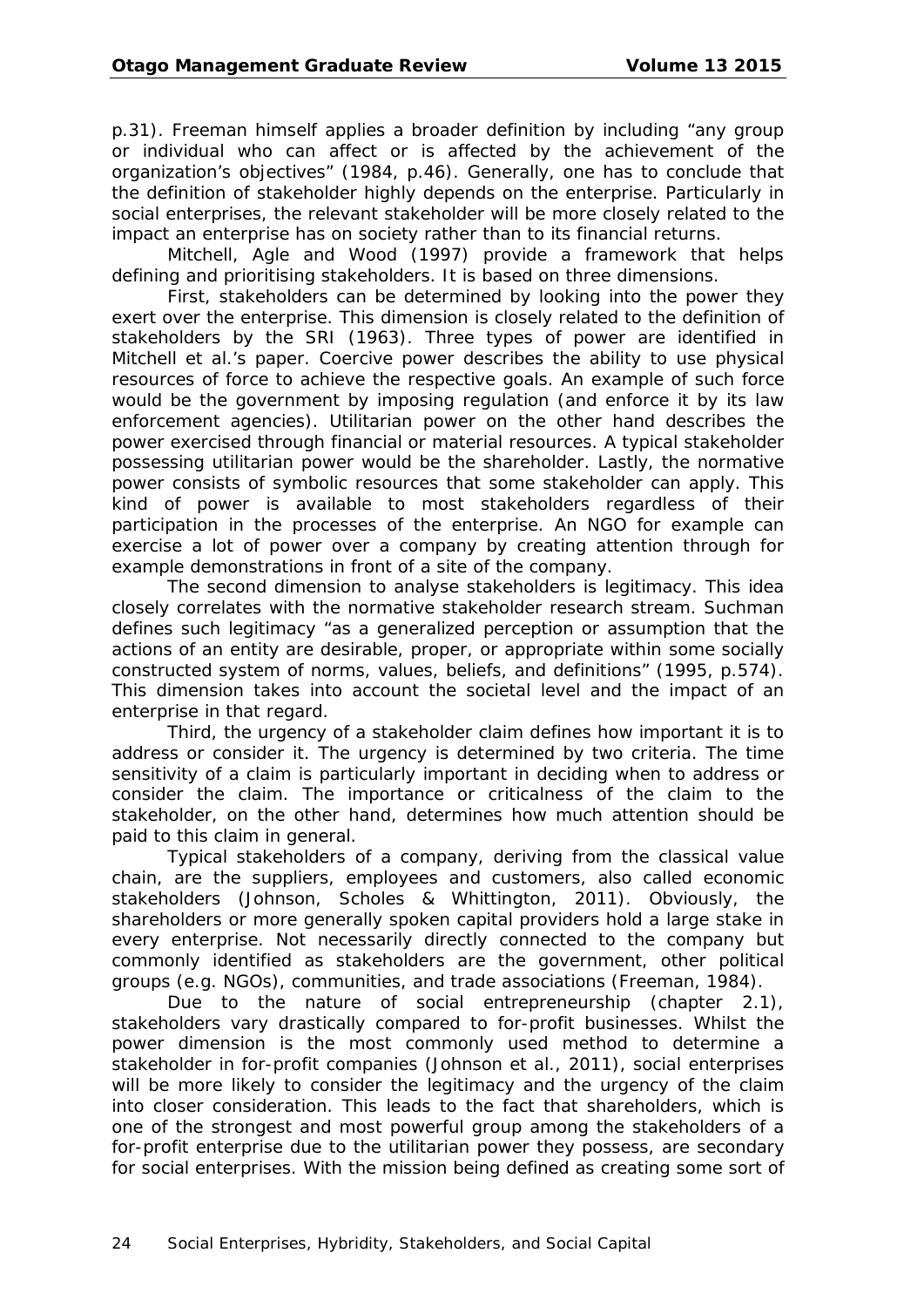social impact (see chapter 2.1) the communities and other societal organisations move to the centre of interest.

Coming back to the question posed in this essay and the tensions arising from hybridity as described above, one has to highlight the importance of addressing stakeholders of both the commercial and of the social side of the enterprise. In order to further evaluate the management of the different stakeholders of social enterprises the concept of social capital is introduced, allowing a more detailed view on the nature of the connections with the stakeholders and providing more detailed insights into how to manage such relations.

#### **Social Capital Theory**

Social capital as an idea dates back to the beginning of the 20th century, but the current theory is based on works of Bourdieu (1985) who provided a first definition. More influential were Coleman (1988) connecting social capital to human capital and most prominently the image of the lonely bowler put forward by Putnam (1995) that gained a lot of attention and sparked new research on the topic.

Bourdieu saw social capital as "the aggregate of the actual or potential resources which are linked to possession of a durable network of more or less institutionalized relationships of mutual acquaintance and recognition" (1985, p.248, cited in Portes, 1998, p.3). This definition therefore defines social capital as the resources that can be accessed through the network of relationships and not as the network itself. This perception changed with later researchers considering the network itself and the relationships as the social capital. Putman states, that "social capital refers to features of social organization such as networks, norms, and social trust that facilitate coordination and cooperation for mutual benefit" (1995, p.67). Portes as another example defines social capital as "the ability of actors to secure benefits by virtue of membership in social networks" (1998, p.6).

Three dimensions of social capital are commonly identified in the literature. First, structural capital describes the overall network of relations, including the network ties, the network configuration, and appropriable organisation (possibility to use networks for other purposes than the intended one) (Burt, 1992). Second, the relational dimension focuses on the kind and quality of the relations (Granovetter, 1974). This includes trust, norms and sanctions, obligations and expectations, and identity and identification (Nahapiet & Ghoshal, 1998). Last, the cognitive dimension is concerned with the shared codes and language, or a shared narrative (Nahapiet & Ghoshal, 1998). According to Nahapiet and Ghoshal (1998) each of these dimensions share that they establish some element of social structure and enable actors within the structure to act more easily.

Granovetter (1974) introduced the idea of the "strength of the weak ties", referring to the fact that in trying to find new employment a network of weaker but farther reaching ties is beneficial. This leads us to the differentiation between "bonding" and "bridging" social capital, a concept originally introduced by Gittell and Vidal (1998). Whilst the former highlight the social capital available to a closed circle of people as internal resources, bridging views emphasise the importance of external resources that are available through the network outside the actual community (Maak, 2007). The latter incorporates the aforementioned weak ties and Burt's (1992)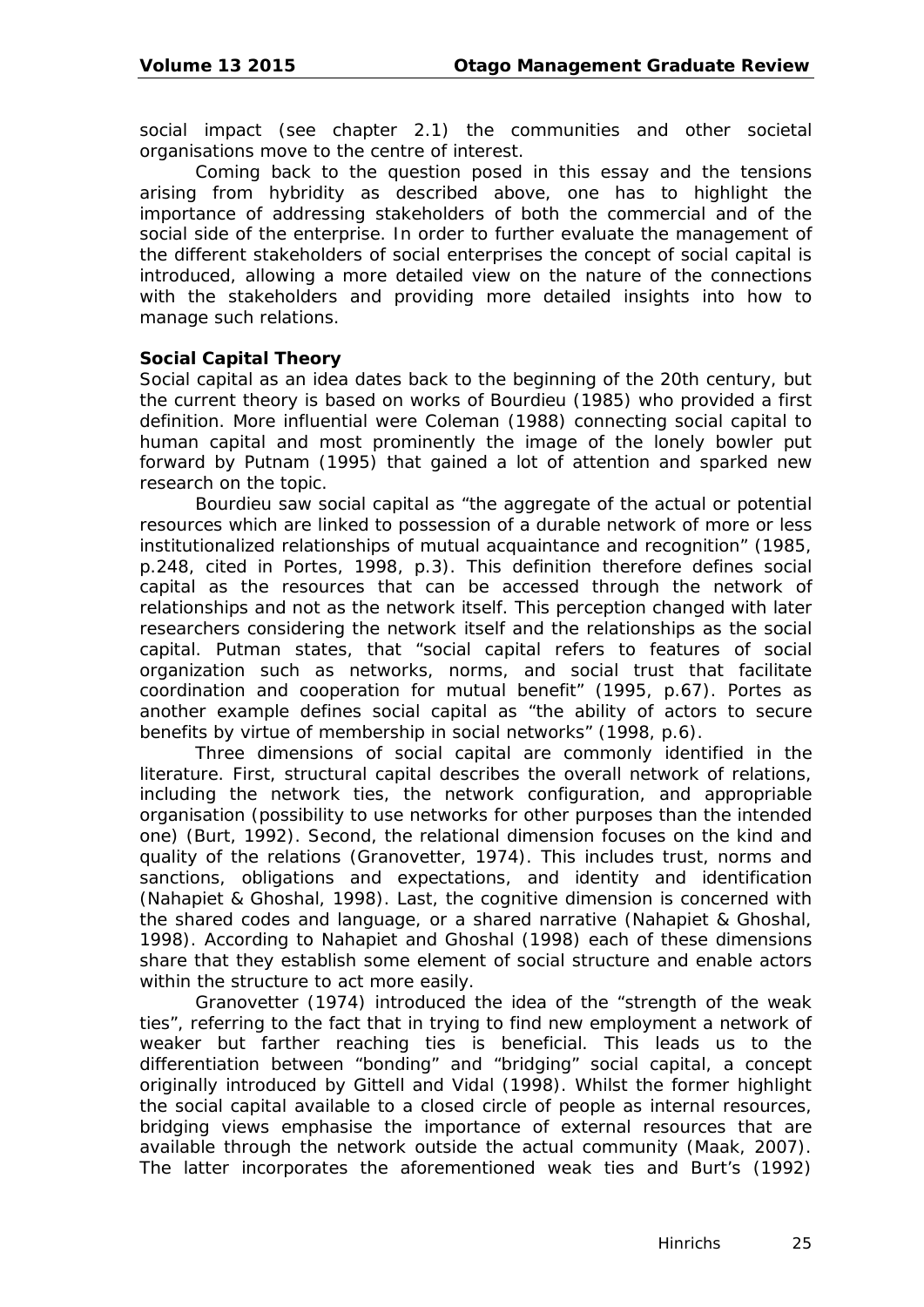"structural holes", referring to the absence of ties in which an individual can act as an information broker. Whilst some authors highlight one or the other as the better social capital, there is support for an integrative approach (Adler & Kwon, 2002; Nahapiet & Ghoshal, 1998).

Portes (1998) identifies two categories of sources of social capital. One is the consummatory source, consisting of value introjection (i.e. norms) and bounded solidarity (i.e. solidarity that is limited by the boundaries of the community). The other source is instrumental, referring to reciprocity exchanges (i.e. expecting some return in the future) and enforceable trust (i.e. knowing that return will come either through the community or be enforced by it). Besides the common perception of social capital as something positive (social control, family support, and network-mediated benefits). Portes (1998) also finds negative consequences in restricted access to opportunities, for example for ethnic minorities, restrictions on individual freedom, excessive claims (e.g. family members requesting a job despite lacking qualification), and downward levelling norms that depart from the mainstream norms.

The concept of social capital has often been linked to entrepreneurship in general, indeed, Gedajlovic et al. (2013) even consider it as the foundation theory of entrepreneurship. Whilst Nahapiet and Ghoshal (1998) argue that social capital facilitates the creation of intellectual capital thus providing an advantage to both newly founded enterprises and innovating companies alike. More specifically, Kwon, Heflin and Ruef (2013) show that social capital can act as a catalyst for self-employment, especially when the social capital derives from the membership in organisations connected to larger communities. Bauernschuster, Falck and Heblich (2010) find in their study that social capital can help overcoming resource constraints, particularly in the face of lacking venture capital. This is an interesting finding as it might be applicable to social enterprises. Because of the problems associated with hybridity, i.e. the lack of funding, the small communities probably react similar as the social enterprise environment. Thus, it can be argued that social capital can provide necessary means to secure required funding.

Since social capital can never be a one-way consumption of resources, it is important for a social enterprise to build relationships with its stakeholders that allow it to access resources embedded in such networks (Maak, 2007). This leads back to the idea of the legitimacy of a social enterprise. One important part is using the resources for mutually beneficial and responsible goals. If the cause is deemed legitimate, it is certainly easier to access the resources. Maak (2007) identifies the leadership of companies as the key to achieve beneficial social capital. The following chapter provides an insight into the combination of stakeholder theory with social capital theory and evaluate this relationship in further detail.

#### **Discussion**

This section provides an insight into the application of stakeholder theory and social capital theory to social enterprises to answer the research question of this essay. Furthermore, to conclude the discussion of the findings, they are applied to the case of "SMS for Life".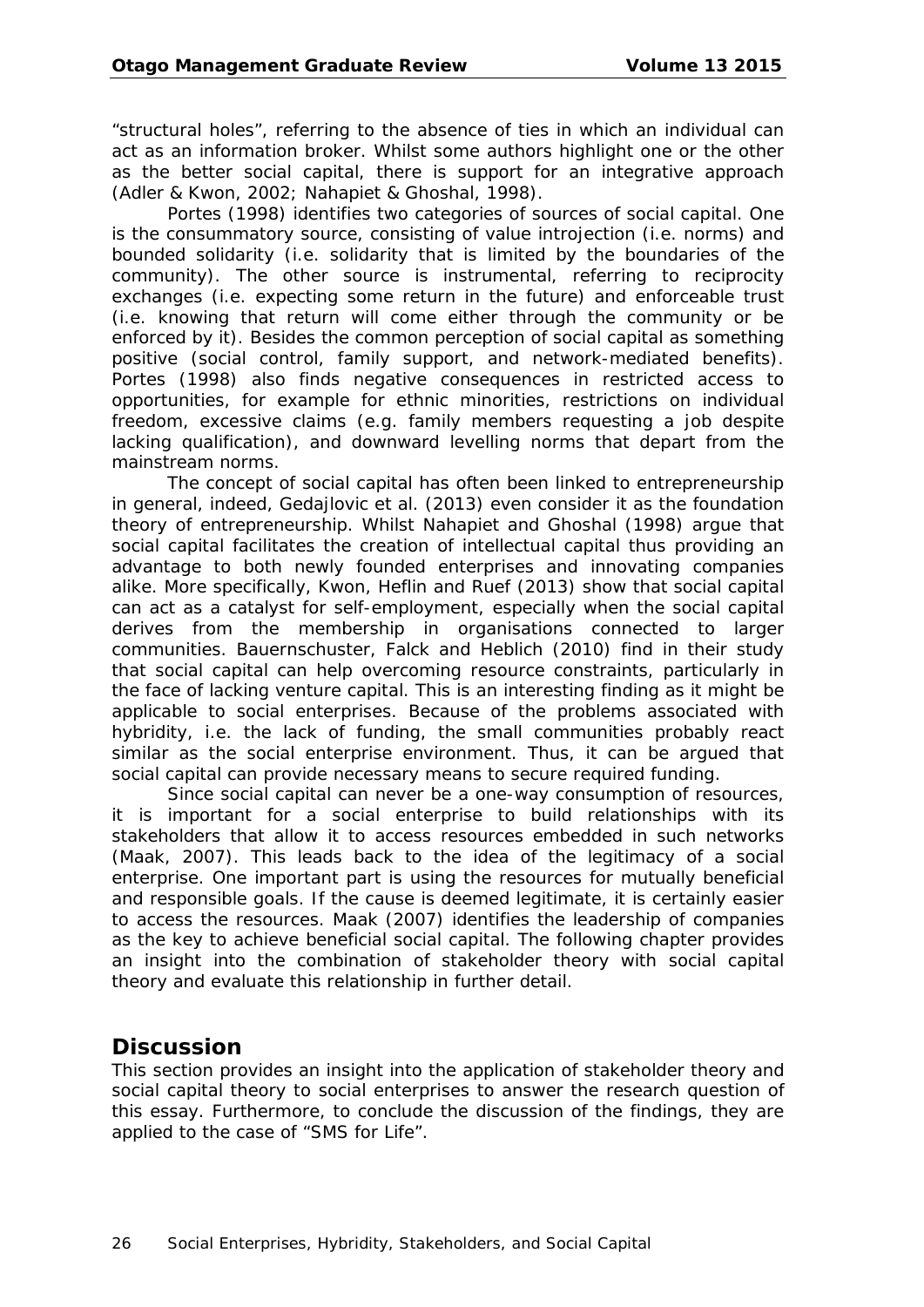Maak (2007) points out that while the internal stakeholders of a company, most prominently the employees, are likely to share common norms and values, i.e. the cognitive social capital, especially external stakeholders might hold different beliefs. He argues that it is important to have similarly thinking stakeholders or to employ some bridging if that is not the case. Generally, the key task of a leader is to maintain positive stakeholder relations in order to be able to tap into the vast resources available through this network. In order to achieve this centrality a clear leader is required as its shaping the social capital enabling structures (Maak, 2007; Adler & Kwon, 2002). As the broker within the structural holes, the leader is able to build relationships with the different stakeholder and enable bridging between them.

It is important in this context to choose the stakeholders with which the enterprise is going to engage wisely in order to prevent unnecessary complications, thus a leader should only bridge holes with stakeholders that themselves have aligned interests (Maak, 2007). This leads to the idea that such connections should ultimately always create mutually beneficial outcomes.

Coming back to the initially mentioned tensions arising from the hybridity of social enterprises, one can apply social capital in terms of bonding mechanisms in order to align the internal stakeholders and mitigate such tensions. A potential danger in doing so is the cognitive lock-in which leads to organisational inertia and might prevent outside ideas and opinions from entering the enterprise (Uzzi, 1997). This is particularly problematic in the case of an enterprise that defines itself about the social embeddedness.

Maak (2007) then talks about the leader as a "weaver of value networks", connecting stakeholders that add value to the enterprise. To clarify how those two concepts work in reality, a case will be presented in the following section.

In 2001, Novartis launched a collaboration with the WHO to provide Malaria medicine without profit in Africa. The Novartis Malaria Initiative distributed Coartem, an artemisinin-based combination therapy (ACT), to the local governments and worked on improving the process in order to lower costs, to improve the treatment, and most importantly to increase the access (Novartis, 2014; Moncef, 2012). The program "SMS for Life" is a venture that was founded to tackle the distribution problem. Text messages are sent to all participating health workers once a week to request an update on the stock situation of Coartem and provide new units if required. This improved the availability of Malaria treatments significantly (Moncef, 2012).

Looking at this case (facts about the program provided by Moncef, 2012), I believe it is safe to say that Novartis or more specifically Jim Barrington ("SMS for Life" program director) acted as a broker between the different stakeholders, providing everyone with the necessary information and also creating legitimacy. Whilst the former is mostly achieved through the connection of the business contacts of Novartis, such as IBM (Peter Ward) and Vodafone (Kevin Ferriday), with anti-Malaria initiatives and Novartis' (Barrington's) contacts in the medical industry, the latter was achieved by closely involving local health authorities (i.e. Tanzania National Malaria Control Program in the person of Dr Alex Mwita) and international organisations, such as the WHO-run "Roll Back Malaria" (RBM) partnership. But as an internal venture from Novartis it was important that the "SMS for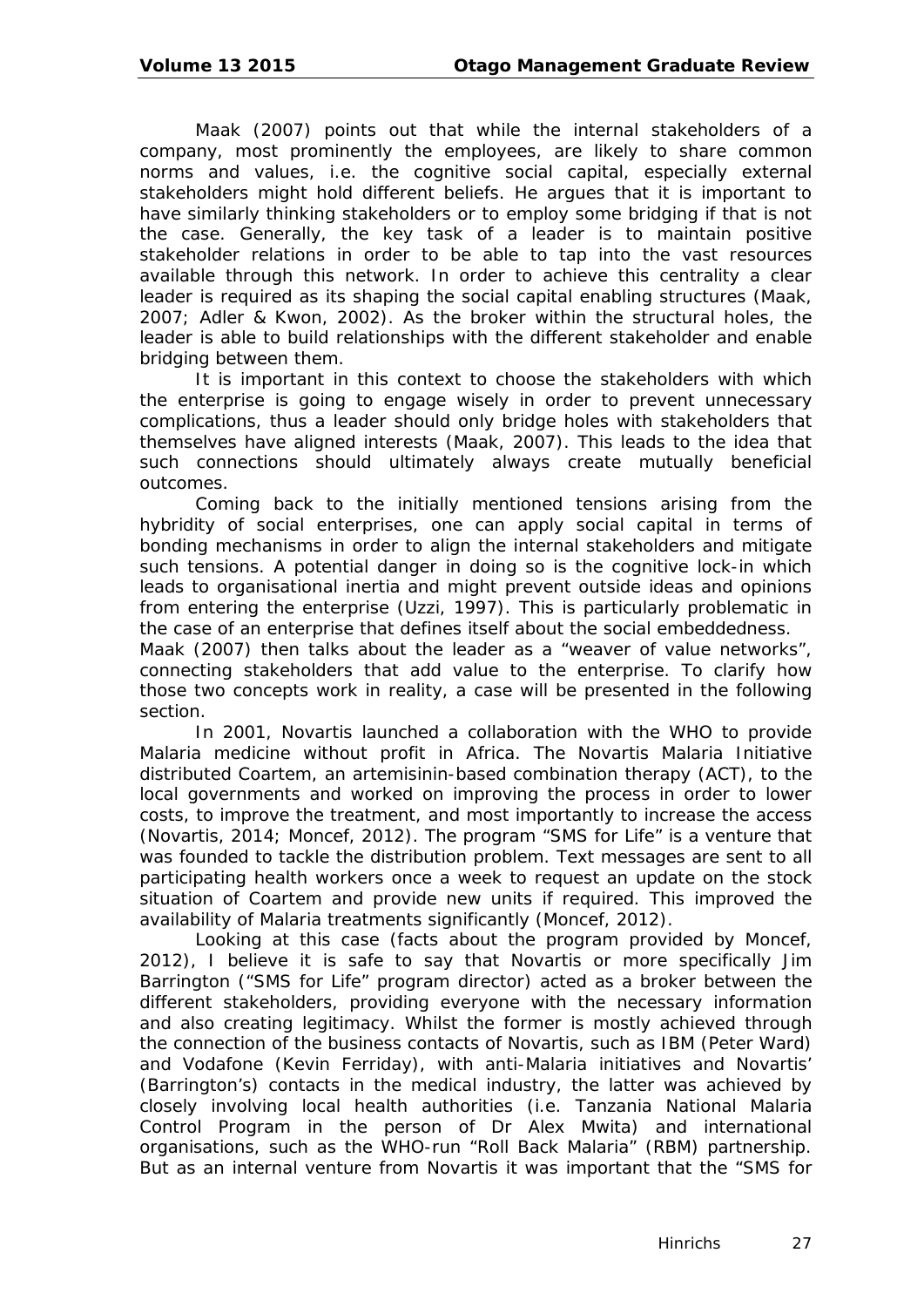Life" program was also accepted by Novartis' internal and external stakeholders, making this a particularly interesting example. Despite working under the umbrella of Novartis, the "SMS for Life" program fulfils all the criteria of the definition provided in section 2.1 and can thus be considered social entrepreneurship.

Taking a specific look at the program and identifying the stakeholders that played a major role will provide the necessary foundation to show how they were brought together and aligned. Since "SMS for Life" as a Novartis project comes from the commercial and not the charity side, it is reasonable to start with the economic stakeholders. Being a for-profit enterprise, Novartis must report to its shareholders who appoint the board of managers. I therefore argue that the board of Novartis is the key player of providing "commercial" legitimacy to the project, i.e. initial funding (e.g. patents) and sustained support. Furthermore, partners that provide necessary resources such as Vodafone and IBM are important stakeholders mostly visible in the form of their respective project managers. Additional stakeholders are the employees of Novartis and of the program itself, other capital providers (e.g. Banks), R&D partners (i.c. Chinese medical R&D companies), and without going into too much detail most other stakeholders of Novartis. More important for the legitimacy of "SMS for Life" are the stakeholders on the social side. First, the stakeholders that are directly affected, including the patients and the health workers in the local African communities, and the government of the target country its respective (health) authorities. Second, there are the international organisations, fighting Malaria directly or indirectly, such as the WHO in the form of the RBM, Global Fund, and UNITAID, not forgetting the numerous NGOs that are engaged in fighting Malaria or illnesses in Africa in general.

After having identified the major stakeholders, that either have power (e.g. shareholders), legitimacy (e.g. WHO), or a large degree of urgency (e.g. patients), allows us to take a closer look at how "SMS for Life" was able to overcome tensions in its hybrid organisation. In order to maintain a reasonable scope of analysis the following section will focus on Jim Barrington as the key individual in enabling "SMS for Life". Prior to his position as director of the "SMS for Life" program, he was the Chief Information Officer (CIO) of Novartis. Through his personal relationship with Silvio Gabriel, the Executive Vice President (EVP) of the Novartis Malaria Initiatives, he learned of the problems in distributing the Malaria medicine Coartem. He sent René Ziegler to Zambia to evaluate the situation. Through him, they tied first connections with the Zambian Ministry of Health and local health worker, giving them the required insights to create a new venture that solves the problem (poor IT infrastructure and no control over the distribution once in the country (Ministry of Health)). Mr Barrington's good relationship with his superior, Novartis CFO Raymond Breu, enabled him to secure his sponsorship for the project, allowing him to resign as CIO and solely focus on "SMS for Life" and securing the support from the board. Mr Barrington and Mr Ziegler then relied on their (business) contacts to IBM and were able to convince Charlotte Newton and Jörg Sprengel for the project. With this set-up in combination with a student group they were able to design the solution which would later be known as "SMS for Life". The social capital of Mr Barrington in the form of numerous connections in the business world helped him to gather the required telecommunications expertise from Vodafone. More importantly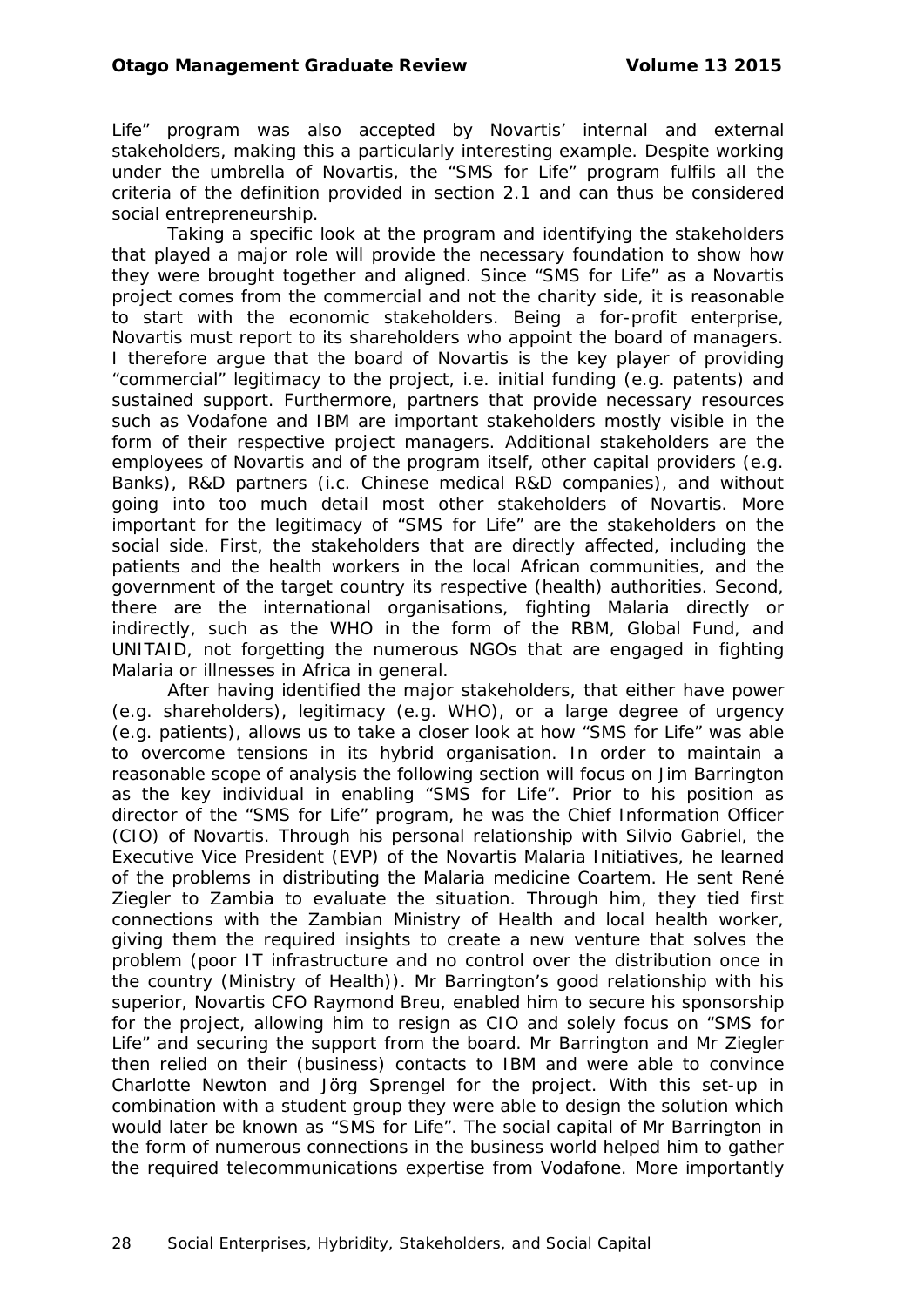he joined forces with Professor Awa Marie Coll-Seck, the executive director of the RBM Partnership. The RBM involvement provided the necessary legitimacy to gain further commercial, political, and NGO partners.

In 2009, the "SMS for Life" initiative consisted of multiple business partners and more importantly was supported by numerous not-for profit organisations. This enabled them to work with the African governments and overcome initial resentments. It also gave them direct access and allowed this project to be a success. This example shows well how social capital enabled entrepreneurship in a for-profit business that operated on a not-for profit basis with numerous commercial and charity partners and has a huge impact on the living standard of the people in Zambia, Tanzania, and other African countries.

#### **Conclusion**

Arguing that social enterprises are indeed hybrid organisations that follow social and economic goals simultaneously and that this leads to tensions within the organisation, the author introduces social capital as means to manage stakeholders, to overcome the tensions, and, most importantly, to provide legitimacy. With bonding social capital providing internal guidance and bridging capital bringing external stakeholders with opposing interests together, it can be concluded that both forms play an enormously important role in overcoming tensions and providing legitimacy.

The "SMS for Life" initiative provides a good example of both the facilitative role of social capital in innovation and the legitimizing role. Whilst social capital generally plays a big role in managing stakeholders and achieving an organisation's goals, particularly social enterprises must rely on this form of capital due to the resource constraints and the conflicting nature of their identity.

#### **Literature**

- Adler, P. & Kwon, S. (2002). Social capital: Prospects for a new concept. *The Academy of Management Review, 27*(1), 17-40. doi: 10.5465/AMR.2002.5922314
- Austin, J., Stevenson, H. & Wei-Skillern, J. (2006). Social and commercial entrepreneurship: Same, different, or both? *Entrepreneurship Theory and Practice, 30*(1), 1-22. doi: 10.1111/j.1540-6520.2006.00107.x
- Battilana, J. & Dorado, S. (2010). Building sustainable hybrid organizations: The case of commercial finance organizations. *The Academy of Management Journal, 53*(6), 1419-1440. doi: 10.5465/AMJ.2010.57318391
- Battilana, J. & Lee, M. (2014). Advancing research on hybrid organizing Insights from the study of social enterprises. *The Academy of Management Annals, 8*(1), 397-441. doi: 10.1080/19416520.2014.893615
- Bauernschuster, S., Falck, O. & Heblich, S. (2010). Social capital access and entrepreneurship. *Journal of Economic Behavior and Organization, 76*, 821-833. doi: 10.1016/j.jebo.2010.09.014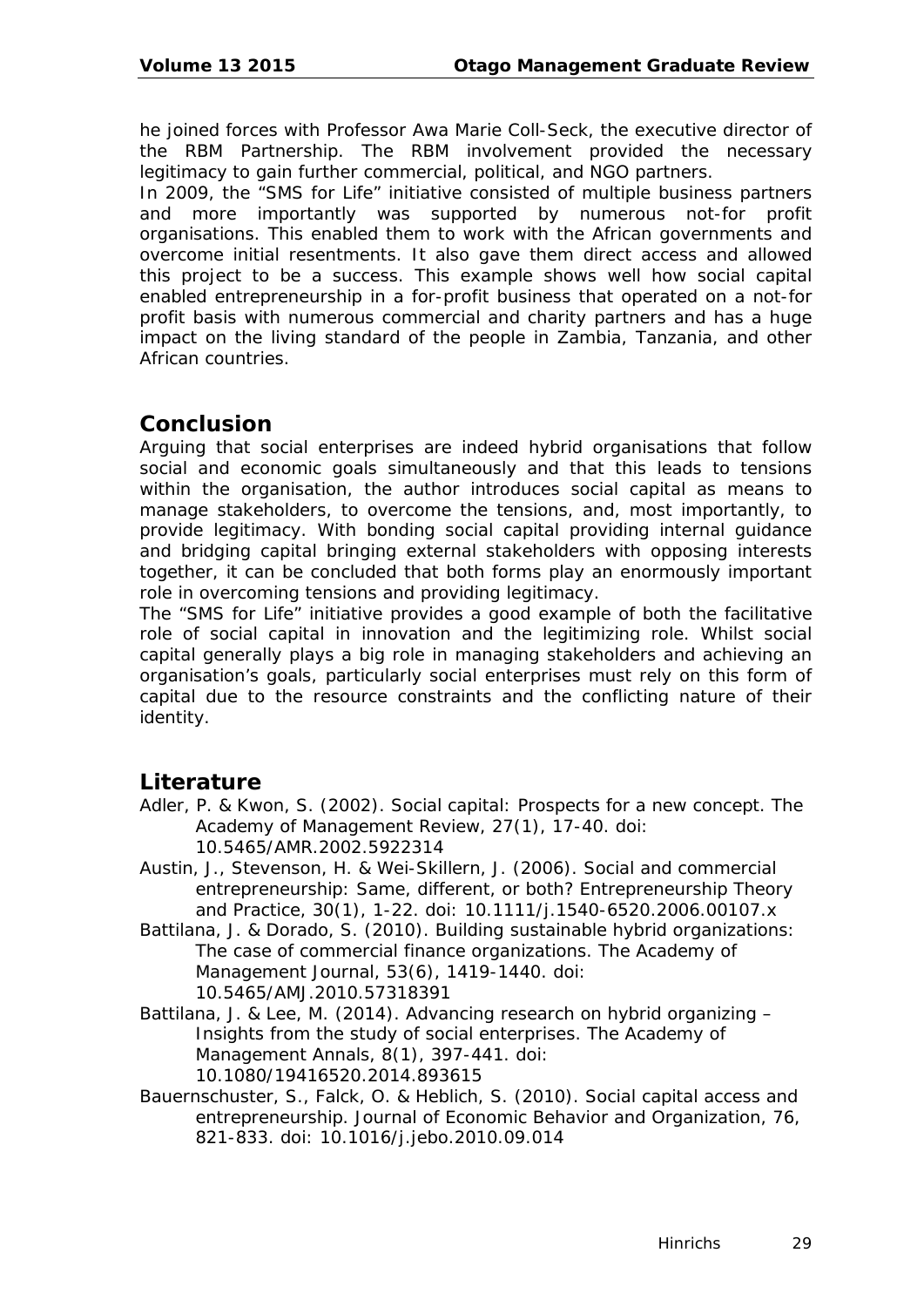Blyler, M. & Coff, R. (2003). Dynamic capabilities, social capital and rent appropriation: Ties that split pies. *Strategic Management Journal, 24*(x), 677-686. doi: 10.1002/smj.327

- Burt, R. (1992). *Structural holes: The social structure of competition.*  Cambridge: Harvard University.
- Coleman, J. (1988). Social capital and the creation of human capital. *American Journal of Sociology, 94*, 95-121. doi: 10.1086/228943

Dees, G. (1998a). *The meaning of "social entrepreneurship".* Accessed online 03 October 2015 from: https://csistg.gsb.stanford.edu/sites/csi.gsb.stanford.edu/files/TheMea ningofsocialEntrepreneurship.pdf

Dees, G. (1998b). Enterprising nonprofits. *Harvard Business Review.*  Accessed online 03 October 2015 from: https://hbr.org/1998/01/enterprising-nonprofits

Doherty, B. Haugh, H. & Lyon, F. (2014). Social enterprises as hybrid organizations: A review and research agenda. *International Journal of Management Reviews, 16*, 417-436. doi: 10.1111/ijmr.12028

Donaldson, T. & Preston, L. (1995). The stakeholder theory of the corporations: Concepts, evidence, and implications. *The Academy of Management Review, 20*(1), 65-91. doi: 10.5465/amr.1995.9503271992

Freeman, E. (1994). The politics of stakeholder theory: Some future directions. *Business Ethics Quarterly, 4*(4), 409-421. doi: 10.2307/3857340

- Freeman, E. (1984). *Strategic management: A stakeholder approach.*  Boston: Pitman.
- Gedajlovic, E., Honig, B., Moore, C., Payne, G. & Wright, M. (2013). Social capital and entrepreneurship: A schema and research agenda. *Entrepreneurship Theory and Practice, 37*(3), 455-478. doi: 10.1111/etap.12042
- Gittel, R. & Vidal, A. (1998). *Community organizing: Building social capital as a development strategy.* Thousand Oaks: SAGE.
- Granovetter, M. (1974). *Getting a job: A study of contacts and careers.*  Cambridge: Harvard University.

Johnson, C, Scholes, K. & Whittington, R. (2011). *Exploring strategy* [9th ed.]. Edinburgh: Pearson Education.

Kraatz, M. & Block, E. (2008). Organizational implications of institutional pluralism. In: Lawrence, T.; Suddaby,R. & Leca, B. [eds.]. *Institutional work: Actors and agency in institutional studies of organization*, 59-91. Cambridge: Cambridge University.

Kwon, S., Heflin, C. & Ruef, M. (2013). Community social capital and entrepreneurship. *American Sociological Review, 78*(6), 980-1008. doi: 10.1177/0003122413506440

Maak, T. (2007). Responsible leadership, stakeholder engagement, and the emergence of social capital. *Journal of Business Ethics, 74*(4), 329- 343. doi: 10.1007/s10551-007-9510-5

Mair, J. & Martí, I. (2006). Social entrepreneurship research: A source of explanation, prediction, and delight. *Journal of World Business, 41*, 36- 44. doi: 10.1016/j.jwb.2005.09.002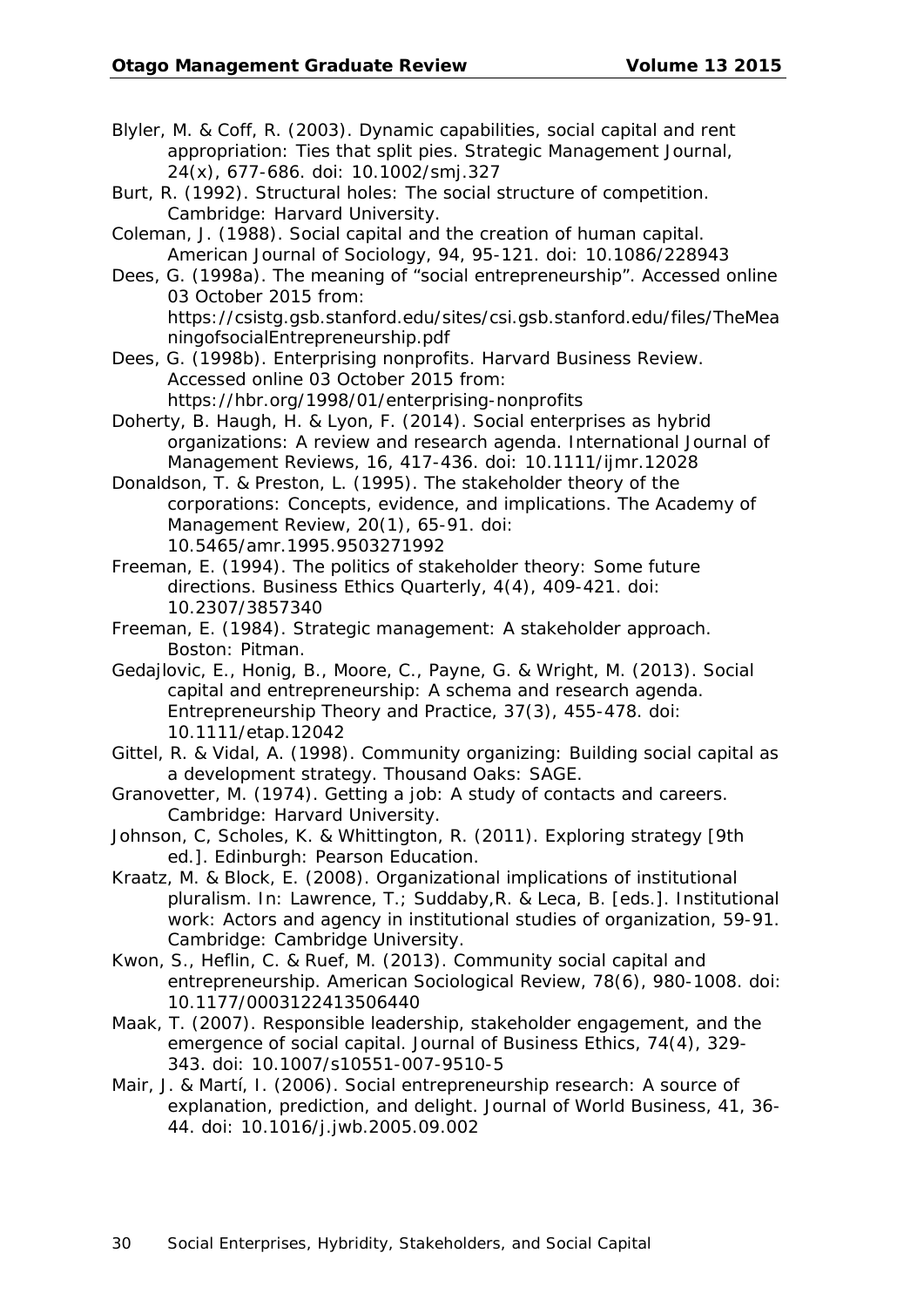- Mitchell, R., Agle, B. & Wood, D. (1997). Toward a theory of stakeholder identification and salience: Defining the principle of who and what really counts. *The Academy of Management Review, 22*(4), 853-886.
- Moizer, J. & Tracey, P. (2010). Strategy making in social enterprise: The role of resource allocation and its effects on organizational sustainability. *Systems Research and Behavioral Science, 27*(3), 252-266. doi: 10.1002/sres.1006
- Moncef, A. (2012). *SMS for Life: A public-private collaboration to prevent stock-outs of life saving Malaria drugs in Africa.* IMD: Lausanne. Accessed 03 October 2015 online from: http://www.malaria.novartis.com/downloads/case-studies/imd-smsfor-life-a.pdf
- Nahapiet, J. & Ghoshal, S. (1998). Social capital, intellectual capital, and the organizational advantage. *Academy of Management Review, 23*(2), 242-266. doi: 10.2307/259373
- Novartis (2014). *The Malaria Initiative*. Accessed online 09 October 2015 from: http://www.malaria.novartis.com/malaria-initiative/the-malariainiative/index.shtml
- Pache, A. & Santos, F. (2013). Inside the hybrid organization: Selective coupling as a response to competing institutional logics. *Academy of Management Journal, 56*(4), 972-1001. doi: 10.5465/amj.2011.0405
- Peredo, A. & McLean, M. (2006). Social entrepreneurship: A critical review of the concept. *Journal of World Business, 41*, 56-65. doi: 10.1016/j.jwb.2005.10.007
- Portes, A. (1998). Social capital: Its origins and applications in modern sociology. *Annual Review of Sociology, 24*(1), 1-24. doi: 10.1146/annurev.soc.24.1.1
- Putnam, R. (1995). Bowling alone: America's declining social capital. *Journal of Democracy, 6*(1), 65-78. Accessed online 01 October 2015 from: https://muse-jhuedu.ezproxy.otago.ac.nz/journals/journal\_of\_democracy/v006/6.1putn am.html
- Santos, F. (2012). A positive theory of social entrepreneurship. *Journal of Business Ethics, 111*, 335-351. doi: 10.1007/s10551-012-1413-4
- Seelos, C. & Mair, J. (2005). Social entrepreneurship: Creating new business models to serve the poor. *Business Horizons, 48*,241-246. doi: 10.1016/j.bushor.2004.11.006
- Suchman, M. (1995). Managing legitimacy: Strategic and institutional approaches. *The Academy of Management Review, 20*(3), 571-610. doi: 10.5465/AMR.1995.9508080331
- Uzzi, B. (1997). Social structure and embeddedness. *Administrative Science Quarterly, 42*(1), 35-67. doi: 10.2307/2393808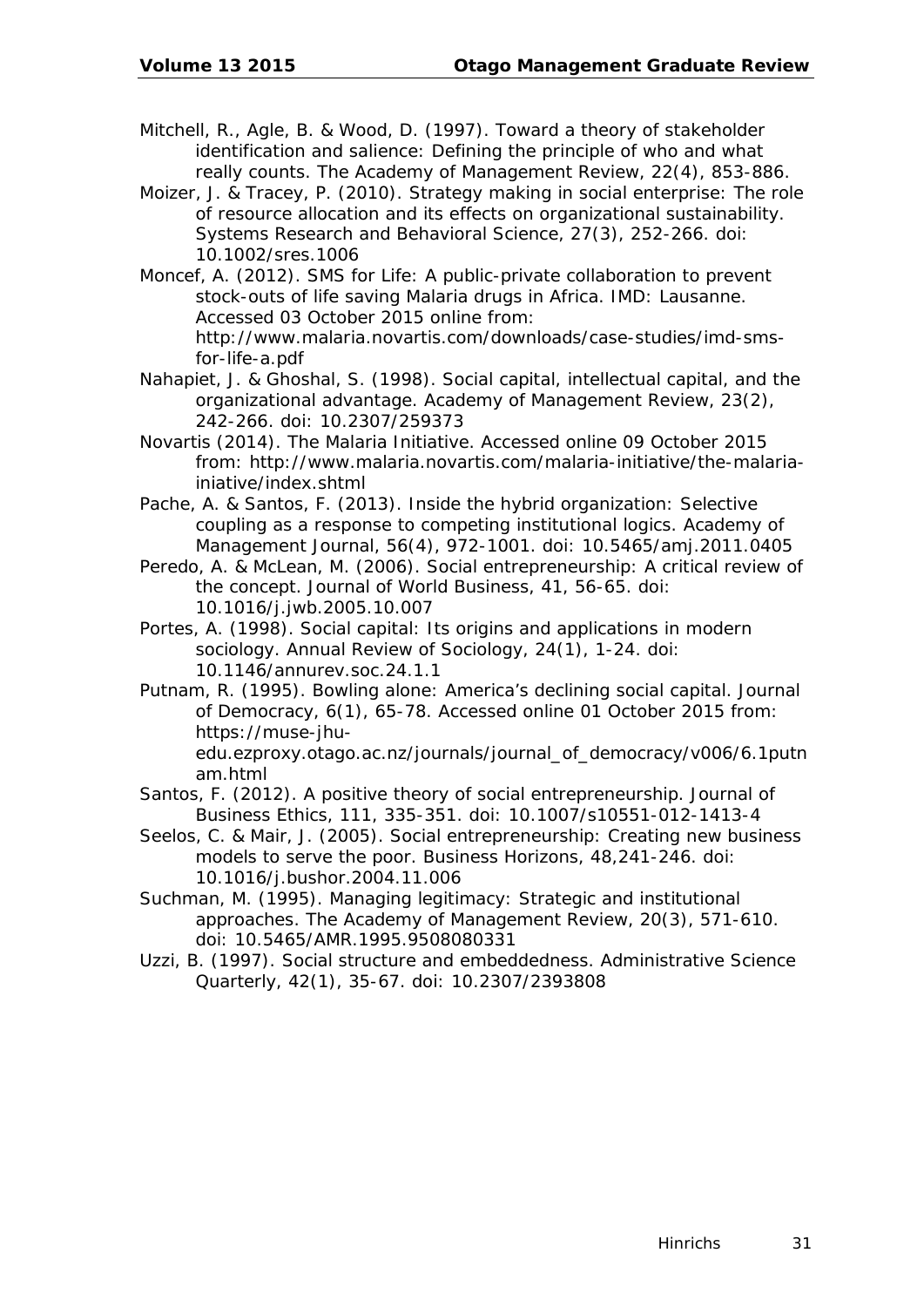## **Comparison between Western and Middle Eastern Cultures: Research on Why American Expatriates Struggle in the Middle East**

## **Ebba Ourfali**

### **Introduction**

Organisations in general are aiming at reaching as much markets as possible, which means interacting with different cultures and environments. Interacting with individuals with different backgrounds could result in miscommunication. The reason is that people from different cultures perceiving almost everything differently. Consequently, organisations are increasingly interested in people that have experienced and adjusted to different cultures as they are flexible in cultural adjustment. This flexibility helps an organisation in saving money by sending an employee who is capable of carrying over the assignment they were sent on successfully without damaging business relationships overseas. Therefore, this essay will discuss expatriates and their roles, what are crosscultural issues, the difference between high and low context cultures, and a comparison of American culture and Saudi Arabian culture. This comparison could help in understanding why American expatriates, who are in heavy demand in Saudi Arabia, struggle when trying to adjust to the Saudi Arabian culture.

#### **Expatriates in a Brief Overview**

Expatriates are increasingly becoming important and are utilized by corporations all over the world due to global assignment that hold strategic importance to an organisation, such as new market development. For example, a survey of 103 organisations has shown that these organisations have more than 50 high-level managers, and between 200 and 2000 managers on global assignments (Caligiuri, 2000). Caligiuri (2000) claims that it is vital for an organisations to attract, select, develop, and retain employees who can live and work effectively overseas. Nevertheless, Ali and Azim (1996) argue that expatriates have different perceptions compared to individuals who lived in only one society because of their broader cultural backgrounds and experiences. However, scholars argue that due to the lack of competent indigenous workers organisations train employees to be flexible and internationally mobile (Bhuian, Al-Shammari, & Jefri, 2001). Consequently, expatriates started getting hired straight after the noticeable development of international business (Bhuian, Al-Shammari, & Jefri, 2001). Bhuian, Al-Shammari, and Jefri (2001) claim that there are two types of expatriates, organizational expatriates (OE) are sent by organisations overseas to complete specific assignments. The second type of expatriates according to Bhuian, Al-Shammari, and Jefri (2001) is self-initiated overseas expatriates (SIE), who are different to organisational expatriates, are hired individually by overseas companies on contractual basis. The latter is found heavily in the developing regions such as Middle, Eastern European, and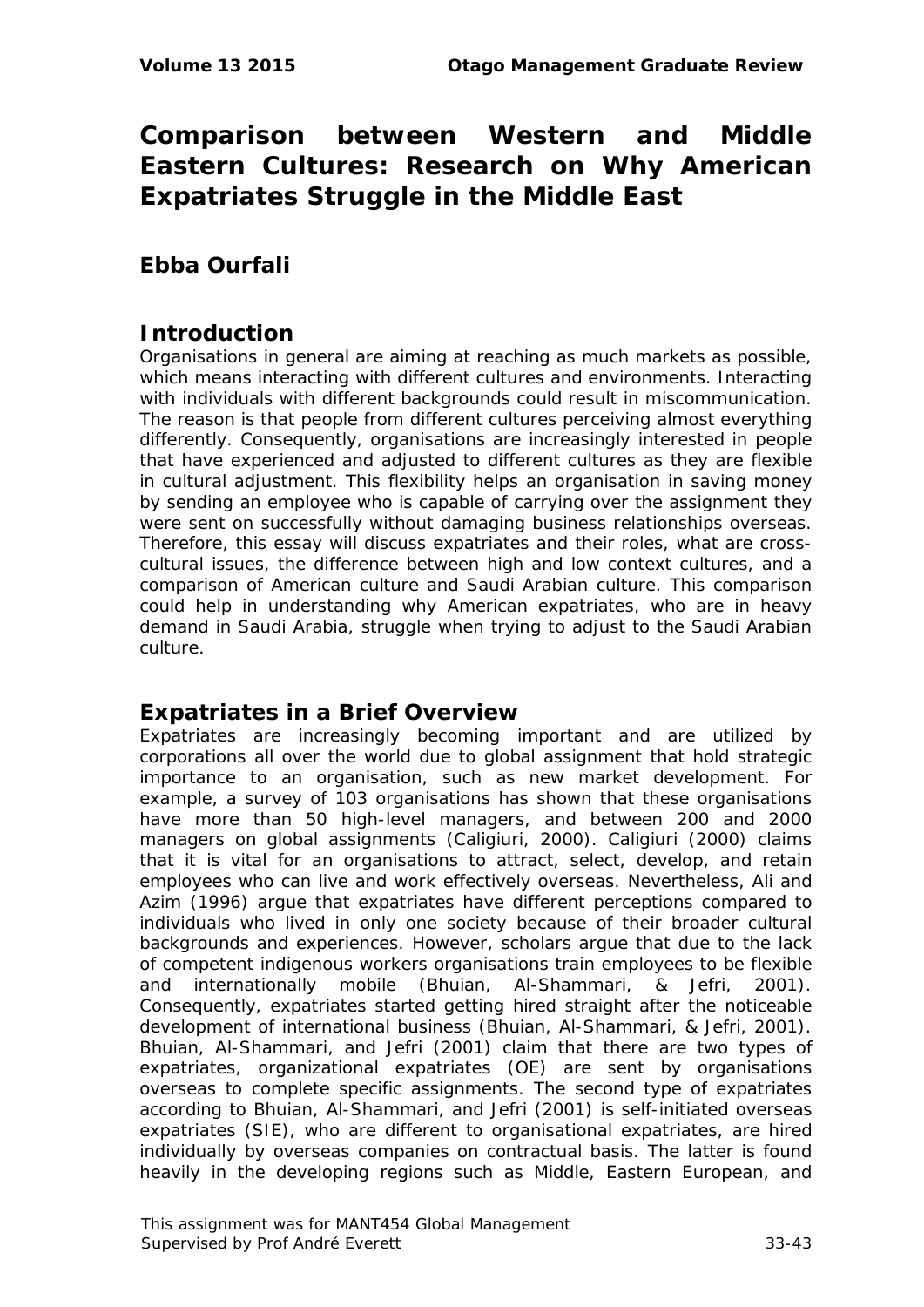South-East Asia because of the exodus of ambitious workers (Bhuian, Al-Shammari, & Jefri, 2001). In addition, Bhuian, Al-Shammari, and Jefri (2001) claim that the intense scarcity of capable workforce in some parts of the world, specifically the Gulf Cooperation Council, has increased the demand for expatriates in general. Due to the rapid and sustainable economic expansion of countries in that region a lack of human resources was increasing, which forced these countries to hire expatriates from all around the world (Bhuian, Al-Shammari, & Jefri, 2001).In specific, scholars claim that in the 1985 expatriates made up around 61% of oil-rich countries workforce, and 40% of their population. To clarify, Saudi Arabia is one of the strongest economies, if not the biggest, but the severe lack of skilled human resources forced the country to hire 4 million expatriates, who are mostly SIEs.

Therefore, expatriates were highly important for previously mentioned countries' long and short term strategic development plans, and that was shown in their heavy dependency on expatriates. However, studies have shown previously that expatriates have a different work orientation compared to individuals from the host country, which is due to their cultural experiences (Ali, Taqi, & Krishnan, Individualism, Collectivism, and Decision Styles of Managers in Kuwait, 2010).

#### **Cross Cultural Issues**

Expatriates that travel overseas to start working in a completely new environment and culture, which needs cross-cultural adjustment. Individuals from different parts of the world are raised in different ways, environments, languages, and from that they start developing their personality. For example, a person from Italy would be offended if someone else was asked formally to check their work (Hofstede, 1986). Consequently expatriates not only face difficulties adjusting to the host country's environment and culture, but difficulties are experiences when adjusting to the new organisational culture (Ali & Azim, 1996). Therefore, to fit within a new society after an individual starts living in a completely new culture that has different values and norms, they need to cross-culturally adjust. Cross-cultural adjustment is defined as the extent to which an individual are psychologically comfortable living outside their home country (Caligiuri, 2000). Values are defined as "broad tendencies to prefer certain states of affairs over others" (Hofstede, 1986, p. 5). Moreover, Hofstede (1986) claims that values are simply what leads us to feel that a certain thing is good or evil. In other words, Caligiuri (2000) claims that cross-cultural adjustment simply is "the individuals' affective psychological response to the new environment". Nevertheless, in cross-cultural issues there are problems that are subjective and others that are objective and both are influenced by individual's cultures. Subjective problems are focused around individual's qualities and tendencies, such as unwillingness to take responsibility. (Ali & Azim, 1996). Objective problems on the other hand is referring to problems that originate in a civilization, society, or organisation, such as tribal influence (Ali & Azim, 1996). On one hand, studies have shown that cross-culturally adjusted expatriates try to integrate themselves when approaching a culture, they try to absorb the hosting culture, and they adjust and integrate behaviours, norms, and roles to their basic culture provided by their home country (Caligiuri, 2000). Hofstede (1986) claims that since human beings' societies have been in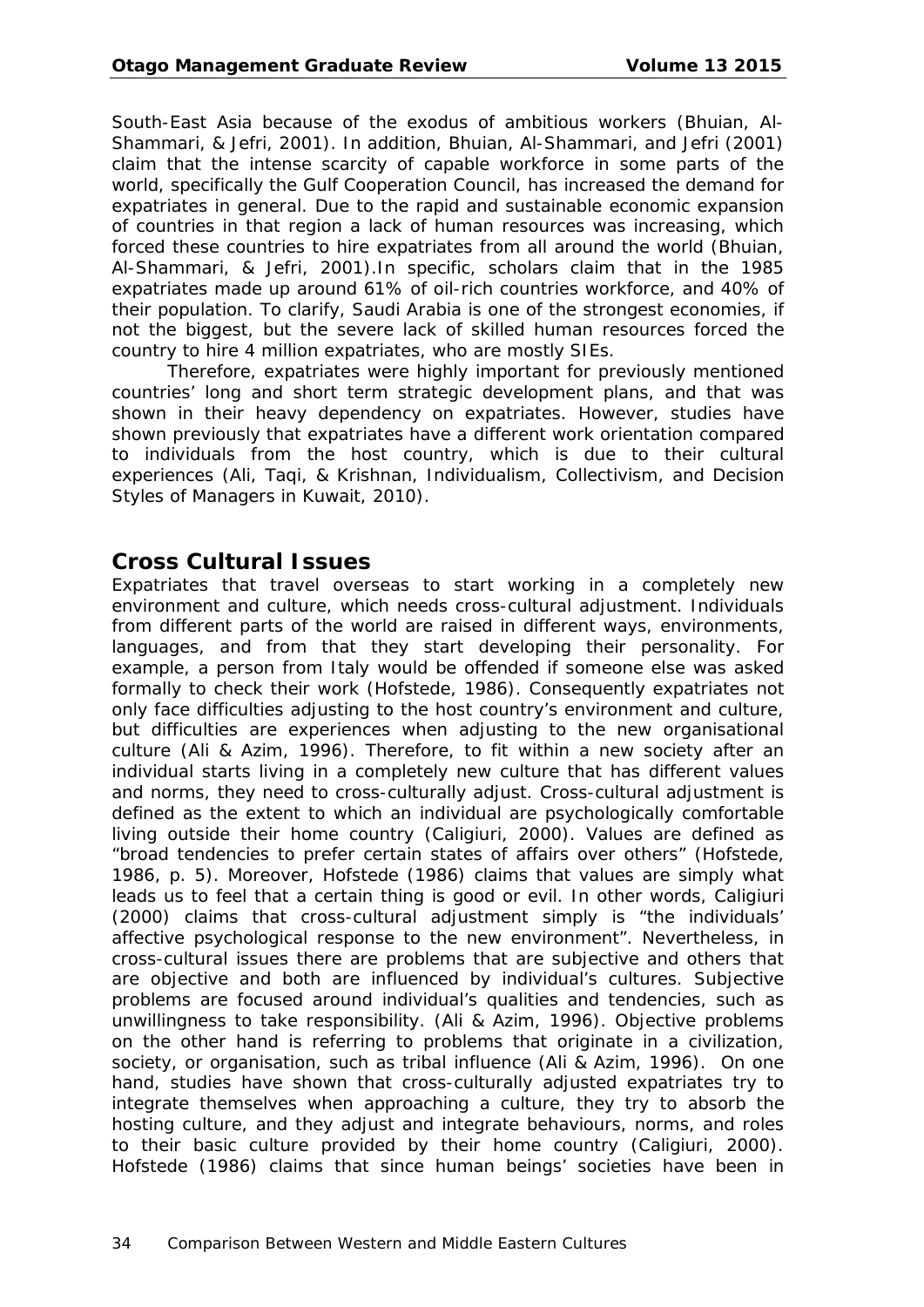contact with each other and cross cultural learning been happening. On the other hand, scholars claim that cross culturally unadjusted expatriates tend to view the host country's culture inferior to their home culture (Caligiuri, 2000). Furthermore, Caligiuri (2000) claims that they tightly hold on to their cultures whenever they can and they are unwelcoming to the norms, behaviours, and roles of the host country's culture .

For example, culturally-unadjusted expatriates tend to surround themselves with groups of expatriates from their home country's culture (Caligiuri, 2000). An explanation could be that individual's surrounding environment reinforces them in their traditional way, which makes learning hard (Hofstede, Cultural Differences In Teaching and Learning, 1986).

# **High versus Low Context Cultures**

Different cultures around the world have different norms, behaviours, and actions, which in essence are different ways of communicating with one another according to their rules and principles. However, different actions and behaviours carry different meaning depending on the context and the culture. According to Hall and Hall (1987) context is the inseparable pieces of information that is surrounding an event and helps in giving the event some meaning. Different cultures communicate with different context, and that's why cultures can be compared on a scale from low to high context (Hall & Hall, 1987). Hall and Hall (1987) defined high context (HC) communication is where most of the information exist in the person and there is very little explicit information in the transmitted message. While low context (LC) communication has most of the information in the explicit and transmitted part of the message (Hall & Hall, 1987). For example, two lawyers in a courtroom will keep their communication low context and most of the information will be explicit (LC), but for two twins they would communicate more implicitly (HC) (Hall & Hall, 1987). Cultures that favour close personal relationships and have extensive information networks among colleagues, family, and friends are high context, such as Arabs and Japanese (Hall & Hall, 1987). Consequently, most daily activities does not require background information as these type of cultures stay up to date about everything to do with people that they consider important (Hall & Hall, 1987). Hall and Hall (1987) claim that cultures who separate themselves and stay discrete about every aspect of their lives are low context cultures, such as Americans and Germans. As a result, they find themselves in need of detailed background information when interacting with others (Hall & Hall, 1987). Hall and Hall (1987) argue that this difference in cultures will definitely affect each and every relationship if the two members were from the opposite sides of the scale.

## **Hofstede's Dimension**

Hofstede is a psychologist that was working at IBM in the 1970s, and was able to create a statistically derived dimension model that was based on a data set from 64 nations and focused on measuring culture. Initially the results from the interviews were confusing and seemed meaningless, because Hofstede was focusing on an individual level. The breakthrough happened when the focus was shifted to the level of countries, and the correlation then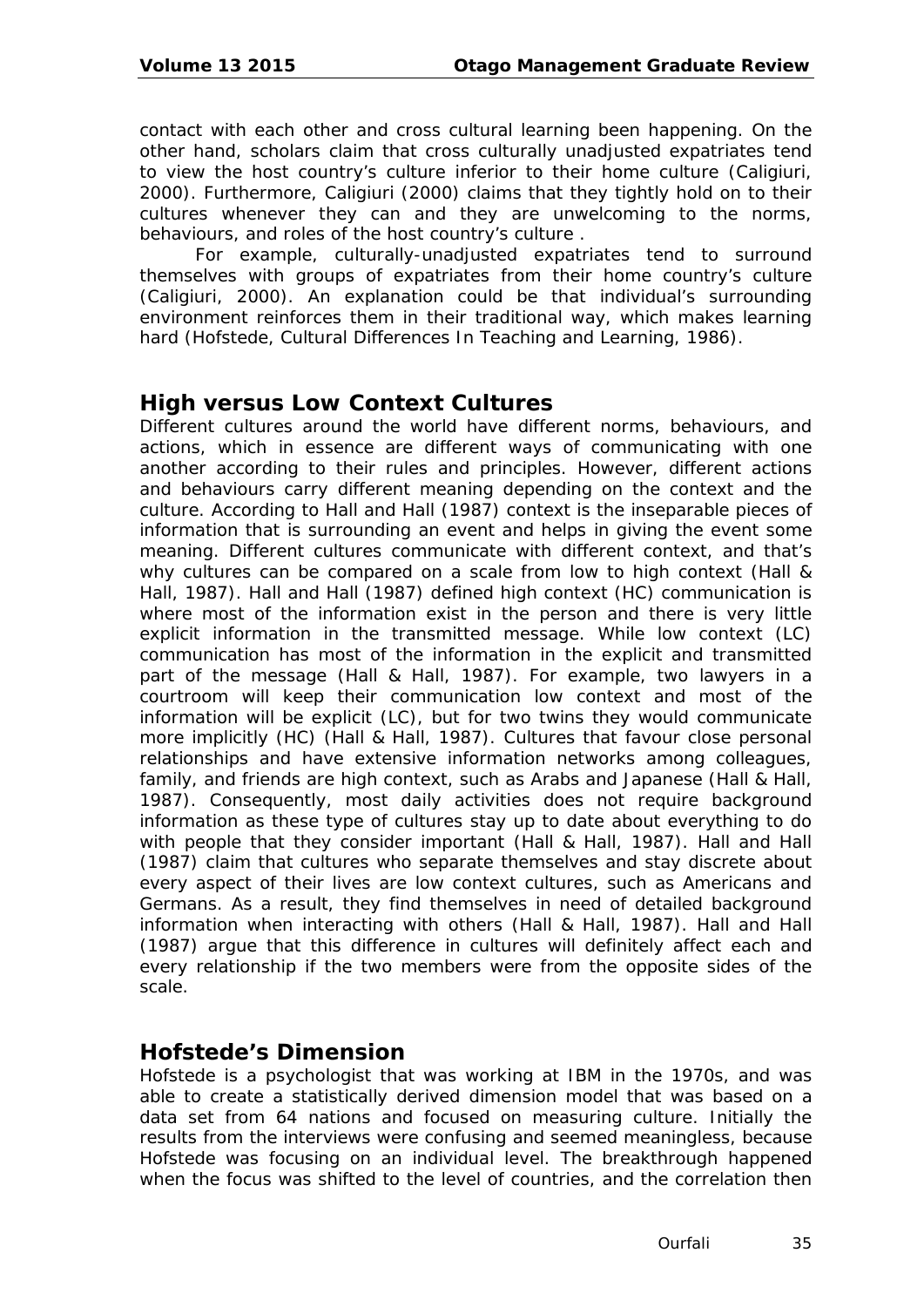needed an entirely different interpretation. According to Hofstede (2011) the definition of cultures is "collective programming of the mind distinguishing the members of one group or category of people from others." Furthermore, Hofstede (1986) argues that this "mental programming" is a way to obtain, order, and utilise concepts that represents a culture. Hofstede developed a model that consists of several dimensions that together make up every culture.

These dimensions are power distance, masculinity versus femininity, individualism versus collectivism, long versus short term orientation, indulgence versus restraint, and uncertainty avoidance. That said, each culture falls at a specific point within the spectrum of the dimensions. Hofstede (2011) notes that the concept of 'culture' could be changed based on the level of aggregation. Scholars argue that there different types of cultures which are societal, national, organisational, and gender cultures, that are deeply embedded in humans' brains compared to societal and occupational culture (Hofstede, 2011). According to Hofstede (2011) that societal culture exists in values, which means here the broad tendencies to favour states of affairs over others and it's often unconscious. On the other hand, organisational culture exists in practices, which is the way individuals see what is happening in their organisational culture and it's often conscious. In addition, Hofstede (1986) claims that individuals' environment in which they grew up is what determines cognitive development. To clarify, if an individual has the occasion to do a something that is important to them frequently, then they will be good at it (Hofstede, 1986). More to the point, studies have shown that individuals process information and complement it with quess work significantly different to others from different societies (Hofstede, 1986). Nevertheless, the Hofstede's model is being used to analyse differences between cultures on a national level, because the majority of the population's unconscious broad preferences are analysed at this level (Hofstede, 2015a).

#### **Power Distance**

Hofstede (2011) has defined power distance as the extent to which the less powerful members of organisations and institutions accept and expect that power is distributed unequally. Furthermore, scholars claim that all societies are unequal, but some will be more unequal than others. Also, Hofstede (2011) argues that power distance may suggest that leaders and followers equally endorse society's level of inequality. Societies that accept high levels of power distance are hierarchal and each individual has their place with no justification (Hofstede, 2015b). For example, in a high power distance culture subordinates are expecting to be told what to do (Hofstede, 2011). In contrast, individuals in societies with low power distance try their best to maintain equality in the distribution of power and inequalities of power need to be justified (Hofstede, 2015b). For example, subordinates in a society with low power distance would be proactive.

### **Masculinity versus Femininity**

According to Hofstede (2011) the masculinity versus femininity dimension at a societal level refers to the distribution of values between the genders. The masculine side of this dimension represents societies that prefer achievement, heroism, assertiveness and material rewards for success, in general the society is competitive (Hofstede, 2015b). For example, in a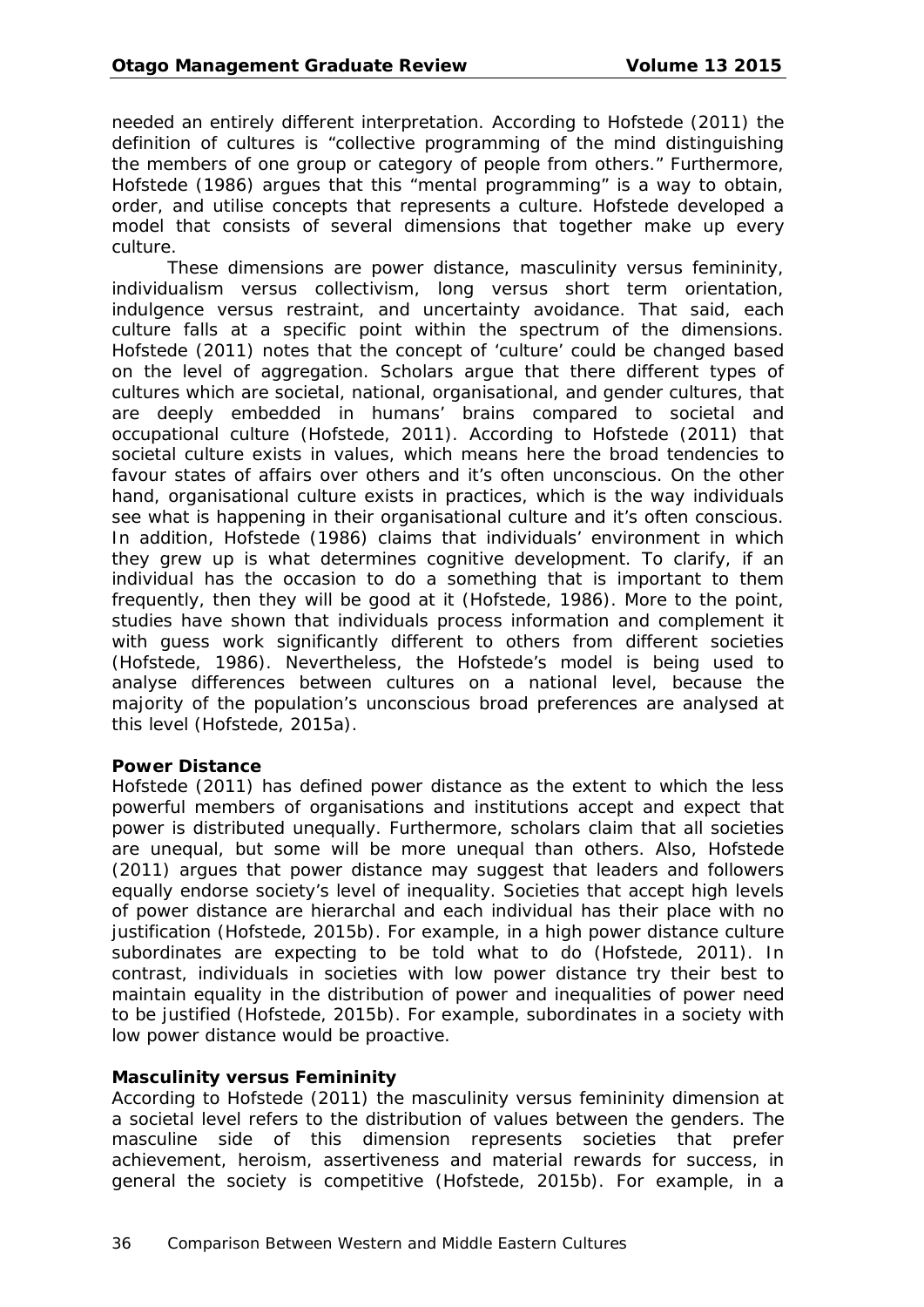masculine society both men and women are expected to be assertive and ambitious (Hofstede, 2011).

On the other hand, the feminine side of this dimension represents cooperation, modesty, caring for the quality of life and the weak (Hofstede, 2015b). For example, both men and women in a feminine society are expected to be modest and caring (Hofstede, 2011).

### **Individualism versus Collectivism**

The third dimension the Hofstede added to his model was individualism versus collectivism. Hofstede (2011) claims that the collectivism side of the dimension measures the degree to which individuals in a society are united in groups. Furthermore, individuals in such societies that fall on the collective side are integrated strongly into groups that are often extended families that protects them, and in return the family expects unquestioned loyalty (Hofstede, 2015b). Moreover, societies that fall on the collectivism side prefer tightly-knit social framework, and individuals' self-image is defined as "We" (Hofstede, 2015b).For example, Hofstede (2011) argues that in societies that are collectivist maintaining harmony is a paramount. Its opposite, individualism, individuals in such societies are expected to look after themselves and their immediate families, and the reason is that ties between individuals are loose (Hofstede, 2011). In other words, individualist societies prefer loosely-knit social framework, and individuals' self-image in such societies is "I" (Hofstede, 2015b). For example, in individualism societies speaking one's mind is healthy even if it ruins harmony (Hofstede, 2011).

### **Long Term versus Short Term Orientation**

Hofstede (2011) paper points out that societies that are at the long-term pole were found to be ordering relationships by status, cautious, and has a sense of shame. Furthermore, long term oriented societies are considered more pragmatic, and they take effort in contemporary education as they see it as preparation for the future (Hofstede, 2015b). For example, long term societies believe that good and evil depends on the circumstances (Hofstede, 2011). Nevertheless, societies that are considered to be short term oriented are usually reciprocating social obligations, respect for tradition, protecting one's face, and personal composure and stability (Hofstede, 2011). Also, short term oriented societies usually value traditions and norms even with the passage of time, they perceive societal change with suspicion (Hofstede, 2015b). For example, short term oriented societies believe that there are universal guidelines about what is considered good or bad (Hofstede, 2011).

#### **Indulgence versus Restraint**

Indulgence versus restraint is a fairly new dimension added to Hofstede's model recently. In this dimension indulgence refers to the society that allows unrestricted gratification of basic and natural human desires related to enjoying life and having fun (Hofstede, 2011).

For example, societies that are considered to be indulgent have higher importance for leisure (Hofstede, 2011). In contrast, it is shown that restraint refers to a society that suppresses or restricts indulgence of needs and regulates it by means of strict social norm (Hofstede, 2015b). For example, it's the exact opposite of indulged societies, where in restrained societies leisure has lower importance (Hofstede, 2011).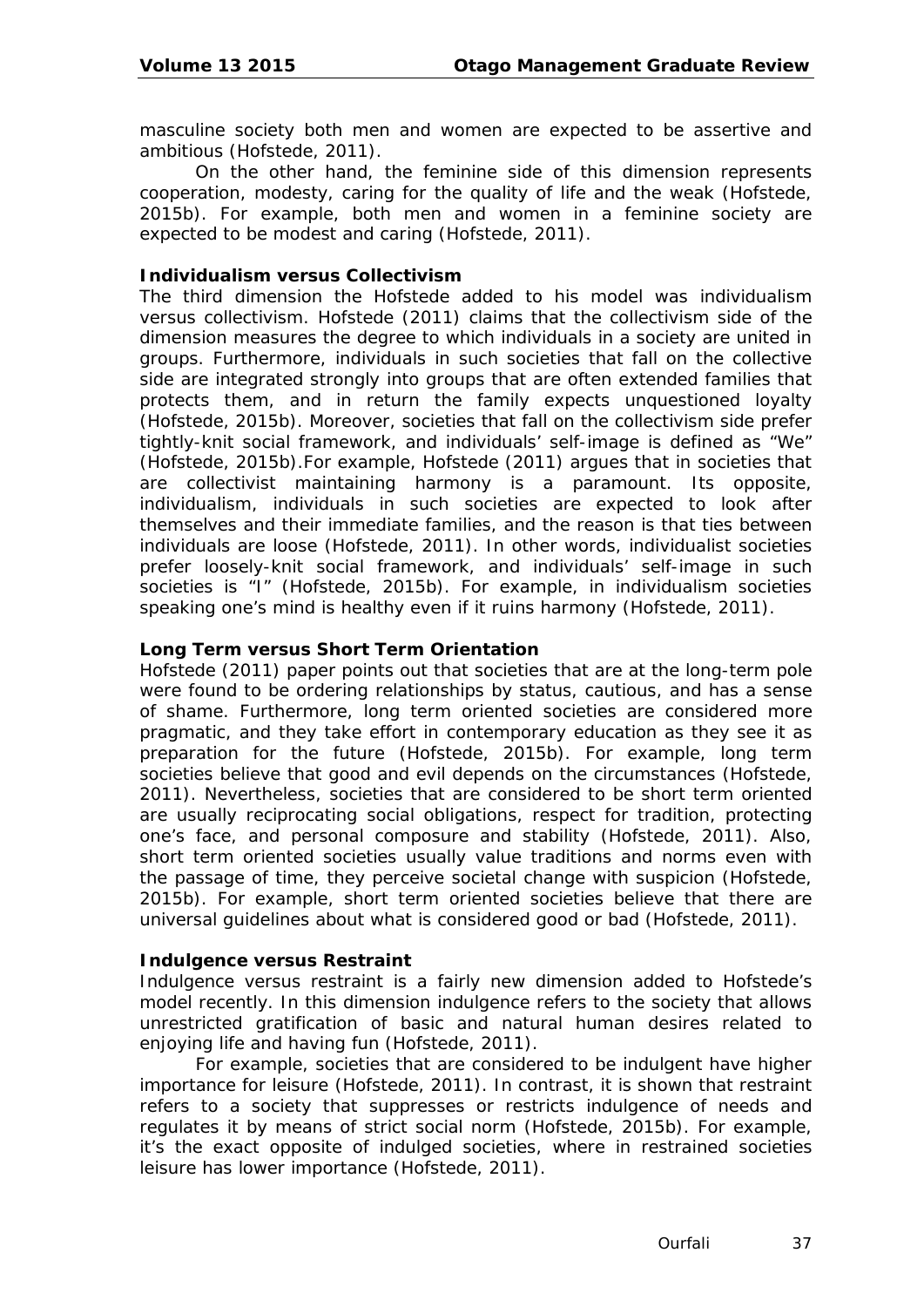#### **Uncertainty Avoidance**

The final dimension that Geert Hofstede came up with and included in his model was uncertainty avoidance, which is concerned with society's tolerance for ambiguity. Hofstede (2011) claims that uncertainty avoidance indicates to what extent a culture programs its members to feel either uncomfortable or comfortable in unstructured situations. Hofstede (2011) carried on describing unstructured situations as novel, unknown, surprising, and different from usual situations. In addition, cultures that avoid uncertainty try to reduce the likelihood of such situations by harsh behavioural codes, laws and rules, disapproval of unusual opinions, and a belief in absolute truth (Hofstede, 2011). In other words, the fundamental concept is how society deals with the idea of the future always being unknown, do they try to control it or just let it happen (Hofstede, 2015b). To clarify, a society with a weak uncertainty avoidance are comfortable with ambiguity and chaos (Hofstede, 2011). On the other hand, societies that have strong uncertainty avoidance need clarity and structure (Hofstede, 2011).

## **Arabs versus Americans**

Based on the previous segment, we can assume that each culture scores differently on each dimension. In addition, with the increasing phenomenon of hiring, developing, and retaining expatriates it is important to understand how different cultures could have different effects on a business. That said, individual's national culture is likely to influence their perception and reaction to the world (Ali & Azim, 1996). Consequently, an expatriate with a huge gap between their culture and the host country's culture is likely to struggle in adapting or adopting local values and customs (Atiyyah, 1996). More to the point, Ali and Azim (1996) claimed that expatriate and Arab managers working in the Arab Gulf area demonstrate different work orientation and satisfaction when compared with each other. For the sake of this essay, two very different cultures will be compared, which are Arabic and Americans to help illustrate how different cultures affect business decision. Cross-cultural research has shown that managers' different decision styles are dependent on the pattern of individual, cultural, and organisation characteristics (Ali, Taqi, & Krishnan, 2010). For example, Ali, Taqi, and Krishnan (2010) claimed that in a collective culture decision styles that maintain and reinforce consensus, such as consultative style, is valued and emphasised (Ali, Taqi, & Krishnan, 2010).

On the other hand, research shows that, decision styles that are serving an individual's interest are embraced in individualistic cultures (Ali, Taqi, & Krishnan, 2010). Furthermore, Arabs in general tend to be more collectivist due to Islamic teaching and Arab traditions that has group loyalty, respect for family members, and remaining humble while interacting with others as a paramount, which in turn affects employees and managers in organisations (Ali, Taqi, & Krishnan, 2010). However, local Arabs are afraid of the effects expatriates might inflict on their local culture and identity (Atiyyah, 1996). Furthermore, Ali, Taqi, and Krishnan (2010) study have shown that even with industrialization and economic prosperity traditional civilisations remain collectivist. Scholars have claimed that even if Arabic managers worked in other Arabic countries with different cultures, they still follow basic Arabic culture principles (Ali & Azim, 1996). That said, Taqi, Ali,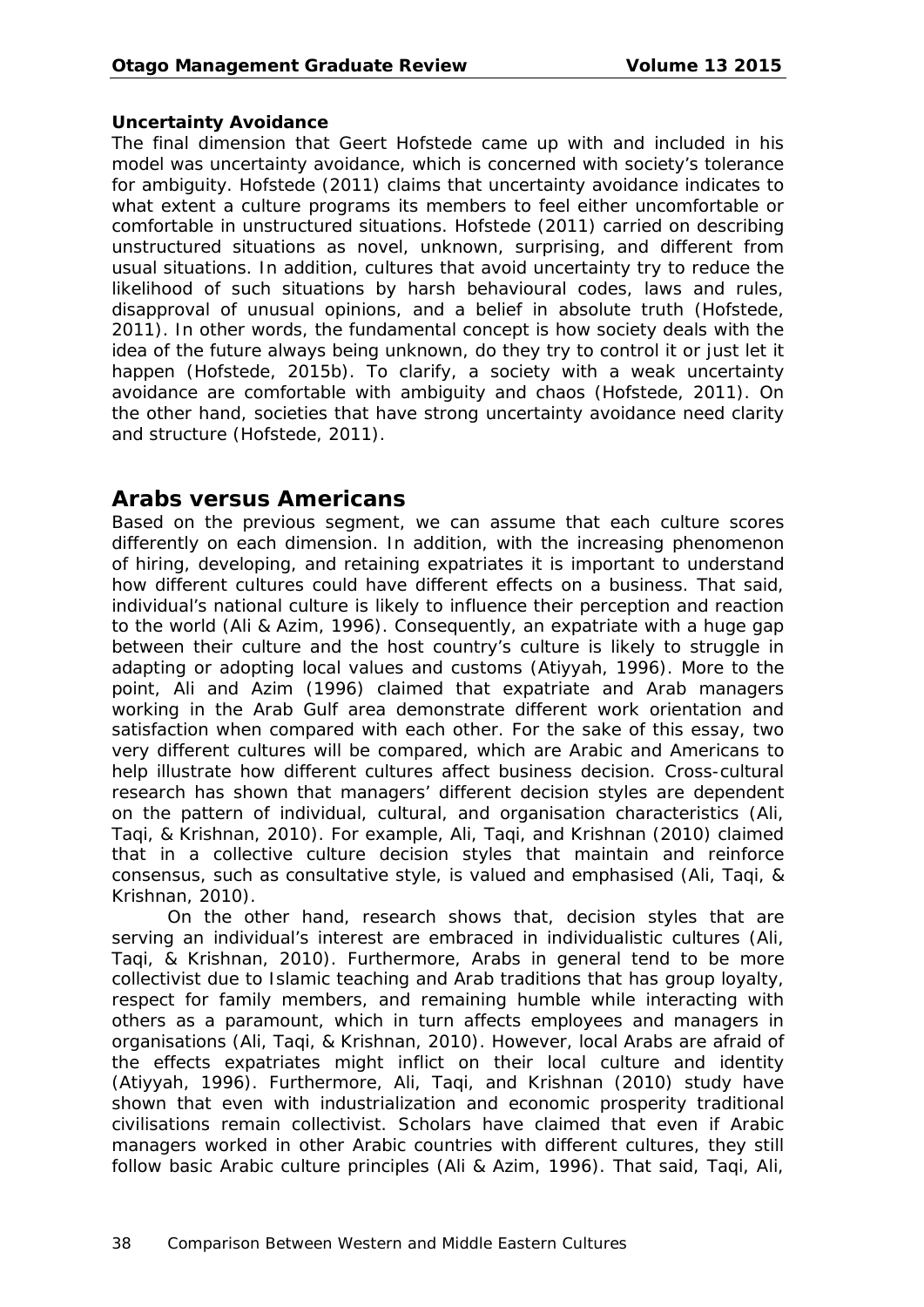and Krishnan (2010) claim that Arab culture emphasises consultative and participative tendencies. Even though individuals would assume that an autocratic political atmosphere would create a conflict between the business communities and the political leaders, but on the contrary it supports them. (Ali, Taqi, & Krishnan, 2010). Furthermore, Arabs were found to emphasise consultation and they demand humility when dealing with others (Ali, Taqi, & Krishnan, 2010). Scholars have previously mentioned that due to different values, customs, language, and religion non-Arab expatriate find socializing really difficult (Atiyyah, 1996). Ali, Taqi, and Krishnan (2010) argue that if Arabs were to be treated with arrogance in any context, such as business, it could damage the relationships immensely if not end it completely. Nevertheless, a survey done in Kuwait showed that 60% of the 8,500 Kuwaitis they surveyed had limited and strictly business interactions with expatriates (Atiyyah, 1996). Furthermore, Ali and Azim (1996), which researched British and Indian managers in UAE, found that foreign expatriates expected a rational explanation for the decisions that have been made, which is not necessary in Arab work environment. Nevertheless, western highly-talented expatriates are paid the highest rates compared to other expatriates, but they struggle to adapt to the different managerial styles in host countries, such as authoritarian style (Atiyyah, 1996). More to the point, Atiyyah (1996) argues that the relationship between the expatriate's country and the host country will influence their adaptability to the host country's culture. The reason is that expatriates will fear having their visa or work permit revoked due to bilateral relationships deteriorating (Atiyyah, 1996). Also, a previous research has found that foreign expatriates struggle with subjective problems, such as personal relationships being more important than professional relationships (Ali & Azim, 1996). However, Atiyyah (1996) claims that in general western expatriates have the political relations, pay rate, and living conditions in their favour compared to Arab expatriates; Arab nationals' advantage is cultural continuity (Atiyyah, 1996). Expatriates that are coming from developing, non-Muslim, and non-Arabic countries have no advantages at all (Atiyyah, 1996). In addition, Ali and Azim (1996) claimed that foreign expatriates struggled with Arab managers' weak trust in theory and research, and with Arab managers' carelessness towards time. Atiyyah (1996) argues that the limited social interaction between the local Arabs and the expatriates causes homesickness and social isolation for the expatriates.

For the following segment the Geert Hofstede centre website will be used as a main source of information to help analyse Figure 1, which is a comparison graph between USA and Saudi Arabia. Regarding the first dimension in Hofstede's model, power distance, Saudi Arabia scored 95, which means the people accept being positioned in a hierarchy with no justification and subordinates expect to be told what to do. The USA scored 40 on power distance, which is less than half Saudi Arabia's score, which could mean that hierarchy might be present but the people require justification for their position and oppose inherent inequalities. Americans believe in liberty and justice for all, which is a strong emphasis on equal rights among the entire society. Furthermore, by referring to Figure 1 it is evident that Saudi Arabia is considered a collectivistic society compared to USA with a score of 25 and 91 respectively. In such community, loyalty is crucial for all members of that society and is stronger than any other rules or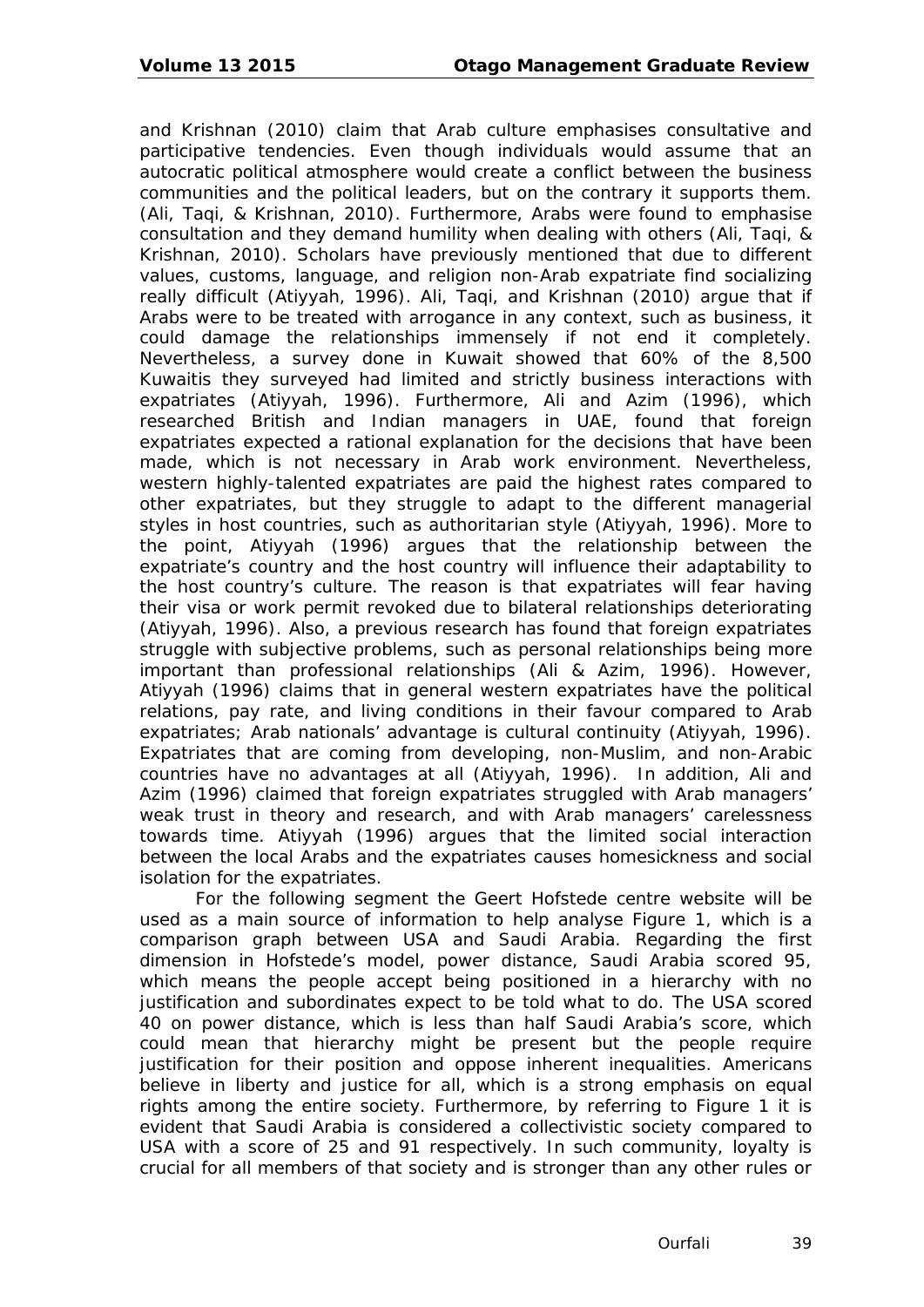regulations. However, in the American society they are considered individualistic with a score of 91. These types of cultures are known for looking only after themselves and their direct families, which reflects a great difference in perceptions between the two countries. Nevertheless, both Saudi Arabia and USA scored in the masculinity dimension 60 and 21 respectively. A score of 60 for Saudi Arabia means that the population is driven by success and achievement, which is defined by the winner or the best in the field. Analysing USA's score of 62 in masculinity in a very individualistic society means an American individual will thrive for their individual success. Furthermore, Saudi Arabia scored 80 on uncertainty avoidance, which means the society and their codes of behaviour and belief do not accept untraditional behaviour.

On the other hand, USA scored 46 on uncertainty avoidance, which means they are fairly open to trying new ideas or different ideas. Saudi Arabia scored 36 on long term orientation, which is a low score. Societies that score low on long term orientation tend to focus on short term results and have great respect for societies. Similarly, USA's score is considered low at 26, which means the American society also focuses on short term results. For example, companies in USA measure success on short term basis (The Hofstede Centre, 2015). For the 6th dimension, Indulgence, Saudi Arabia scored 52 which is according to the Hofstede Centre is an unclear preference. However, the USA scored 68, which shows that the American society tends to work really hard but also indulge themselves really hard when it is due.

To conclude, it is obvious that expatriates are becoming increasingly valuable with globalisation growing rapidly, and technology is allowing societies to interact from opposite sides of the world. However, to be a valuable expatriate to the organisation the employee has to be cross culturally adjusted and not allow cross cultural issues to limit their abilities. Also, an expatriate that understands the difference between high and low context cultures and what dimensions make up a cultural helps them find a suitable approach to people from different cultures. Also, understanding the differences could allow an individual to think of a new way to interact with employees from different backgrounds. Finally, many differences were found by comparing the American culture versus the Saudi Arabian one and the only similarity in the two cultures is how competitive they are. However, the other five main dimensions that make each culture are almost opposite to each other, which helps explaining why American expatriates struggle to adjust in Saudi Arabia.

## **References**

- Ali, A. J., & Azim, A. (1996). A Cross-national Perspective on Managerial Problems in Non-Western Country. *The Journal of Psychology*, 165- 172.
- Ali, A. J., Azim, A. A., & Krishnan, K. S. (1995). Expatriates and host country nationals: managerial values and decision styles. *Leadership & Organization Development Journal,* 27-34.
- Ali, A. J., Taqi, A. A., & Krishnan, K. (2010). Individualism, Collectivism, and Decision Styles of Managers in Kuwait. *The Journal of Social Psychology*, 629-637.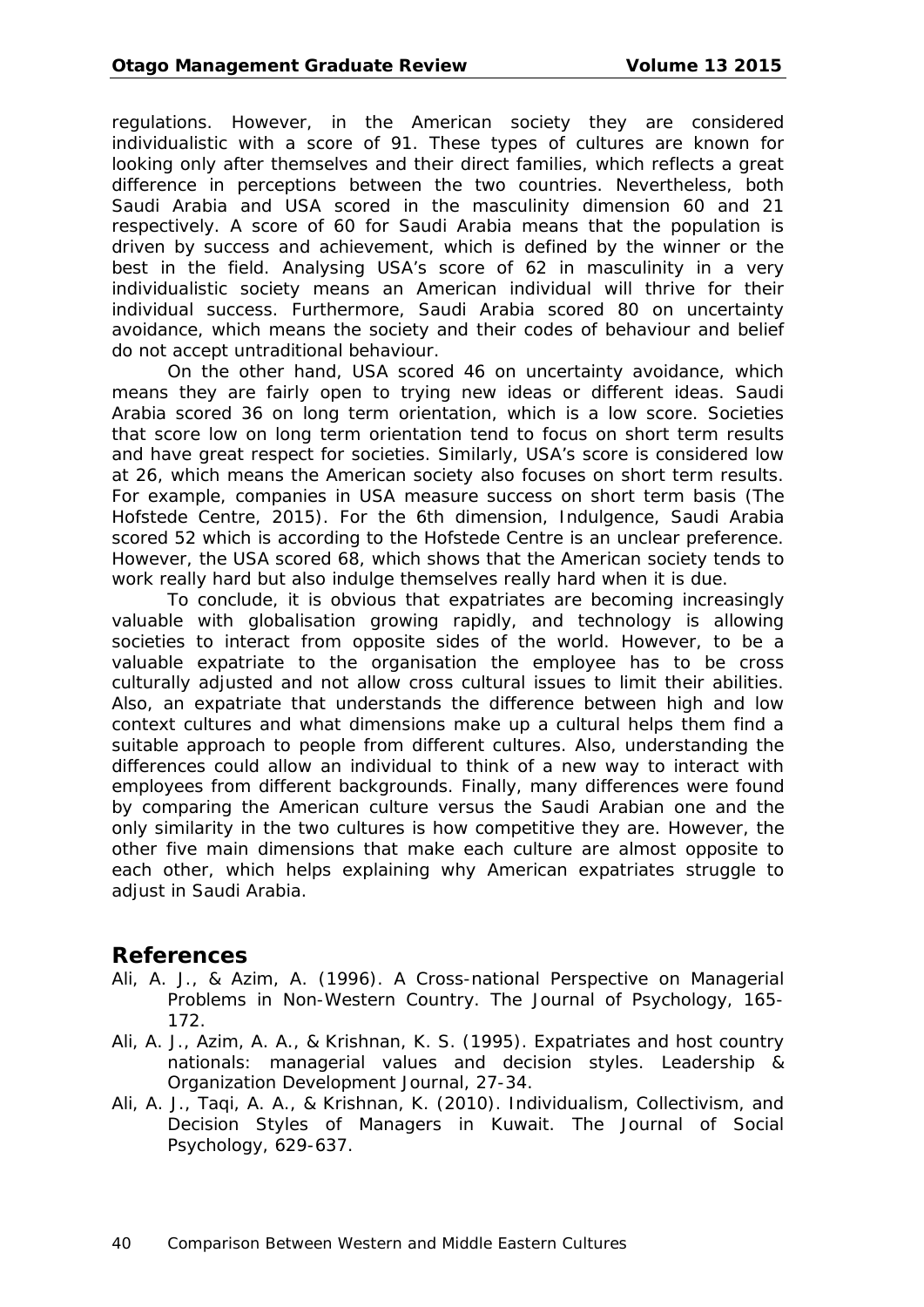- Atiyyah, H. S. (1996). Expatriate Acculturation in Arab Gulf Countries. *Journal of Management Development,* 37-47.
- Bhuian, S. N., Al-Shammari, E. S., & Jefri, O. A. (2001). Work-Related attitudes and Job Characteristics of Expatriates in Saudi Arabia. *Thunderbird International Business Review,* 21-31.
- Caligiuri, P. M. (2000). Selecting Expatriates for Personality Characteristics: A Moderating Effect of Personality on the Relationship Between Host National Contact and Cross-cultural Adjustment. *Management International Review,* 61-80.
- Hall, E. T., & Hall, M. R. (1987). *Hidden Differences: Doing Business with the Japanese.* New York.
- Hofstede, G. (1986). Cultural Differences in Teaching and Learning. *International Journal of Intercultural Relations*, 301-320.
- Hofstede, G. (2011). Dimensionalizing Cultures: The Hofstede Model in Context. *Online Readings in Psychology and Culture*, 1-26.
- Hofstede, G. (2015a, June 12). *Culture.* Retrieved from Geert Hofstede: http://geerthofstede.eu/culture
- Hofstede, G. (2015b, June 7). *National Culture.* Retrieved from The Hofstede Centre: http://geert-hofstede.com/national-culture.html
- The Hofstede Centre. (2015, June 13). *Cultural Tools: Country Comparison.*  Retrieved from Geert Hofstede: http://geerthofstede.com/countries.html
- Yousef, D. A. (1998). Satisfaction with job security as a predictor of organizational commitment and job performance in multicultural environment. *International Journal of Manpower,* 184-194.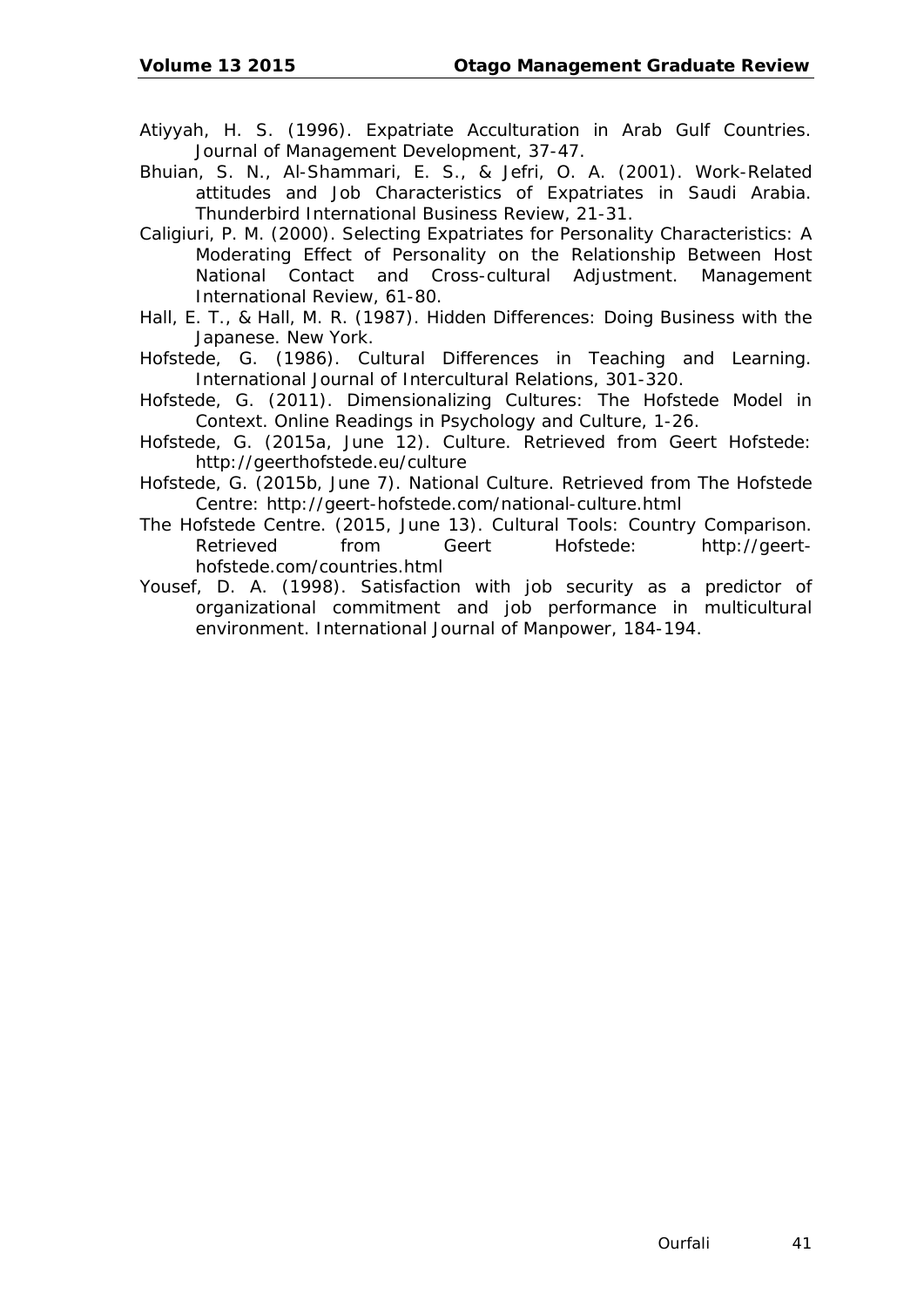# **What Factors Must a Social Enterprise Consider in Order to Obtain a Sustainable Competitive Advantage Through Innovation?**

# **Josephine Tan**

# **Innovation and Social Entrepreneurship**

There is close alignment with the theories, characteristics and practices that are seen between innovation and social entrepreneurship. Social entrepreneurship, as defined by Zahra (2009), are the "activities and processes undertaken to discover, define and exploit opportunities in order to enhance social wealth by creating new ventures or managing existing organisations in an innovative manner". In order to achieve the social enterprise objective, innovation must be employed. Innovation is defined by Drucker (1985), as the "means by which the entrepreneur either creates new wealth-producing resources or endows existing resources with enhanced potential for creating wealth". Through innovation, a social entrepreneur is able to achieve their goal of alleviating a social problem in the community. Social entrepreneurs act as change agents where they capture innovation in a methodical process where it establishes change in social equilibrium (Phillips et al., 2015). Often social entrepreneurs face innovation challenges that are similar to the traditional entrepreneur. These include limitations in available resources, access to financial capital and venture acknowledgement. Additional similarities between a social entrepreneur and the traditional entrepreneur when undertaking innovative activities is they have the ability to recognise and exploit opportunities to create value, they are leaders, initiative takers and they are committed in achieving their objective (Abu-Saifan, 2012).

To better understand innovation in the context of social enterprises and thus social entrepreneurs, there are a few critical factors that must be explored. These include the rising presence of social entrepreneurship in the literature and industry, the process a social enterprise must endure in order to achieve market recognition, what the implications of market acknowledgment entail and how best a social enterprise can achieve a sustainable competitive advantage through their innovations. From the exploration of these areas, the social entrepreneur will have a better understanding of what factors will contribute to innovative success and how a sustainable competitive advantage could be achieved.

# **The Significance of Social Entrepreneurship**

Between 1998 and 2012, as seen in Figure 1, there has been an increase in the number of publications regarding social entrepreneurship, social innovation, the social entrepreneur, the social firm and specifically, the social enterprise (Phillips et al., 2015). This overall movement suggests the industry is legitimising and there is an increased attention in the topic. Along with this increased attention, however, is the disagreement over a typically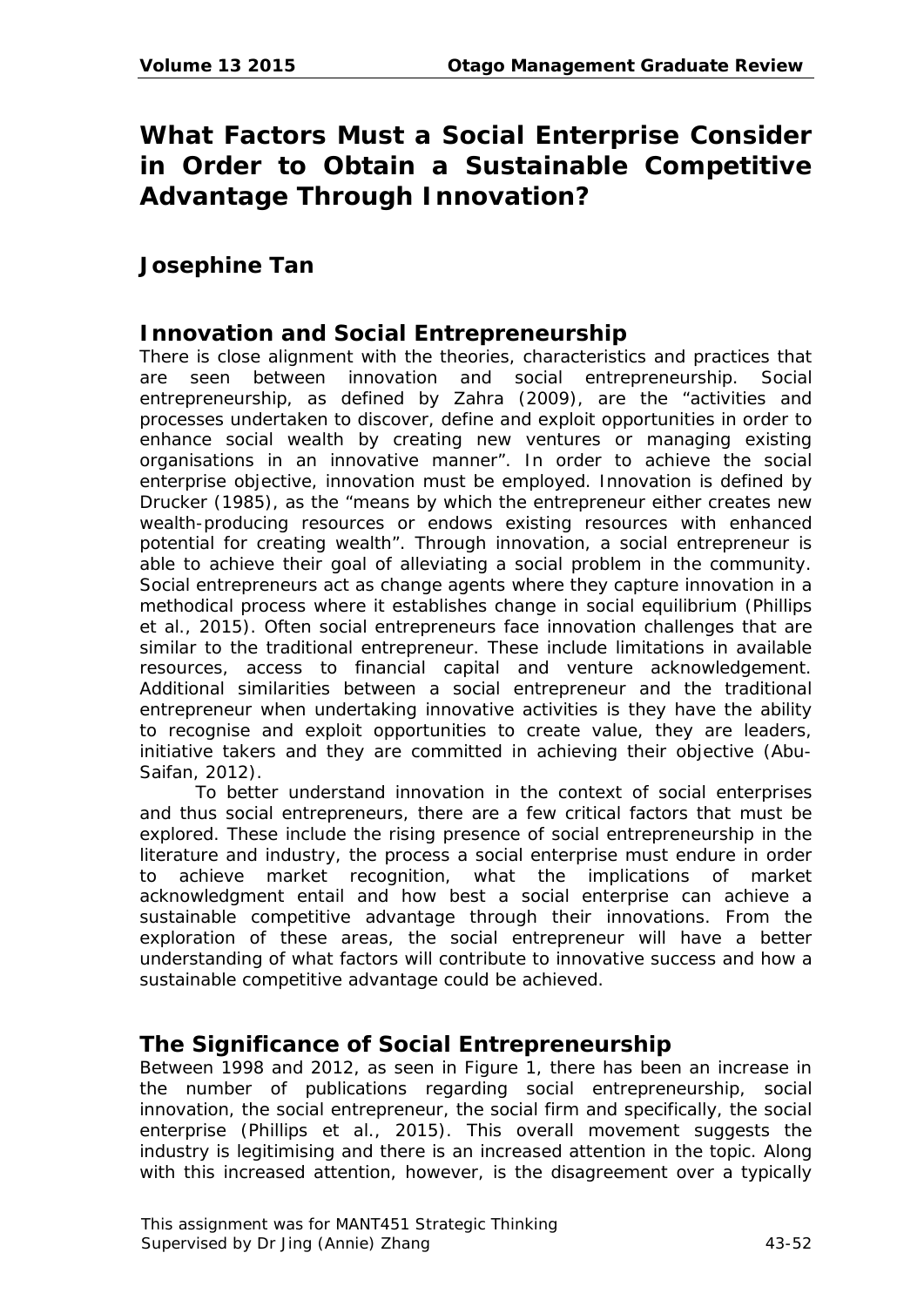universal definition for social enterprises. This occurs due to the young nature of the industry as well as the organisational type being subjective to the individual and their personal perceptions and experience.



**Figure 1. Number of publications between 1998 and 2012**

A critical element to consider in the development of the social enterprise field is that organisations were once typically categorised as forprofit entities where occasionally corporate social responsibility programs are enacted to benefit society, or alternatively, entities were classified as not-forprofit organisations where charity is at the heart of operations. In essence, the hybridised version of the two business models is the social enterprise where a social entrepreneur creates social value of some kind. The social entrepreneur pursues their social value creation goal through recognising and exploiting opportunities, employing innovation, tolerating risk and declining to accept limitations in available resources (Peredo & McLean, 2006). The traditional organisational forms of for-profit or not-for-profit organisations may have increased the recognition for which alternative approaches are needed to address social imbalances that the traditional business models do not accommodate for. It is within this mission that the social enterprise is finding innovative alternatives to alleviate these social issues as their distinct purpose of operations, whilst remaining economically sustainable. In trying to achieve this mission, the social enterprise faces the challenge that many entrepreneurs also endure which is the process of gaining recognition for their innovation.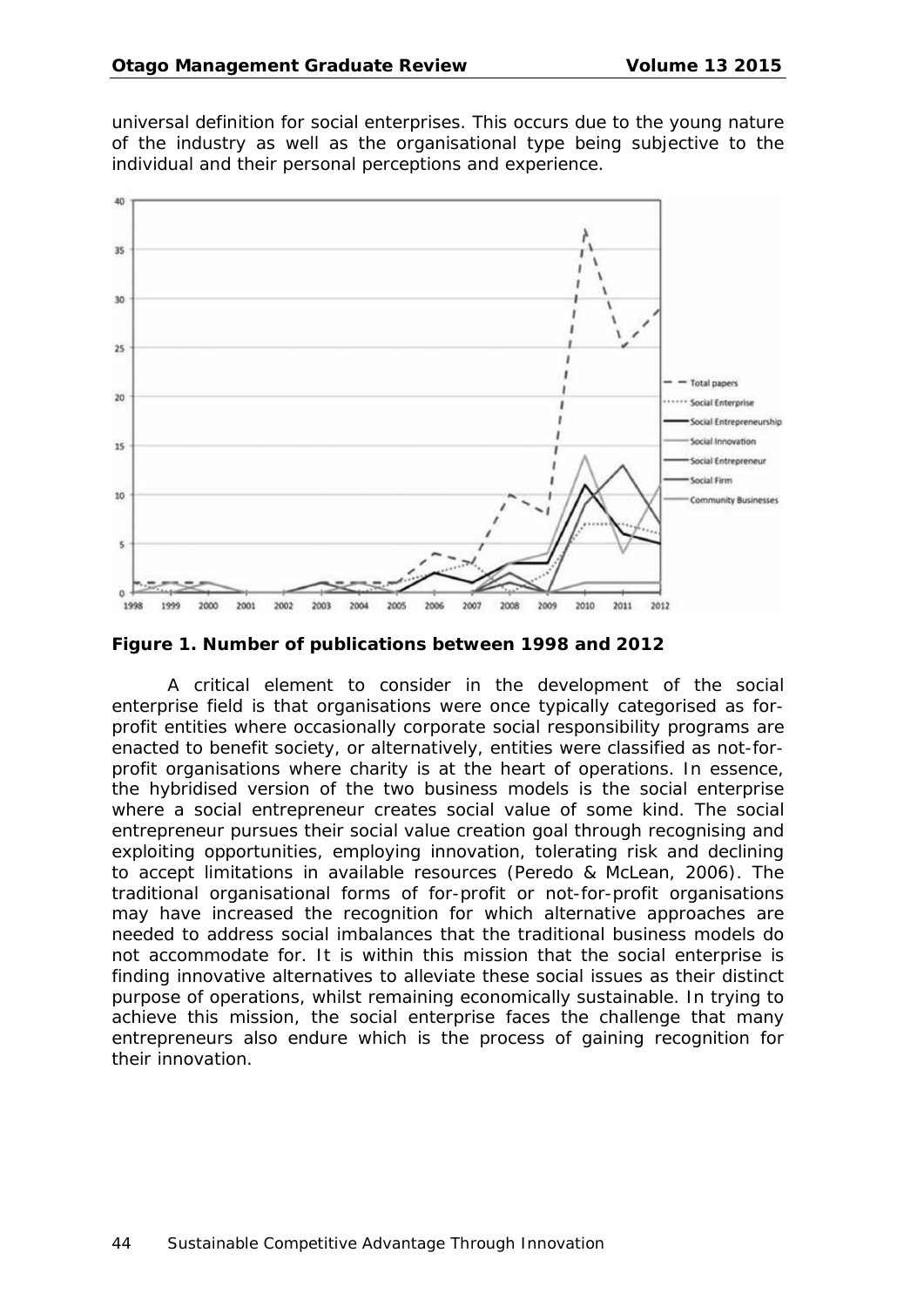# **Social Entrepreneurship: Three Considerations in Gaining Legitimacy**

When a social entrepreneur attempts to gain a strong market position and recognition in their industry as a reputable venture, there are three factors the venture must evaluate and endure before they can achieve this acknowledgement. The process of gaining market legitimacy can be lengthy due to lack of information, the innovation not being practical and the last reason being that social enterprises will often experience increasing returns with their innovations (Young, 2011). Whilst the process may require consistent improvement and evaluation, as well as time, effort and financial investment, the social enterprise has the potential of gaining market acceptance. These three elements can be understood in social entrepreneurs, Muhammad Yunus's innovation of Grameen Bank. Yunus established an innovative credit system for the poorest individuals without collateral in rural Bangladesh. As Grameen Bank has the social objective of fighting poverty, it utilises credit as a weapon. The Grameen Bank has the purpose of providing credit to the poor that have been neglected from the banking orbit in which they do not meet the criteria typically required for financial assistance.

### **Lack of Information**

When a market does not immediately recognise that a particular innovation should be adopted despite the product or process being a superior solution in comparison to what is in the marketplace, it could be due to lack of information (Young, 2011). When this occurs, a solution is likely to arise with the accumulation of information and education regarding the innovation. When sufficient information has been gathered by the market users or the community, it may become clear that the innovation is superior (Young, 2011). With this in mind, it is apparent why it would have been a slow process for the Grameen Bank to be accepted. The Grameen Bank has grown since its inception in 1976 to have lent more than \$5.2 billion with a repayment rate of more than 98% (Christensen et al., 2006). Initially, Yunus had only 2% of bank borrowers being women; compared to the 98% of women he now attracts to borrow money (Esty, 2011). How information assisted this massive increase in women borrowers, is because Yunus realised that women used loans to improve the situation of their family more often than men did so this became a specific target focus (Etsy, 2011). The lack of information not only by the Grameen Bank but also the bank users curtailed the innovation. The differences between the typical Bangladeshi borrower greatly varies from the typical credit seeking individual in a developed economy. This lack of information results in the need for education and increasing the market awareness of not only the innovation but the concepts behind the credit system in order for the innovation to be accepted.

### **Practical Innovations**

A second reason as to why the social entrepreneur's new innovation may take time to be adopted is because an innovation may not be efficient in practice and it will need to be refined over time. The social entrepreneur will have their social goal in mind but the knowledge, inputs and processes that are used to achieve their objective will need to be continuously reviewed to ensure it is feasible and practical in the marketplace (Young, 2011). How Yunus developed the Grameen Bank in a practical manner began with a field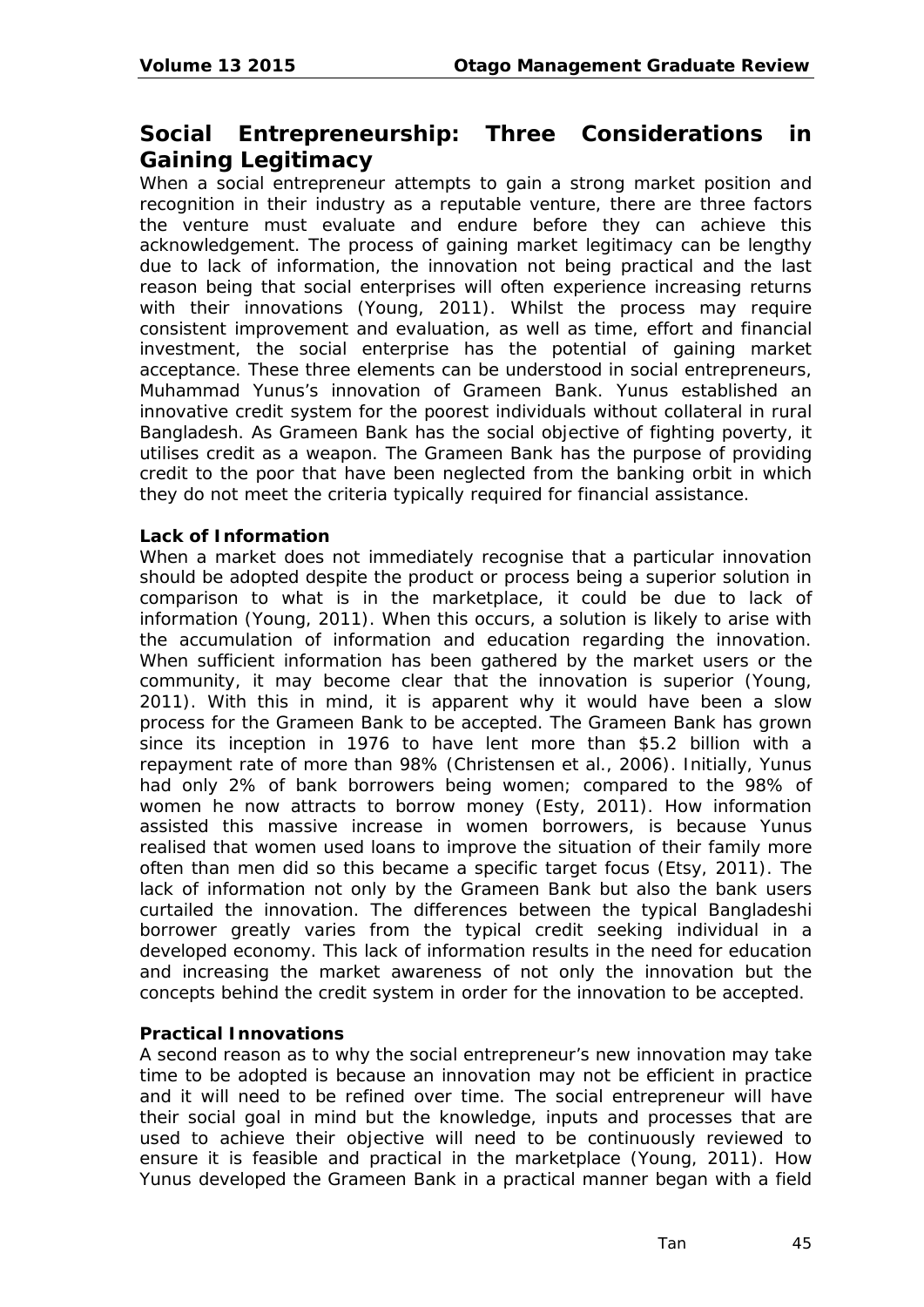trip to learn about poverty. Yunus loaned small amounts of money to the impoverished villagers where he discovered that the poor were true to their word and paid him back. In addition to this, he discovered through months and years that they also pay back loans even without any collateral at higher rates than what the commercial banks imposed (Etsy, 2011). This is the initial moment where Yunus discovered he could implement a social entity with the purpose of alleviating poverty in an innovative and sustainable manner. With the combination of information and a practical innovation, Yunus evaluated his social enterprise and systems so that the innovative activities he planned to implement aligned with the marketplace dynamics he conducted his business within.

#### **Increasing Returns**

Thirdly, social innovations tend to experience increasing returns. This occurs as the social enterprise will find that their social objective requires coordinated change in expectations and behaviour by various individuals (Young, 2011). This further complicates and extends the innovation legitimisation process when the enterprise is directly dependent on multiple individuals and groups within the industry. There must be facilitation and interrelation between the parties for progression to be achieved. As Yusuf developed this new form of credit lending to the poorest Bangladesh citizens, the social entrepreneur is unable to simply institute the system on his own (Young, 2011). Firstly, the other parties and essential players in the market must enter into the banking concept and secondly, in order for the Grameen Bank to enforce the policies and models developed by the enterprise, there must be a level of acceptance by the Bangladesh society.

# **Achieving a Sustainable Competitive Advantage Through Innovation**

When the social enterprise is able to overcome these market and implementation challenges, the market will have increased their awareness regarding that particular ventures objective and cause. In some innovations, this increase in knowledge and understanding brings the arrival of new market entrants and new competitors (Lee et al., 2003). These new players have recognised the chance to exploit the resources and opportunities that the entrepreneur has identified perhaps through imitation (Lee et al., 2003). Specifically to social enterprises, the diffusion of innovation and thus arrival of new entrants occur when a social innovation gains a foothold in a relatively small subgroup of individuals who are closely linked by geography or social connections to the service or product that the social enterprise is offering (Young, 2011). Once the innovation has become firmly established and legitimisation has been recognised within a local social community, it disseminates to the rest of society either through a purposeful or natural social network (Young, 2011). This is where the arrival of new competitors is apparent and the arrival has the potential to saturate the market.

The result of competition influx is that the social entrepreneur must continuously and regularly innovate all of their activities so they remain ahead of the new market players (Christensen et al., 2006). If the social entrepreneur fails to innovate their services and activities, the competitors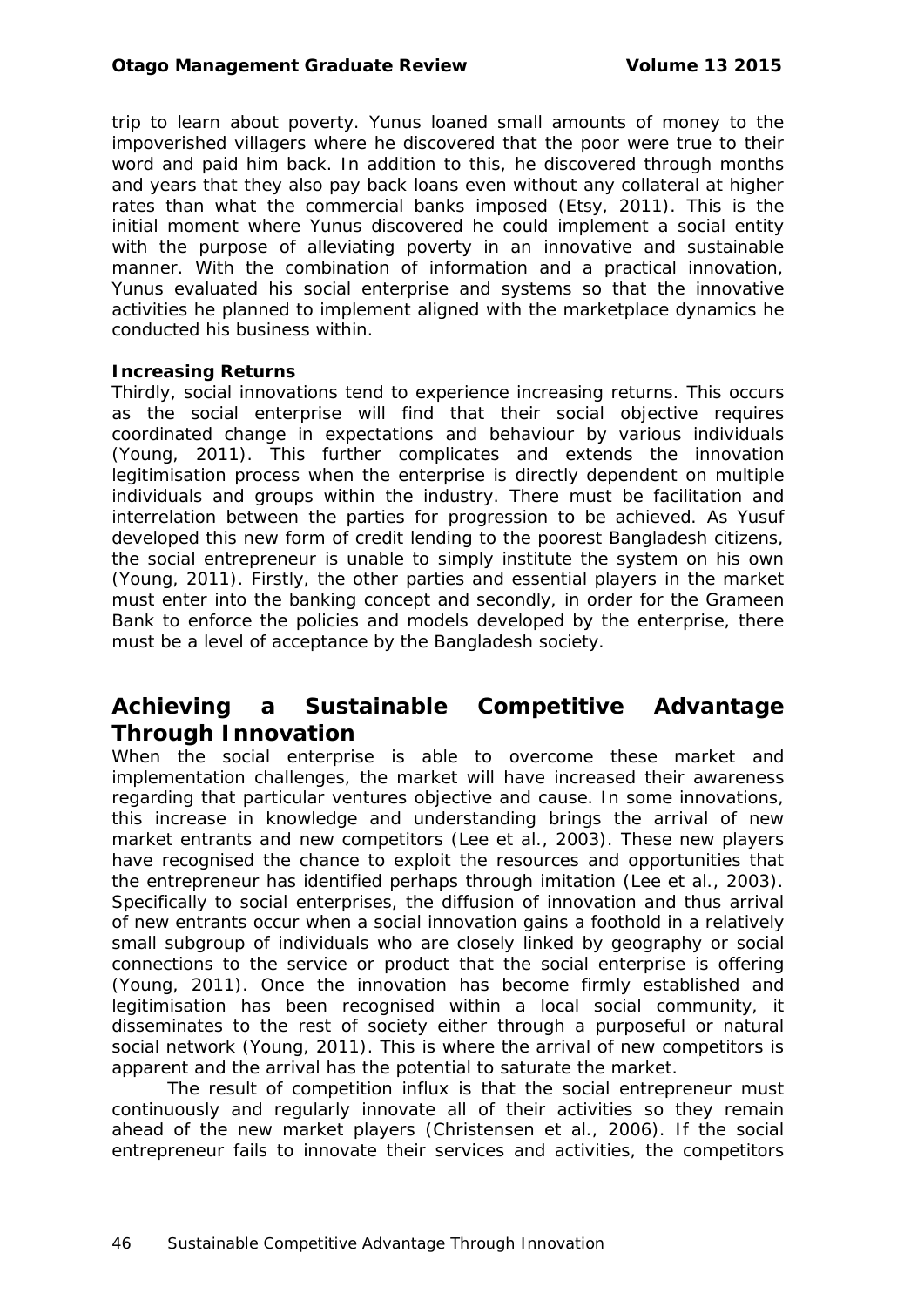will encroach upon their market space; obtain market share and potentially customer loyalty (D'Aveni, 1994).

One way in which the entrepreneur can protect their venture and thus market position, is through business model innovation (Christensen et al., 2006). Without a comprehensive business model, innovators will fail to deliver and capture value from their innovations (Teece, 2010). When a social entrepreneur consistently reviews their business model, they are able to better identify potentially successful new opportunities. A social entrepreneur, regardless of their mission, must develop a business case that further defines their product or service in detail so when they look at their business justification, they will have a detailed plan that will guide them in decision making situations where their market position or innovation is threatened (Christensen et al., 2006). When this is achieved, the social entrepreneur will have taken into account their position of legitimacy as well as guarding their position and innovation.

# **The S-Curve**

A subsequent consideration that the social entrepreneur must evaluate in terms of gaining market legitimacy, and protecting their position against competitors, is their placement along the S-Curve. The S- Curve of innovation depicts the performance and growth of an innovation in relation to the variable of time. If a social enterprise can assess and evaluate their S-Curve positioning against their intended positioning, as well as where other market entrants may be placed, the entrepreneur is able to develop an innovation strategy that is suitable for their enterprise. With this information and understanding, the social enterprise will be aware of market changes, where their venture is located in response to external threats and ensure they are leveraged against their competitors. The firm is also able to reinvent themselves, or make the necessary changes against externalities before it is too late (Nunes et al., 2011). When the S-Curve location has been identified, it will provide the social enterprise with the justification they require in making certain decisions as the necessary information in formulating a justified strategy will be acquired.

### **Innovation Strategy**

An innovation strategy is a method in which the venture can ensure they protect and defend their existing competitive position and it is a guide to the enterprise regarding the roadmap of where they want to go and how they will get there. When the entrepreneur is clear in terms of the direction they would like to achieve, the social enterprise will have a much greater competitive position in terms of current positioning and future viability. This is critical for social enterprises when their resources and financial aid may be limited. Pisano (2015) explores how the development of an innovation strategy can be useful in improving innovation efforts when the innovation objective aligns with the social business strategy. The implementation of an innovation strategy ensures a company employs more than just the organisation's best practices as the capacity for innovation derives from the systems of an innovation approach. This is a coordinated set of interdependent systems and structures that dictate how the venture searches for alternative problems and solutions, deduct ideas into actual practical concepts and screens which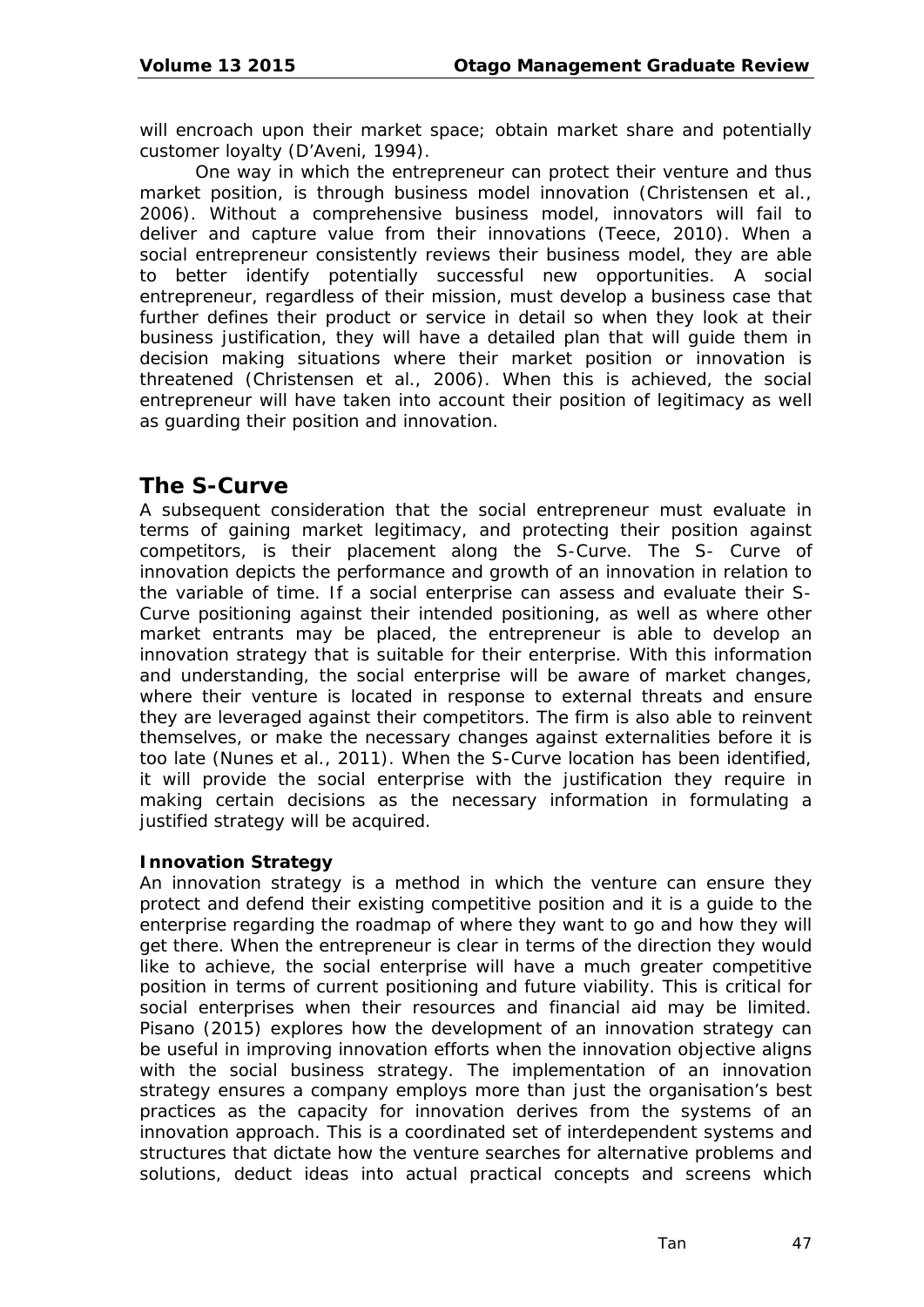projects get funded (Pisano, 2105). A social enterprise who fails to develop an innovation strategy will not be able to make the necessary trade-offs required in decision making. This is particularly important for the social enterprise due to the often conflicting double bottom line mission they seek to achieve which is their social and economic objective. An innovation strategy can assist the venture in decision making when conflicting priorities arise.

Along with the traditional S-Curve, social entrepreneurs must be aware of the hidden competition curve (Nunes et al., 2011). This curve records how competition in an industry may be changing. The successful social entrepreneurs will recognise the changes in customer needs that are developing and that are not being met by society (Lee, 2003). They will create the next foundation of competition in their market even as they exploit existing businesses that have not necessarily been accepted yet (Nunes, 2011). This is highly applicable to social entrepreneurs because whilst their purpose is to serve a social goal and to provide social value of some kind, they also aim to be economically sustainable and with this comes the inevitable arrival of competition.

#### **Consistent Innovation for Protection Against New Competitors**

When a social enterprise conducts consistent reviews and analyses the external and internal environment, this continual innovation process will become institutionalised. The innovation process includes assessment, design, development, systemisation and finally institutionalisation (Herrera, 2015). What this looks like to a social enterprise, is an assessment of the environment and business situation where capabilities and an opportunity analysis is conducted based on the resources available to them. For example, this could be expanding the community groups to which the enterprise currently serves based on the growing employees and capabilities they possess. During this stage, also known as "active sensing", the employees may develop innovative ideas that are the foundation for the design or ideation stage (Herrera, 2015). From here, a select number of employees from the venture may "prototype" the innovation so the design can be tested. Then, the development stage will ensure the innovation is evaluated, improved upon if necessary and perhaps streamlined.

For example, if New Zealand based social enterprise FoodShare created a new food processing system, a select group of employees could implement the system on select working days or with select food departments. This ensures the team are able to identify any challenges or threats that may prevent effective operations and they are able to test the new system against the innovation strategy which would help the team define whether it aligns with the strategy the venture has developed. The third stage of the innovation process, as seen below in Figure 2, employs systemisation. This is where the FoodShare team working on the new system has decided to accept the new process in reference to the innovation strategy and if there is business alignment, documentation, organisation mapping and process integration will be undertaken (Herrera, 2015). Finally, the last stage involves institutionalisation which is embedding and scaling up across the entire venture.

With a social enterprise, institutionalisation may be challenging and time consuming as capabilities which may include the ability to learn new skills and processes, as well as resources to fund the new innovation may be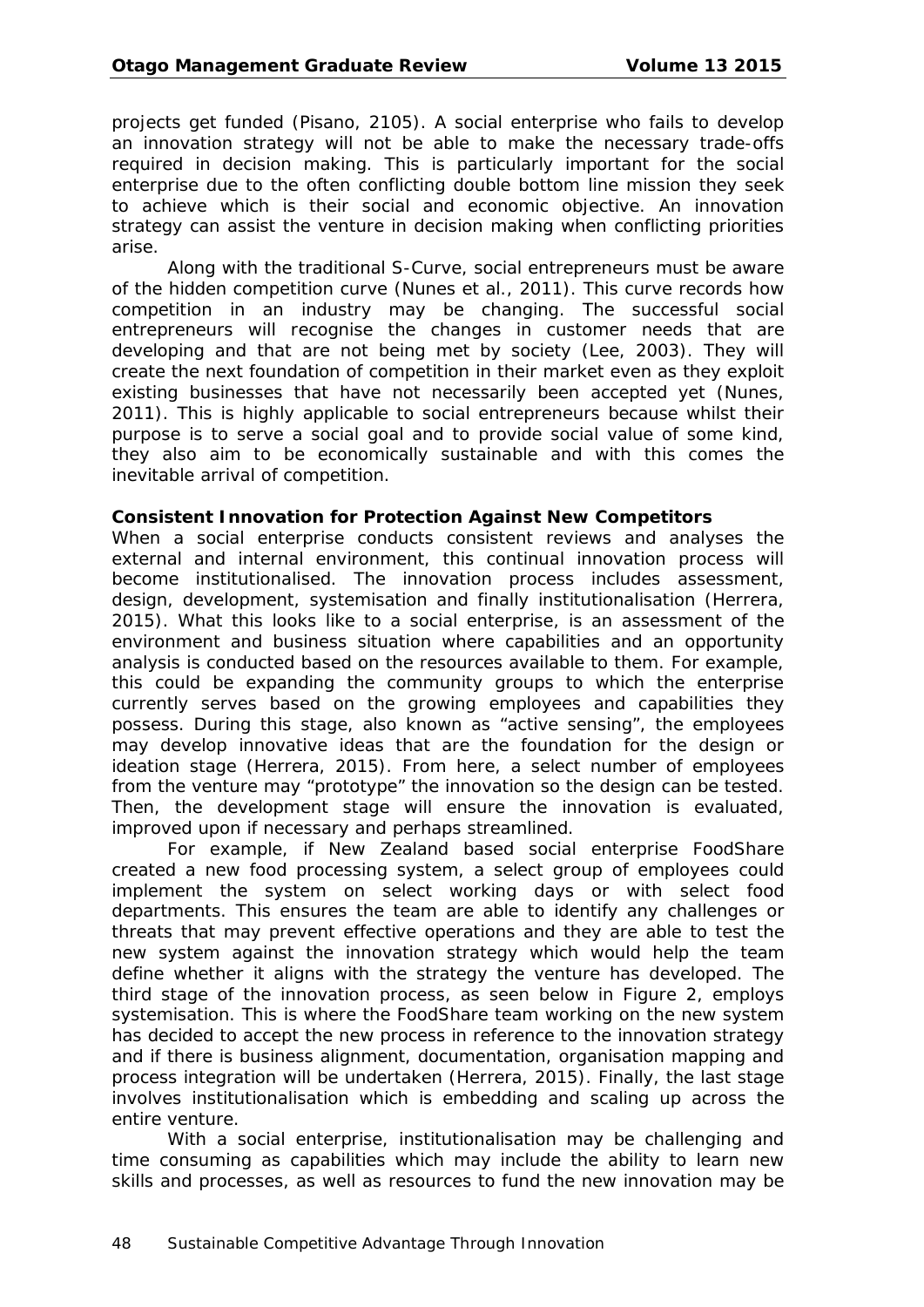limited. Timing, however, is essential in terms of when to invest and when to kill a project (Pacheco-De-Almeida et al., 2008). The social entrepreneur will need to facilitate the innovation process that is conducive to their working environment and their individual business situation, just like the traditional entrepreneur would need to do when undertaking innovative activities. In saying this, Herrera (2015) goes on to explore the importance of innovation being the most powerful when the firm is able to implement organisational systems and structures to institutionalise the innovation. This crucial element is the distinguishing factor between social enterprises and entrepreneurs who establish sustainable practices and potentially competitive advantages opposed to the enterprises which do not (Herrera, 2015).



**Figure 2: The Social Innovation Process**

# **The Innovation Window**

Within each innovation there will be two S-Curves. The first S-Curve entails the original strategy that was used for the innovation and the second S-Curve is used to show the new growth strategy. There is a gap between these two strategies which is known as the "innovation window". Theoretically, the time for successful innovation is within this window as this is where market opportunities are positioned. However, innovators are uncertain of when the innovation window is open due to many unforeseen factors. These could include changes in technology, consumer preferences or economic market crashes. With this in mind, innovation must be a continual process opposed to a 'stop and search' method where the industry and new innovations are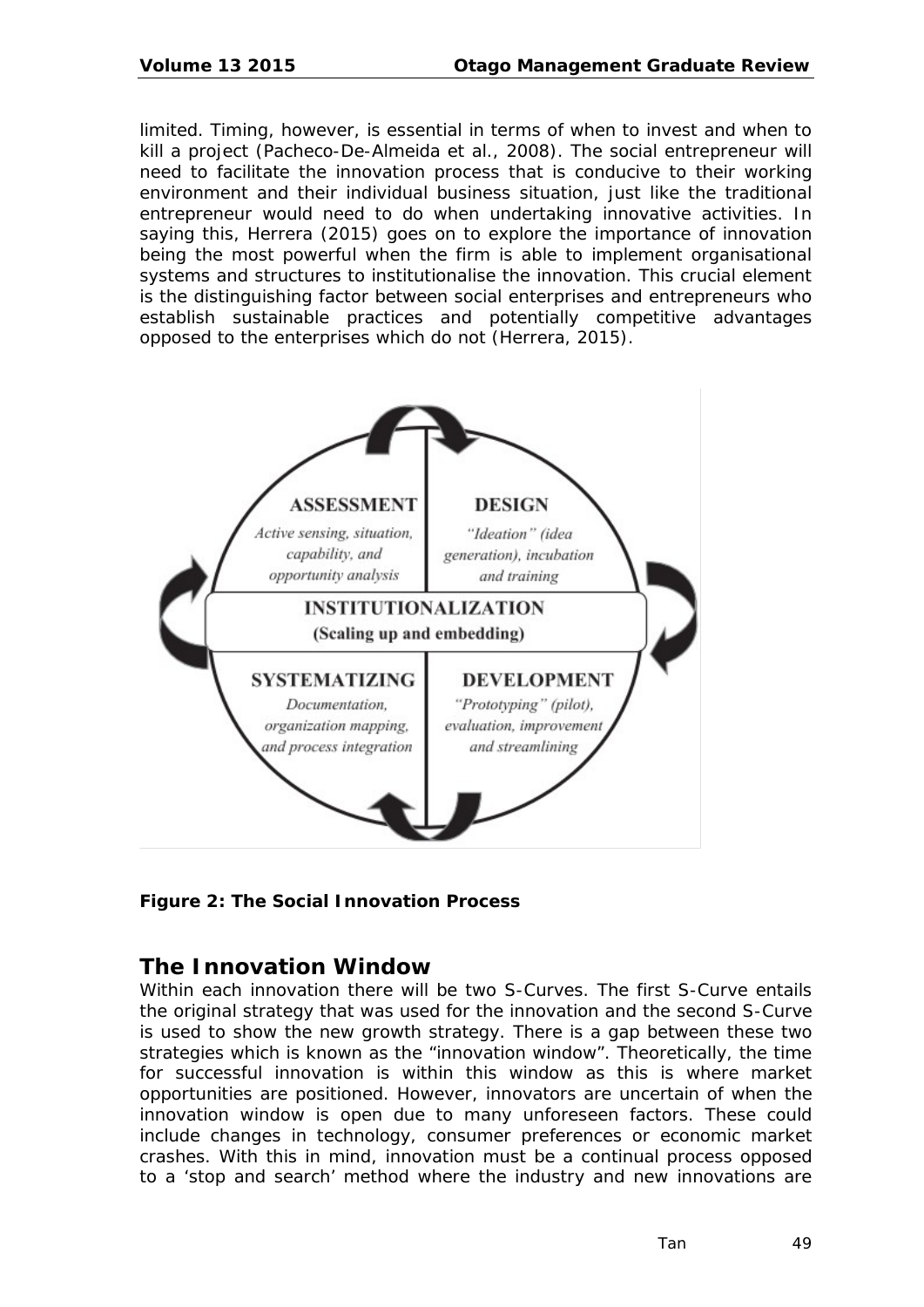periodically reviewed. When innovation is a continuous process, the social entrepreneur can attempt to unceasingly search and identify the window of innovation at all times to ensure they are able to seize opportunities that they may cross paths with.

# **Open Innovation**

One way in which the social enterprise may be able to better identify the window of innovation and new opportunities is through open innovation. This is the process of an organisation commercialising their in- house ideas, as well as the innovations that have been searched for beyond the entity boundaries (Garriga, 2013). Open innovation features initiatives like collaboration with external entities for knowledge creation, crowd-sourcing and access to otherwise unavailable resources (Garriga, 2013). In the context of social innovation, the activity is not undertaken by the single entrepreneur (Phillips, 2015). Innovation is a collaborative process which is influenced by collective sharing of knowledge and resources between various organisations and institutions (Chell, 2010). The social entrepreneur looks to sources such as the individuals directly affected by the social issue, venture capitalists and even other social entrepreneurs.

The reason collaborative innovation is beneficial is explained by Aristotle's quote, "the whole is greater than the sum of its parts". When interaction between different sources is facilitated, it not only promotes the generation of new knowledge, but it also assists the social enterprise in developing new capabilities that can be useful in their innovative activities. Open innovation may be especially relevant to social entrepreneurs as they face limitations in resources, capabilities and funding. When a social enterprise looks to openly innovate, they will increase their opportunities for accessing dynamic capabilities and competences. Dynamic capabilities qualify an enterprise to appropriately respond to changes in the business environment (Gebauer, 2011). When a venture is able to create new strategic options, they are able to increase their performance, and the possession of dynamic capabilities improve competitive advantage both directly and indirectly as the enterprise is able to sense and respond strategically to opportunities and threats (Gebauer, 2011; Herrera, 2015). This results in the social enterprise being able to better serve their specific social cause as they have accessed a greater range of core competences that they can employ in their everyday activities. The social enterprise may also develop more efficient and effective processes in the tasks they employ which ensure the ventures focus can be directed to the significant issues they aim to alleviate opposed to systems and procedural management. In saying this, for the social entrepreneur to achieve these levels of open innovation, it is essential healthy business relationships are developed which requires high levels of trust. In order for the exchange of resources and collaboration to occur, there must be a social system that fosters this connection and purpose.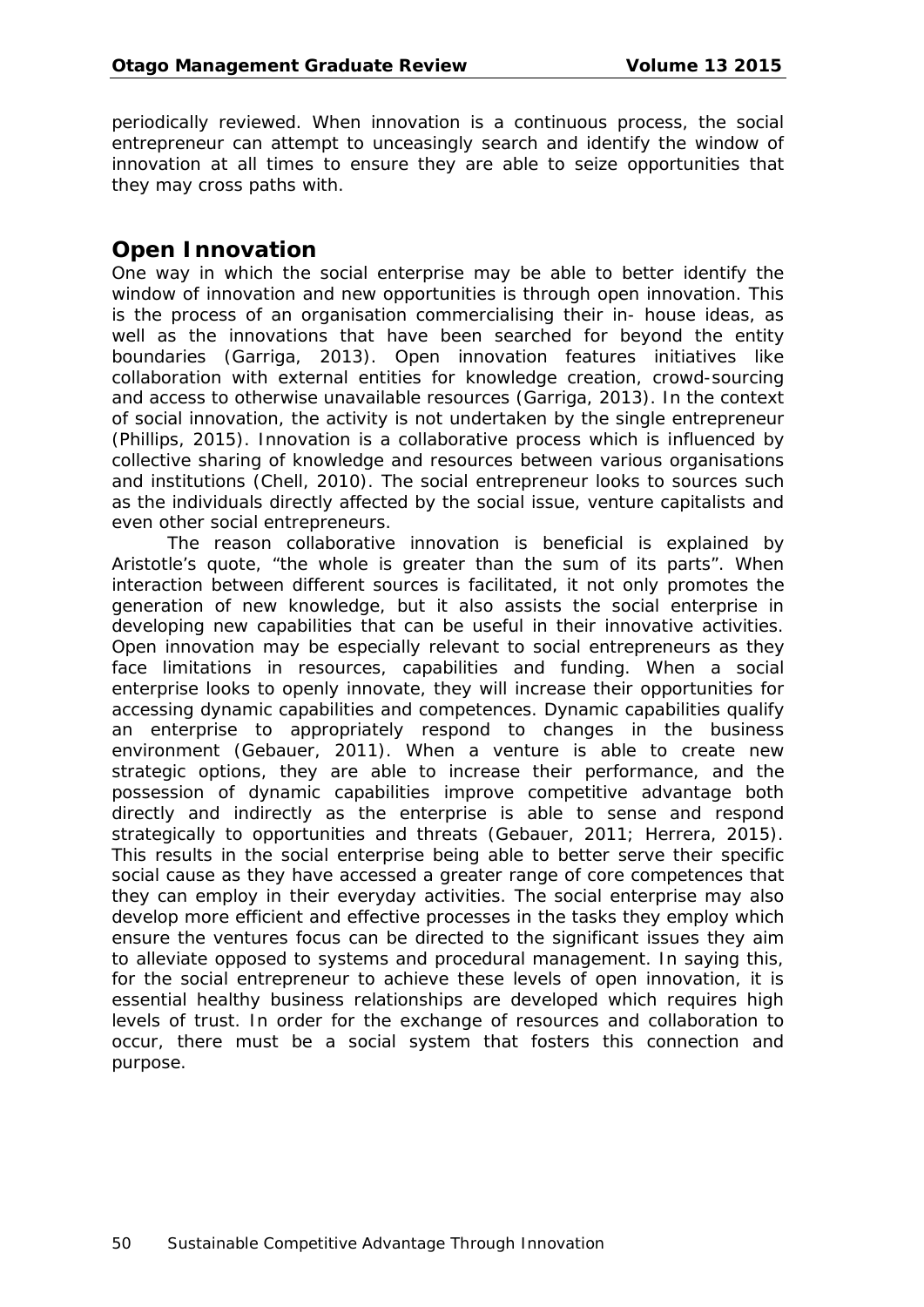## **Conclusion**

From the exploration of these various topics including the significance and contribution of the social enterprise, how social entrepreneurs have overcome challenges in legitimising their innovation, what the innovation cycle looks like and how a social enterprise can obtain a sustainable competitive advantage, it is clear there are many interrelated and complex factors regarding innovation in the social enterprise context. Each element discussed has a flow on effect to the next factor and all elements are essential in order for a social enterprise to understand what contributes to innovation success. The social enterprise must assess and take into consideration these concepts in relation to one another so they are able to implement and achieve their social goal. The social enterprise must also ensure each system and activity is tailored to their specific offering as no two businesses will operate in the same manner despite having a similar objective. When these elements have been considered and adapted to the individual social enterprise model, the venture may achieve a sustainable competitive advantage through innovation.

# **References**

- Abu-Saifan, S. (2012). Social Entrepreneurship: Definition and Boundaries. *Technology Innovation Management Review, 2*(2), 22-27.
- Chell, E. (2007). Social Enterprise and Entrepreneurship. International Small *Business Journal, 25*(1), 5-26.
- Chell, E., Nicolopoulos, K., Karatas-Ozkan, M. (2010). Social Entrepreneurship and Enterprise: International and Innovation Perspectives. *Entrepreneurship and Regional Development, 22*(6).
- Christensen, C. M., Baumann, H., Ruggles, R., Sadtler, T. M. (2006). Disruptive Innovation for Social Change. *Harvard Business Review, 84*(12), 94-101.
- Drucker, P. F. (1985). The Discipline of Innovation. *Harvard Business Review, 63*(3), 67-72.
- Esty, K. (2011). Lessons from Muhammad Yunus and the Grameen Bank. *Old Practitioner, 43*(1), 24.
- Garriga, H. Krogh, G. V., Spaeth, S. (2013). How Constraints and Knowledge Impact Open Innovation. *Strategic Management Journal, 34*(9), 1134- 1144.
- Gebauer, H. (2011).Exploring the Contribution of Management Innovation to the Evolution of Dynamic Capabilities. *Industrial Marketing Management, 40*(8), 1238-1250.
- Herrera, M. E. B. (2015). Creating Competitive Advantage by Institutionalising Corporate Social Innovation. *Journal of Business Research, 68*(7), 1468-1474.
- Lee, H., Smith, K. G., Grimm, C. M. (2003). The Effect of New Product Radicality and Scope on the Extent and Speed of Innovation Diffusion. *Journal of Management, 29*(5), 754-768.
- Nunes, P., Breene, T. (2011). Reinvent Your Business Before It's Too Late. *Harvard Business Review, 89*(1-2), 80-87.
- Pacheco-De-Almedia, G., Zemsky. P. B. (2012). Some Like it Free: Innovators' Strategic use of Disclosure to Slow down Competition. *Strategic Management Journal, 33*(7), 773-793.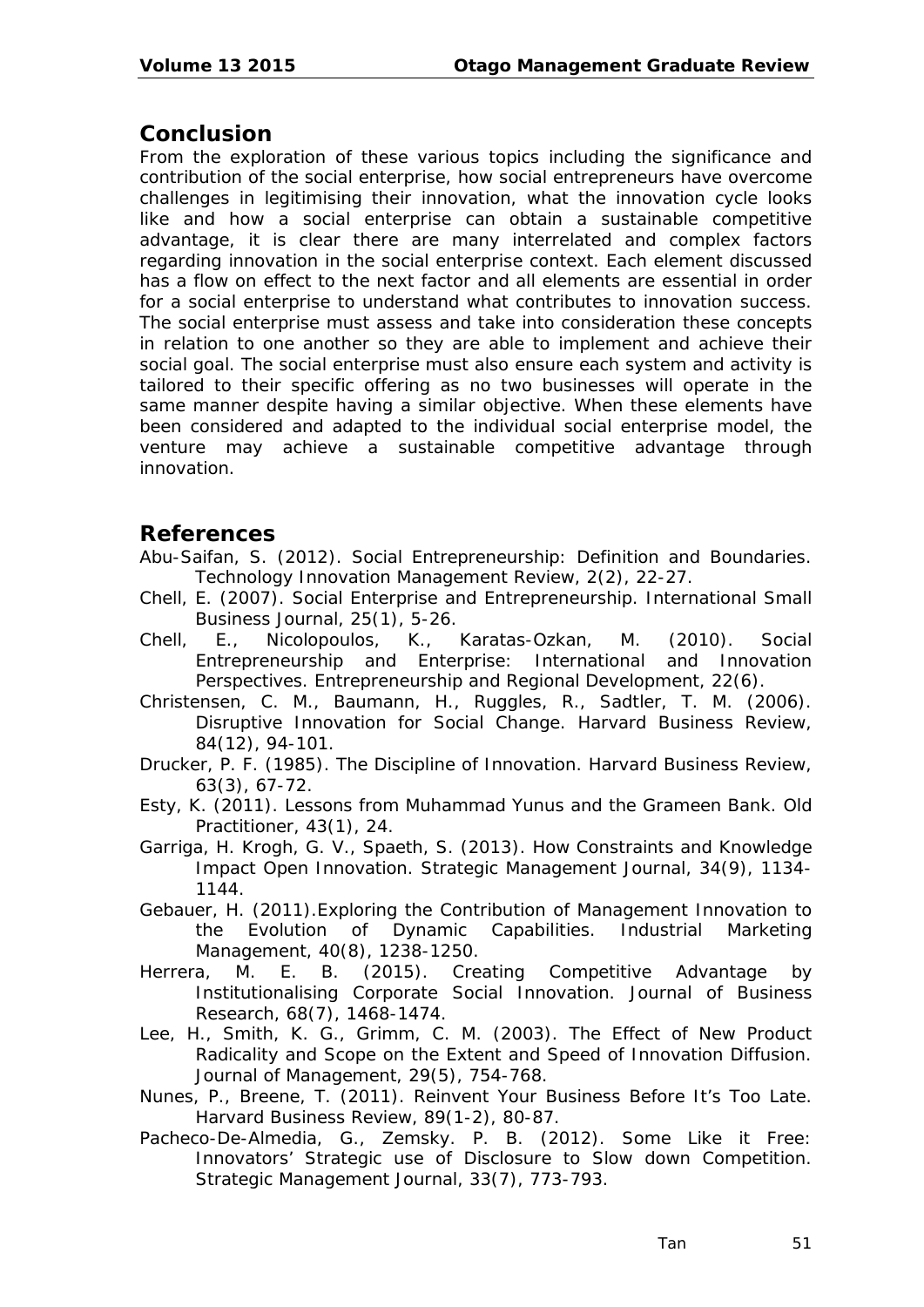- Peredo, A. M., & McLean, M. (2006). Social Entrepreneurship: A Critical Review of the Concept. *Journal of World Business, 41,* 56-65.
- Phillips, W., Lee, H., Ghobadian, A., O'Regan, N., James, P. (2015). Social Innovation and Social Entrepreneurship: A Systematic Review. *Group & Organisation Management, 40*(3), 428-461.
- Phillips, W., Lee, H., Ghobadian, A., O'Regan, N., James, P. (2015). Social Innovation and Social Entrepreneurship: A Systematic Review. [Figure 1] *Group & Organisation Management, 40*(3), 428-461.
- Pisano, G. P. (2015). You Need an Innovation Strategy. *Harvard Business Review, 93*(6), 44-54.
- Teece, D. J. (2010). Business Models, Business Strategy and Innovation. *Long Range Planning, 43,* 172-194.
- Young, H. P. (2011). The Dynamics of Social Innovation. *Proceedings of the National Academy of Sciences, 108*(4).
- Zahra, S. A., Newey, L. R., Li, Yong. (2013). On the Frontiers: The Implications of Social Entrepreneurship for International Entrepreneurship. *Entrepreneurship Theory and Practice, 38*(1), 137- 158.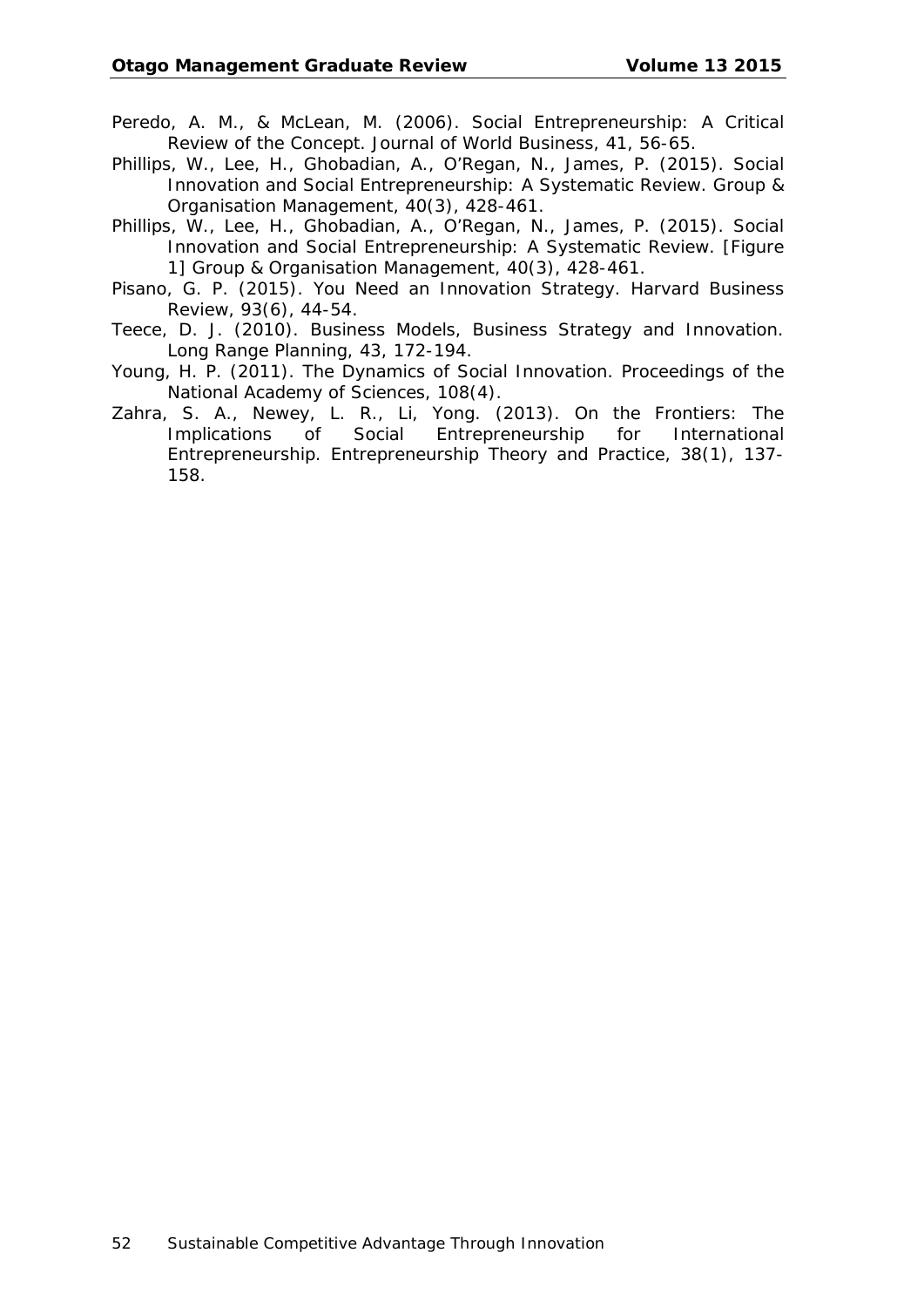# **Zespri in North-East Asia: Analysis of New Zealand Kiwifruit in China, Japan & Korea**

# **Max Westropp**

# **Introduction**

This essay will look to explore and analyse the relationships of New Zealand's largest horticultural exporter Zespri with China, Korea and Japan. Due to the fact that both Zespri and these Northern Asian nations are critical to New Zealand's economy, it only makes logical sense to research and analyse the reasons pertaining to their importance to New Zealand.

To be able to critically analyse why Zespri is so profitable within the Asian nations as compared to their own domestic industry, the theoretical model "The Competitive Advantage of Nations" developed by Michael Porter (1990) will be used to show how the New Zealand kiwifruit industry is much more profitable than their Asian equivalents. A comparison will be conducted, followed by recommendations and future growth opportunities that can be taken advantage of in these three different markets by Zespri.

# **The New Zealand Kiwifruit Industry**

Kiwifruit is one of New Zealand's (NZ) more important agricultural commodities, with it being the largest horticultural export for NZ. It is managed and sold by a single desk exporter called Zespri, which accounts for roughly 30% of all internationally traded kiwifruit that supplies 55 countries. It is 100% owned by 2700 current and former growers, and has supply arrangements with over 1200 offshore growers (Zespri Kiwifruit, 2013). In 2014, kiwifruit growers produced approximately 98 million trays for export (New Zealand Horticulture Export Authority, 2015) from 11,250 productive hectares. New Zealand produced kiwifruit exports were valued at \$930 million in 2014, showing an 11% decline on sales from the record breaking \$1.04 billion worth of kiwifruit sold in 2012.

| Season (to 31 March)      | 2008   | 2009   | 2010   | 2011   | 2012   | 2013   | 2014   |
|---------------------------|--------|--------|--------|--------|--------|--------|--------|
| Trays submitted (million) | 102.0  | 109.4  | 107.0  | 105.9  | 119.5  | 105.7  | 97.69  |
| Trays sold (million)      | 92.4   | 100.0  | 98.6   | 98.1   | 109.1  | 101.3  | 95.1   |
| Yield (trays/ha)          | 8.371  | 8.866  | 8.546  | 8.255  | 9.556  | 8,621  | 8,684  |
| Planting (ha)             | 12.186 | 12.337 | 12.525 | 12.825 | 12.500 | 12.263 | 11,250 |
| Growers                   | 2,727  | 2.710  | 2,711  | 2706   | 2.662  | 2.636  | 2,556  |
| Packhouses                | 75     | 71     | 71     | 67     | 63     | 59     | 46     |
| Coolstores                | 83     | 92     | 77     | 83     | 79     | 76     | 77     |

Source: Zespri Annual Review 2011/2012

### **Figure 1**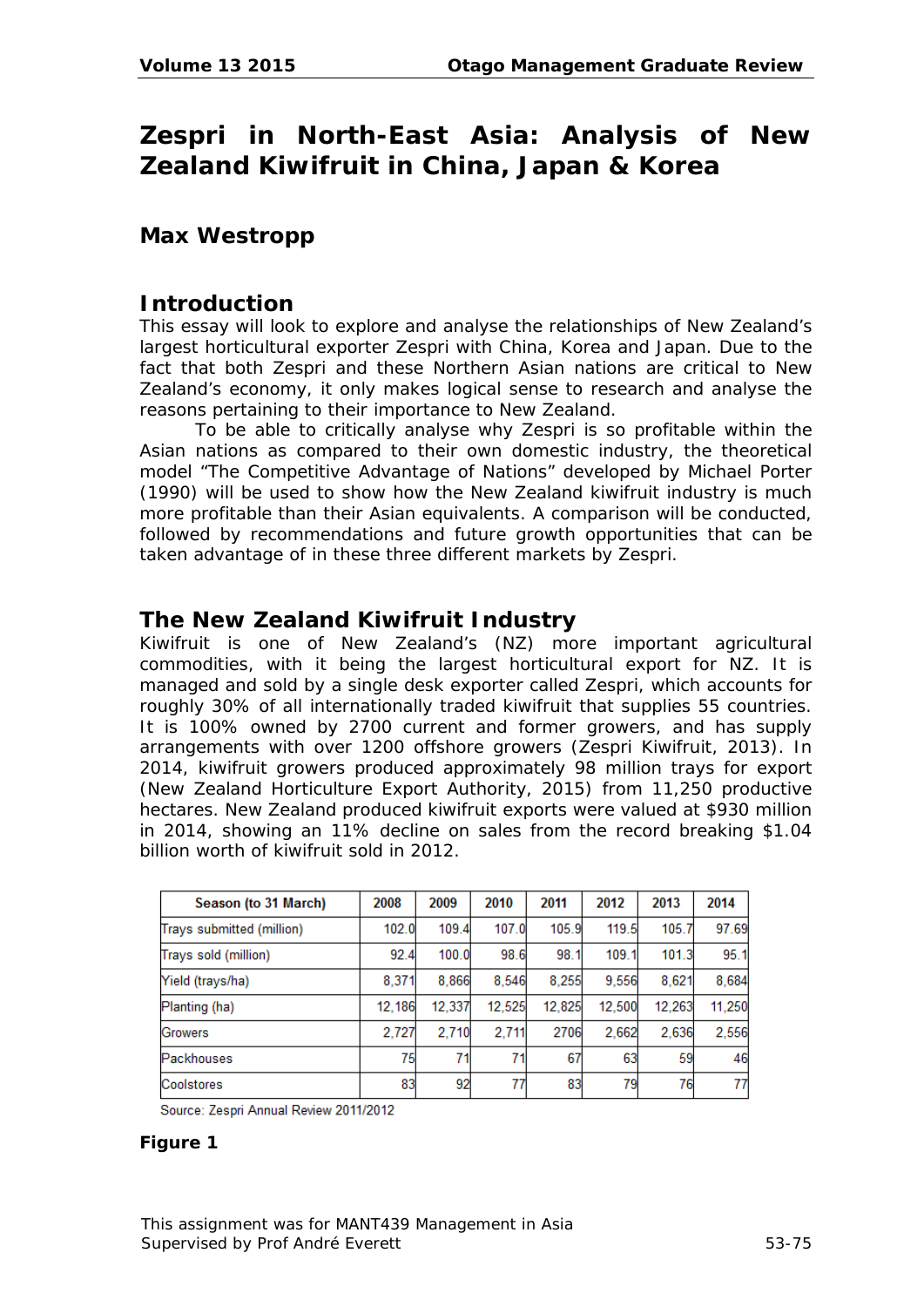| <b>Market</b>            | 2012          |               |               | 2013         | 2014          |               |
|--------------------------|---------------|---------------|---------------|--------------|---------------|---------------|
|                          | <b>Volume</b> | Value         | <b>Volume</b> | <b>Value</b> | <b>Volume</b> | Value         |
| European Union           | 189,891       | 317,640,919   | 177,925       | 285,728,451  | 162,832       | 305, 343, 361 |
| Japan                    | 73,078        | 325, 332, 771 | 68,354        | 262,350,864  | 72,035        | 238,474,945   |
| China                    | 35,831        | 94,065,458    | 37,564        | 107,319,590  | 40,909        | 123,005,867   |
| Taiwan                   | 26,556        | 70,303,326    | 31,524        | 81,526,115   | 25,979        | 69,368,492    |
| Korea, Republic of       | 28,130        | 77,899,572    | 17,210        | 43,184,050   | 17,329        | 44,300,422    |
| Australia                | 18,829        | 45,439,018    | 17,823        | 42, 195, 533 | 16,444        | 33,392,197    |
| United States of America | 19,783        | 26,962,155    | 10,356        | 21,494,246   | 9,686         | 21,472,024    |
| Hong Kong                | 9.147         | 28, 172, 244  | 8,925         | 27,897,934   | 7,072         | 21,462,466    |
| Malaysia                 | 4,552         | 12,239,926    | 4,505         | 10,795,708   | 4,579         | 11,864,023    |
| Singapore                | 2,757         | 7,297,966     | 2,481         | 6,649,251    | 3,541         | 9,944,022     |

Source: http://www.hea.co.nz/index.php/2012-05-11-03-05-28/kiwifruit-trade

### **Figure 2: Top ten export destination for New Zealand**

As aforementioned, Kiwifruit is New Zealand's largest horticultural export by volume and value, where it reached its peak in 2012 with sales over \$1 billion dollars, but has since declined due to the PSA disease affecting crops. Figure 2 illustrates New Zealand's top 10 export destinations for kiwifruit, where the European Union has replaced Japan as the number one export market, and when both are combined, make up 59% of all kiwifruit exported. China is the third most important export destination, with consistent growth in exports valuing 31% over the 3 year period shown, even during the PSA crisis.

#### **Critiquing the New Zealand Kiwifruit Industry**

For all the benefits that the Kiwifruit industry provides for New Zealand, there have been a series of scandals involved with Zespri, and calls for an independent enquiry into Zespri, the Kiwifruit Export Regulations, and the Kiwifruit industry from a number of groups have been made. There are six main reasons that the Independent Kiwifruit Growers Association (2013) give as to why there needs to be an enquiry into the Kiwifruit industry:

- 1) Government shortcomings at Zespri Zespri's subsidiary ZMCC was found guilty of being an accessory to customs fraud in China, where it was fined NZ\$1 million and had one of its staff members iailed for 5 years.
- 2) Less than a quarter of Kiwifruit growers three quarters of Zespri
- 3) Public good funded Kiwifruit varieties have been privatised
- 4) Kiwifruit Vine Health refuses to be subject to probity auditing
- 5) There is no effective regulatory supervision of Zespri
- 6) The regulations breach World Trade rules and infringe intellectual property rights and deny New Zealand growers access to non-Zespri Kiwifruit varieties.

These critiques are to inform the reader that the New Zealand Kiwifruit is not as stable as some make it out to be, and that this is an indication that future research should be conducted into this sector of New Zealand horticulture.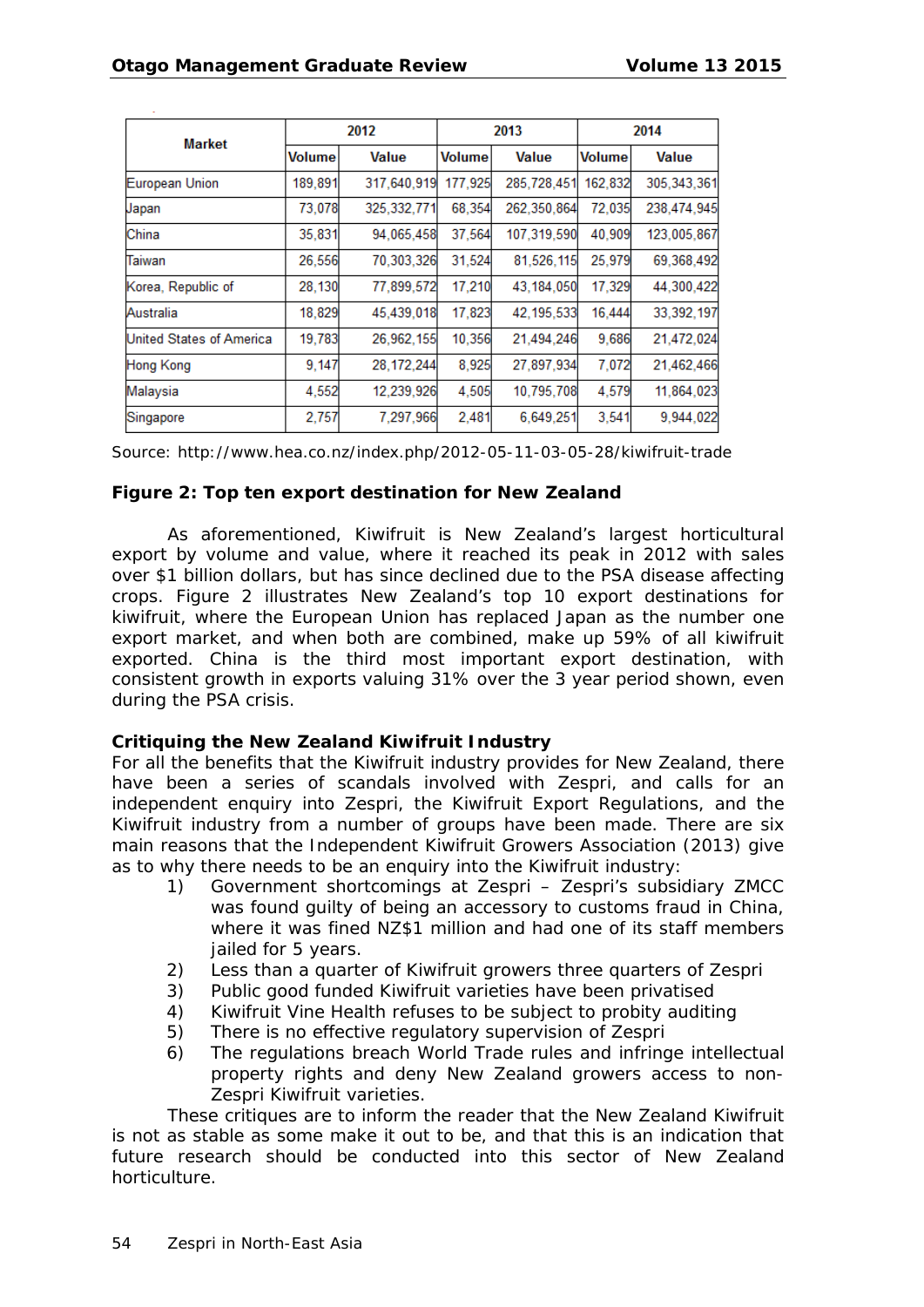### **Product Life-Cycle Theory of Kiwifruit in New Zealand**

Raymond Vernon (1966) product life-cycle theory was developed as a substitute to Heckscher-Ohlin's failed model on international trade. It is important to use this theory to analyse the New Zealand Kiwifruit Industry as it can be used to explain how a product becomes international through showing the change of production and costs as the product moves through the different stages. It will also indicate where the New Zealand Kiwifruit Industry is currently and what the future will hold next.

In Lehman's terms, Vernon (1966) argued that a product changes as it innovates from its original form to a mature product. Figure 3 indicates the four stages that a product goes through in its life: introduction, growth, maturity and decline. In its initial stage, there is a high degree of research, development, trials, promotion, slow growth and high costs of production. In its growth stage, sales and profits increase, and there is a level of growth in the domestic market. In its maturity stage, firms expand overseas as the product becomes standardised and the industry in the home country reaches maturity. In the decline stage, there is an expected decline in sales in the home market, which reduces profits and thus volume. However, the duration of each stage varies between industries.



Source: (Bano & Scrimgeour, 2011)

### **Figure 3: The Product Life-Cycle Theory**

In regards to the New Zealand kiwifruit industry, history and current trends suggest that the industry is still in the growth stage of the product-life cycle because there still are falling costs due to economies of scale, increasing sales volume and profitability, and new players entering the market thereby increasing competition and driving down prices (Vernon, 1966).

At a shallow level, one might think that sales volumes of New Zealand Kiwifruit are decreasing and thus show that the industry has met its maturity, with sales volumes of 430,775 metric tons in 2012, to decreasing by 7% in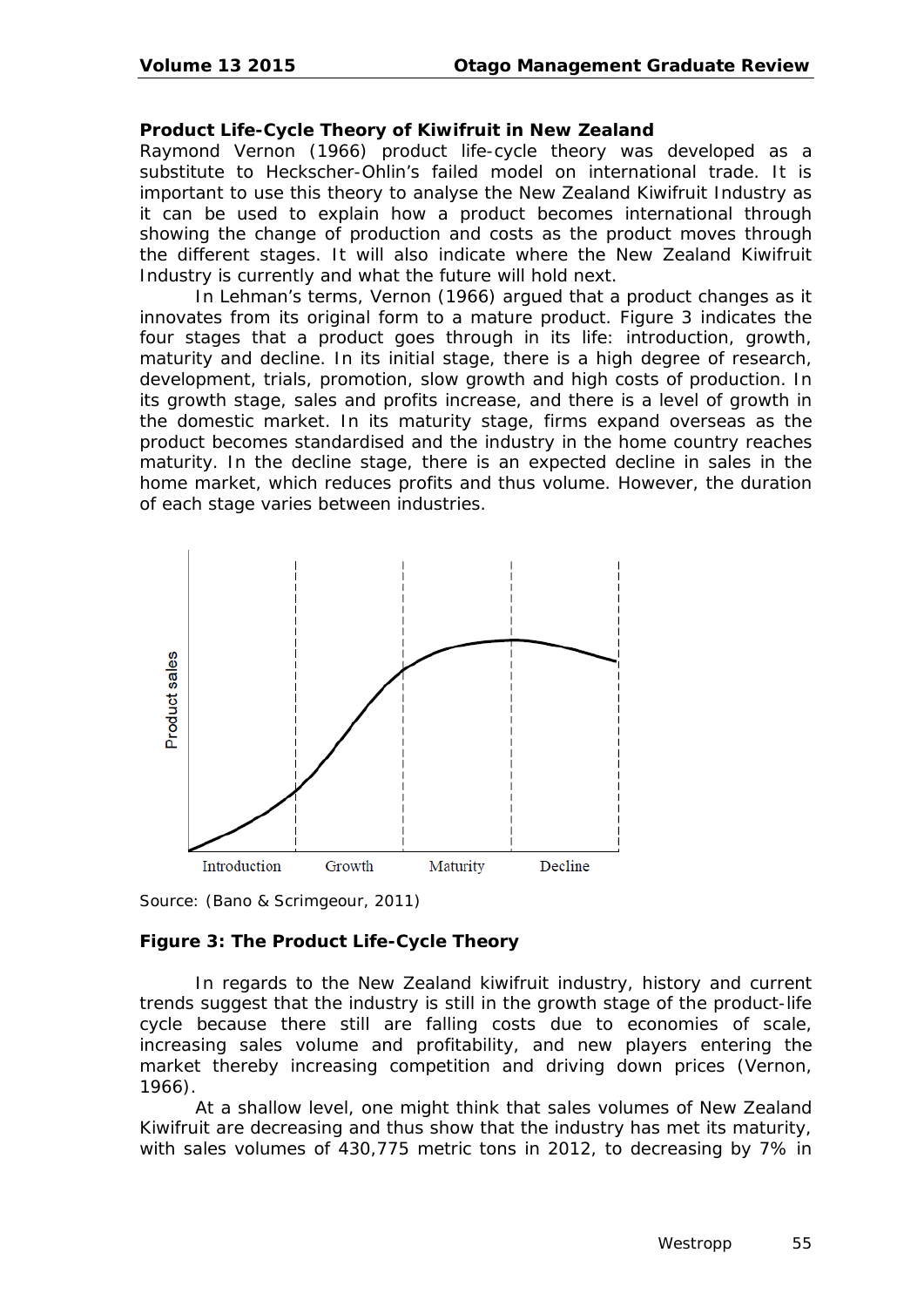2013 to 399,351 metric tons, to another decrease of 4% in 2014 to 383,983 metric tons.

However, this decrease can be attained to the Psa outbreak that devastated New Zealand Kiwifruit crops in 2012. Nathan Guy, primary industries minister, stated "Psa was a major blow but there has been a good recovery. Forecasts from the Ministry of Primary Industries suggest that export volumes of gold kiwifruit could return to pre-Psa levels in the 2015 harvest season" (Porter D., 2014). Thus it is predicted, and expected, that sales volumes will continue to rise after this major setback. Profitability, like sales volumes, has taken a blow due to the Psa outbreak, but higher sales prices have increased revenue and a look at Figure 1 shows that yield per hectare has increased, thus reducing costs. There is also increased competition in the global kiwifruit industry, particularly from China. Bano and Scrimgeour (2011) from the University of Waikato produced predictions in 2011, based on the current trends at the time, of what they thought the product life-cycle for green and gold Kiwifruit would look like.



Source: (Bano & Scrimgeour, 2011)

**Figure 4: Possible Product life-cycle of Green Kiwifruit**



Source: (Bano & Scrimgeour, 2011)

#### **Figure 5: Possible Product life-cycle of Gold Kiwifruit**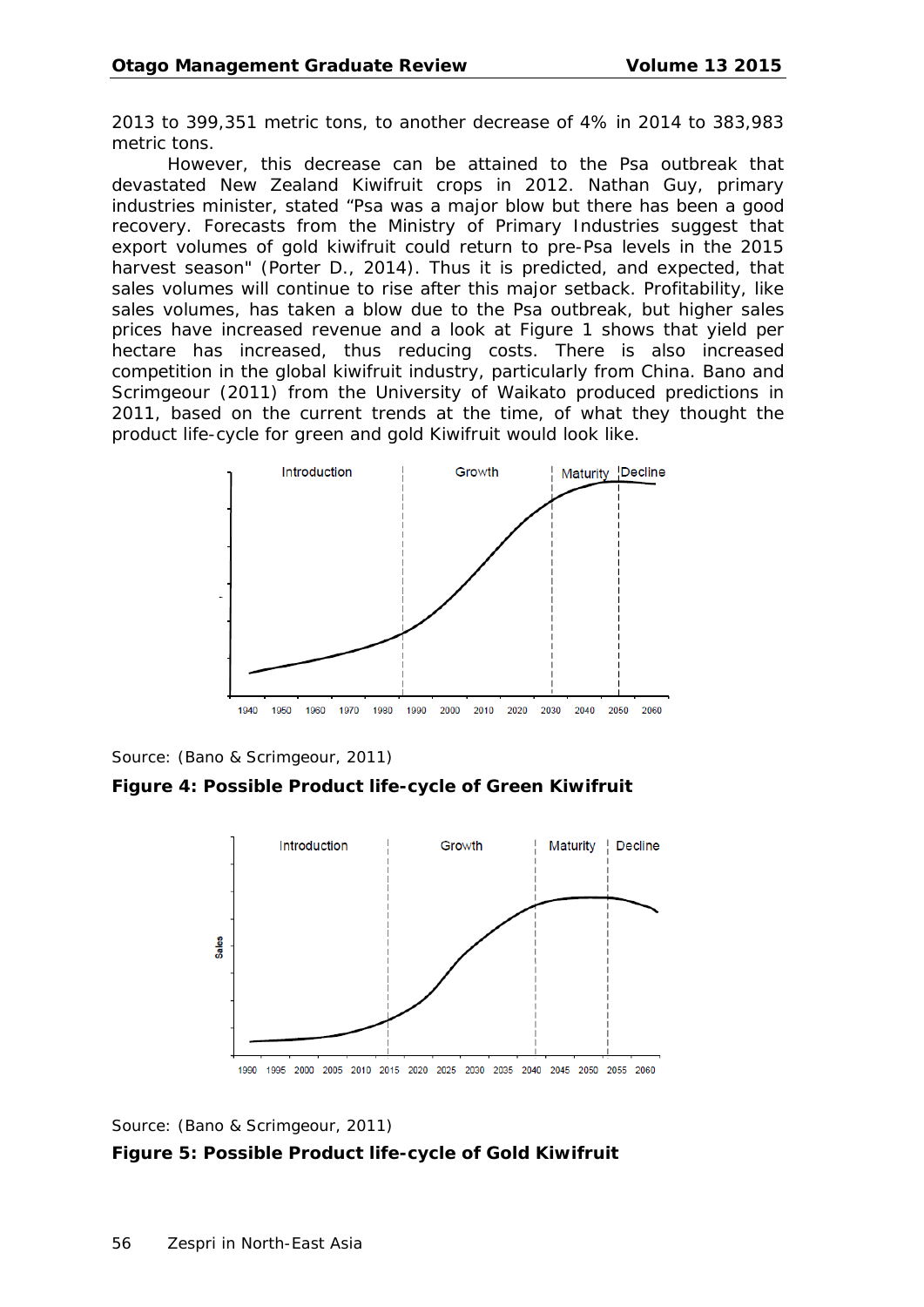What these two predictions tell us, is that New Zealand Kiwifruit still have the potential to grow further in the international Kiwifruit trade, for at least another 15 years before its begins to level out for both green and gold Kiwifruit.

# **The Chinese Kiwifruit Industry**

The kiwifruit industry in China is a relative mystery, with the only reliable data coming from the early 2000s. This has limited the amount of information that can be used, but that does not mean assumptions can be made from what information is available.



### Graphic: (HortResearch, 2006) **Figure 6: Top ten kiwifruit producing countries 2003-2005**

In 1999, the total production of kiwifruit from China amounted to 165,000 metric tonnes and it was estimated to have reached 400,000 by 2006. If this productivity has continued, than Chinese annual production could reach 700,000 metric tonnes per year (Huang & Ferguson, Review: Kiwifruit in China, 2001). As can be seen from Figure 6, China was the world's second biggest kiwifruit producing nation. However, this only includes the harvested amount that have been taken from orchards. When taking into account that 170,000 tonnes was harvested from wild kiwifruit (this data is from 1980), it can be easily seen that China easily produces a significant amount of kiwifruit, potentially more than any of the top producers in 2015. From what is known, almost all Chinese produced kiwifruit is sold domestically with one-fifth to one-third being processed (Huang & Ferguson, Review: Kiwifruit in China, 2001). Chinese exports account for at most 1-2% of total production, but this may change as existing plantings mature (Huang & Ferguson, Review: Kiwifruit in China, 2001). What is most surprising about the Chinese kiwifruit industry though, is the lack of a national organization regulating the industry or coordinating marketing (Huang & Ferguson, Review: Kiwifruit in China, 2001), especially in a communist nation.

The Chinese industry faces a few issues that need to be solved in order for its kiwifruit industry to compete at exporting at an international level. Firstly, the commercially planted varieties are not very popular, and secondly, that the production is scattered among many small sections, managed by individual farmers (Anker-Kofoed, 2015). However, if China does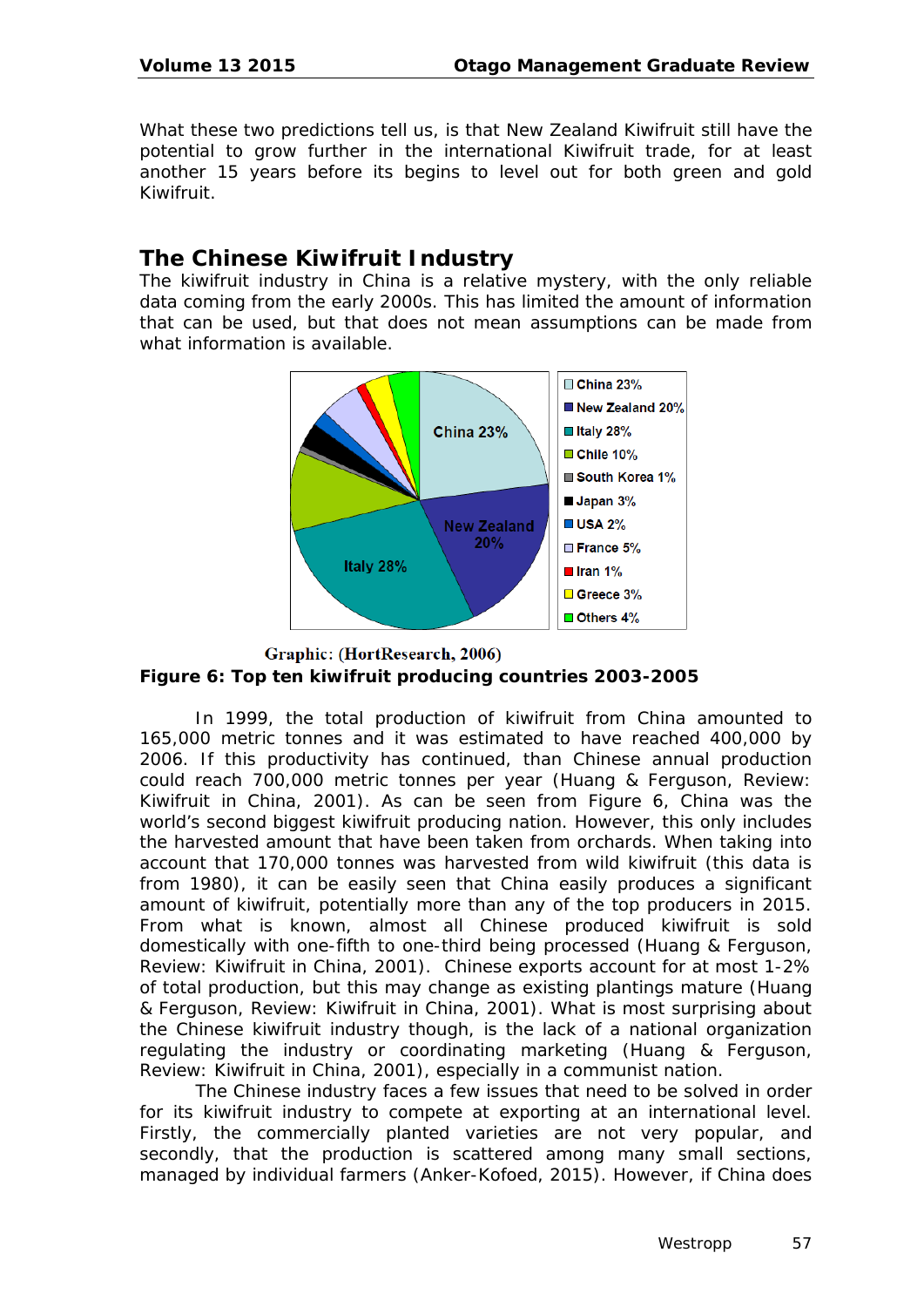solve its problems, than the effects of increased economic standards and the rapid expansion of supermarkets are more than likely going to create a strong Chinese demand for kiwifruit due to the rise of the middle class, which would benefit New Zealand tremendously as it already exports kiwifruit to China (Anker-Kofoed, 2015). These benefits are being felt, whereas of 2014, New Zealand currently exports 40,909 tonnes to China, which is valued at NZ\$123 million and has a 0% tariff due to the FTA New Zealand enjoys with China. Zespri chief executive Lain Jager is now looking at doubling export earnings to NZ\$3 billion by2025, where "China is a large and increasingly important market for us and is set to be our number one market by 2018" (Gray, 2014).

# **The Korean Kiwifruit Industry**

The kiwifruit industry in South Korea is a highly competitive, very mature market that is quite familiar with kiwifruit and is seen with huge market potential for New Zealand kiwifruit. It is a large kiwifruit importer, but also a significant producer as it is counter-seasonal with New Zealand. Zespri made sales revenues of NZ\$100 million in 2012-2013 in South Korea, down from the NZ\$125 million it made in the previous year (Arrowsmith, 2014). A major reason for this was firstly, SunGold kiwifruit had a reduction in supply (it accounts for 35% of all horticulture exports to South Korea), as well as the significant tariffs New Zealand kiwifruit have to pay to enter the Korean market, which is 45% (Arrowsmith, 2014). New Zealand growers paid NZ\$20 million in tariffs to this market in 2014 (Zespri, 2014). What makes this so significant however, is that Zespri's major competitors already have FTAs in place, such as Chile, that will have 0% tariff by 2014, or the European Union, which will see a 0% tariff over the next 10 years. Compared with New Zealand's 45% tariff on kiwifruit exports, it does not make much of an even playing field. However, New Zealand recently signed a FTA with South Korea, which will allow New Zealand growers to compete at a level playing field with its competitors like Chile and Italy.

# **The Japanese Kiwifruit Industry**

Japan is a major importer of New Zealand Kiwifruit, which comes as no surprise due to the fact that the Japanese started importing New Zealand kiwifruit in the 1970s and have continued to do so well in to the 21st century without any indication of slowing down. Recent figures show that in 2013, even after the outbreak of Psa, Japan imported 59,426 metric tons of kiwifruit, a slight decrease on the previous year of 60, 297 (Lee-Jones, 2014). Even though the Japanese enforce a tariff rate of 6.4% on New Zealand kiwifruit, it is still New Zealand's number one export destination, with an estimated value in 2012 of kiwifruit at NZ\$325,332,771 million. The average Japanese household consumed 239g of New Zealand kiwifruit, spending ¥202 on the product in 2013, which is well higher than the average of 208g consumed and spending ¥165 respectively (Hey, 2015). These consumption rates come off the back of a record high purchasing price of ¥847 per kg. This indicates that Japanese consumers are extremely satisfied with New Zealand kiwifruit and want to pay more, due to the fact that they paid more despite the higher prices. This is in stark comparison to the local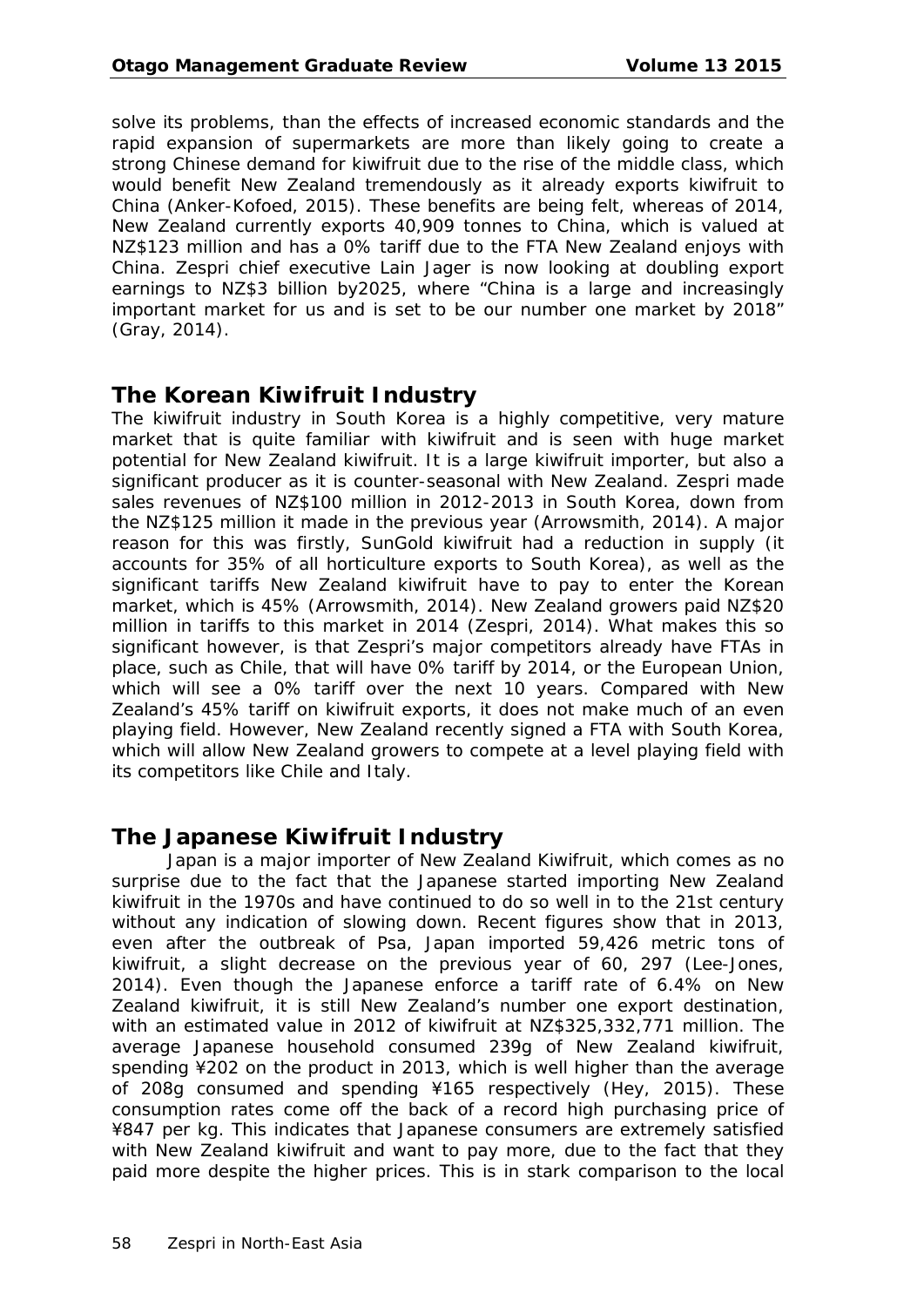kiwifruit industry, where Figure 7 shows that less than 30,000 hectares of kiwifruit was planted in 2012. Even though this is an increase from the previous two years, the graph shows a continuous decline from 1990, suggesting that growing kiwifruit for the local market is not a viable option in Japan. Coupled with the huge amounts of imports from New Zealand as well as from other nations, it can be reasonably fathomed that the Japanese kiwifruit industry is not performing very well and is not a significant competitor to Zespri, but rather seen as a growing market opportunity.



**Kiwi Fruit Production in Japan** 

Source:<http://www.helgilibrary.com/indicators/index/kiwi-fruit-production/japan>

### **Figure 7**

# **Relationship between China & New Zealand**

The relationship between China and New Zealand has developed very rapidly since the two countries established diplomatic ties in December 1972, especially in recent years. Within that time, the relationship between New Zealand and China has become one of New Zealand's most important, with the Asian powerhouse New Zealand's largest trading partner for goods and a major source of migrants, students and tourists (New Zealand Foreign Affairs and Trade, 2015).

The New Zealand-China relationship is often characterised by the frequent high level contact between the two governments, whether formal or informal, for dialogue on diversifying trade and economic flows for both nations, while strengthening person to person contacts. The contact between the two nations is regularly marked by official visits from the President, such as President Jiang Zemin visiting in 1999, President Hu Jintao in 2003, and President Xi Jinping in 2014. The current New Zealand Prime Minister John Key has visited China on 5 separate occasions during his tenure, where his latest trip saw Prime Minister Key and President Xi revise New Zealand and China's bilateral trade target to NZ\$30 billion by 2020, which replaces the previous target of NZ\$20 billion by 2015 (New Zealand Foreign Affairs and Trade, 2015).

As can be seen, trade with China has been greatly beneficial to the New Zealand economy, especially the export sector. This is a result of the establishment of the New Zealand-China Free Trade Agreement (FTA), which would eliminate 96% if tariffs on New Zealand exports to China. The FTA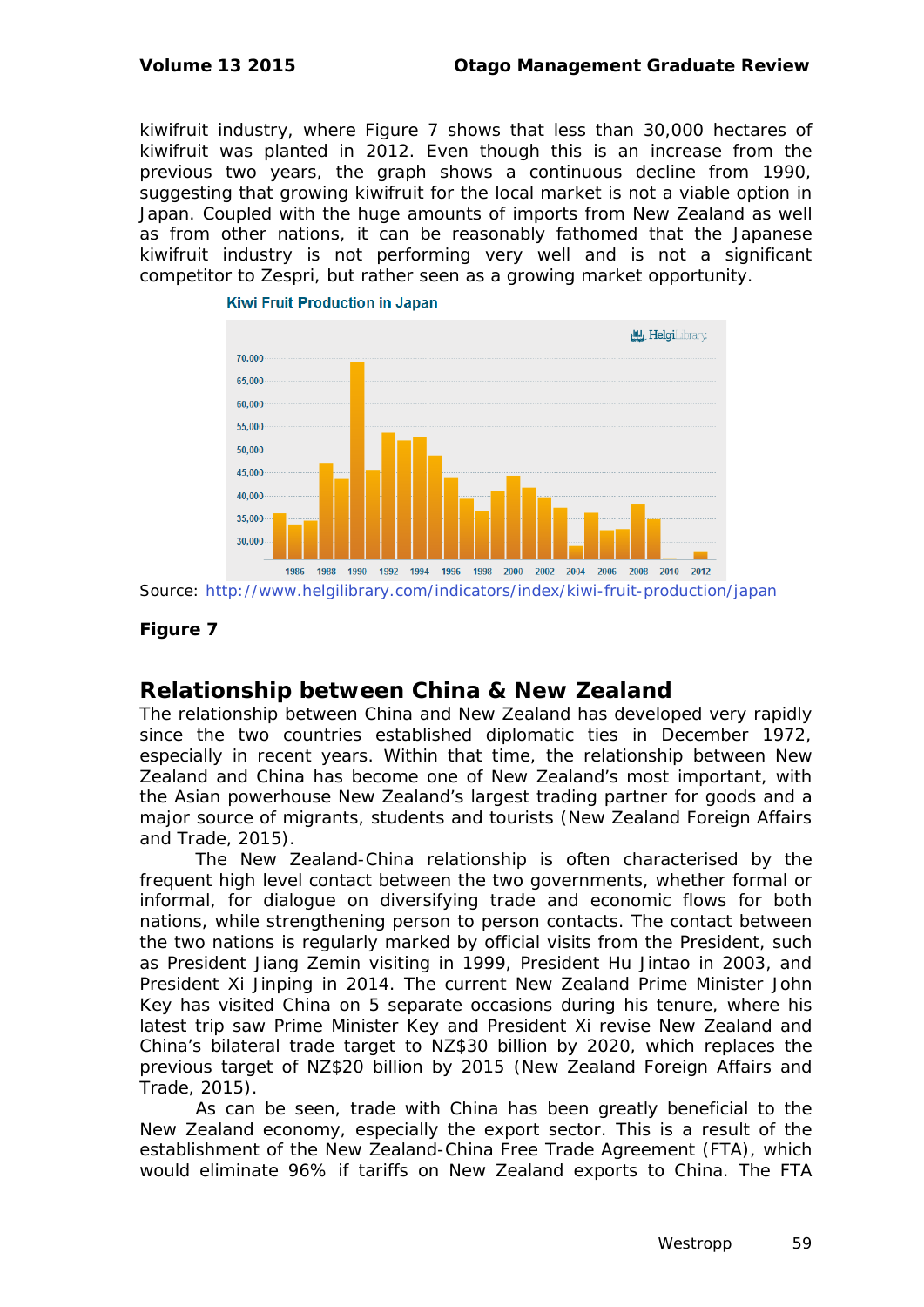though far exceeded liberal expectations. It was projected that the FTA would increase New Zealand export revenue by NZ\$225-NZ\$350 million per year, but it in fact increased export revenue by NZ\$1 billion in the first year (New Zealand Foreign Affairs and Trade, 2015).

Due to the success of the FTA with China, the New Zealand government launched its NZ Inc China Strategy in 2012, where Prime Minister John Key set out an ambitious 5 year plan that would strengthen political ties, double trade in goods, grow tourism by at least 60% and education by 20% (New Zealand Foreign Affairs and Trade, 2015).

## **Relationship between Korea & New Zealand**

Bilateral ties between South Korea and New Zealand are founded on strong links that dates back to New Zealand's participation in the Korean War. New Zealand's contribution of soldiers was the second highest per capita, with New Zealand supporting the growth and development of the Republic of Korea heavily following the armistice which ended the conflict in 1953 (New Zealand Ministry of Foreign Affairs & Trade, 2014). One of New Zealand's support strategies was to assist South Korea entry into the United Nations, which has resulted in an excellent relationship with the Republic of Korea politically and economically.

Similar to China, high level visits in both directions are frequent. In 2010, New Zealand Prime Minister John Key and President Lee Myung-bak titled 2012 as a year or friendship between the two nations, to celebrate the 50th anniversary of diplomatic relations (New Zealand Ministry of Foreign Affairs & Trade, 2014). In 2013, John Key visited the Republic of Korea to meet the new Korean President Park Geun-hye and attend services marking the 60th anniversary of the armistice.

The importance of South Korea as a trading partner is undeniable, as South Korea's economy is the 13th largest in the world and New Zealand's 5th largest market for exported goods (New Zealand Trade and Enterprise, 2015). Two-way trade totalled NZ\$3.485 billion in the 12 months prior to June 2013, with New Zealand exports (NZ\$1.585 billion) made up of Primary goods such as logs, kiwifruit, dairy and seafood, and imports from South Korea (NZ\$1.9 billion) made up of manufacturing, capital and consumer goods such as cars, electronic equipment and machinery (New Zealand Ministry of Foreign Affairs & Trade, 2014).

In 2009, Prime Minister John Key and President Lee Myung-bak officially announced the decision to negotiate a FTA, which was concluded and signed in November of 2014 at the G20 summit in Brisbane. This deal is being lauded just as important as New Zealand signing an FTA with China in 2008, due to the fact that New Zealand exporters were paying upwards of NZ\$229 million per year in duties. Under the FTA, New Zealand exporters will save roughly NZ\$65 million in duties in its first year, which will be eliminated completely within 15 years of entry into force (New Zealand Trade and Enterprise, 2015). This will put New Zealand exporters on a level playing field with other exporters who already enjoy FTAs with Korea, such as the European Union, the U.S. and Chile.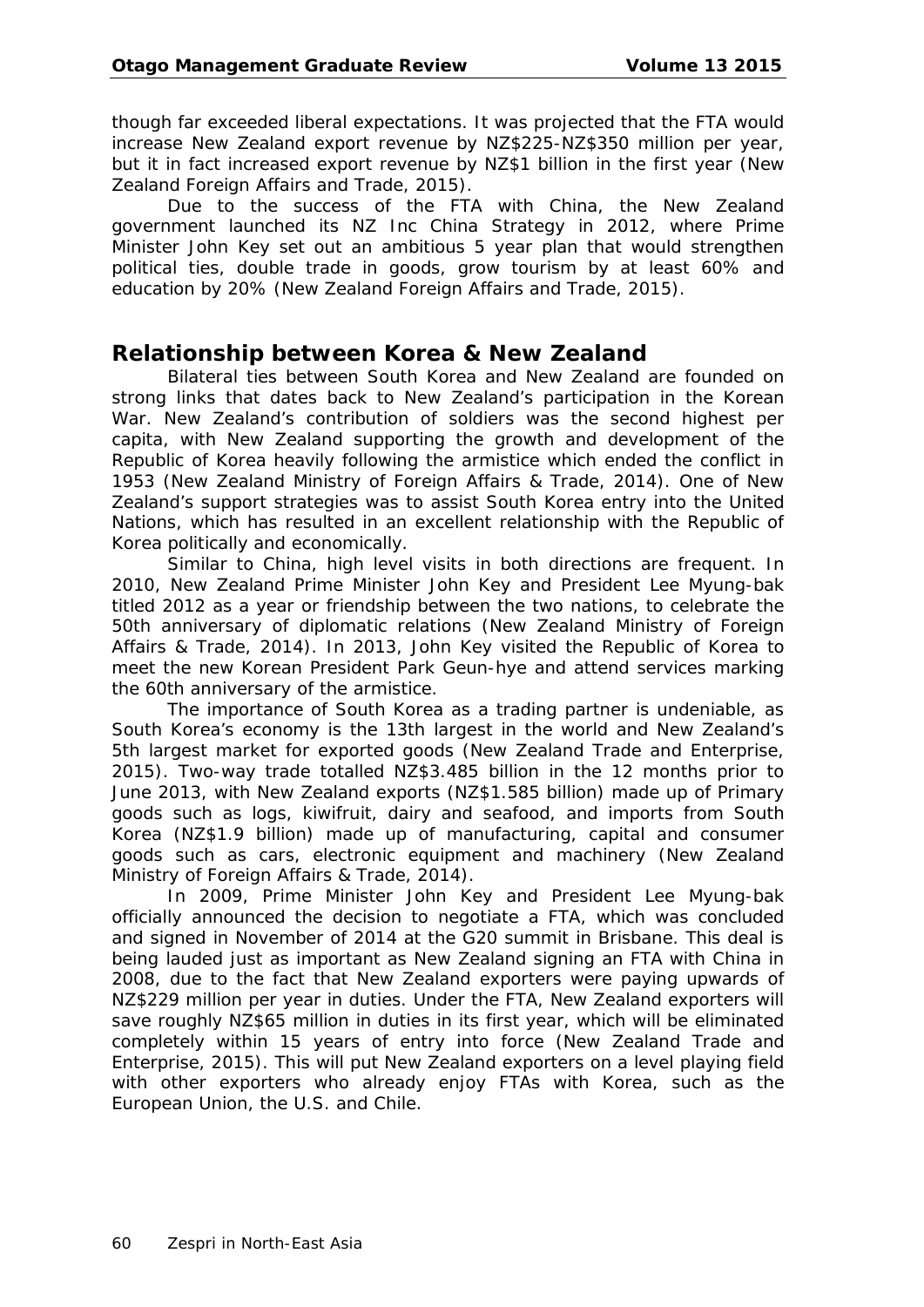# **Relationship between Japan & New Zealand**

Relations between New Zealand and Japan are strong to say the least, with a common view to see stability, growth and development in the potentially highly volatile Asia-Pacific region. New Zealand contributes to extensive Japanese interests through participation in regional security dialogues, as well as involvement in a group of nations who are committed to encouraging and promoting democracy, human rights and sustainable development (New Zealand International Business Forum, 2013). New Zealand and Japan both welcomed the proposed signing of a Memorandum of intent on Defence Cooperation as an example of increased security cooperation in the region.

Both countries also concur that there is significant importance to the successful conclusion of the Trans-Pacific Partnership (TPP) and the Regional Comprehensive Economic Partnership (RCEP), so that closer, more integrated ties can be achieved between the two nations (McCully, 2013). New Zealand has for a number of years sought an FTA with Japan, but was unable to secure an agreement between both governments prior to Japan joining the TPPA. However, Japan joining the TPPA is beneficial to New Zealand as it enhances the possibility of a FTA between the two nations more considerably, as well as cementing the TPPA's credentials (New Zealand International Business Forum, 2013).

In the year ending December 2013, New Zealand exports to Japan were valued at NZ\$2.94 billion dollars, which accounted for 5.94% of total New Zealand exports, making Japan New Zealand's 4th largest export market (New Zealand Ministry of Foreign Affairs & Trade, 2014). For Japan, engagement with New Zealand businesses is strategically imperative, as New Zealand supplies high quality goods such as aluminium, coal, wood, dairy products fruit and meat. New Zealand imports from Japan were valued at NZ\$2.99 billion, which made up 6.38% of New Zealand imports, resulting in Japan being New Zealand's 4th largest import market (New Zealand Ministry of Foreign Affairs & Trade, 2014). For New Zealand, Japan is a major supplier of high quality vehicles, petroleum and other machinery. According to Japanese figures, the cumulative value of Japanese investment in New Zealand as of 31 March 2012 totalled NZ\$6.8 billion (New Zealand International Business Forum, 2013), indicating the value and investment opportunity the Japanese see in New Zealand.

## **Analysis and Discussion**

### **Porter's Competitive Advantage of Nation's (CAN)**

Michael Porter's (1990) Competitive Advantage of Nations is a framework that resulted from a study of comparative advantage between industrialized nations. It is also the basis of this analysis that will look to compare the New Zealand, China, Korean and Japanese Kiwifruit industries.

Porter (1990) seeks to explain national competitive advantage through his theory after growing disillusioned by economic theories of trade in the late 1980s. The overall question that he is trying to answer is why some countries are more successful in a particular industry than others. He breaks down country attributes into four classes that make up that National Diamond, which provide the underlying conditions or platforms for the determination of national competitive advantage of a nation. These four classes are: factor conditions, demand conditions, related and supporting industries, and firm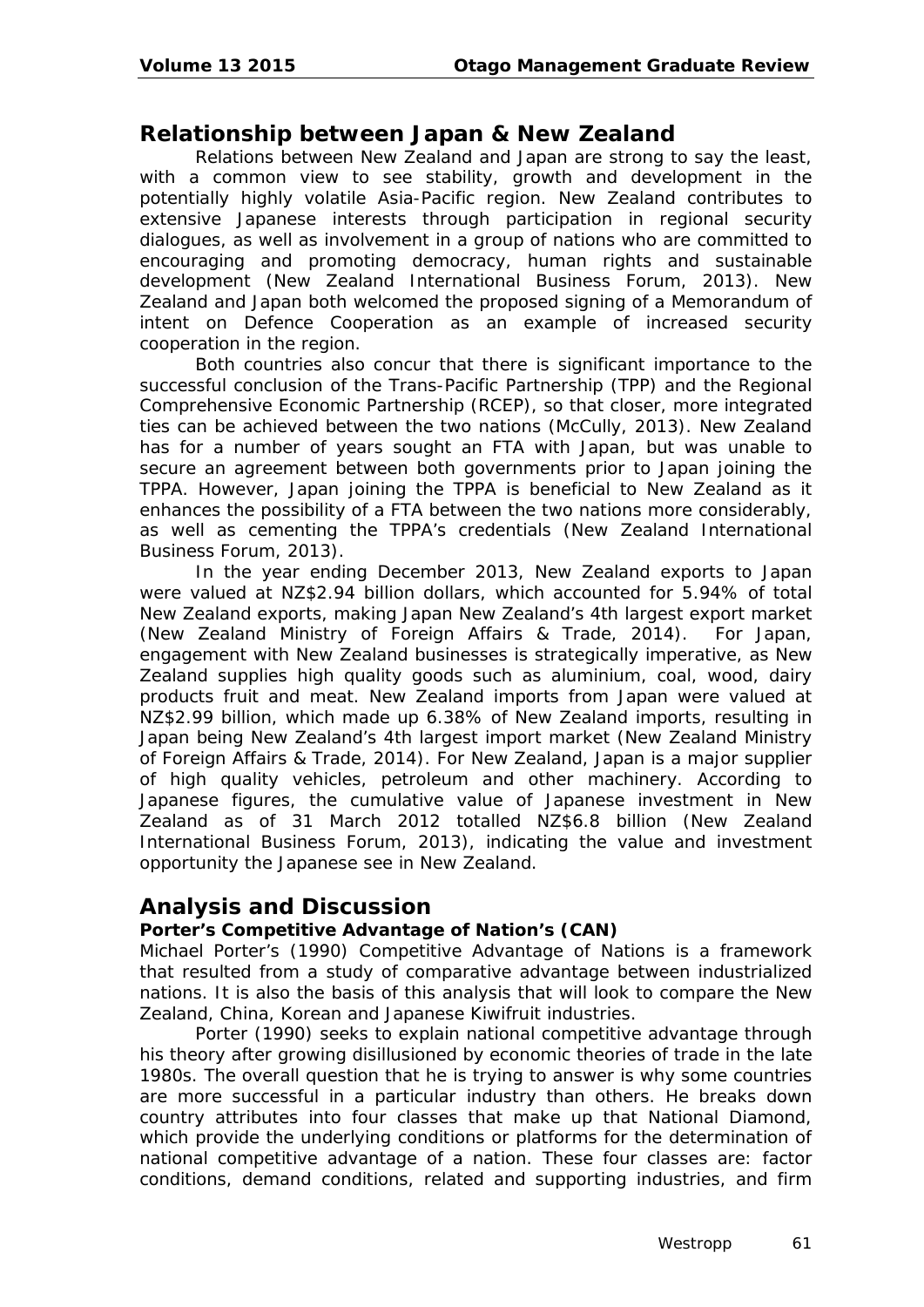strategy, structure and rivalry. Porter (1990) also proposes two other factors in impact of government and chance as external factors, which support and complement the diamond, yet do not create lasting competitive advantages.



**Figure 8: Porter's (1990) CAN model**

### *Factor conditions*

In traditional trade theories, factor conditions are defined as land, labour and capital. Porter (1990) however, creates his own categories: human resources, physical resources, knowledge resources, capital resources and infrastructure.

### *Demand conditions*

Porter (1990) perceives demand conditions as a source of competitive advantage for a nation. Porter was not the first to use demand as factor, as it has been used previously in Linder's explanation of intra-industry trade (Smit, 2010). Porter though, focuses on demand differences than on similarities to explain competitiveness of countries. Porter (1990) regards the essential conditions of demand as a home demand that not just anticipates but leads international demand with sophisticated and demanding buyers.

### *Firm strategy, structure and rivalry*

The third class in Porter's Diamond is firm strategy, structure and rivalry. The main condition underlying this class is that the strategies and structures of firms depend heavily on the national environment and that there are differences between business sectors in different countries, which determines how firms compete in a country, that ultimately gives them their competitive advantage (Porter M., The Competitive Advantage of Nations, 1990). According to Porter (1990), he assumes that realistically, firms are who compete internationally, yet it is the international competitiveness of a country that shapes the international competitive advantage of firms. It is the country's competitiveness that determines a firm's international competitive advantage.

### *Related and supported industries*

Porter's (1990) introduction of related and supporting industries as a class of national competitive advantage has been viewed as one of the most important contributions to Porter's Diamond. Porter states that it is the external influence of related and supporting industries that provide the true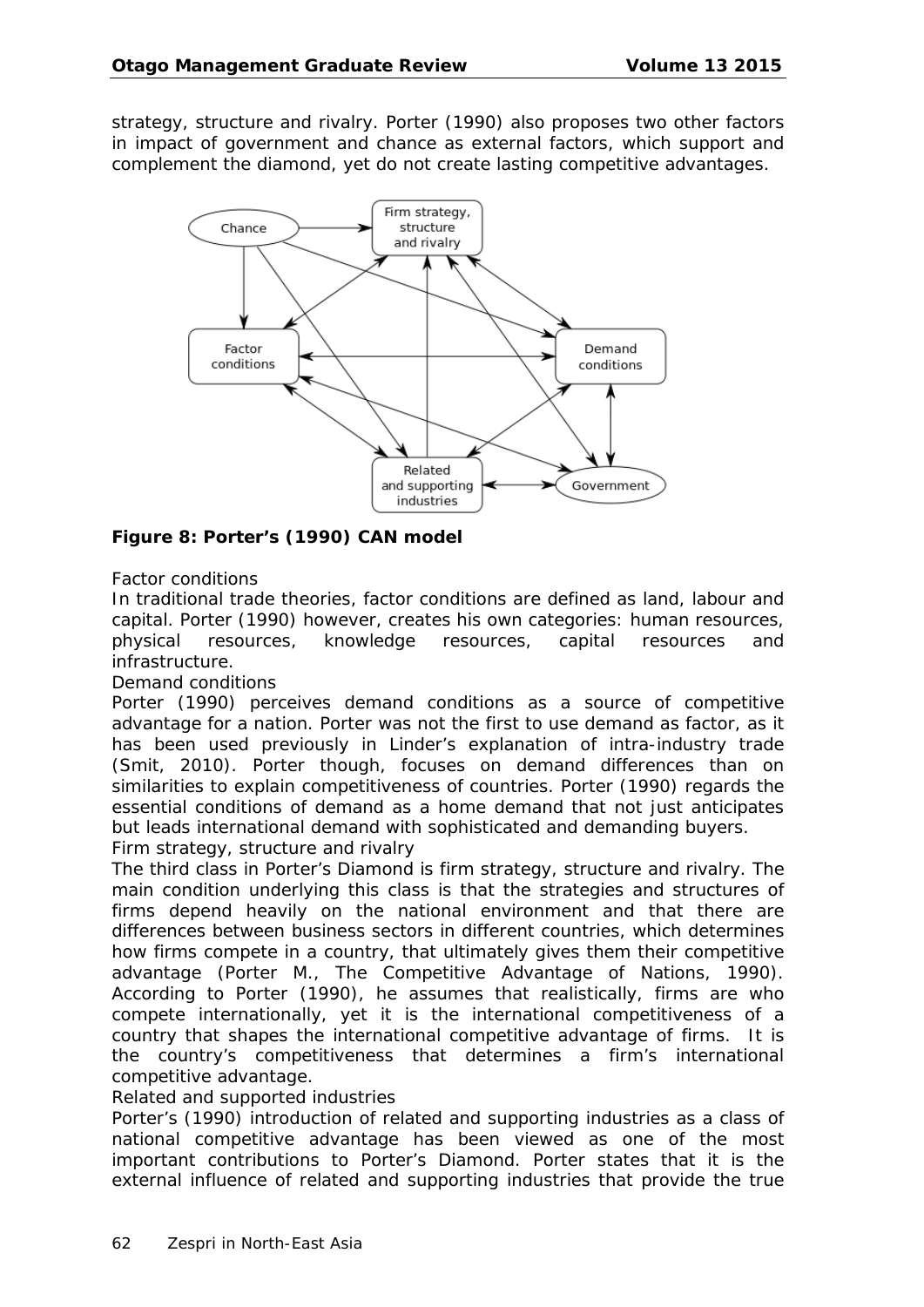source of competitive advantage. It is these localised clusters that are a recurring them among developed economics, but are lacking in a developing countries.

### **Porter's CAN model applied to the New Zealand Kiwifruit Industry** *Factor Conditions*

*Physical Resources.* New Zealand has always been a country that has focused heavily on agriculture, with 42.8% of the country used as agricultural or horticultural land (The World Bank, 2015). The climate is quite temperate, especially in the North Island, making it ideal to grow various types of agriculture and horticulture. With the landscape in the North Island also being quite flat, it allows for more space to farm different types agriculture, hence why 79% of all Kiwifruit is grown in the Bay of Plenty (New Zealand Horticulture Export Authority, 2015). Water is also readily available to Kiwifruit growers, another advantage of this two island nation.

*Human Resources.* The workforce in the New Zealand Kiwifruit Industry are world pioneers, where each of the nearly 3000 growers for Zespri are using innovative, orchard management systems to produce higher quality Kiwifruit. These growers are well skilled and highly educated in the techniques and practices to produce world-class Kiwifruit (Zespri, 2015).

*Knowledge Resources.* In New Zealand, the Kiwifruit industry funds an entity called 'Kiwifruit Vine Health Incorporated' which engages in research and development programmes to combat Psa, using researchers from both New Zealand and around the world (New Zealand Horticulture Export Authority, 2015). Zespri is also highly committed to researching best practice growing techniques in the industry, to hand down to their growers to improve growth and yield whilst keeping the world-class taste (Zespri, 2015). For example, Zespri has the Agriculture Research Group on Sustainability to examine the environmental, social and economic sustainability practices of their farms to understand the impact these farms have on the local biodiversity. Growers have also set up the Focus Orchard Network programme to share best practice methods amongst other growers.

*Capital Resources.* The Global Competitive Index (World Economic Forum, 2013) reported that New Zealand placed 11th out of 144 countries on ease of access to loans, 14th on availability of financial services, and 9th on affordability of financial services. This indicates that New Zealanders, especially horticultural farmers, are well placed for access to extra capital if need be.

*Infrastructure.* The infrastructure quality in New Zealand is already up to a significant standard, with roads and highways allowing easy access for trucks to pick up trays of Kiwifruit and deliver them to the nearest Port, mainly the Port of Tauranga which is the closest in the Bay of Plenty region. The close proximity of these ports gives the Kiwifruit Industry a significant advantage in its ability to compete with others around the world, as growers can get their product quickly and efficiently to their export markets. Zespri also charters 55 refrigerated ships and 8000 refrigerated containers to carry the kiwifruits to 54 countries around the world (Zespri, 2015).

*Demand Conditions* 

Such is the case with Fonterra and milk, the national demand for kiwifruit is largely underwhelmed by the available supply, thus meaning that in order for the industry to survive, it must export overseas. For example, New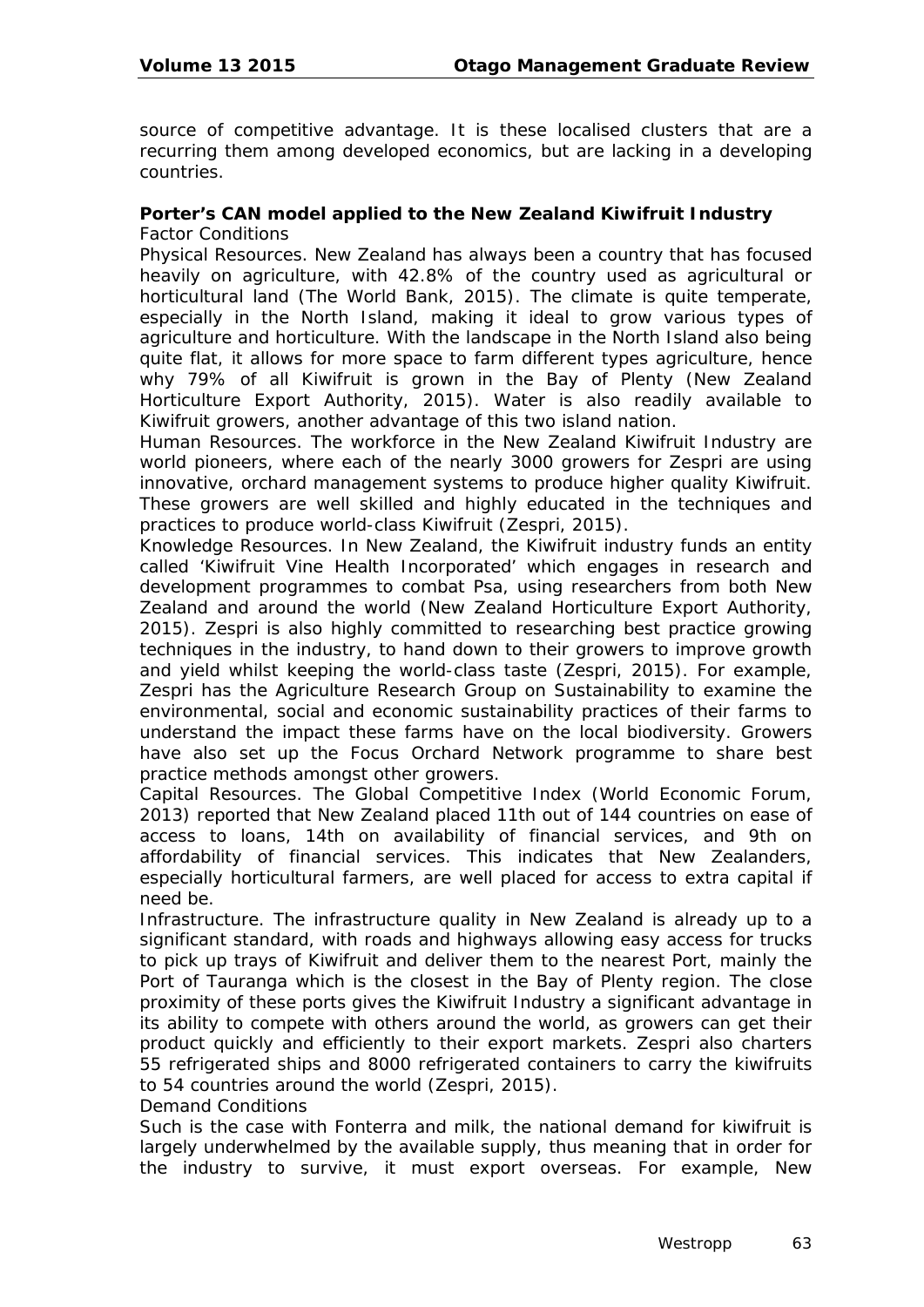Zealanders spend approximately NZ\$26 million a year on kiwifruit, which averages at NZ\$16 a household (Statistics New Zealand, 2014), but pales in comparison to the NZ\$930 million made from exports in 2014. However, national demand still influences the industry as it illustrates to Zespri and its grower's consumer needs in the Kiwifruit industry far quicker than in overseas markets.

### *Related and Supporting Industries*

Even though there is a large number of Kiwifruit growers present in New Zealand providing world-class quality Kiwifruit, Zespri has also employed 1200 offshore growers that aid in supply arrangements around the world, when the southern hemisphere season for growing kiwifruit comes to an end. Currently, 80% of Zespri's offshore supply originates from Italy and France (Zespri, 2014). However, due to the fact that Zespri operates as a single desk exporter for all growers in New Zealand, there is little competition between growers except when exporting to Australia. But, the government, which will be discussed in depth later, and Zespri play an important role in ensuring that the quality of New Zealand kiwifruit is suitable to fit its title as a premium product. This is done through a strong emphasis by both entities on research and development, and innovation.

#### *Firm Strategy, Structure and Rivalry*

As mentioned earlier, the kiwifruit industry in New Zealand has a single desk exporter that markets and sells the kiwifruit produced to foreign markets beyond Australia. This structure is widely seen as very popular, with a recent referendum proposed by the Kiwifruit Industry Strategy Project (KISP) asking growers to vote relating to the long-term grower ownership, funding and structure of the kiwifruit industry. Initial results show 90% of growers support the current industry model, with 60% of growers representing 80% of kiwifruit production turning up to vote (The New Zealand Herald, 2015). This in effect means that there is no rival company or firm to Zespri at an international level. But this is where the importance of local rivalry and home demand play a critical role. Firms are forced to innovate and improve in the New Zealand market, even if it is rather small in comparison to the international export earnings, with the most successful growers passing on these methods to other growers and Zespri, who in turn continue to innovate or take the suggestions on board.

#### *Impact of Government and Chance*

Zespri is unique in the sense that it has its own legislation in New Zealand that in effect makes it monopoly, protected from any competition by statute (beyond Australia). This interference by the government would be seen by Porter (1990) as anti-capitalist, with his interpretation when he created the Competitive advantage of Nations model that the role of government should be limited to encouraging companies to raise their performance, stimulating early demand for advanced products, focusing on specialized factor creation and stimulating local rivalry by limiting direct cooperation. The role that the New Zealand government plays in the Kiwifruit industry does not always meet Porter's criteria, but that can be attained to the crisis that engulfed the Kiwifruit industry in the late 1980s. The rapid expansion of orchards that produced large crop volumes went well beyond global demand, as well as a stronger New Zealand dollar and high interest rates at the time, coupled with multiple exporters competing with each other drove kiwifruit prices into the ground. To stop this nose-dive before the collapse of the industry, the New Zealand government and growers colluded to establish a single desk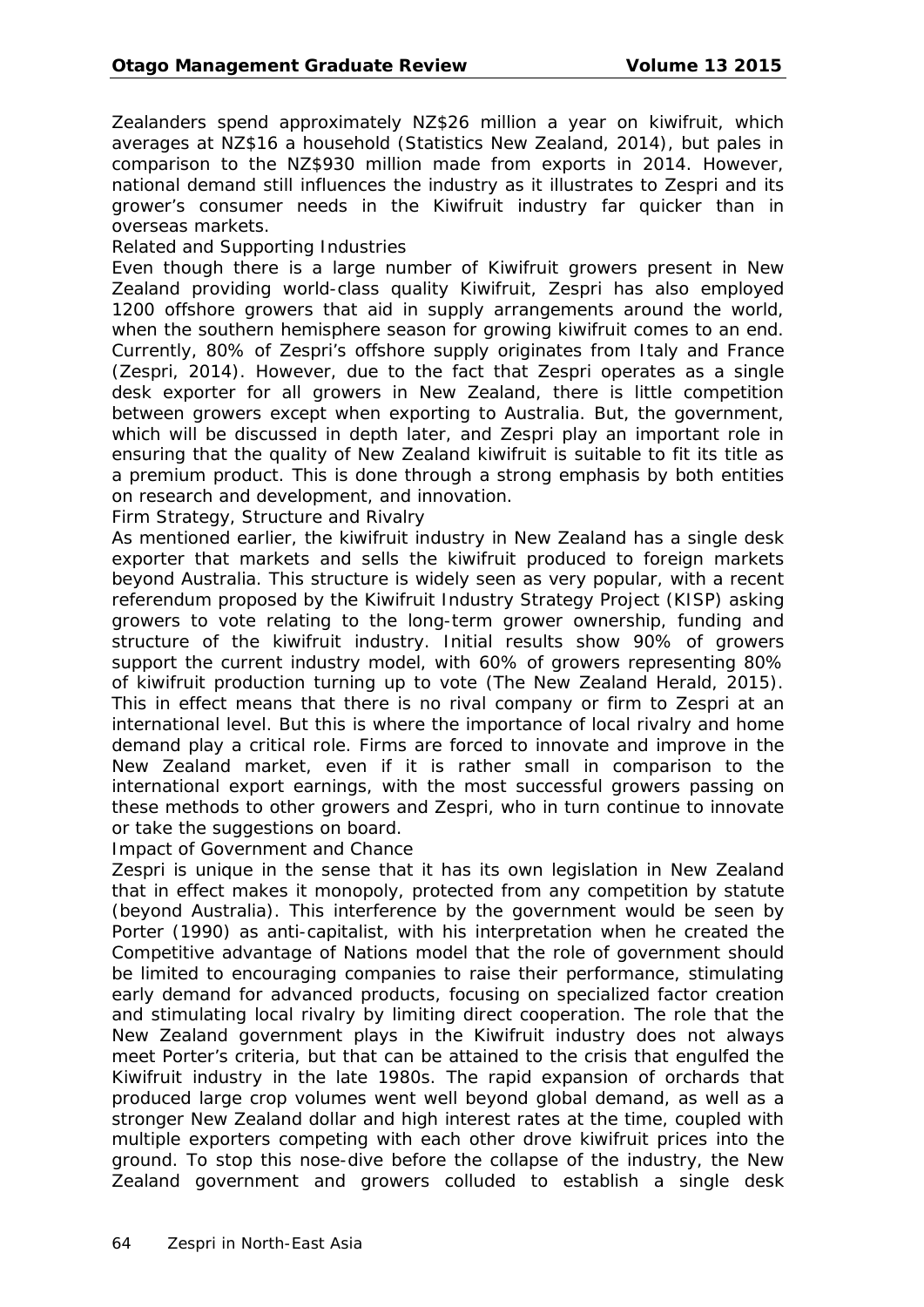exporter, Zespri. This has provided a united grower-owned platform, like Fonterra's, to deliver world-class New Zealand grown kiwifruit to the world. The New Zealand government's role in Zespri and the kiwifruit industry currently, is to stimulate innovation (due to the lack of any competition). This can be seen through investments such as the 2009 NZ\$35.7 million initiative by the New Zealand government into a seven year Plant & Food research programme to develop new kiwifruit varieties (Zespri, 2009). Zespri (2015) also states that government invests in total with Zespri, approximately NZ\$20 million per year in research to develop a sustainable, premium product. Zespri has also thanked the government for its help in supporting the industry through the Psa outbreak, outlining how important the government is to Zespri and the kiwifruit industry (Collen, 2015).

Chance also plays a significant role in the New Zealand kiwifruit industry. Many areas in the country are exposed to extreme wind and rain events, where strong winds can damage property and cold fronts can lead to heavy rain, resulting in flooding (United Nations Food and Agriculture Organization, 2007). Droughts also occur, usually, east of the main dividing ranges. All of these factors that are out of human hands can severely affect the kiwifruit industry. Diseases such as the Psa that has devastated New Zealand crops also have a relative degree of chance that it will occur on these shores, that needs to be taken into consideration.

### **Porter's CAN model applied to the Chinese Kiwifruit Industry**

#### *Factor Conditions*

*Physical Resources.* China is a country with vast terrain territory, which includes five different climate zones from the south to the north of the country. It is home to rich plant and animal resources. According to the World Bank (2015), China in 2012 had 54.8% of its land area dedicated to agricultural and horticultural use. China also has easy access to property, plant and equipment that would be required for the kiwifruit industry due to the nature of its industrial economy. It is also the native home to the kiwifruit, where it was estimated that there was 170,000 tonnes of harvested wild kiwifruit alone, in 1980 (Huang & Ferguson, Review: Kiwifruit in China, 2001). It is a fair assumption to make then, that the climate, soil and temperature are perfect growing conditions for kiwifruit.

*Human Resources.* Within China's total labour force, 35% or 300 million people are dedicated specifically to agriculture (National Bureau of Statistics, 2008). However, the number of workers who are skilled to work on a kiwifruit orchard is unknown. Huang and Ferguson (2001) state that one of the issues facing the Chinese kiwifruit industry though is that there are difficulties in managing production and control of kiwifruit and chemical use respectively, because there is no overarching government organisation maintaining and regulating the industry.

*Knowledge Resources.* In the Global Competitiveness Report (2013), it ranked China's tertiary education enrolment as 83rd in the world, as well as its availability of research and training services, critical to kiwifruit growing, as 62nd in the world. The report also ranked China's university-industry collaboration in R&D as 33rd in the world, indicating that there is room for improvement for the kiwifruit industry to take advantage of China's brightest minds. China's quality of scientific research institutions were ranked at an above average 41st as well. However, funding for rural compulsory education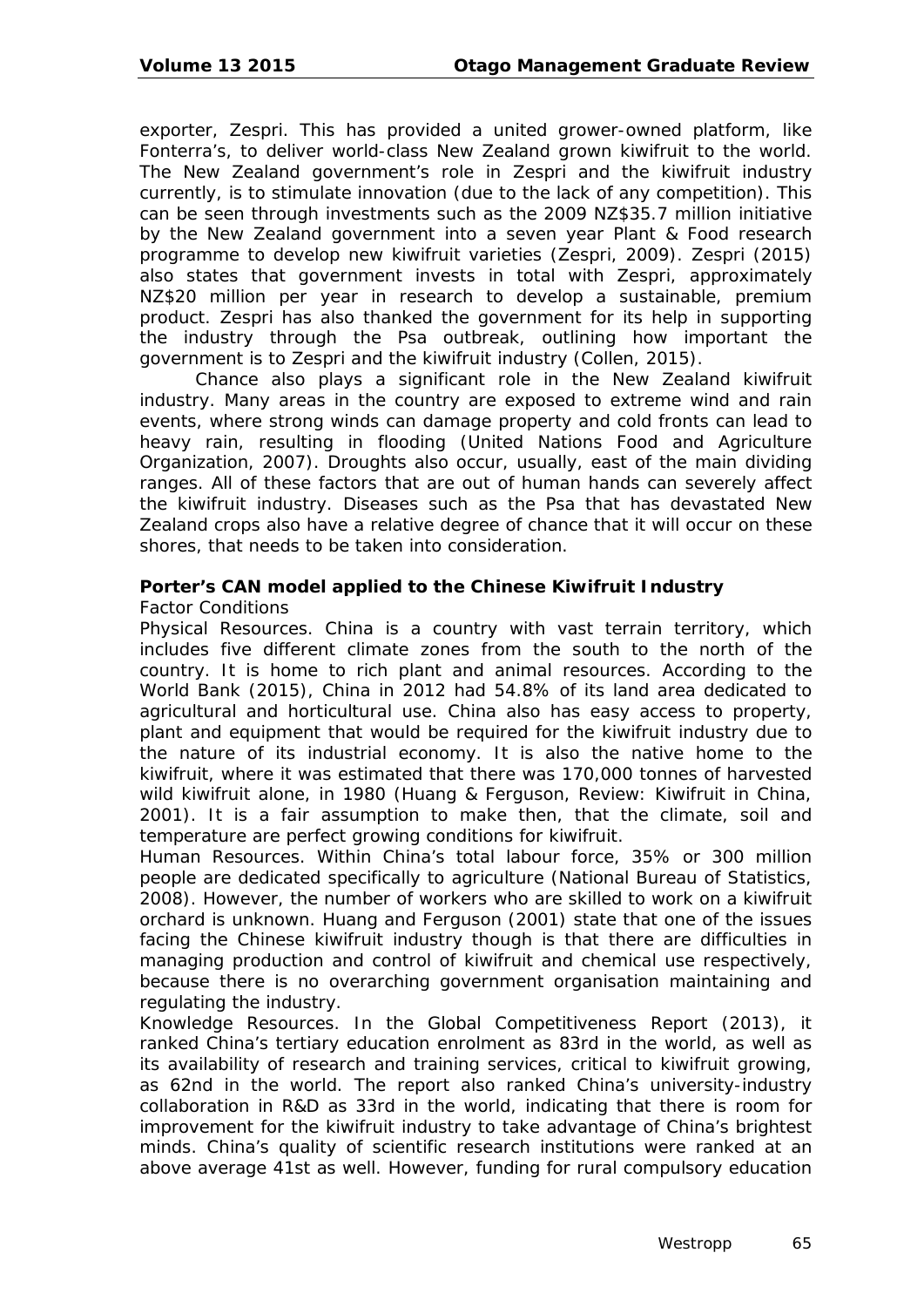is fully provided by the government, which exempt students from compulsory fees and provides allowances for poor families (Asia Trade Hub, 2015). This allows for a greater number of people to get some form of education in agricultural training, so that they have the skills to make money for themselves and their families.

*Capital Resources.* The World Economic Forum ranked China's ease of access to loans as 32nd in the world, which is quite impressive for such a large country. It also ranked venture capital availability as 16th in the world, indicating that the Chinese government supports entrepreneurs and venture capitalists to pursue ideas. This bodes well for people who wish to start a kiwifruit orchard.

*Infrastructure.* China's total road network is ranked second in the world, where the predominance of rural roads makes up 90% of the total road length in China (Asia Trade Hub, 2015). It also boasts 65,000 kilometres of expressways, key for kiwifruit growers who grow their orchards outside of the main areas to get their product as quickly as possible to their respective markets. The World Economic Forum (2013) also found that the quality of roads in China were ranked at 54th in the world, which is impressive for a country as large as China in terms of size and population. But it also ranked China's overall infrastructure as 74th in the world, which can be improved on to better aid this industry.

#### *Demand Conditions*

As mentioned earlier, nearly all of China's production of Kiwifruit is sold domestically, before it is exported, which is why Chinese export for kiwifruit account to around 1-2% every year (Huang & Ferguson, Review: Kiwifruit in China, 2001). This indicates there is a strong home demand. However, China struggles to match even its home demand because one of the major issues facing the kiwifruit industry is the fact that the majority of commercial plantings are of unpopular varieties (generally meaning not Hayward). Also, the lack of competition from other countries means that the home market is not as sophisticated, a critical factor seen by Porter.

#### *Related and Supporting Industries*

As China currently enjoys FTAs with kiwifruit rivals Chile and New Zealand, it will also allow the presence of multinationals such as Zespri to drive the Chinese industry to innovate and compete at both an international and domestic level. Other industries such as the apple and pear industry are also competing with the kiwifruit industry for the finite amount of land available to cultivate horticulture (Asia Trade Hub, 2015).

#### *Firm Strategy, Structure and Rivalry*

China's kiwifruit industry in not internationally driven, but heavily domestically driven. Its main kiwifruit area is located in Shaanxi, which houses one-third of all kiwifruit orchards by the main kiwifruit cultivar Qinmei (Huang & Ferguson, 2002).

*Impact of Government and Chance.* As China is a communist state, government will always play a significant role in any industry within its borders. As mentioned previously, it is surprising how little government influences the kiwifruit industry though. There is the most important body, known as the Chinese Kiwifruit Development Association, where its primary role is to regulate production, establish quality control standards, produce guidelines for orchard management and establish marketing strategies (Huang & Ferguson, 2001). However, all these roles that are supposed to be implemented by this body have been the recommendations put forward by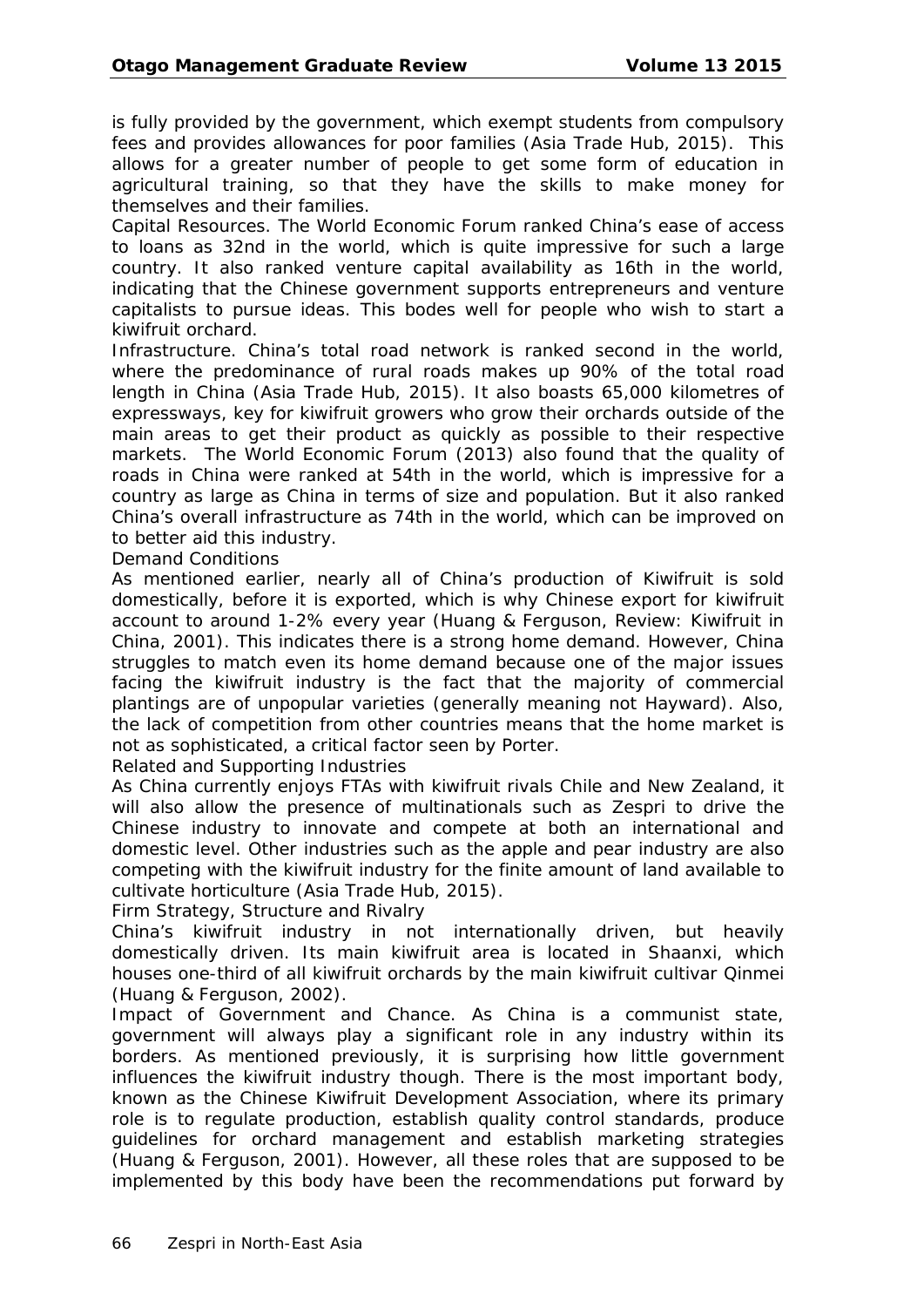academic authors Huang and Ferguson (2001), as they see the infrastructure required to support the industry needing improvement.

China also faces severe flooding, drought and other natural disasters which can be considered as chance.

### **Porter's CAN model applied to the Korean Kiwifruit Industry**

*Factor Conditions* 

*Physical Resources.* South Korea's total land area accumulates to 98,190 square kilometres, with 17,560 sq km dedicated to agricultural land (Trading economics, 2011). It is a mountainous country with only 18.6% arable land. Its climate is temperate, but with minimal rainfall, not making it ideal conditions for kiwifruit growing when it's in-season. However, Korea is highly dependent on imports of raw materials and capital goods as natural resources are limited (Asia Trade Hub, 2015). South Koreans also have easy access to water, where it was measured that 97.8% of the population had access to water (Trading Economics, 2012).

*Human Resources.* Out of South Korea's total workforce population, only 6.9% are dedicated to agriculture, with over half of those farmers only involved with the cultivation of rice (The CIA World Fact Book, 2013). That leaves just 3% of the total agricultural workforce available for other agriculture or horticulture projects, like kiwifruit cultivating.

*Knowledge Resources.* When assessing Korea's educational resources, the Global Competitiveness Index (2013) found that it was the world leader at number one for tertiary education enrolment, meaning that the whole population has been educated in some form or another, thus creating a very knowledgeable society. Nevertheless, its availability of research and training services was ranked at a modest 31st, indicating that it is not a simple task to be retrained into another profession, such as farmers who want to move from rice cultivation into kiwifruit production. However, Korea was ranked 22nd for its capacity for innovation and 24th for its quality of scientific research institutions, illustrating that research into kiwifruit cultivation in Korea can give industry leading advice on crop techniques, ideal growing temperatures, etc.

*Capital Resources.* The Global Competitiveness Index (2013) also assessed the financial market development in Korea, ranking ease of access to loans at a staggering 118th, with venture capital availability close behind at 115th. This exemplifies that it is extremely difficult to start one's own business or procure funds to move into a new industry.

*Infrastructure.* As Korea is highly urbanized, the quality of its infrastructure is second-to-none. The World Economic Forum (2013) ranks its overall infrastructure at 23rd in the world, thus making it easier for businesses that are involved in agriculture that need to get their product to their markets as soon as possible.

#### *Demand Conditions*

Home demand for kiwifruit is very sophisticated, which in Porter's (1990) opinion is very beneficial to the local industry. This is due to the fact that Korea has signed multiple FTAs with high kiwifruit producing countries like Italy and Chile. This allows the home market to be flooded with various types of kiwifruit and giving the home consumer multiple options, thus making the consumer more sophisticated and driving the industry forward.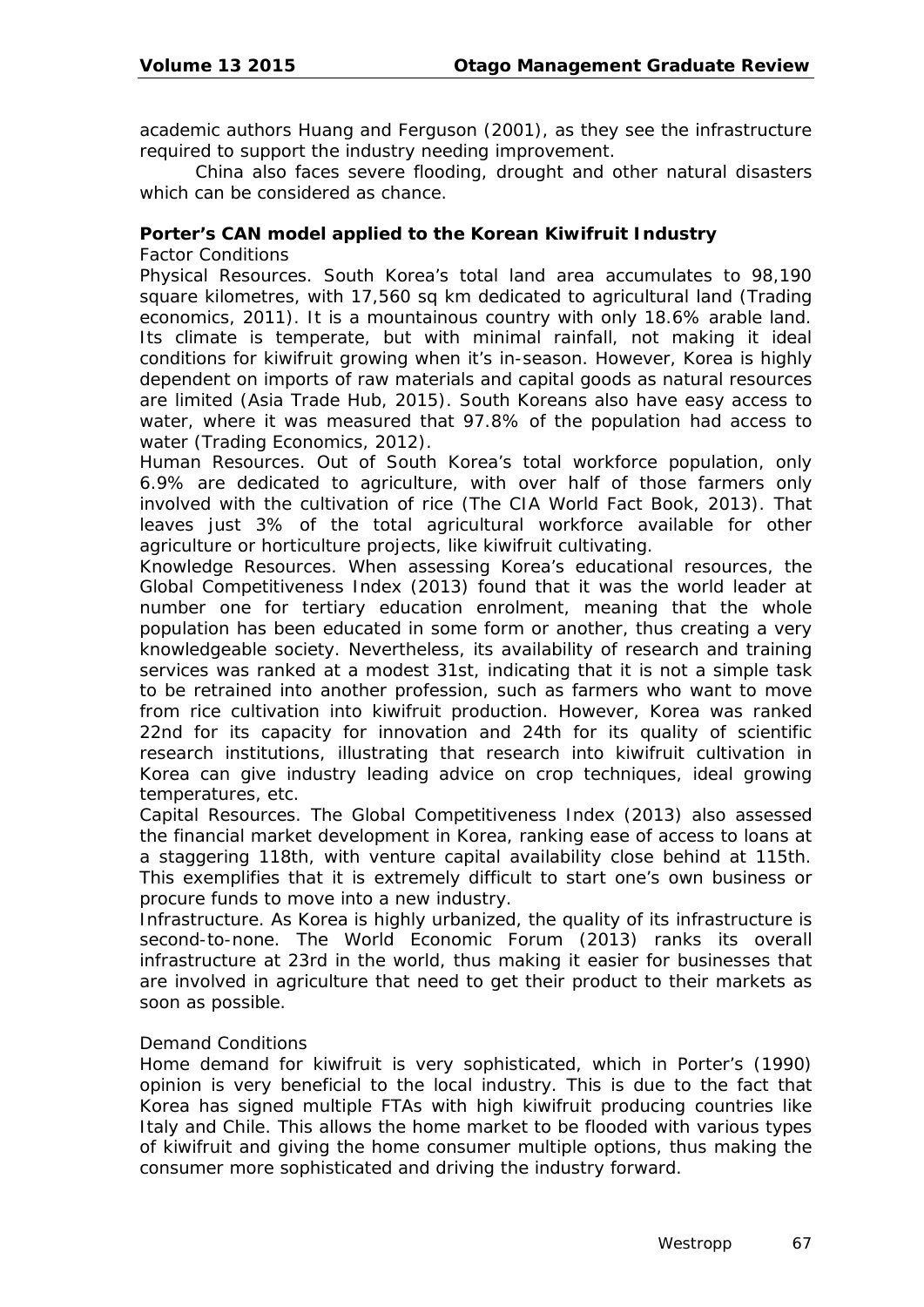### *Related and Supporting Industries*

The fruit industry in Korea is highly competitive, with kiwifruit only making up a small market share. There are also well established networks, as the majority of kiwifruit production takes place on Jeju Island, indicating a mini kiwifruit cluster on the island (NelsonMail, 2010).

### *Firm Strategy, Structure and Rivalry*

The kiwifruit industry is already an established, mature market in Korea, The structure of the horticultural crops is different to other countries, as Korea grows its crops inside a sturdy tunnel house that is constructed with heave galvanised piping. Taking into consideration the minimal amount of available land to grow kiwifruit on, it can be seen that growers have small sized crops, with all these farmers in direct competition of each other.

### **Impact of Government and Chance**

The Korean government's move towards total market liberalisation has been hailed by many industries and countries, as it allows for greater flow of capital and technology; imperative for many industries. The government is seen as getting rid of its protectionist policies through heavy tariffs and quantitative restriction, as well as interventions in the exchange rate (Oh-Seok, 2012).

As aforementioned, kiwifruit orchards are grown inside tunnel houses, primarily to protect it from typhoons that occur regularly in the region, minimising the chance of the orchards getting destroyed (NelsonMail, 2010). Porter's CAN model applied to the Japanese Kiwifruit Industry

### *Factor Conditions*

*Physical Resources.* Japan as a whole has very few natural resources, with the country heavily dependent on imports for raw materials. Japan experiences changing seasons, with the average temperature and climate ranging greatly from the north to the south. Currently, 12.5% of the total land area of Japan is used for agricultural purposes (The World Bank, 2015), and access to water is predominant around the country.

*Human Resources.* As of 2010, the total Japanese population engaged in agricultural activities amounted to 2.05 million people (Godo, 2013). Japan is also a big producer of kiwifruit when it is in season, and Figure 7 indicates that the Japanese are planting and harvesting their own kiwifruit, meaning that there are a sufficient amount of skilled workers in this particular industry.

*Knowledge Resources.* The World Economic Forum (2013) found that Japan ranked modestly in regards to its higher education and training, ranked 50th for its quality of education, and 37th for its tertiary education enrolment. What is most interesting though, is that in innovation, key for the kiwifruit industry, Japan ranks in the top ten countries in the world for nearly all factors. It is ranked 6th for its capacity for innovation and 9th in scientific research institutions, more than illustrating that Japan is an extremely knowledgeable nation.

*Capital Resources.* The ease of which a Japanese citizen can obtain access to a loan is relatively straightforward, with the Global Competitiveness Index (2013) ranking it 33rd in the world. The access to venture capital is similar, at 39th ranked in the world.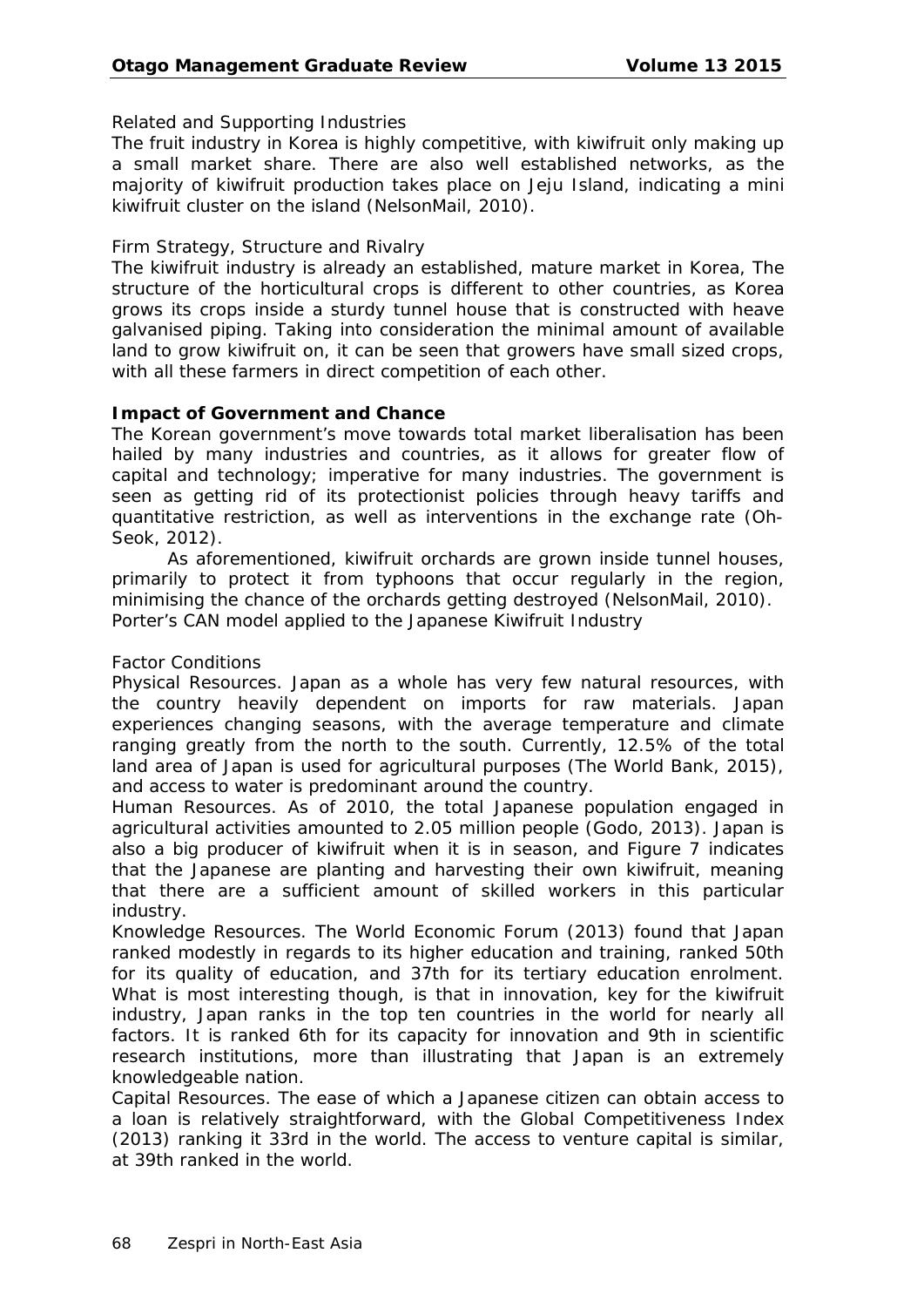*Infrastructure.* Japan is one of the most highly developed nations in the world, with a well-developed network of roads and railways, with expressways that stretch from the north to the south of the country (Asia Trade Hub, 2015). Within the main cities, public transportation is easily accessible and reliable. The Global Competitiveness Index (2013) also rates Japan's infrastructure at 14th overall.

#### *Demand Conditions*

Similar to Korea, Japan produces a fair number of its own Kiwifruit (Figure 7), yet it differs as it imports the majority of its Kiwifruit from New Zealand (Japan-Guide, 2010). It is clear that the Japanese have a clear liking for the product, as mentioned earlier, by paying relatively high prices for kiwifruit. This creates sophisticated buyers as the Japanese market demand high quality kiwifruit, which has always been known as a premium market. Even as the overall fresh fruit consumption was stagnating in 2014, kiwifruit recorded its strongest June sales in kiwifruit history (Hey, 2015). This indicates that the home demand is continuing to grow, despite faltering's in fruit as a whole.

#### *Related and Supporting Industries*

The fruit industry is a competitive market in Japan, yet kiwifruit seems to be the only fruit that can continue to grow. Other fruits such as bananas have to compete with kiwifruit in order to keep its market share, yet high import prices and a weak Yen have driven up prices (Hey, 2015). The Global Competitiveness Report (2013) also ranks Japan's business sophistication extremely highly, with local supplier quantity and quality coming in 1st and 2nd respectively and its production process sophistication also ranked 2st in the world.

#### *Firm Strategy, Structure and Rivalry*

The kiwifruit industry is well known and liked in Japan, yet Japan is known as an importing nation and it's no different when it comes to kiwifruit. There is little to no information on the Japanese kiwifruit industry that does produce the kiwifruit for domestic consumption. It can be assumed that these crops are located in the Ehime and Sage prefectures, which is 800km south of Tokyo, because Zespri's 730 Japanese kiwifruit growers are based there (Zespri , 2011), and because Japan ranks 7th in the world for clusters (World Economic Forum, 2013), yet what firms are located there and how many are yet to be determined.

#### *Impact of Government and Chance*

The government plays a small but significant role in the kiwifruit industry, as it upholds a tariff of 6.4% (Arrowsmith, 2014) for New Zealand kiwifruit, but has FTAs with Chile and the European Union. This allows for greater movement for these kiwifruit producing nations than New Zealand.

Chance plays a significant role in Japan for the kiwifruit industry as it is prone to natural disasters such as tsunamis and monsoons, but also human error as well, like the nuclear meltdown that occurred in 2011. However, based on the information above, the kiwifruit growing regions are far enough away that they do not feel the full force of any natural or manmade disasters.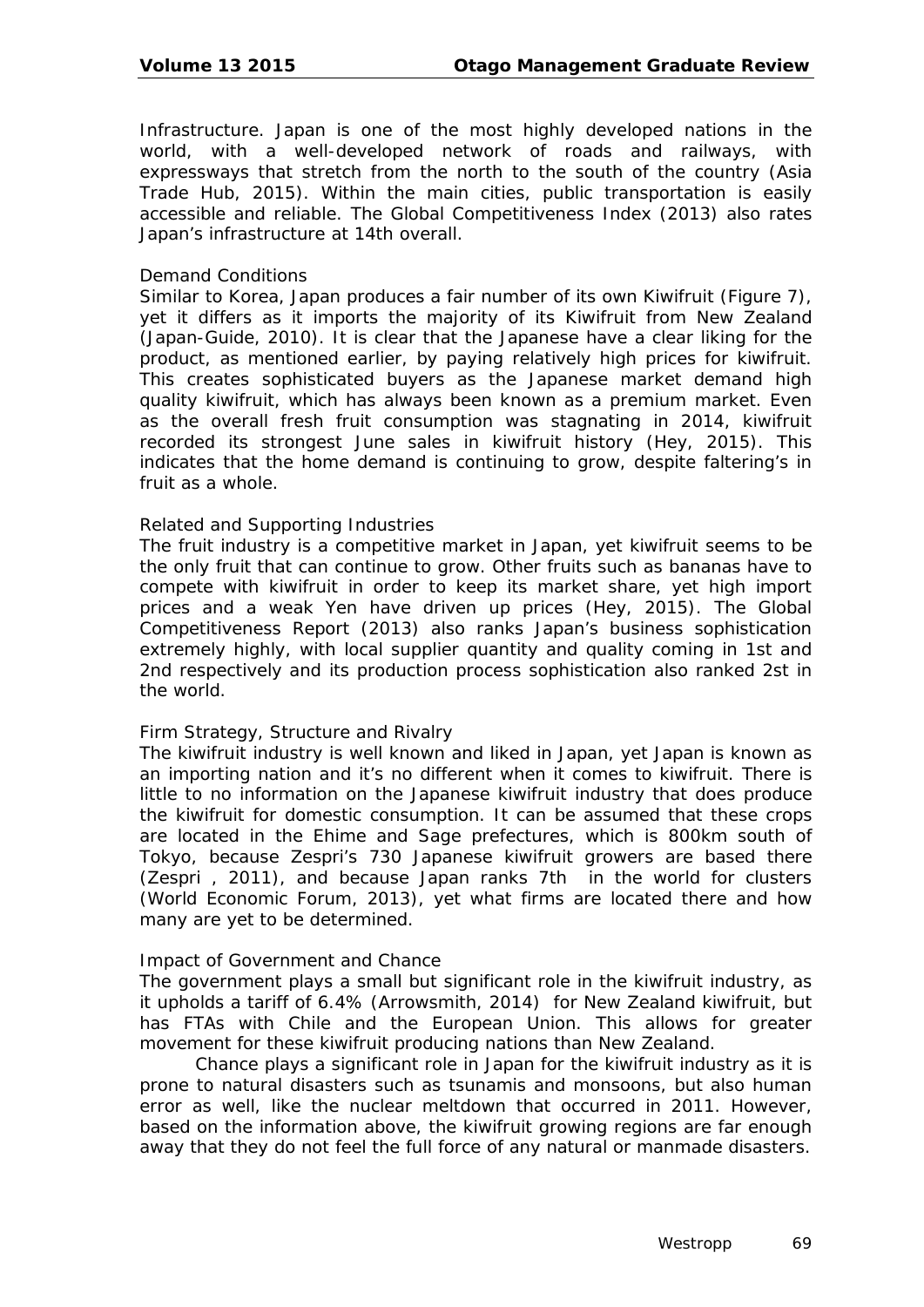### **Comparison of New Zealand with China, Japan, Korea**

Having applied the Determinants of Competitive National Advantage to the four countries, a comparison can now be conducted to examine the strengths and weaknesses of each individual country in comparison to New Zealand.

New Zealand and China face very different challenges for their respective industries. While the climate for New Zealand and China both suit kiwifruit, the limited home demand in New Zealand has left the country relying on exports for competitiveness while China solely relies on domestic consumption with no plans to begin exporting anytime soon. New Zealand's workforce is highly educated, that is constantly innovating its production, which is similar to Korea's and Japan's industry, but not of China's. However, China, Japan and Korea have greater access to human resources, all because of their larger population size, which will always be a hindrance for New Zealand.

The company structure in New Zealand, with every grower working under Zespri, almost sound like the perfect communist organisation which should be already happening in China, yet the overarching organisation is in disarray.

Access to capital was surprisingly very difficult for Koreans, while New Zealanders had the greatest access to loans compared to China and Japan, but China had the greatest access for its people in venture capital.

As the three North Asian nations are highly developed (China is not, but its infrastructure is very strong) with roads, express highways and access to efficient railroads. New Zealand however, does not have quality of infrastructure like these three nations.

The highest level of sophistication came from Korea, due to the large number of competing countries and firms in its kiwifruit industry. New Zealand, China and Japan also have strong home demand, where in New Zealand growers can compete against one another with their own brand in New Zealand and Australia, yet there is not enough demand to fill supply. In China and Japan, there is room for the home market to become more sophisticated, which would in turn boost their own kiwifruit industry.

All four nations have strong related and supporting industries, helping to give their industry an advantage. In New Zealand, the level of education and innovation boosts New Zealand's competitive advantage. In China, FTAs with Chile and New Zealand are driving the industry to fix its problems. In Korea and Japan, highly developed infrastructure, networks and clusters enable some form of competitive advantage for their industries.

New Zealand's structure of a single desk exporter is extremely beneficial to its kiwifruit industry, as there is a regulated quality on kiwifruit by Zespri, always ensuring only the best kiwifruit is exported. Yet there is absolutely no competition nationally against Zespri. However, to compensate for that, Zespri and the government invest heavily in innovation, so as to always have an advantage over its competitors. China would be the only other nation seen as a competitor internationally to New Zealand, but its focus on domestic consumption rules it out. Korea and Japan are seen as major importers of the fruit, with minimal production from their own industries.

The government in New Zealand is extremely supportive and protective of the kiwifruit industry, taking steps to ensure that the industry is performing to the best of its abilities. The New Zealand government provides yearly grants and investments in innovation for kiwifruit. This all makes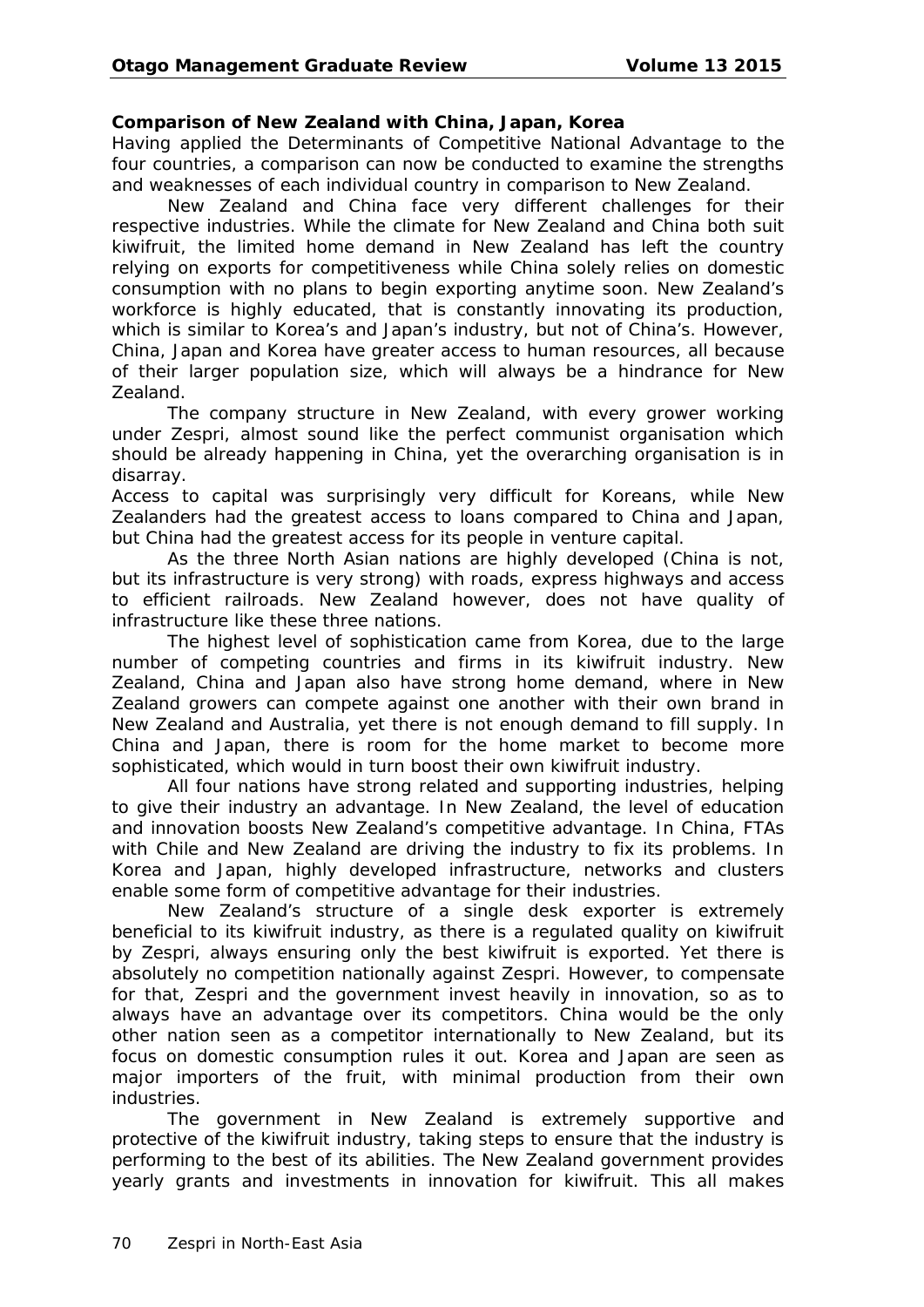sense as Zespri is New Zealand's biggest horticultural earner and the government wants to keep it like that, with the industry looking to double from NZ\$1.6 billion to NZ\$3 billion by 2018. The government in China as always is involved with their kiwifruit industry, but it's been neglecting it for some time, with changes needed to be made. The Korean government recently dropped its protectionist status on major country producers for kiwifruit, allowing unrestricted access to their kiwifruit market for the major producers of New Zealand, Chile and Italy. In Japan meanwhile, the government still upholds a 6.4% tariff on New Zealand but not for Chile or the European Union, similar to the situation in Korea.

Chance will always play a significant part in terms of natural disasters, where the damage and costs would be similar across these countries. Human disasters must also be taken into account after the nuclear meltdown in Japan.

# **Future Growth Opportunities**

There are several growth opportunities available to Zespri that have been identified through the analysis. Firstly, now that a FTA has been agreed between New Zealand and South Korea, Zespri now has the opportunity to compete against its rival competitors in Chile and Italy in this premium paying market. Currently, Zespri owns 100 hectares in South Korea for growing Zespri SunGold kiwifruit, but this can significantly expand if need be, due to the FTA (Arrowsmith, 2014). South Korea also only makes up 6% of Zespri's total market sales, but it can now aim to be at a similar level to that of China's (10%) and Japan's (18%) (Arrowsmith, 2014). The FTA also frees up approximately NZ\$20 million that would be paid as tariffs to the South Korean government, where Zespri can now distribute that money towards making a decisive push into this market.

Another growth opportunity that is presenting itself to Zespri is the potential signing of the TPPA, which will allow certain free trade agreements with Japan. As mentioned in the Japanese-New Zealand relationship section, New Zealand has been pressing for an FTA with Japan, to always be rebuffed. However, assuming the TPPA is signed, New Zealand will then have opportunities to navigate the Japanese market with greater access than previously allowed. However, this is all dependent on whether the TPPA is signed.

Within the Chinese market, Zespri is already taking advantage of the huge demand and the rising middle class by exporting close to 13 million trays in 2014 and 20 million in 2015 (Gray, 2014). However, Gold kiwifruit has been undersupplied in the Chinese market, as it fetches around NZ\$9.30 a tray and NZ\$5.30 a tray for green kiwifruit. Considering China only imports around 10% of Gold kiwifruit, it is definitely a variety of kiwifruit that can be exploited in the Chinese market (Gray, 2014).

# **Conclusion**

This paper has analyzed and discussed Zespri and its relationship with its North Asian trading partners, China, Korea and Japan. It has been identified that these three markets are critical to New Zealand in terms of general trade and for New Zealand's kiwifruit industry. Using Porter's CAN model, a greater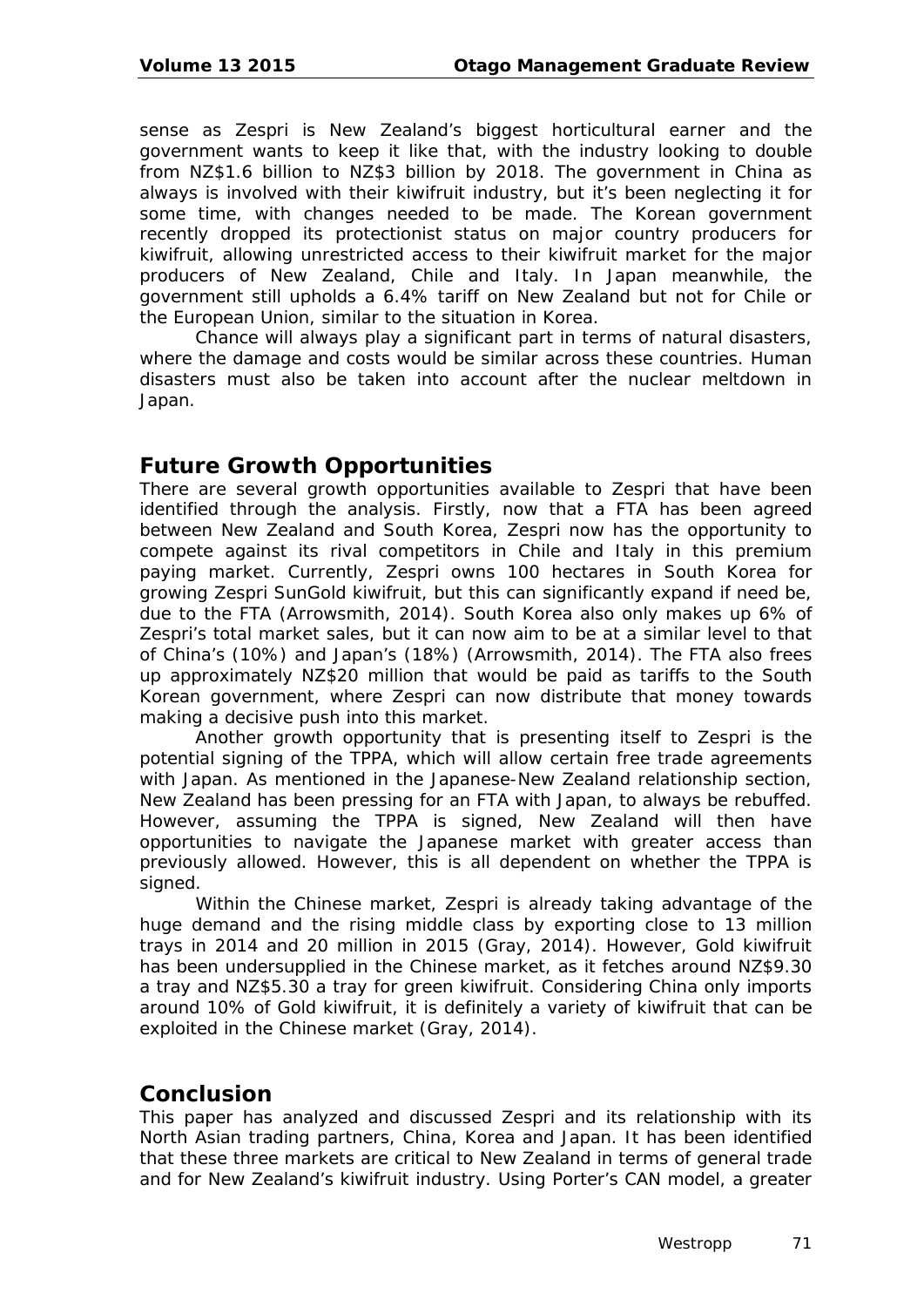understanding of how these markets operate and the advantage that New Zealand kiwifruit have over these nations have been identified and discussed. Future growth recommendations have also been discussed, as the research identified gaps in the market that Zespri can take advantage of.

Limitations to this research paper predominantly revolve around the lack of information available on the kiwifruit industries of Japan, Korea and China. Research was either not published or heavily outdated. Assumptions had to be made in some cases.

## **References**

Anker-Kofoed, E. (2015). *A quantitative analysis of global kiwifruit trade.*  Uppsala: Swedish University of Agricultural Sciences.

Arrowsmith, G. (2014). *Zespri Marketing in South Korea*. Seoul : Zespri.

- Asia Trade Hub. (2015). *China Infrastructure - Agriculture*. Retrieved from Asia Trade Hub: http://www.asiatradehub.com/china/agriculture3.asp
- Asia Trade Hub. (2015). *Japan.* Retrieved from Asia Trade Hub: http://www.asiatradehub.com/japan/intro.asp

Asia Trade Hub. (2015). *South Korea.* Retrieved from Asia Trade Hub: http://www.asiatradehub.com/s.korea/trade.asp

Bano, S., & Scrimgeour, F. (2011). *New Zealand Kiwifruit Export Performance: Market Analysis and Revealed Comparative Advantage.*  Hamilton: University of Waikato.

Carlson, S. (1975). *How foreign is foreign trade? A problem in international business research*. Upsalla: Uppsala: Acta Universitatis Upsaliensis.

- Collen, C. (2015, May 13). *NZ kiwi industry thanks government*. Retrieved from Asia Fruit: http://www.fruitnet.com/asiafruit/article/165215/nzkiwi-industry-thanks-government
- Godo, Y. (2013). *The Agricultural Labor Force in Japan*. Tokyo: Meiji Gakuin University.
- Gray, J. (2014, September 20). *Kiwifruit exports set to surge*. Retrieved from The New Zealand Herald: http://www.nzherald.co.nz/business/news/article.cfm?c\_id=3&objectid

- Hey, J. (2015, August 5). *Kiwifruit shines in Japan.* Retrieved from Asia Fruit: http://www.fruitnet.com/asiafruit/article/162317/kiwifruit-shines-injapan
- Hood, N., & Young, S. (1979). *Economics of multinational enterprise.* London: Longman.
- Huang, H., & Ferguson, R. (2001). Review: Kiwifruit in China. New Zealand *Journal of Crop and Horticultural Science,* 1-14.
- Huang, H., & Ferguson, R. (2002). Kiwifruit (Actinidia chinesis and A. deliciosa) plantings and production in China, 2002. New Zealand *Journal of Crop and Horticultural Science,* 197-202.
- Independent Kiwifruit Growers Association . (2013, October 28). *There Must Be an Independent Enquiry into Kiwifruit Industry.* Retrieved from Scoop Business:

http://www.scoop.co.nz/stories/BU1310/S00983/there-must-be-anindependent-enquiry-into-kiwifruit-industry.htm

Japan-Guide. (2010, February 28). J*apanese Fruits.* Retrieved from Japan-Guide: http://www.japan-guide.com/e/e2347.html

<sup>=11328031</sup>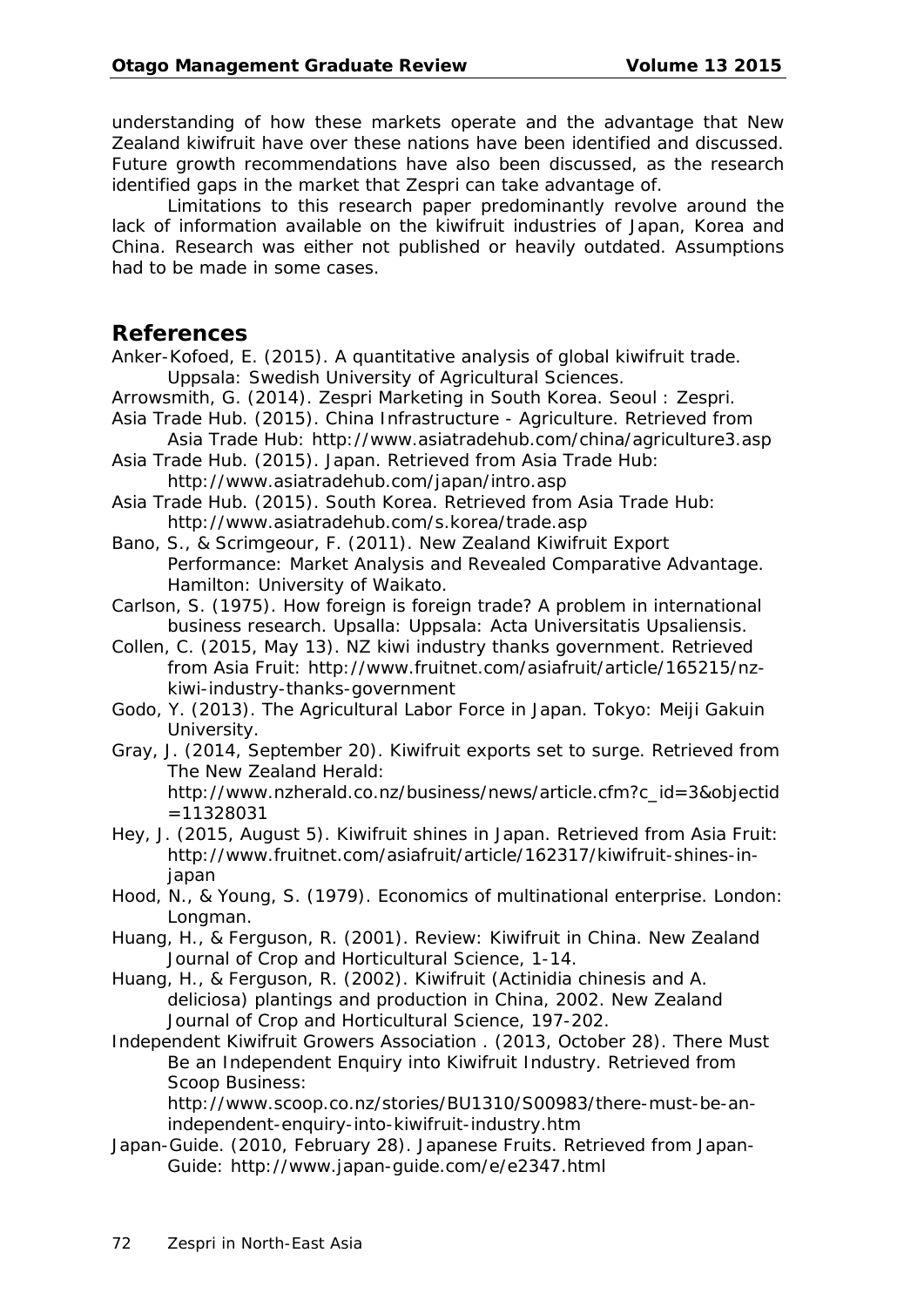- Johanson, J., & Mattsson, L. (1988). Internationalization in industrial systems: a network approach. In N. Hood, & J.-E. Vahlne, *Strategies in global competition* (pp. 194-213). London: Croom Helm.
- Johanson, J., & Vahlne, J.-E. (2009). The Uppsala internationalization process model revisited: From liability of foreignness to liability of outsidership. *Journal of International Business Studies,* 1411-1431.
- Johanson, J., & Wiedersheim-Paul, F. (1975). The internationalization of the firm: Four Swedish cases. *Journal of Management Studies*, 305-322.
- Lee-Jones, D. (2010). 2010 *Report on State of Kiwifruit Sector in New Zealand.* Wellington: USDA Foreign Agricultural Service.
- Lee-Jones, D. (2014). *New Zealand Kiwifruit Sector Report - 2014.*  Wellington: USDA Foreign Agricultural Service.
- Masum, M., & Fernandez, A. (2008). *Internationalization Process of SMEs: Strategies and Methods.* Vasteras: Malardalen University SChool of Sustainable Development and Technology.
- McCully, M. (2013, June 9). *Joint statement on a strategic cooperative partnership between Japan and New Zealand - shared values and vision.* Retrieved from beehive.govt.nz: http://www.beehive.govt.nz/release/joint-statement-strategiccooperative-partnership-between-japan-and-new-zealand-sharedvalue
- National Bureau of Statistics. (2008, February 21). *Communiqué on Major Data of the Second National Agricultural Census of China (No.1).*  Retrieved from National Bureau of Statistics: http://wayback.archive.org/web/20131213092519/http://www.stats.g ov.cn/was40/reldetail.jsp?docid=402464541
- NelsonMail. (2010, February 9). *Cultivating a vine romance with Korea.*  Retrieved from Stuff.co.nz: http://www.stuff.co.nz/nelsonmail/lifestyle-entertainment/primary-focus/3307029/Cultivating-avine-romance-with-Korea
- New Zealand Foreign Affairs and Trade. (2015). *New Zealand and China.*  Retrieved from New Zealand Foreign Affairs and Trade: http://www.nzembassy.com/china/relationship-between-new-zealandand-china/new-zealand-and-china
- New Zealand Horticulture Export Authority. (2015). *Kiwifruit.* Retrieved from New Zealand Horticulture Export Authority : http://www.hea.co.nz/index.php/2012-05-11-03-05-28/kiwifruit-trade
- New Zealand International Business Forum. (2013). *New Zealand and Japan.* Retrieved from New Zealand International Business Forum: http://www.nzibf.co.nz/index.asp?pageID=2145856139
- New Zealand Ministry of Foreign Affairs & Trade. (2014, October 8). *Japan.* Retrieved from New Zealand Ministry of Foreign Affairs & Trade: http://www.mfat.govt.nz/Countries/Asia-North/Japan.php#invest
- New Zealand Ministry of Foreign Affairs & Trade. (2014, July 30). *Republic of Korea.* Retrieved from New Zealand Ministry of Foreign Affairs & Trade: http://www.mfat.govt.nz/Countries/Asia-North/South-Korea.php#Overview2
- New Zealand Trade and Enterprise. (2015, May 21). *New Zealand and Korea: new opportunities.* Retrieved from New Zealand Trade and Enterprise: https://www.nzte.govt.nz/en/news-and-media/blogs-andcommentary/2015/5/21/new-zealand-and-korea-new-opportunities/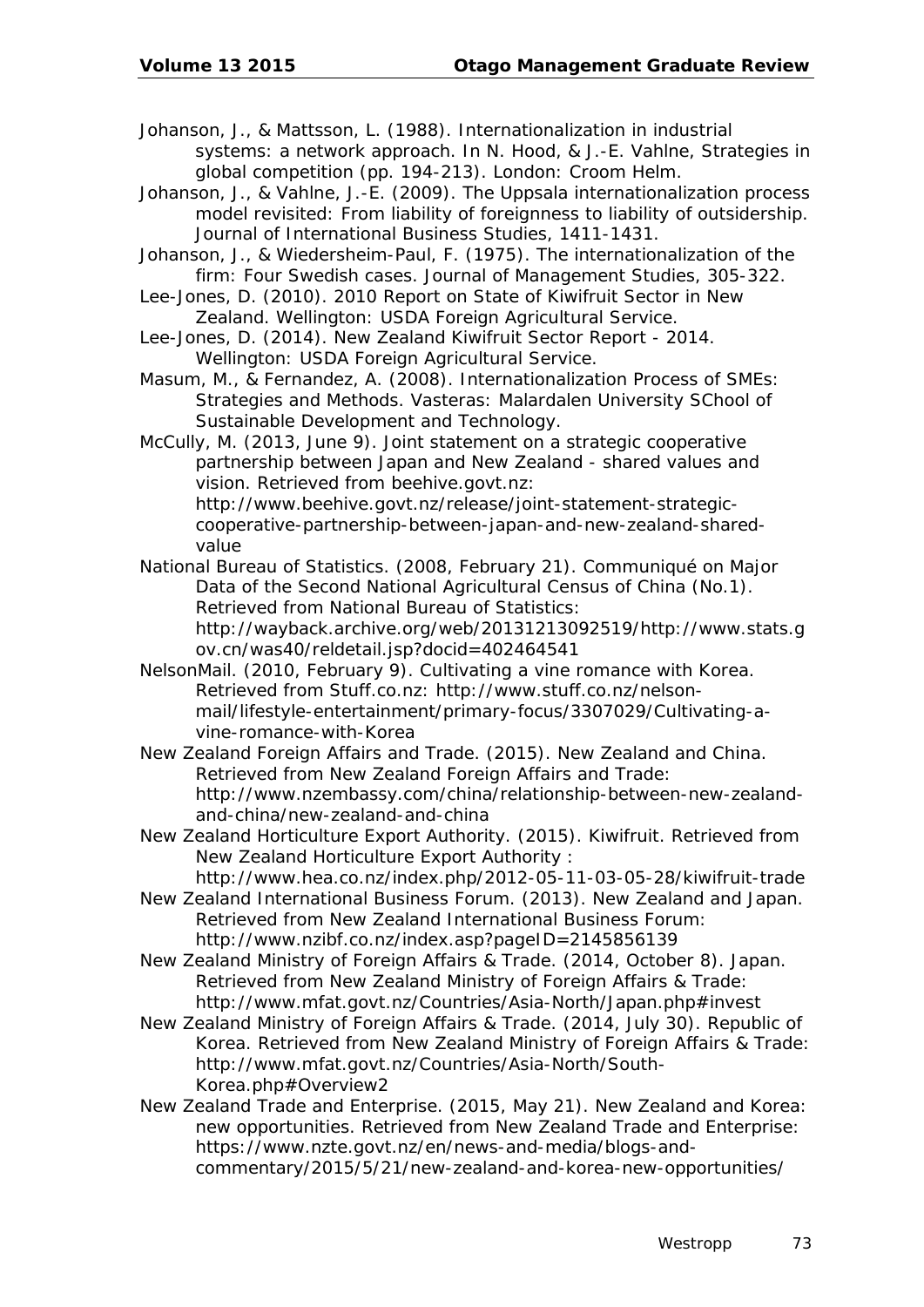Oh-Seok, H. (2012, October 29). *Liberalisation a strong foundation to South Korean economy.* Retrieved from

http://www.thenational.ae/business/industry-

insights/economics/liberalisation-a-strong-foundation-to-south-koreaneconomy: http://www.thenational.ae/business/industry-

insights/economics/liberalisation-a-strong-foundation-to-south-koreaneconomy

- Porter, D. (2014, February 15). Kiwifruit industry set for growth. Retrieved from Bay of Plenty Times: http://m.nzherald.co.nz/bay-of-plentytimes/news/article.cfm?c\_id=1503343&objectid=11203065
- Porter, M. (1979). *How Competitive Forces Shape Strategy*. Harvard Business Review, 137-145.
- Porter, M. (1990). *The Competitive Advantage of Nations*. Harvard Business Review, 73-93.

Smit, A. (2010). The competitive advantage of nations: is Porter's Diamond Framework a new theory that explains the international competitiveness of countries? *Southern African Business Review*, 105- 130.

Statistics New Zealand. (2014, January). *Fresh Fruit and Vegetable Prices - Our Global Connection*. Retrieved from Statistics New Zealand: http://www.stats.govt.nz/tools\_and\_services/newsletters/price-indexnews/jan-14-fruit-and-vege.aspx

The CIA World Fact Book. (2013). *Labor Force - By Occupation.* Retrieved from The CIA World Fact Book:

https://www.cia.gov/Library/publications/the-worldfactbook/fields/2048.html

The New Zealand Herald. (2015, March 24). *Majority of kiwifruit growers support industry reform.* Retrieved from The New Zealand Herald: http://www.nzherald.co.nz/business/news/article.cfm?c\_id=3&objectid  $=11422303$ 

The World Bank. (2015). *Agricultural land (% of land area)*. Retrieved from The World Bank: http://data.worldbank.org/indicator/AG.LND.AGRI.ZS

Trading economics. (2011). *Agricultural land (sq. km) in South Korea.*  Retrieved from Trading economics: http://www.tradingeconomics.com/south-korea/agricultural-land-sq-

km-wb-data.html Trading Economics. (2012). *Improved water source (% of population with access) in South Korea.* Retrieved from Trading Economics: http://www.tradingeconomics.com/south-korea/improved-watersource-percent-of-population-with-access-wb-data.html

United Nations Food and Agriculture Organization. (2007). *New Zealand: Country Report on the State of Plant Genetic Resources for Food and Agriculture.* Wellington: United Nations Food and Agriculture Organization.

Vernon, R. (1966). International Investment and International Trade in the Product Cycle. *The Quarterly Journal of Economics,* 190-207.

- World Economic Forum. (2013). *The Global Competitiveness Index*. World Economic Forum.
- Zespri . (2011, March 31). *Zespri sends NZ water to Japan with kiwifruit*. Retrieved from NZ Herald: http://m.nzherald.co.nz/zespri-grouplimited/news/article.cfm?o\_id=252&objectid=10716233